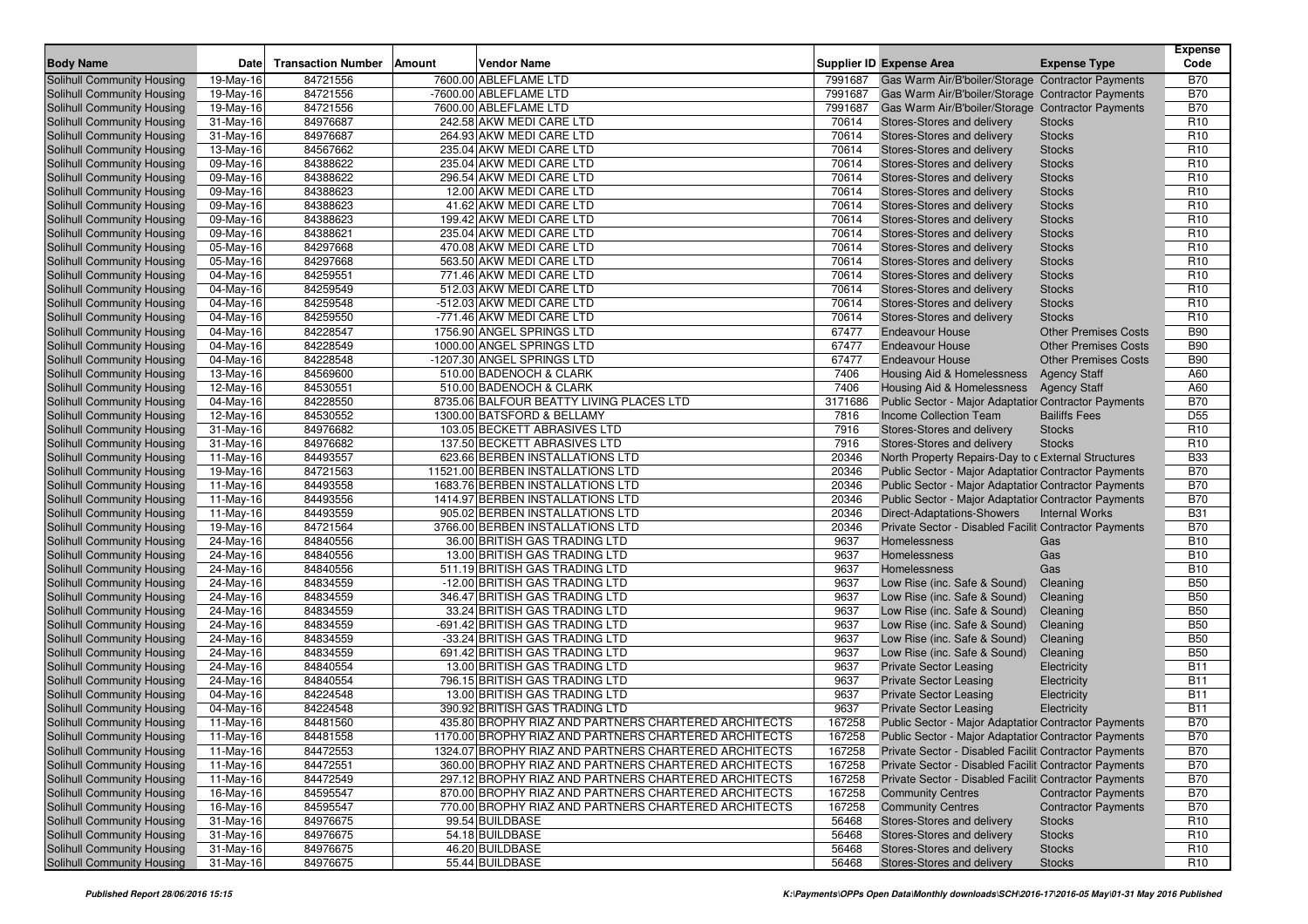| 92.88 BUILDBASE<br>84976675<br>R <sub>10</sub><br>Solihull Community Housing<br>$31$ -May-16<br>56468<br>Stores-Stores and delivery<br><b>Stocks</b><br>3800.00 CAPITA BUSINESS SERVICES LTD<br>84409553<br>99513<br>ICT - General<br>D <sub>30</sub><br>Solihull Community Housing<br>10-May-16<br><b>IT Strategy</b><br>84279578<br>139306.50 CAPITA BUSINESS SERVICES LTD<br>99513<br>ICT - General<br>D <sub>30</sub><br>Solihull Community Housing<br>05-May-16<br><b>IT Strategy</b><br>84297665<br>96.80 CAPITOL JOINERY<br>66253<br>R <sub>10</sub><br>Solihull Community Housing<br>05-May-16<br>Stores-Stores and delivery<br><b>Stocks</b><br>84297665<br>36.00 CAPITOL JOINERY<br>66253<br>R <sub>10</sub><br>Solihull Community Housing<br>05-May-16<br>Stores-Stores and delivery<br><b>Stocks</b><br>84297665<br>77.00 CAPITOL JOINERY<br>66253<br>R <sub>10</sub><br>Solihull Community Housing<br>05-May-16<br><b>Stores-Stores and delivery</b><br><b>Stocks</b><br>84297665<br>121.00 CAPITOL JOINERY<br>66253<br><b>Stocks</b><br>R <sub>10</sub><br>Solihull Community Housing<br>05-May-16<br>Stores-Stores and delivery<br>84950548<br>1394.56 CAPRICORN COMMERCIAL SHADING SOLUTIONS<br>10869687<br><b>B91</b><br>Solihull Community Housing<br>27-May-16<br>82 Warwick Road Intensive Sur Fixtures & Fittings<br>84950550<br>1750.00 CDC TECHNICAL SERVICES LTD<br><b>High Rise CCTV</b><br><b>B70</b><br>Solihull Community Housing<br>27-May-16<br>2212688<br><b>Contractor Payments</b><br>84228551<br>336.00 CHARTER OFFICE EQUIPMENT LTD<br>9886<br>D <sub>11</sub><br>Solihull Community Housing<br>04-May-16<br>Endeavour House<br>Furniture<br>84493555<br>888.00 CHUBB FIRE LTD<br><b>B31</b><br>Solihull Community Housing<br>11-May-16<br>11217<br>Private Sector Leasing - Pre We Internal Works<br>84274547<br>-797.70 CHUBB FIRE LTD<br>11217<br><b>B39</b><br>Solihull Community Housing<br>05-May-16<br><b>Mechanical &amp; Electrical</b><br><b>Other Building costs</b><br>84985613<br>1133.70 DANIEL OWEN LTD<br>9360687<br>A60<br>Solihull Community Housing<br>31-May-16<br>North Property Repairs-Day to c Agency Staff<br>84950552<br>1148.48 DANIEL OWEN LTD<br>9360687<br>A60<br>Solihull Community Housing<br>27-May-16<br>North Property Repairs-Day to c Agency Staff<br>$\overline{27}$ -May-16<br>84950551<br>718.37 DANIEL OWEN LTD<br>9360687<br>North Property Repairs-Day to c Agency Staff<br>A60<br>Solihull Community Housing<br>84364551<br>1016.16 DANIEL OWEN LTD<br>9360687<br>A60<br>Solihull Community Housing<br>09-May-16<br>North Property Repairs-Day to c Agency Staff<br>84364548<br>1129.98 DANIEL OWEN LTD<br>Solihull Community Housing<br>09-May-16<br>9360687<br>North Property Repairs-Day to c Agency Staff<br>A60<br>84493615<br>135.00 DMW ENVIRONMENTAL<br>281856<br><b>B31</b><br>Solihull Community Housing<br>11-May-16<br>North Property Repairs-Day to c Internal Works<br>84493615<br>135.00 DMW ENVIRONMENTAL<br>281856<br><b>B31</b><br>Solihull Community Housing<br>11-May-16<br>North Property Repairs-Day to c Internal Works<br>84493615<br>95.00 DMW ENVIRONMENTAL<br>281856<br><b>B31</b><br>Solihull Community Housing<br>11-May-16<br>North Property Repairs-Day to c Internal Works<br>84493615<br>135.00 DMW ENVIRONMENTAL<br>281856<br><b>B31</b><br>Solihull Community Housing<br>11-May-16<br>North Property Repairs-Day to c Internal Works<br>84493615<br>95.00 DMW ENVIRONMENTAL<br>281856<br><b>B31</b><br>Solihull Community Housing<br>11-May-16<br>North Property Repairs-Day to c Internal Works<br>84493615<br>225.00 DMW ENVIRONMENTAL<br>281856<br><b>B31</b><br>Solihull Community Housing<br>11-May-16<br>North Property Repairs-Day to c Internal Works<br><b>B31</b><br>84493615<br>135.00 DMW ENVIRONMENTAL<br>281856<br>Solihull Community Housing<br>11-May-16<br>North Property Repairs-Day to c Internal Works<br>84493615<br>135.00 DMW ENVIRONMENTAL<br>281856<br><b>B31</b><br>Solihull Community Housing<br>11-May-16<br>North Property Repairs-Day to c Internal Works<br><b>B31</b><br>84493615<br>135.00 DMW ENVIRONMENTAL<br>281856<br>Solihull Community Housing<br>11-May-16<br>North Property Repairs-Day to c Internal Works<br>84493615<br>95.00 DMW ENVIRONMENTAL<br>281856<br><b>B31</b><br>Solihull Community Housing<br>11-May-16<br>North Property Repairs-Day to c Internal Works<br>84493615<br>95.00 DMW ENVIRONMENTAL<br>281856<br><b>B31</b><br>Solihull Community Housing<br>11-May-16<br>North Property Repairs-Day to c Internal Works<br>84493615<br>95.00 DMW ENVIRONMENTAL<br>281856<br><b>B31</b><br>Solihull Community Housing<br>11-May-16<br>North Property Repairs-Day to c Internal Works<br>84493615<br>95.00 DMW ENVIRONMENTAL<br>281856<br><b>B31</b><br>Solihull Community Housing<br>11-May-16<br>North Property Repairs-Day to c Internal Works<br>84493615<br>135.00 DMW ENVIRONMENTAL<br>281856<br><b>B31</b><br>Solihull Community Housing<br>11-May-16<br>North Property Repairs-Day to c Internal Works<br>84493615<br>135.00 DMW ENVIRONMENTAL<br>281856<br><b>B31</b><br>Solihull Community Housing<br>11-May-16<br>North Property Repairs-Day to c Internal Works<br>84493615<br>95.00 DMW ENVIRONMENTAL<br>281856<br><b>B31</b><br>Solihull Community Housing<br>11-May-16<br>North Property Repairs-Day to c Internal Works<br>84493615<br>135.00 DMW ENVIRONMENTAL<br>281856<br><b>B31</b><br>Solihull Community Housing<br>11-May-16<br>North Property Repairs-Day to c Internal Works<br>84493615<br>135.00 DMW ENVIRONMENTAL<br>281856<br><b>B31</b><br>Solihull Community Housing<br>11-May-16<br>North Property Repairs-Day to c Internal Works<br>84493615<br>135.00 DMW ENVIRONMENTAL<br>281856<br><b>B31</b><br>Solihull Community Housing<br>11-May-16<br>North Property Repairs-Day to c Internal Works<br>84493615<br>225.00 DMW ENVIRONMENTAL<br>281856<br><b>B31</b><br>Solihull Community Housing<br>11-May-16<br>North Property Repairs-Day to c Internal Works<br>84493615<br>135.00 DMW ENVIRONMENTAL<br>281856<br><b>B31</b><br>Solihull Community Housing<br>11-May-16<br>North Property Repairs-Day to c Internal Works<br>84493615<br>95.00 DMW ENVIRONMENTAL<br>281856<br><b>B31</b><br>Solihull Community Housing<br>11-May-16<br>North Property Repairs-Day to c Internal Works<br>84493615<br>95.00 DMW ENVIRONMENTAL<br>281856<br><b>B31</b><br>Solihull Community Housing<br>11-May-16<br>North Property Repairs-Day to c Internal Works<br>84493615<br>135.00 DMW ENVIRONMENTAL<br>281856<br><b>B31</b><br>Solihull Community Housing<br>11-May-16<br>North Property Repairs-Day to c Internal Works<br>84493615<br>135.00 DMW ENVIRONMENTAL<br>281856<br><b>B31</b><br>Solihull Community Housing<br>11-May-16<br>North Property Repairs-Day to c Internal Works<br>84493615<br>95.00 DMW ENVIRONMENTAL<br>281856<br><b>B31</b><br>Solihull Community Housing<br>11-May-16<br>North Property Repairs-Day to c Internal Works<br>84493615<br>135.00 DMW ENVIRONMENTAL<br>281856<br><b>B31</b><br>Solihull Community Housing<br>11-May-16<br>North Property Repairs-Day to c Internal Works<br>84493615<br>95.00 DMW ENVIRONMENTAL<br>281856<br><b>B31</b><br>Solihull Community Housing<br>11-May-16<br>North Property Repairs-Day to c Internal Works<br>84493615<br>95.00 DMW ENVIRONMENTAL<br>281856<br><b>B31</b><br>Solihull Community Housing<br>11-May-16<br>North Property Repairs-Day to c Internal Works<br><b>B31</b><br>Solihull Community Housing<br>84493615<br>135.00 DMW ENVIRONMENTAL<br>281856<br>North Property Repairs-Day to c Internal Works<br>11-May-16<br><b>B31</b><br>Solihull Community Housing<br>$11-May-16$<br>84493615<br>95.00 DMW ENVIRONMENTAL<br>281856 North Property Repairs-Day to c Internal Works<br>135.00 DMW ENVIRONMENTAL<br><b>B31</b><br>Solihull Community Housing<br>11-May-16<br>84493615<br>281856<br>North Property Repairs-Day to c Internal Works<br>Solihull Community Housing<br>11-May-16<br>84493613<br>225.00 DMW ENVIRONMENTAL<br>North Property Repairs-Day to c Internal Works<br><b>B31</b><br>281856<br>Solihull Community Housing<br>11-May-16<br>30.00 DMW ENVIRONMENTAL<br>North Property Repairs-Day to c Internal Works<br><b>B31</b><br>84493613<br>281856<br>Solihull Community Housing<br>11-May-16<br>84493613<br>95.00 DMW ENVIRONMENTAL<br>281856<br>North Property Repairs-Day to c Internal Works<br><b>B31</b><br>Solihull Community Housing<br>95.00 DMW ENVIRONMENTAL<br>281856<br>North Property Repairs-Day to c Internal Works<br><b>B31</b><br>11-May-16<br>84493613<br>Solihull Community Housing<br>11-May-16<br>84493613<br>95.00 DMW ENVIRONMENTAL<br>281856<br>North Property Repairs-Day to c Internal Works<br><b>B31</b><br>Solihull Community Housing<br>95.00 DMW ENVIRONMENTAL<br>281856<br>North Property Repairs-Day to c Internal Works<br><b>B31</b><br>11-May-16<br>84493613<br>Solihull Community Housing<br>84493613<br>95.00 DMW ENVIRONMENTAL<br>281856<br>North Property Repairs-Day to c Internal Works<br><b>B31</b><br>11-May-16<br>95.00 DMW ENVIRONMENTAL<br>North Property Repairs-Day to c Internal Works<br><b>B31</b><br>281856 | <b>Body Name</b>           | <b>Date</b> | <b>Transaction Number</b> | Amount | Vendor Name | Supplier ID Expense Area | <b>Expense Type</b> | <b>Expense</b><br>Code |
|-----------------------------------------------------------------------------------------------------------------------------------------------------------------------------------------------------------------------------------------------------------------------------------------------------------------------------------------------------------------------------------------------------------------------------------------------------------------------------------------------------------------------------------------------------------------------------------------------------------------------------------------------------------------------------------------------------------------------------------------------------------------------------------------------------------------------------------------------------------------------------------------------------------------------------------------------------------------------------------------------------------------------------------------------------------------------------------------------------------------------------------------------------------------------------------------------------------------------------------------------------------------------------------------------------------------------------------------------------------------------------------------------------------------------------------------------------------------------------------------------------------------------------------------------------------------------------------------------------------------------------------------------------------------------------------------------------------------------------------------------------------------------------------------------------------------------------------------------------------------------------------------------------------------------------------------------------------------------------------------------------------------------------------------------------------------------------------------------------------------------------------------------------------------------------------------------------------------------------------------------------------------------------------------------------------------------------------------------------------------------------------------------------------------------------------------------------------------------------------------------------------------------------------------------------------------------------------------------------------------------------------------------------------------------------------------------------------------------------------------------------------------------------------------------------------------------------------------------------------------------------------------------------------------------------------------------------------------------------------------------------------------------------------------------------------------------------------------------------------------------------------------------------------------------------------------------------------------------------------------------------------------------------------------------------------------------------------------------------------------------------------------------------------------------------------------------------------------------------------------------------------------------------------------------------------------------------------------------------------------------------------------------------------------------------------------------------------------------------------------------------------------------------------------------------------------------------------------------------------------------------------------------------------------------------------------------------------------------------------------------------------------------------------------------------------------------------------------------------------------------------------------------------------------------------------------------------------------------------------------------------------------------------------------------------------------------------------------------------------------------------------------------------------------------------------------------------------------------------------------------------------------------------------------------------------------------------------------------------------------------------------------------------------------------------------------------------------------------------------------------------------------------------------------------------------------------------------------------------------------------------------------------------------------------------------------------------------------------------------------------------------------------------------------------------------------------------------------------------------------------------------------------------------------------------------------------------------------------------------------------------------------------------------------------------------------------------------------------------------------------------------------------------------------------------------------------------------------------------------------------------------------------------------------------------------------------------------------------------------------------------------------------------------------------------------------------------------------------------------------------------------------------------------------------------------------------------------------------------------------------------------------------------------------------------------------------------------------------------------------------------------------------------------------------------------------------------------------------------------------------------------------------------------------------------------------------------------------------------------------------------------------------------------------------------------------------------------------------------------------------------------------------------------------------------------------------------------------------------------------------------------------------------------------------------------------------------------------------------------------------------------------------------------------------------------------------------------------------------------------------------------------------------------------------------------------------------------------------------------------------------------------------------------------------------------------------------------------------------------------------------------------------------------------------------------------------------------------------------------------------------------------------------------------------------------------------------------------------------------------------------------------------------------------------------------------------------------------------------------------------------------------------------------------------------------------------------------------------------------------------------------------------------------------------------------------------------------------------------------------------------------------------------------------------------------------------------------------------------------------------------------------------------------------------------------------------------------------------------------------------------------------------------------------------------------------------------------------------------------------------------------------------------------------------------------------------------------------------------------------------------------------------------------------------------------------------------------------------------------------------------------------------------------------------------------------------------------------------------------------------------------------------------------------------------------------------------------------------------------------------------------------------------------------------------------------------------------------------------------------------------------------------------------------------------------------------------------------------------------------------------------------------------------------------------------------------------------------------------------------------------------------------------------------------------------------------------------------------------------------------------------------------------------------------------------------------------------------------------------------------------------------------------------------------------------------------------------------------------------------------------------------|----------------------------|-------------|---------------------------|--------|-------------|--------------------------|---------------------|------------------------|
|                                                                                                                                                                                                                                                                                                                                                                                                                                                                                                                                                                                                                                                                                                                                                                                                                                                                                                                                                                                                                                                                                                                                                                                                                                                                                                                                                                                                                                                                                                                                                                                                                                                                                                                                                                                                                                                                                                                                                                                                                                                                                                                                                                                                                                                                                                                                                                                                                                                                                                                                                                                                                                                                                                                                                                                                                                                                                                                                                                                                                                                                                                                                                                                                                                                                                                                                                                                                                                                                                                                                                                                                                                                                                                                                                                                                                                                                                                                                                                                                                                                                                                                                                                                                                                                                                                                                                                                                                                                                                                                                                                                                                                                                                                                                                                                                                                                                                                                                                                                                                                                                                                                                                                                                                                                                                                                                                                                                                                                                                                                                                                                                                                                                                                                                                                                                                                                                                                                                                                                                                                                                                                                                                                                                                                                                                                                                                                                                                                                                                                                                                                                                                                                                                                                                                                                                                                                                                                                                                                                                                                                                                                                                                                                                                                                                                                                                                                                                                                                                                                                                                                                                                                                                                                                                                                                                                                                                                                                                                                                                                                                                                                                                                                                                                                                                                                                                                                                                                                                                                                                                                                                                                                                                                                                                                                                                                                                                                                                                                                                                                                                                                                                                                                                                                                                                 |                            |             |                           |        |             |                          |                     |                        |
|                                                                                                                                                                                                                                                                                                                                                                                                                                                                                                                                                                                                                                                                                                                                                                                                                                                                                                                                                                                                                                                                                                                                                                                                                                                                                                                                                                                                                                                                                                                                                                                                                                                                                                                                                                                                                                                                                                                                                                                                                                                                                                                                                                                                                                                                                                                                                                                                                                                                                                                                                                                                                                                                                                                                                                                                                                                                                                                                                                                                                                                                                                                                                                                                                                                                                                                                                                                                                                                                                                                                                                                                                                                                                                                                                                                                                                                                                                                                                                                                                                                                                                                                                                                                                                                                                                                                                                                                                                                                                                                                                                                                                                                                                                                                                                                                                                                                                                                                                                                                                                                                                                                                                                                                                                                                                                                                                                                                                                                                                                                                                                                                                                                                                                                                                                                                                                                                                                                                                                                                                                                                                                                                                                                                                                                                                                                                                                                                                                                                                                                                                                                                                                                                                                                                                                                                                                                                                                                                                                                                                                                                                                                                                                                                                                                                                                                                                                                                                                                                                                                                                                                                                                                                                                                                                                                                                                                                                                                                                                                                                                                                                                                                                                                                                                                                                                                                                                                                                                                                                                                                                                                                                                                                                                                                                                                                                                                                                                                                                                                                                                                                                                                                                                                                                                                                 |                            |             |                           |        |             |                          |                     |                        |
|                                                                                                                                                                                                                                                                                                                                                                                                                                                                                                                                                                                                                                                                                                                                                                                                                                                                                                                                                                                                                                                                                                                                                                                                                                                                                                                                                                                                                                                                                                                                                                                                                                                                                                                                                                                                                                                                                                                                                                                                                                                                                                                                                                                                                                                                                                                                                                                                                                                                                                                                                                                                                                                                                                                                                                                                                                                                                                                                                                                                                                                                                                                                                                                                                                                                                                                                                                                                                                                                                                                                                                                                                                                                                                                                                                                                                                                                                                                                                                                                                                                                                                                                                                                                                                                                                                                                                                                                                                                                                                                                                                                                                                                                                                                                                                                                                                                                                                                                                                                                                                                                                                                                                                                                                                                                                                                                                                                                                                                                                                                                                                                                                                                                                                                                                                                                                                                                                                                                                                                                                                                                                                                                                                                                                                                                                                                                                                                                                                                                                                                                                                                                                                                                                                                                                                                                                                                                                                                                                                                                                                                                                                                                                                                                                                                                                                                                                                                                                                                                                                                                                                                                                                                                                                                                                                                                                                                                                                                                                                                                                                                                                                                                                                                                                                                                                                                                                                                                                                                                                                                                                                                                                                                                                                                                                                                                                                                                                                                                                                                                                                                                                                                                                                                                                                                                 |                            |             |                           |        |             |                          |                     |                        |
|                                                                                                                                                                                                                                                                                                                                                                                                                                                                                                                                                                                                                                                                                                                                                                                                                                                                                                                                                                                                                                                                                                                                                                                                                                                                                                                                                                                                                                                                                                                                                                                                                                                                                                                                                                                                                                                                                                                                                                                                                                                                                                                                                                                                                                                                                                                                                                                                                                                                                                                                                                                                                                                                                                                                                                                                                                                                                                                                                                                                                                                                                                                                                                                                                                                                                                                                                                                                                                                                                                                                                                                                                                                                                                                                                                                                                                                                                                                                                                                                                                                                                                                                                                                                                                                                                                                                                                                                                                                                                                                                                                                                                                                                                                                                                                                                                                                                                                                                                                                                                                                                                                                                                                                                                                                                                                                                                                                                                                                                                                                                                                                                                                                                                                                                                                                                                                                                                                                                                                                                                                                                                                                                                                                                                                                                                                                                                                                                                                                                                                                                                                                                                                                                                                                                                                                                                                                                                                                                                                                                                                                                                                                                                                                                                                                                                                                                                                                                                                                                                                                                                                                                                                                                                                                                                                                                                                                                                                                                                                                                                                                                                                                                                                                                                                                                                                                                                                                                                                                                                                                                                                                                                                                                                                                                                                                                                                                                                                                                                                                                                                                                                                                                                                                                                                                                 |                            |             |                           |        |             |                          |                     |                        |
|                                                                                                                                                                                                                                                                                                                                                                                                                                                                                                                                                                                                                                                                                                                                                                                                                                                                                                                                                                                                                                                                                                                                                                                                                                                                                                                                                                                                                                                                                                                                                                                                                                                                                                                                                                                                                                                                                                                                                                                                                                                                                                                                                                                                                                                                                                                                                                                                                                                                                                                                                                                                                                                                                                                                                                                                                                                                                                                                                                                                                                                                                                                                                                                                                                                                                                                                                                                                                                                                                                                                                                                                                                                                                                                                                                                                                                                                                                                                                                                                                                                                                                                                                                                                                                                                                                                                                                                                                                                                                                                                                                                                                                                                                                                                                                                                                                                                                                                                                                                                                                                                                                                                                                                                                                                                                                                                                                                                                                                                                                                                                                                                                                                                                                                                                                                                                                                                                                                                                                                                                                                                                                                                                                                                                                                                                                                                                                                                                                                                                                                                                                                                                                                                                                                                                                                                                                                                                                                                                                                                                                                                                                                                                                                                                                                                                                                                                                                                                                                                                                                                                                                                                                                                                                                                                                                                                                                                                                                                                                                                                                                                                                                                                                                                                                                                                                                                                                                                                                                                                                                                                                                                                                                                                                                                                                                                                                                                                                                                                                                                                                                                                                                                                                                                                                                                 |                            |             |                           |        |             |                          |                     |                        |
|                                                                                                                                                                                                                                                                                                                                                                                                                                                                                                                                                                                                                                                                                                                                                                                                                                                                                                                                                                                                                                                                                                                                                                                                                                                                                                                                                                                                                                                                                                                                                                                                                                                                                                                                                                                                                                                                                                                                                                                                                                                                                                                                                                                                                                                                                                                                                                                                                                                                                                                                                                                                                                                                                                                                                                                                                                                                                                                                                                                                                                                                                                                                                                                                                                                                                                                                                                                                                                                                                                                                                                                                                                                                                                                                                                                                                                                                                                                                                                                                                                                                                                                                                                                                                                                                                                                                                                                                                                                                                                                                                                                                                                                                                                                                                                                                                                                                                                                                                                                                                                                                                                                                                                                                                                                                                                                                                                                                                                                                                                                                                                                                                                                                                                                                                                                                                                                                                                                                                                                                                                                                                                                                                                                                                                                                                                                                                                                                                                                                                                                                                                                                                                                                                                                                                                                                                                                                                                                                                                                                                                                                                                                                                                                                                                                                                                                                                                                                                                                                                                                                                                                                                                                                                                                                                                                                                                                                                                                                                                                                                                                                                                                                                                                                                                                                                                                                                                                                                                                                                                                                                                                                                                                                                                                                                                                                                                                                                                                                                                                                                                                                                                                                                                                                                                                                 |                            |             |                           |        |             |                          |                     |                        |
|                                                                                                                                                                                                                                                                                                                                                                                                                                                                                                                                                                                                                                                                                                                                                                                                                                                                                                                                                                                                                                                                                                                                                                                                                                                                                                                                                                                                                                                                                                                                                                                                                                                                                                                                                                                                                                                                                                                                                                                                                                                                                                                                                                                                                                                                                                                                                                                                                                                                                                                                                                                                                                                                                                                                                                                                                                                                                                                                                                                                                                                                                                                                                                                                                                                                                                                                                                                                                                                                                                                                                                                                                                                                                                                                                                                                                                                                                                                                                                                                                                                                                                                                                                                                                                                                                                                                                                                                                                                                                                                                                                                                                                                                                                                                                                                                                                                                                                                                                                                                                                                                                                                                                                                                                                                                                                                                                                                                                                                                                                                                                                                                                                                                                                                                                                                                                                                                                                                                                                                                                                                                                                                                                                                                                                                                                                                                                                                                                                                                                                                                                                                                                                                                                                                                                                                                                                                                                                                                                                                                                                                                                                                                                                                                                                                                                                                                                                                                                                                                                                                                                                                                                                                                                                                                                                                                                                                                                                                                                                                                                                                                                                                                                                                                                                                                                                                                                                                                                                                                                                                                                                                                                                                                                                                                                                                                                                                                                                                                                                                                                                                                                                                                                                                                                                                                 |                            |             |                           |        |             |                          |                     |                        |
|                                                                                                                                                                                                                                                                                                                                                                                                                                                                                                                                                                                                                                                                                                                                                                                                                                                                                                                                                                                                                                                                                                                                                                                                                                                                                                                                                                                                                                                                                                                                                                                                                                                                                                                                                                                                                                                                                                                                                                                                                                                                                                                                                                                                                                                                                                                                                                                                                                                                                                                                                                                                                                                                                                                                                                                                                                                                                                                                                                                                                                                                                                                                                                                                                                                                                                                                                                                                                                                                                                                                                                                                                                                                                                                                                                                                                                                                                                                                                                                                                                                                                                                                                                                                                                                                                                                                                                                                                                                                                                                                                                                                                                                                                                                                                                                                                                                                                                                                                                                                                                                                                                                                                                                                                                                                                                                                                                                                                                                                                                                                                                                                                                                                                                                                                                                                                                                                                                                                                                                                                                                                                                                                                                                                                                                                                                                                                                                                                                                                                                                                                                                                                                                                                                                                                                                                                                                                                                                                                                                                                                                                                                                                                                                                                                                                                                                                                                                                                                                                                                                                                                                                                                                                                                                                                                                                                                                                                                                                                                                                                                                                                                                                                                                                                                                                                                                                                                                                                                                                                                                                                                                                                                                                                                                                                                                                                                                                                                                                                                                                                                                                                                                                                                                                                                                                 |                            |             |                           |        |             |                          |                     |                        |
|                                                                                                                                                                                                                                                                                                                                                                                                                                                                                                                                                                                                                                                                                                                                                                                                                                                                                                                                                                                                                                                                                                                                                                                                                                                                                                                                                                                                                                                                                                                                                                                                                                                                                                                                                                                                                                                                                                                                                                                                                                                                                                                                                                                                                                                                                                                                                                                                                                                                                                                                                                                                                                                                                                                                                                                                                                                                                                                                                                                                                                                                                                                                                                                                                                                                                                                                                                                                                                                                                                                                                                                                                                                                                                                                                                                                                                                                                                                                                                                                                                                                                                                                                                                                                                                                                                                                                                                                                                                                                                                                                                                                                                                                                                                                                                                                                                                                                                                                                                                                                                                                                                                                                                                                                                                                                                                                                                                                                                                                                                                                                                                                                                                                                                                                                                                                                                                                                                                                                                                                                                                                                                                                                                                                                                                                                                                                                                                                                                                                                                                                                                                                                                                                                                                                                                                                                                                                                                                                                                                                                                                                                                                                                                                                                                                                                                                                                                                                                                                                                                                                                                                                                                                                                                                                                                                                                                                                                                                                                                                                                                                                                                                                                                                                                                                                                                                                                                                                                                                                                                                                                                                                                                                                                                                                                                                                                                                                                                                                                                                                                                                                                                                                                                                                                                                                 |                            |             |                           |        |             |                          |                     |                        |
|                                                                                                                                                                                                                                                                                                                                                                                                                                                                                                                                                                                                                                                                                                                                                                                                                                                                                                                                                                                                                                                                                                                                                                                                                                                                                                                                                                                                                                                                                                                                                                                                                                                                                                                                                                                                                                                                                                                                                                                                                                                                                                                                                                                                                                                                                                                                                                                                                                                                                                                                                                                                                                                                                                                                                                                                                                                                                                                                                                                                                                                                                                                                                                                                                                                                                                                                                                                                                                                                                                                                                                                                                                                                                                                                                                                                                                                                                                                                                                                                                                                                                                                                                                                                                                                                                                                                                                                                                                                                                                                                                                                                                                                                                                                                                                                                                                                                                                                                                                                                                                                                                                                                                                                                                                                                                                                                                                                                                                                                                                                                                                                                                                                                                                                                                                                                                                                                                                                                                                                                                                                                                                                                                                                                                                                                                                                                                                                                                                                                                                                                                                                                                                                                                                                                                                                                                                                                                                                                                                                                                                                                                                                                                                                                                                                                                                                                                                                                                                                                                                                                                                                                                                                                                                                                                                                                                                                                                                                                                                                                                                                                                                                                                                                                                                                                                                                                                                                                                                                                                                                                                                                                                                                                                                                                                                                                                                                                                                                                                                                                                                                                                                                                                                                                                                                                 |                            |             |                           |        |             |                          |                     |                        |
|                                                                                                                                                                                                                                                                                                                                                                                                                                                                                                                                                                                                                                                                                                                                                                                                                                                                                                                                                                                                                                                                                                                                                                                                                                                                                                                                                                                                                                                                                                                                                                                                                                                                                                                                                                                                                                                                                                                                                                                                                                                                                                                                                                                                                                                                                                                                                                                                                                                                                                                                                                                                                                                                                                                                                                                                                                                                                                                                                                                                                                                                                                                                                                                                                                                                                                                                                                                                                                                                                                                                                                                                                                                                                                                                                                                                                                                                                                                                                                                                                                                                                                                                                                                                                                                                                                                                                                                                                                                                                                                                                                                                                                                                                                                                                                                                                                                                                                                                                                                                                                                                                                                                                                                                                                                                                                                                                                                                                                                                                                                                                                                                                                                                                                                                                                                                                                                                                                                                                                                                                                                                                                                                                                                                                                                                                                                                                                                                                                                                                                                                                                                                                                                                                                                                                                                                                                                                                                                                                                                                                                                                                                                                                                                                                                                                                                                                                                                                                                                                                                                                                                                                                                                                                                                                                                                                                                                                                                                                                                                                                                                                                                                                                                                                                                                                                                                                                                                                                                                                                                                                                                                                                                                                                                                                                                                                                                                                                                                                                                                                                                                                                                                                                                                                                                                                 |                            |             |                           |        |             |                          |                     |                        |
|                                                                                                                                                                                                                                                                                                                                                                                                                                                                                                                                                                                                                                                                                                                                                                                                                                                                                                                                                                                                                                                                                                                                                                                                                                                                                                                                                                                                                                                                                                                                                                                                                                                                                                                                                                                                                                                                                                                                                                                                                                                                                                                                                                                                                                                                                                                                                                                                                                                                                                                                                                                                                                                                                                                                                                                                                                                                                                                                                                                                                                                                                                                                                                                                                                                                                                                                                                                                                                                                                                                                                                                                                                                                                                                                                                                                                                                                                                                                                                                                                                                                                                                                                                                                                                                                                                                                                                                                                                                                                                                                                                                                                                                                                                                                                                                                                                                                                                                                                                                                                                                                                                                                                                                                                                                                                                                                                                                                                                                                                                                                                                                                                                                                                                                                                                                                                                                                                                                                                                                                                                                                                                                                                                                                                                                                                                                                                                                                                                                                                                                                                                                                                                                                                                                                                                                                                                                                                                                                                                                                                                                                                                                                                                                                                                                                                                                                                                                                                                                                                                                                                                                                                                                                                                                                                                                                                                                                                                                                                                                                                                                                                                                                                                                                                                                                                                                                                                                                                                                                                                                                                                                                                                                                                                                                                                                                                                                                                                                                                                                                                                                                                                                                                                                                                                                                 |                            |             |                           |        |             |                          |                     |                        |
|                                                                                                                                                                                                                                                                                                                                                                                                                                                                                                                                                                                                                                                                                                                                                                                                                                                                                                                                                                                                                                                                                                                                                                                                                                                                                                                                                                                                                                                                                                                                                                                                                                                                                                                                                                                                                                                                                                                                                                                                                                                                                                                                                                                                                                                                                                                                                                                                                                                                                                                                                                                                                                                                                                                                                                                                                                                                                                                                                                                                                                                                                                                                                                                                                                                                                                                                                                                                                                                                                                                                                                                                                                                                                                                                                                                                                                                                                                                                                                                                                                                                                                                                                                                                                                                                                                                                                                                                                                                                                                                                                                                                                                                                                                                                                                                                                                                                                                                                                                                                                                                                                                                                                                                                                                                                                                                                                                                                                                                                                                                                                                                                                                                                                                                                                                                                                                                                                                                                                                                                                                                                                                                                                                                                                                                                                                                                                                                                                                                                                                                                                                                                                                                                                                                                                                                                                                                                                                                                                                                                                                                                                                                                                                                                                                                                                                                                                                                                                                                                                                                                                                                                                                                                                                                                                                                                                                                                                                                                                                                                                                                                                                                                                                                                                                                                                                                                                                                                                                                                                                                                                                                                                                                                                                                                                                                                                                                                                                                                                                                                                                                                                                                                                                                                                                                                 |                            |             |                           |        |             |                          |                     |                        |
|                                                                                                                                                                                                                                                                                                                                                                                                                                                                                                                                                                                                                                                                                                                                                                                                                                                                                                                                                                                                                                                                                                                                                                                                                                                                                                                                                                                                                                                                                                                                                                                                                                                                                                                                                                                                                                                                                                                                                                                                                                                                                                                                                                                                                                                                                                                                                                                                                                                                                                                                                                                                                                                                                                                                                                                                                                                                                                                                                                                                                                                                                                                                                                                                                                                                                                                                                                                                                                                                                                                                                                                                                                                                                                                                                                                                                                                                                                                                                                                                                                                                                                                                                                                                                                                                                                                                                                                                                                                                                                                                                                                                                                                                                                                                                                                                                                                                                                                                                                                                                                                                                                                                                                                                                                                                                                                                                                                                                                                                                                                                                                                                                                                                                                                                                                                                                                                                                                                                                                                                                                                                                                                                                                                                                                                                                                                                                                                                                                                                                                                                                                                                                                                                                                                                                                                                                                                                                                                                                                                                                                                                                                                                                                                                                                                                                                                                                                                                                                                                                                                                                                                                                                                                                                                                                                                                                                                                                                                                                                                                                                                                                                                                                                                                                                                                                                                                                                                                                                                                                                                                                                                                                                                                                                                                                                                                                                                                                                                                                                                                                                                                                                                                                                                                                                                                 |                            |             |                           |        |             |                          |                     |                        |
|                                                                                                                                                                                                                                                                                                                                                                                                                                                                                                                                                                                                                                                                                                                                                                                                                                                                                                                                                                                                                                                                                                                                                                                                                                                                                                                                                                                                                                                                                                                                                                                                                                                                                                                                                                                                                                                                                                                                                                                                                                                                                                                                                                                                                                                                                                                                                                                                                                                                                                                                                                                                                                                                                                                                                                                                                                                                                                                                                                                                                                                                                                                                                                                                                                                                                                                                                                                                                                                                                                                                                                                                                                                                                                                                                                                                                                                                                                                                                                                                                                                                                                                                                                                                                                                                                                                                                                                                                                                                                                                                                                                                                                                                                                                                                                                                                                                                                                                                                                                                                                                                                                                                                                                                                                                                                                                                                                                                                                                                                                                                                                                                                                                                                                                                                                                                                                                                                                                                                                                                                                                                                                                                                                                                                                                                                                                                                                                                                                                                                                                                                                                                                                                                                                                                                                                                                                                                                                                                                                                                                                                                                                                                                                                                                                                                                                                                                                                                                                                                                                                                                                                                                                                                                                                                                                                                                                                                                                                                                                                                                                                                                                                                                                                                                                                                                                                                                                                                                                                                                                                                                                                                                                                                                                                                                                                                                                                                                                                                                                                                                                                                                                                                                                                                                                                                 |                            |             |                           |        |             |                          |                     |                        |
|                                                                                                                                                                                                                                                                                                                                                                                                                                                                                                                                                                                                                                                                                                                                                                                                                                                                                                                                                                                                                                                                                                                                                                                                                                                                                                                                                                                                                                                                                                                                                                                                                                                                                                                                                                                                                                                                                                                                                                                                                                                                                                                                                                                                                                                                                                                                                                                                                                                                                                                                                                                                                                                                                                                                                                                                                                                                                                                                                                                                                                                                                                                                                                                                                                                                                                                                                                                                                                                                                                                                                                                                                                                                                                                                                                                                                                                                                                                                                                                                                                                                                                                                                                                                                                                                                                                                                                                                                                                                                                                                                                                                                                                                                                                                                                                                                                                                                                                                                                                                                                                                                                                                                                                                                                                                                                                                                                                                                                                                                                                                                                                                                                                                                                                                                                                                                                                                                                                                                                                                                                                                                                                                                                                                                                                                                                                                                                                                                                                                                                                                                                                                                                                                                                                                                                                                                                                                                                                                                                                                                                                                                                                                                                                                                                                                                                                                                                                                                                                                                                                                                                                                                                                                                                                                                                                                                                                                                                                                                                                                                                                                                                                                                                                                                                                                                                                                                                                                                                                                                                                                                                                                                                                                                                                                                                                                                                                                                                                                                                                                                                                                                                                                                                                                                                                                 |                            |             |                           |        |             |                          |                     |                        |
|                                                                                                                                                                                                                                                                                                                                                                                                                                                                                                                                                                                                                                                                                                                                                                                                                                                                                                                                                                                                                                                                                                                                                                                                                                                                                                                                                                                                                                                                                                                                                                                                                                                                                                                                                                                                                                                                                                                                                                                                                                                                                                                                                                                                                                                                                                                                                                                                                                                                                                                                                                                                                                                                                                                                                                                                                                                                                                                                                                                                                                                                                                                                                                                                                                                                                                                                                                                                                                                                                                                                                                                                                                                                                                                                                                                                                                                                                                                                                                                                                                                                                                                                                                                                                                                                                                                                                                                                                                                                                                                                                                                                                                                                                                                                                                                                                                                                                                                                                                                                                                                                                                                                                                                                                                                                                                                                                                                                                                                                                                                                                                                                                                                                                                                                                                                                                                                                                                                                                                                                                                                                                                                                                                                                                                                                                                                                                                                                                                                                                                                                                                                                                                                                                                                                                                                                                                                                                                                                                                                                                                                                                                                                                                                                                                                                                                                                                                                                                                                                                                                                                                                                                                                                                                                                                                                                                                                                                                                                                                                                                                                                                                                                                                                                                                                                                                                                                                                                                                                                                                                                                                                                                                                                                                                                                                                                                                                                                                                                                                                                                                                                                                                                                                                                                                                                 |                            |             |                           |        |             |                          |                     |                        |
|                                                                                                                                                                                                                                                                                                                                                                                                                                                                                                                                                                                                                                                                                                                                                                                                                                                                                                                                                                                                                                                                                                                                                                                                                                                                                                                                                                                                                                                                                                                                                                                                                                                                                                                                                                                                                                                                                                                                                                                                                                                                                                                                                                                                                                                                                                                                                                                                                                                                                                                                                                                                                                                                                                                                                                                                                                                                                                                                                                                                                                                                                                                                                                                                                                                                                                                                                                                                                                                                                                                                                                                                                                                                                                                                                                                                                                                                                                                                                                                                                                                                                                                                                                                                                                                                                                                                                                                                                                                                                                                                                                                                                                                                                                                                                                                                                                                                                                                                                                                                                                                                                                                                                                                                                                                                                                                                                                                                                                                                                                                                                                                                                                                                                                                                                                                                                                                                                                                                                                                                                                                                                                                                                                                                                                                                                                                                                                                                                                                                                                                                                                                                                                                                                                                                                                                                                                                                                                                                                                                                                                                                                                                                                                                                                                                                                                                                                                                                                                                                                                                                                                                                                                                                                                                                                                                                                                                                                                                                                                                                                                                                                                                                                                                                                                                                                                                                                                                                                                                                                                                                                                                                                                                                                                                                                                                                                                                                                                                                                                                                                                                                                                                                                                                                                                                                 |                            |             |                           |        |             |                          |                     |                        |
|                                                                                                                                                                                                                                                                                                                                                                                                                                                                                                                                                                                                                                                                                                                                                                                                                                                                                                                                                                                                                                                                                                                                                                                                                                                                                                                                                                                                                                                                                                                                                                                                                                                                                                                                                                                                                                                                                                                                                                                                                                                                                                                                                                                                                                                                                                                                                                                                                                                                                                                                                                                                                                                                                                                                                                                                                                                                                                                                                                                                                                                                                                                                                                                                                                                                                                                                                                                                                                                                                                                                                                                                                                                                                                                                                                                                                                                                                                                                                                                                                                                                                                                                                                                                                                                                                                                                                                                                                                                                                                                                                                                                                                                                                                                                                                                                                                                                                                                                                                                                                                                                                                                                                                                                                                                                                                                                                                                                                                                                                                                                                                                                                                                                                                                                                                                                                                                                                                                                                                                                                                                                                                                                                                                                                                                                                                                                                                                                                                                                                                                                                                                                                                                                                                                                                                                                                                                                                                                                                                                                                                                                                                                                                                                                                                                                                                                                                                                                                                                                                                                                                                                                                                                                                                                                                                                                                                                                                                                                                                                                                                                                                                                                                                                                                                                                                                                                                                                                                                                                                                                                                                                                                                                                                                                                                                                                                                                                                                                                                                                                                                                                                                                                                                                                                                                                 |                            |             |                           |        |             |                          |                     |                        |
|                                                                                                                                                                                                                                                                                                                                                                                                                                                                                                                                                                                                                                                                                                                                                                                                                                                                                                                                                                                                                                                                                                                                                                                                                                                                                                                                                                                                                                                                                                                                                                                                                                                                                                                                                                                                                                                                                                                                                                                                                                                                                                                                                                                                                                                                                                                                                                                                                                                                                                                                                                                                                                                                                                                                                                                                                                                                                                                                                                                                                                                                                                                                                                                                                                                                                                                                                                                                                                                                                                                                                                                                                                                                                                                                                                                                                                                                                                                                                                                                                                                                                                                                                                                                                                                                                                                                                                                                                                                                                                                                                                                                                                                                                                                                                                                                                                                                                                                                                                                                                                                                                                                                                                                                                                                                                                                                                                                                                                                                                                                                                                                                                                                                                                                                                                                                                                                                                                                                                                                                                                                                                                                                                                                                                                                                                                                                                                                                                                                                                                                                                                                                                                                                                                                                                                                                                                                                                                                                                                                                                                                                                                                                                                                                                                                                                                                                                                                                                                                                                                                                                                                                                                                                                                                                                                                                                                                                                                                                                                                                                                                                                                                                                                                                                                                                                                                                                                                                                                                                                                                                                                                                                                                                                                                                                                                                                                                                                                                                                                                                                                                                                                                                                                                                                                                                 |                            |             |                           |        |             |                          |                     |                        |
|                                                                                                                                                                                                                                                                                                                                                                                                                                                                                                                                                                                                                                                                                                                                                                                                                                                                                                                                                                                                                                                                                                                                                                                                                                                                                                                                                                                                                                                                                                                                                                                                                                                                                                                                                                                                                                                                                                                                                                                                                                                                                                                                                                                                                                                                                                                                                                                                                                                                                                                                                                                                                                                                                                                                                                                                                                                                                                                                                                                                                                                                                                                                                                                                                                                                                                                                                                                                                                                                                                                                                                                                                                                                                                                                                                                                                                                                                                                                                                                                                                                                                                                                                                                                                                                                                                                                                                                                                                                                                                                                                                                                                                                                                                                                                                                                                                                                                                                                                                                                                                                                                                                                                                                                                                                                                                                                                                                                                                                                                                                                                                                                                                                                                                                                                                                                                                                                                                                                                                                                                                                                                                                                                                                                                                                                                                                                                                                                                                                                                                                                                                                                                                                                                                                                                                                                                                                                                                                                                                                                                                                                                                                                                                                                                                                                                                                                                                                                                                                                                                                                                                                                                                                                                                                                                                                                                                                                                                                                                                                                                                                                                                                                                                                                                                                                                                                                                                                                                                                                                                                                                                                                                                                                                                                                                                                                                                                                                                                                                                                                                                                                                                                                                                                                                                                                 |                            |             |                           |        |             |                          |                     |                        |
|                                                                                                                                                                                                                                                                                                                                                                                                                                                                                                                                                                                                                                                                                                                                                                                                                                                                                                                                                                                                                                                                                                                                                                                                                                                                                                                                                                                                                                                                                                                                                                                                                                                                                                                                                                                                                                                                                                                                                                                                                                                                                                                                                                                                                                                                                                                                                                                                                                                                                                                                                                                                                                                                                                                                                                                                                                                                                                                                                                                                                                                                                                                                                                                                                                                                                                                                                                                                                                                                                                                                                                                                                                                                                                                                                                                                                                                                                                                                                                                                                                                                                                                                                                                                                                                                                                                                                                                                                                                                                                                                                                                                                                                                                                                                                                                                                                                                                                                                                                                                                                                                                                                                                                                                                                                                                                                                                                                                                                                                                                                                                                                                                                                                                                                                                                                                                                                                                                                                                                                                                                                                                                                                                                                                                                                                                                                                                                                                                                                                                                                                                                                                                                                                                                                                                                                                                                                                                                                                                                                                                                                                                                                                                                                                                                                                                                                                                                                                                                                                                                                                                                                                                                                                                                                                                                                                                                                                                                                                                                                                                                                                                                                                                                                                                                                                                                                                                                                                                                                                                                                                                                                                                                                                                                                                                                                                                                                                                                                                                                                                                                                                                                                                                                                                                                                                 |                            |             |                           |        |             |                          |                     |                        |
|                                                                                                                                                                                                                                                                                                                                                                                                                                                                                                                                                                                                                                                                                                                                                                                                                                                                                                                                                                                                                                                                                                                                                                                                                                                                                                                                                                                                                                                                                                                                                                                                                                                                                                                                                                                                                                                                                                                                                                                                                                                                                                                                                                                                                                                                                                                                                                                                                                                                                                                                                                                                                                                                                                                                                                                                                                                                                                                                                                                                                                                                                                                                                                                                                                                                                                                                                                                                                                                                                                                                                                                                                                                                                                                                                                                                                                                                                                                                                                                                                                                                                                                                                                                                                                                                                                                                                                                                                                                                                                                                                                                                                                                                                                                                                                                                                                                                                                                                                                                                                                                                                                                                                                                                                                                                                                                                                                                                                                                                                                                                                                                                                                                                                                                                                                                                                                                                                                                                                                                                                                                                                                                                                                                                                                                                                                                                                                                                                                                                                                                                                                                                                                                                                                                                                                                                                                                                                                                                                                                                                                                                                                                                                                                                                                                                                                                                                                                                                                                                                                                                                                                                                                                                                                                                                                                                                                                                                                                                                                                                                                                                                                                                                                                                                                                                                                                                                                                                                                                                                                                                                                                                                                                                                                                                                                                                                                                                                                                                                                                                                                                                                                                                                                                                                                                                 |                            |             |                           |        |             |                          |                     |                        |
|                                                                                                                                                                                                                                                                                                                                                                                                                                                                                                                                                                                                                                                                                                                                                                                                                                                                                                                                                                                                                                                                                                                                                                                                                                                                                                                                                                                                                                                                                                                                                                                                                                                                                                                                                                                                                                                                                                                                                                                                                                                                                                                                                                                                                                                                                                                                                                                                                                                                                                                                                                                                                                                                                                                                                                                                                                                                                                                                                                                                                                                                                                                                                                                                                                                                                                                                                                                                                                                                                                                                                                                                                                                                                                                                                                                                                                                                                                                                                                                                                                                                                                                                                                                                                                                                                                                                                                                                                                                                                                                                                                                                                                                                                                                                                                                                                                                                                                                                                                                                                                                                                                                                                                                                                                                                                                                                                                                                                                                                                                                                                                                                                                                                                                                                                                                                                                                                                                                                                                                                                                                                                                                                                                                                                                                                                                                                                                                                                                                                                                                                                                                                                                                                                                                                                                                                                                                                                                                                                                                                                                                                                                                                                                                                                                                                                                                                                                                                                                                                                                                                                                                                                                                                                                                                                                                                                                                                                                                                                                                                                                                                                                                                                                                                                                                                                                                                                                                                                                                                                                                                                                                                                                                                                                                                                                                                                                                                                                                                                                                                                                                                                                                                                                                                                                                                 |                            |             |                           |        |             |                          |                     |                        |
|                                                                                                                                                                                                                                                                                                                                                                                                                                                                                                                                                                                                                                                                                                                                                                                                                                                                                                                                                                                                                                                                                                                                                                                                                                                                                                                                                                                                                                                                                                                                                                                                                                                                                                                                                                                                                                                                                                                                                                                                                                                                                                                                                                                                                                                                                                                                                                                                                                                                                                                                                                                                                                                                                                                                                                                                                                                                                                                                                                                                                                                                                                                                                                                                                                                                                                                                                                                                                                                                                                                                                                                                                                                                                                                                                                                                                                                                                                                                                                                                                                                                                                                                                                                                                                                                                                                                                                                                                                                                                                                                                                                                                                                                                                                                                                                                                                                                                                                                                                                                                                                                                                                                                                                                                                                                                                                                                                                                                                                                                                                                                                                                                                                                                                                                                                                                                                                                                                                                                                                                                                                                                                                                                                                                                                                                                                                                                                                                                                                                                                                                                                                                                                                                                                                                                                                                                                                                                                                                                                                                                                                                                                                                                                                                                                                                                                                                                                                                                                                                                                                                                                                                                                                                                                                                                                                                                                                                                                                                                                                                                                                                                                                                                                                                                                                                                                                                                                                                                                                                                                                                                                                                                                                                                                                                                                                                                                                                                                                                                                                                                                                                                                                                                                                                                                                                 |                            |             |                           |        |             |                          |                     |                        |
|                                                                                                                                                                                                                                                                                                                                                                                                                                                                                                                                                                                                                                                                                                                                                                                                                                                                                                                                                                                                                                                                                                                                                                                                                                                                                                                                                                                                                                                                                                                                                                                                                                                                                                                                                                                                                                                                                                                                                                                                                                                                                                                                                                                                                                                                                                                                                                                                                                                                                                                                                                                                                                                                                                                                                                                                                                                                                                                                                                                                                                                                                                                                                                                                                                                                                                                                                                                                                                                                                                                                                                                                                                                                                                                                                                                                                                                                                                                                                                                                                                                                                                                                                                                                                                                                                                                                                                                                                                                                                                                                                                                                                                                                                                                                                                                                                                                                                                                                                                                                                                                                                                                                                                                                                                                                                                                                                                                                                                                                                                                                                                                                                                                                                                                                                                                                                                                                                                                                                                                                                                                                                                                                                                                                                                                                                                                                                                                                                                                                                                                                                                                                                                                                                                                                                                                                                                                                                                                                                                                                                                                                                                                                                                                                                                                                                                                                                                                                                                                                                                                                                                                                                                                                                                                                                                                                                                                                                                                                                                                                                                                                                                                                                                                                                                                                                                                                                                                                                                                                                                                                                                                                                                                                                                                                                                                                                                                                                                                                                                                                                                                                                                                                                                                                                                                                 |                            |             |                           |        |             |                          |                     |                        |
|                                                                                                                                                                                                                                                                                                                                                                                                                                                                                                                                                                                                                                                                                                                                                                                                                                                                                                                                                                                                                                                                                                                                                                                                                                                                                                                                                                                                                                                                                                                                                                                                                                                                                                                                                                                                                                                                                                                                                                                                                                                                                                                                                                                                                                                                                                                                                                                                                                                                                                                                                                                                                                                                                                                                                                                                                                                                                                                                                                                                                                                                                                                                                                                                                                                                                                                                                                                                                                                                                                                                                                                                                                                                                                                                                                                                                                                                                                                                                                                                                                                                                                                                                                                                                                                                                                                                                                                                                                                                                                                                                                                                                                                                                                                                                                                                                                                                                                                                                                                                                                                                                                                                                                                                                                                                                                                                                                                                                                                                                                                                                                                                                                                                                                                                                                                                                                                                                                                                                                                                                                                                                                                                                                                                                                                                                                                                                                                                                                                                                                                                                                                                                                                                                                                                                                                                                                                                                                                                                                                                                                                                                                                                                                                                                                                                                                                                                                                                                                                                                                                                                                                                                                                                                                                                                                                                                                                                                                                                                                                                                                                                                                                                                                                                                                                                                                                                                                                                                                                                                                                                                                                                                                                                                                                                                                                                                                                                                                                                                                                                                                                                                                                                                                                                                                                                 |                            |             |                           |        |             |                          |                     |                        |
|                                                                                                                                                                                                                                                                                                                                                                                                                                                                                                                                                                                                                                                                                                                                                                                                                                                                                                                                                                                                                                                                                                                                                                                                                                                                                                                                                                                                                                                                                                                                                                                                                                                                                                                                                                                                                                                                                                                                                                                                                                                                                                                                                                                                                                                                                                                                                                                                                                                                                                                                                                                                                                                                                                                                                                                                                                                                                                                                                                                                                                                                                                                                                                                                                                                                                                                                                                                                                                                                                                                                                                                                                                                                                                                                                                                                                                                                                                                                                                                                                                                                                                                                                                                                                                                                                                                                                                                                                                                                                                                                                                                                                                                                                                                                                                                                                                                                                                                                                                                                                                                                                                                                                                                                                                                                                                                                                                                                                                                                                                                                                                                                                                                                                                                                                                                                                                                                                                                                                                                                                                                                                                                                                                                                                                                                                                                                                                                                                                                                                                                                                                                                                                                                                                                                                                                                                                                                                                                                                                                                                                                                                                                                                                                                                                                                                                                                                                                                                                                                                                                                                                                                                                                                                                                                                                                                                                                                                                                                                                                                                                                                                                                                                                                                                                                                                                                                                                                                                                                                                                                                                                                                                                                                                                                                                                                                                                                                                                                                                                                                                                                                                                                                                                                                                                                                 |                            |             |                           |        |             |                          |                     |                        |
|                                                                                                                                                                                                                                                                                                                                                                                                                                                                                                                                                                                                                                                                                                                                                                                                                                                                                                                                                                                                                                                                                                                                                                                                                                                                                                                                                                                                                                                                                                                                                                                                                                                                                                                                                                                                                                                                                                                                                                                                                                                                                                                                                                                                                                                                                                                                                                                                                                                                                                                                                                                                                                                                                                                                                                                                                                                                                                                                                                                                                                                                                                                                                                                                                                                                                                                                                                                                                                                                                                                                                                                                                                                                                                                                                                                                                                                                                                                                                                                                                                                                                                                                                                                                                                                                                                                                                                                                                                                                                                                                                                                                                                                                                                                                                                                                                                                                                                                                                                                                                                                                                                                                                                                                                                                                                                                                                                                                                                                                                                                                                                                                                                                                                                                                                                                                                                                                                                                                                                                                                                                                                                                                                                                                                                                                                                                                                                                                                                                                                                                                                                                                                                                                                                                                                                                                                                                                                                                                                                                                                                                                                                                                                                                                                                                                                                                                                                                                                                                                                                                                                                                                                                                                                                                                                                                                                                                                                                                                                                                                                                                                                                                                                                                                                                                                                                                                                                                                                                                                                                                                                                                                                                                                                                                                                                                                                                                                                                                                                                                                                                                                                                                                                                                                                                                                 |                            |             |                           |        |             |                          |                     |                        |
|                                                                                                                                                                                                                                                                                                                                                                                                                                                                                                                                                                                                                                                                                                                                                                                                                                                                                                                                                                                                                                                                                                                                                                                                                                                                                                                                                                                                                                                                                                                                                                                                                                                                                                                                                                                                                                                                                                                                                                                                                                                                                                                                                                                                                                                                                                                                                                                                                                                                                                                                                                                                                                                                                                                                                                                                                                                                                                                                                                                                                                                                                                                                                                                                                                                                                                                                                                                                                                                                                                                                                                                                                                                                                                                                                                                                                                                                                                                                                                                                                                                                                                                                                                                                                                                                                                                                                                                                                                                                                                                                                                                                                                                                                                                                                                                                                                                                                                                                                                                                                                                                                                                                                                                                                                                                                                                                                                                                                                                                                                                                                                                                                                                                                                                                                                                                                                                                                                                                                                                                                                                                                                                                                                                                                                                                                                                                                                                                                                                                                                                                                                                                                                                                                                                                                                                                                                                                                                                                                                                                                                                                                                                                                                                                                                                                                                                                                                                                                                                                                                                                                                                                                                                                                                                                                                                                                                                                                                                                                                                                                                                                                                                                                                                                                                                                                                                                                                                                                                                                                                                                                                                                                                                                                                                                                                                                                                                                                                                                                                                                                                                                                                                                                                                                                                                                 |                            |             |                           |        |             |                          |                     |                        |
|                                                                                                                                                                                                                                                                                                                                                                                                                                                                                                                                                                                                                                                                                                                                                                                                                                                                                                                                                                                                                                                                                                                                                                                                                                                                                                                                                                                                                                                                                                                                                                                                                                                                                                                                                                                                                                                                                                                                                                                                                                                                                                                                                                                                                                                                                                                                                                                                                                                                                                                                                                                                                                                                                                                                                                                                                                                                                                                                                                                                                                                                                                                                                                                                                                                                                                                                                                                                                                                                                                                                                                                                                                                                                                                                                                                                                                                                                                                                                                                                                                                                                                                                                                                                                                                                                                                                                                                                                                                                                                                                                                                                                                                                                                                                                                                                                                                                                                                                                                                                                                                                                                                                                                                                                                                                                                                                                                                                                                                                                                                                                                                                                                                                                                                                                                                                                                                                                                                                                                                                                                                                                                                                                                                                                                                                                                                                                                                                                                                                                                                                                                                                                                                                                                                                                                                                                                                                                                                                                                                                                                                                                                                                                                                                                                                                                                                                                                                                                                                                                                                                                                                                                                                                                                                                                                                                                                                                                                                                                                                                                                                                                                                                                                                                                                                                                                                                                                                                                                                                                                                                                                                                                                                                                                                                                                                                                                                                                                                                                                                                                                                                                                                                                                                                                                                                 |                            |             |                           |        |             |                          |                     |                        |
|                                                                                                                                                                                                                                                                                                                                                                                                                                                                                                                                                                                                                                                                                                                                                                                                                                                                                                                                                                                                                                                                                                                                                                                                                                                                                                                                                                                                                                                                                                                                                                                                                                                                                                                                                                                                                                                                                                                                                                                                                                                                                                                                                                                                                                                                                                                                                                                                                                                                                                                                                                                                                                                                                                                                                                                                                                                                                                                                                                                                                                                                                                                                                                                                                                                                                                                                                                                                                                                                                                                                                                                                                                                                                                                                                                                                                                                                                                                                                                                                                                                                                                                                                                                                                                                                                                                                                                                                                                                                                                                                                                                                                                                                                                                                                                                                                                                                                                                                                                                                                                                                                                                                                                                                                                                                                                                                                                                                                                                                                                                                                                                                                                                                                                                                                                                                                                                                                                                                                                                                                                                                                                                                                                                                                                                                                                                                                                                                                                                                                                                                                                                                                                                                                                                                                                                                                                                                                                                                                                                                                                                                                                                                                                                                                                                                                                                                                                                                                                                                                                                                                                                                                                                                                                                                                                                                                                                                                                                                                                                                                                                                                                                                                                                                                                                                                                                                                                                                                                                                                                                                                                                                                                                                                                                                                                                                                                                                                                                                                                                                                                                                                                                                                                                                                                                                 |                            |             |                           |        |             |                          |                     |                        |
|                                                                                                                                                                                                                                                                                                                                                                                                                                                                                                                                                                                                                                                                                                                                                                                                                                                                                                                                                                                                                                                                                                                                                                                                                                                                                                                                                                                                                                                                                                                                                                                                                                                                                                                                                                                                                                                                                                                                                                                                                                                                                                                                                                                                                                                                                                                                                                                                                                                                                                                                                                                                                                                                                                                                                                                                                                                                                                                                                                                                                                                                                                                                                                                                                                                                                                                                                                                                                                                                                                                                                                                                                                                                                                                                                                                                                                                                                                                                                                                                                                                                                                                                                                                                                                                                                                                                                                                                                                                                                                                                                                                                                                                                                                                                                                                                                                                                                                                                                                                                                                                                                                                                                                                                                                                                                                                                                                                                                                                                                                                                                                                                                                                                                                                                                                                                                                                                                                                                                                                                                                                                                                                                                                                                                                                                                                                                                                                                                                                                                                                                                                                                                                                                                                                                                                                                                                                                                                                                                                                                                                                                                                                                                                                                                                                                                                                                                                                                                                                                                                                                                                                                                                                                                                                                                                                                                                                                                                                                                                                                                                                                                                                                                                                                                                                                                                                                                                                                                                                                                                                                                                                                                                                                                                                                                                                                                                                                                                                                                                                                                                                                                                                                                                                                                                                                 |                            |             |                           |        |             |                          |                     |                        |
|                                                                                                                                                                                                                                                                                                                                                                                                                                                                                                                                                                                                                                                                                                                                                                                                                                                                                                                                                                                                                                                                                                                                                                                                                                                                                                                                                                                                                                                                                                                                                                                                                                                                                                                                                                                                                                                                                                                                                                                                                                                                                                                                                                                                                                                                                                                                                                                                                                                                                                                                                                                                                                                                                                                                                                                                                                                                                                                                                                                                                                                                                                                                                                                                                                                                                                                                                                                                                                                                                                                                                                                                                                                                                                                                                                                                                                                                                                                                                                                                                                                                                                                                                                                                                                                                                                                                                                                                                                                                                                                                                                                                                                                                                                                                                                                                                                                                                                                                                                                                                                                                                                                                                                                                                                                                                                                                                                                                                                                                                                                                                                                                                                                                                                                                                                                                                                                                                                                                                                                                                                                                                                                                                                                                                                                                                                                                                                                                                                                                                                                                                                                                                                                                                                                                                                                                                                                                                                                                                                                                                                                                                                                                                                                                                                                                                                                                                                                                                                                                                                                                                                                                                                                                                                                                                                                                                                                                                                                                                                                                                                                                                                                                                                                                                                                                                                                                                                                                                                                                                                                                                                                                                                                                                                                                                                                                                                                                                                                                                                                                                                                                                                                                                                                                                                                                 |                            |             |                           |        |             |                          |                     |                        |
|                                                                                                                                                                                                                                                                                                                                                                                                                                                                                                                                                                                                                                                                                                                                                                                                                                                                                                                                                                                                                                                                                                                                                                                                                                                                                                                                                                                                                                                                                                                                                                                                                                                                                                                                                                                                                                                                                                                                                                                                                                                                                                                                                                                                                                                                                                                                                                                                                                                                                                                                                                                                                                                                                                                                                                                                                                                                                                                                                                                                                                                                                                                                                                                                                                                                                                                                                                                                                                                                                                                                                                                                                                                                                                                                                                                                                                                                                                                                                                                                                                                                                                                                                                                                                                                                                                                                                                                                                                                                                                                                                                                                                                                                                                                                                                                                                                                                                                                                                                                                                                                                                                                                                                                                                                                                                                                                                                                                                                                                                                                                                                                                                                                                                                                                                                                                                                                                                                                                                                                                                                                                                                                                                                                                                                                                                                                                                                                                                                                                                                                                                                                                                                                                                                                                                                                                                                                                                                                                                                                                                                                                                                                                                                                                                                                                                                                                                                                                                                                                                                                                                                                                                                                                                                                                                                                                                                                                                                                                                                                                                                                                                                                                                                                                                                                                                                                                                                                                                                                                                                                                                                                                                                                                                                                                                                                                                                                                                                                                                                                                                                                                                                                                                                                                                                                                 |                            |             |                           |        |             |                          |                     |                        |
|                                                                                                                                                                                                                                                                                                                                                                                                                                                                                                                                                                                                                                                                                                                                                                                                                                                                                                                                                                                                                                                                                                                                                                                                                                                                                                                                                                                                                                                                                                                                                                                                                                                                                                                                                                                                                                                                                                                                                                                                                                                                                                                                                                                                                                                                                                                                                                                                                                                                                                                                                                                                                                                                                                                                                                                                                                                                                                                                                                                                                                                                                                                                                                                                                                                                                                                                                                                                                                                                                                                                                                                                                                                                                                                                                                                                                                                                                                                                                                                                                                                                                                                                                                                                                                                                                                                                                                                                                                                                                                                                                                                                                                                                                                                                                                                                                                                                                                                                                                                                                                                                                                                                                                                                                                                                                                                                                                                                                                                                                                                                                                                                                                                                                                                                                                                                                                                                                                                                                                                                                                                                                                                                                                                                                                                                                                                                                                                                                                                                                                                                                                                                                                                                                                                                                                                                                                                                                                                                                                                                                                                                                                                                                                                                                                                                                                                                                                                                                                                                                                                                                                                                                                                                                                                                                                                                                                                                                                                                                                                                                                                                                                                                                                                                                                                                                                                                                                                                                                                                                                                                                                                                                                                                                                                                                                                                                                                                                                                                                                                                                                                                                                                                                                                                                                                                 |                            |             |                           |        |             |                          |                     |                        |
|                                                                                                                                                                                                                                                                                                                                                                                                                                                                                                                                                                                                                                                                                                                                                                                                                                                                                                                                                                                                                                                                                                                                                                                                                                                                                                                                                                                                                                                                                                                                                                                                                                                                                                                                                                                                                                                                                                                                                                                                                                                                                                                                                                                                                                                                                                                                                                                                                                                                                                                                                                                                                                                                                                                                                                                                                                                                                                                                                                                                                                                                                                                                                                                                                                                                                                                                                                                                                                                                                                                                                                                                                                                                                                                                                                                                                                                                                                                                                                                                                                                                                                                                                                                                                                                                                                                                                                                                                                                                                                                                                                                                                                                                                                                                                                                                                                                                                                                                                                                                                                                                                                                                                                                                                                                                                                                                                                                                                                                                                                                                                                                                                                                                                                                                                                                                                                                                                                                                                                                                                                                                                                                                                                                                                                                                                                                                                                                                                                                                                                                                                                                                                                                                                                                                                                                                                                                                                                                                                                                                                                                                                                                                                                                                                                                                                                                                                                                                                                                                                                                                                                                                                                                                                                                                                                                                                                                                                                                                                                                                                                                                                                                                                                                                                                                                                                                                                                                                                                                                                                                                                                                                                                                                                                                                                                                                                                                                                                                                                                                                                                                                                                                                                                                                                                                                 |                            |             |                           |        |             |                          |                     |                        |
|                                                                                                                                                                                                                                                                                                                                                                                                                                                                                                                                                                                                                                                                                                                                                                                                                                                                                                                                                                                                                                                                                                                                                                                                                                                                                                                                                                                                                                                                                                                                                                                                                                                                                                                                                                                                                                                                                                                                                                                                                                                                                                                                                                                                                                                                                                                                                                                                                                                                                                                                                                                                                                                                                                                                                                                                                                                                                                                                                                                                                                                                                                                                                                                                                                                                                                                                                                                                                                                                                                                                                                                                                                                                                                                                                                                                                                                                                                                                                                                                                                                                                                                                                                                                                                                                                                                                                                                                                                                                                                                                                                                                                                                                                                                                                                                                                                                                                                                                                                                                                                                                                                                                                                                                                                                                                                                                                                                                                                                                                                                                                                                                                                                                                                                                                                                                                                                                                                                                                                                                                                                                                                                                                                                                                                                                                                                                                                                                                                                                                                                                                                                                                                                                                                                                                                                                                                                                                                                                                                                                                                                                                                                                                                                                                                                                                                                                                                                                                                                                                                                                                                                                                                                                                                                                                                                                                                                                                                                                                                                                                                                                                                                                                                                                                                                                                                                                                                                                                                                                                                                                                                                                                                                                                                                                                                                                                                                                                                                                                                                                                                                                                                                                                                                                                                                                 |                            |             |                           |        |             |                          |                     |                        |
|                                                                                                                                                                                                                                                                                                                                                                                                                                                                                                                                                                                                                                                                                                                                                                                                                                                                                                                                                                                                                                                                                                                                                                                                                                                                                                                                                                                                                                                                                                                                                                                                                                                                                                                                                                                                                                                                                                                                                                                                                                                                                                                                                                                                                                                                                                                                                                                                                                                                                                                                                                                                                                                                                                                                                                                                                                                                                                                                                                                                                                                                                                                                                                                                                                                                                                                                                                                                                                                                                                                                                                                                                                                                                                                                                                                                                                                                                                                                                                                                                                                                                                                                                                                                                                                                                                                                                                                                                                                                                                                                                                                                                                                                                                                                                                                                                                                                                                                                                                                                                                                                                                                                                                                                                                                                                                                                                                                                                                                                                                                                                                                                                                                                                                                                                                                                                                                                                                                                                                                                                                                                                                                                                                                                                                                                                                                                                                                                                                                                                                                                                                                                                                                                                                                                                                                                                                                                                                                                                                                                                                                                                                                                                                                                                                                                                                                                                                                                                                                                                                                                                                                                                                                                                                                                                                                                                                                                                                                                                                                                                                                                                                                                                                                                                                                                                                                                                                                                                                                                                                                                                                                                                                                                                                                                                                                                                                                                                                                                                                                                                                                                                                                                                                                                                                                                 |                            |             |                           |        |             |                          |                     |                        |
|                                                                                                                                                                                                                                                                                                                                                                                                                                                                                                                                                                                                                                                                                                                                                                                                                                                                                                                                                                                                                                                                                                                                                                                                                                                                                                                                                                                                                                                                                                                                                                                                                                                                                                                                                                                                                                                                                                                                                                                                                                                                                                                                                                                                                                                                                                                                                                                                                                                                                                                                                                                                                                                                                                                                                                                                                                                                                                                                                                                                                                                                                                                                                                                                                                                                                                                                                                                                                                                                                                                                                                                                                                                                                                                                                                                                                                                                                                                                                                                                                                                                                                                                                                                                                                                                                                                                                                                                                                                                                                                                                                                                                                                                                                                                                                                                                                                                                                                                                                                                                                                                                                                                                                                                                                                                                                                                                                                                                                                                                                                                                                                                                                                                                                                                                                                                                                                                                                                                                                                                                                                                                                                                                                                                                                                                                                                                                                                                                                                                                                                                                                                                                                                                                                                                                                                                                                                                                                                                                                                                                                                                                                                                                                                                                                                                                                                                                                                                                                                                                                                                                                                                                                                                                                                                                                                                                                                                                                                                                                                                                                                                                                                                                                                                                                                                                                                                                                                                                                                                                                                                                                                                                                                                                                                                                                                                                                                                                                                                                                                                                                                                                                                                                                                                                                                                 |                            |             |                           |        |             |                          |                     |                        |
|                                                                                                                                                                                                                                                                                                                                                                                                                                                                                                                                                                                                                                                                                                                                                                                                                                                                                                                                                                                                                                                                                                                                                                                                                                                                                                                                                                                                                                                                                                                                                                                                                                                                                                                                                                                                                                                                                                                                                                                                                                                                                                                                                                                                                                                                                                                                                                                                                                                                                                                                                                                                                                                                                                                                                                                                                                                                                                                                                                                                                                                                                                                                                                                                                                                                                                                                                                                                                                                                                                                                                                                                                                                                                                                                                                                                                                                                                                                                                                                                                                                                                                                                                                                                                                                                                                                                                                                                                                                                                                                                                                                                                                                                                                                                                                                                                                                                                                                                                                                                                                                                                                                                                                                                                                                                                                                                                                                                                                                                                                                                                                                                                                                                                                                                                                                                                                                                                                                                                                                                                                                                                                                                                                                                                                                                                                                                                                                                                                                                                                                                                                                                                                                                                                                                                                                                                                                                                                                                                                                                                                                                                                                                                                                                                                                                                                                                                                                                                                                                                                                                                                                                                                                                                                                                                                                                                                                                                                                                                                                                                                                                                                                                                                                                                                                                                                                                                                                                                                                                                                                                                                                                                                                                                                                                                                                                                                                                                                                                                                                                                                                                                                                                                                                                                                                                 |                            |             |                           |        |             |                          |                     |                        |
|                                                                                                                                                                                                                                                                                                                                                                                                                                                                                                                                                                                                                                                                                                                                                                                                                                                                                                                                                                                                                                                                                                                                                                                                                                                                                                                                                                                                                                                                                                                                                                                                                                                                                                                                                                                                                                                                                                                                                                                                                                                                                                                                                                                                                                                                                                                                                                                                                                                                                                                                                                                                                                                                                                                                                                                                                                                                                                                                                                                                                                                                                                                                                                                                                                                                                                                                                                                                                                                                                                                                                                                                                                                                                                                                                                                                                                                                                                                                                                                                                                                                                                                                                                                                                                                                                                                                                                                                                                                                                                                                                                                                                                                                                                                                                                                                                                                                                                                                                                                                                                                                                                                                                                                                                                                                                                                                                                                                                                                                                                                                                                                                                                                                                                                                                                                                                                                                                                                                                                                                                                                                                                                                                                                                                                                                                                                                                                                                                                                                                                                                                                                                                                                                                                                                                                                                                                                                                                                                                                                                                                                                                                                                                                                                                                                                                                                                                                                                                                                                                                                                                                                                                                                                                                                                                                                                                                                                                                                                                                                                                                                                                                                                                                                                                                                                                                                                                                                                                                                                                                                                                                                                                                                                                                                                                                                                                                                                                                                                                                                                                                                                                                                                                                                                                                                                 |                            |             |                           |        |             |                          |                     |                        |
|                                                                                                                                                                                                                                                                                                                                                                                                                                                                                                                                                                                                                                                                                                                                                                                                                                                                                                                                                                                                                                                                                                                                                                                                                                                                                                                                                                                                                                                                                                                                                                                                                                                                                                                                                                                                                                                                                                                                                                                                                                                                                                                                                                                                                                                                                                                                                                                                                                                                                                                                                                                                                                                                                                                                                                                                                                                                                                                                                                                                                                                                                                                                                                                                                                                                                                                                                                                                                                                                                                                                                                                                                                                                                                                                                                                                                                                                                                                                                                                                                                                                                                                                                                                                                                                                                                                                                                                                                                                                                                                                                                                                                                                                                                                                                                                                                                                                                                                                                                                                                                                                                                                                                                                                                                                                                                                                                                                                                                                                                                                                                                                                                                                                                                                                                                                                                                                                                                                                                                                                                                                                                                                                                                                                                                                                                                                                                                                                                                                                                                                                                                                                                                                                                                                                                                                                                                                                                                                                                                                                                                                                                                                                                                                                                                                                                                                                                                                                                                                                                                                                                                                                                                                                                                                                                                                                                                                                                                                                                                                                                                                                                                                                                                                                                                                                                                                                                                                                                                                                                                                                                                                                                                                                                                                                                                                                                                                                                                                                                                                                                                                                                                                                                                                                                                                                 |                            |             |                           |        |             |                          |                     |                        |
|                                                                                                                                                                                                                                                                                                                                                                                                                                                                                                                                                                                                                                                                                                                                                                                                                                                                                                                                                                                                                                                                                                                                                                                                                                                                                                                                                                                                                                                                                                                                                                                                                                                                                                                                                                                                                                                                                                                                                                                                                                                                                                                                                                                                                                                                                                                                                                                                                                                                                                                                                                                                                                                                                                                                                                                                                                                                                                                                                                                                                                                                                                                                                                                                                                                                                                                                                                                                                                                                                                                                                                                                                                                                                                                                                                                                                                                                                                                                                                                                                                                                                                                                                                                                                                                                                                                                                                                                                                                                                                                                                                                                                                                                                                                                                                                                                                                                                                                                                                                                                                                                                                                                                                                                                                                                                                                                                                                                                                                                                                                                                                                                                                                                                                                                                                                                                                                                                                                                                                                                                                                                                                                                                                                                                                                                                                                                                                                                                                                                                                                                                                                                                                                                                                                                                                                                                                                                                                                                                                                                                                                                                                                                                                                                                                                                                                                                                                                                                                                                                                                                                                                                                                                                                                                                                                                                                                                                                                                                                                                                                                                                                                                                                                                                                                                                                                                                                                                                                                                                                                                                                                                                                                                                                                                                                                                                                                                                                                                                                                                                                                                                                                                                                                                                                                                                 |                            |             |                           |        |             |                          |                     |                        |
|                                                                                                                                                                                                                                                                                                                                                                                                                                                                                                                                                                                                                                                                                                                                                                                                                                                                                                                                                                                                                                                                                                                                                                                                                                                                                                                                                                                                                                                                                                                                                                                                                                                                                                                                                                                                                                                                                                                                                                                                                                                                                                                                                                                                                                                                                                                                                                                                                                                                                                                                                                                                                                                                                                                                                                                                                                                                                                                                                                                                                                                                                                                                                                                                                                                                                                                                                                                                                                                                                                                                                                                                                                                                                                                                                                                                                                                                                                                                                                                                                                                                                                                                                                                                                                                                                                                                                                                                                                                                                                                                                                                                                                                                                                                                                                                                                                                                                                                                                                                                                                                                                                                                                                                                                                                                                                                                                                                                                                                                                                                                                                                                                                                                                                                                                                                                                                                                                                                                                                                                                                                                                                                                                                                                                                                                                                                                                                                                                                                                                                                                                                                                                                                                                                                                                                                                                                                                                                                                                                                                                                                                                                                                                                                                                                                                                                                                                                                                                                                                                                                                                                                                                                                                                                                                                                                                                                                                                                                                                                                                                                                                                                                                                                                                                                                                                                                                                                                                                                                                                                                                                                                                                                                                                                                                                                                                                                                                                                                                                                                                                                                                                                                                                                                                                                                                 |                            |             |                           |        |             |                          |                     |                        |
|                                                                                                                                                                                                                                                                                                                                                                                                                                                                                                                                                                                                                                                                                                                                                                                                                                                                                                                                                                                                                                                                                                                                                                                                                                                                                                                                                                                                                                                                                                                                                                                                                                                                                                                                                                                                                                                                                                                                                                                                                                                                                                                                                                                                                                                                                                                                                                                                                                                                                                                                                                                                                                                                                                                                                                                                                                                                                                                                                                                                                                                                                                                                                                                                                                                                                                                                                                                                                                                                                                                                                                                                                                                                                                                                                                                                                                                                                                                                                                                                                                                                                                                                                                                                                                                                                                                                                                                                                                                                                                                                                                                                                                                                                                                                                                                                                                                                                                                                                                                                                                                                                                                                                                                                                                                                                                                                                                                                                                                                                                                                                                                                                                                                                                                                                                                                                                                                                                                                                                                                                                                                                                                                                                                                                                                                                                                                                                                                                                                                                                                                                                                                                                                                                                                                                                                                                                                                                                                                                                                                                                                                                                                                                                                                                                                                                                                                                                                                                                                                                                                                                                                                                                                                                                                                                                                                                                                                                                                                                                                                                                                                                                                                                                                                                                                                                                                                                                                                                                                                                                                                                                                                                                                                                                                                                                                                                                                                                                                                                                                                                                                                                                                                                                                                                                                                 |                            |             |                           |        |             |                          |                     |                        |
|                                                                                                                                                                                                                                                                                                                                                                                                                                                                                                                                                                                                                                                                                                                                                                                                                                                                                                                                                                                                                                                                                                                                                                                                                                                                                                                                                                                                                                                                                                                                                                                                                                                                                                                                                                                                                                                                                                                                                                                                                                                                                                                                                                                                                                                                                                                                                                                                                                                                                                                                                                                                                                                                                                                                                                                                                                                                                                                                                                                                                                                                                                                                                                                                                                                                                                                                                                                                                                                                                                                                                                                                                                                                                                                                                                                                                                                                                                                                                                                                                                                                                                                                                                                                                                                                                                                                                                                                                                                                                                                                                                                                                                                                                                                                                                                                                                                                                                                                                                                                                                                                                                                                                                                                                                                                                                                                                                                                                                                                                                                                                                                                                                                                                                                                                                                                                                                                                                                                                                                                                                                                                                                                                                                                                                                                                                                                                                                                                                                                                                                                                                                                                                                                                                                                                                                                                                                                                                                                                                                                                                                                                                                                                                                                                                                                                                                                                                                                                                                                                                                                                                                                                                                                                                                                                                                                                                                                                                                                                                                                                                                                                                                                                                                                                                                                                                                                                                                                                                                                                                                                                                                                                                                                                                                                                                                                                                                                                                                                                                                                                                                                                                                                                                                                                                                                 |                            |             |                           |        |             |                          |                     |                        |
|                                                                                                                                                                                                                                                                                                                                                                                                                                                                                                                                                                                                                                                                                                                                                                                                                                                                                                                                                                                                                                                                                                                                                                                                                                                                                                                                                                                                                                                                                                                                                                                                                                                                                                                                                                                                                                                                                                                                                                                                                                                                                                                                                                                                                                                                                                                                                                                                                                                                                                                                                                                                                                                                                                                                                                                                                                                                                                                                                                                                                                                                                                                                                                                                                                                                                                                                                                                                                                                                                                                                                                                                                                                                                                                                                                                                                                                                                                                                                                                                                                                                                                                                                                                                                                                                                                                                                                                                                                                                                                                                                                                                                                                                                                                                                                                                                                                                                                                                                                                                                                                                                                                                                                                                                                                                                                                                                                                                                                                                                                                                                                                                                                                                                                                                                                                                                                                                                                                                                                                                                                                                                                                                                                                                                                                                                                                                                                                                                                                                                                                                                                                                                                                                                                                                                                                                                                                                                                                                                                                                                                                                                                                                                                                                                                                                                                                                                                                                                                                                                                                                                                                                                                                                                                                                                                                                                                                                                                                                                                                                                                                                                                                                                                                                                                                                                                                                                                                                                                                                                                                                                                                                                                                                                                                                                                                                                                                                                                                                                                                                                                                                                                                                                                                                                                                                 |                            |             |                           |        |             |                          |                     |                        |
|                                                                                                                                                                                                                                                                                                                                                                                                                                                                                                                                                                                                                                                                                                                                                                                                                                                                                                                                                                                                                                                                                                                                                                                                                                                                                                                                                                                                                                                                                                                                                                                                                                                                                                                                                                                                                                                                                                                                                                                                                                                                                                                                                                                                                                                                                                                                                                                                                                                                                                                                                                                                                                                                                                                                                                                                                                                                                                                                                                                                                                                                                                                                                                                                                                                                                                                                                                                                                                                                                                                                                                                                                                                                                                                                                                                                                                                                                                                                                                                                                                                                                                                                                                                                                                                                                                                                                                                                                                                                                                                                                                                                                                                                                                                                                                                                                                                                                                                                                                                                                                                                                                                                                                                                                                                                                                                                                                                                                                                                                                                                                                                                                                                                                                                                                                                                                                                                                                                                                                                                                                                                                                                                                                                                                                                                                                                                                                                                                                                                                                                                                                                                                                                                                                                                                                                                                                                                                                                                                                                                                                                                                                                                                                                                                                                                                                                                                                                                                                                                                                                                                                                                                                                                                                                                                                                                                                                                                                                                                                                                                                                                                                                                                                                                                                                                                                                                                                                                                                                                                                                                                                                                                                                                                                                                                                                                                                                                                                                                                                                                                                                                                                                                                                                                                                                                 |                            |             |                           |        |             |                          |                     |                        |
|                                                                                                                                                                                                                                                                                                                                                                                                                                                                                                                                                                                                                                                                                                                                                                                                                                                                                                                                                                                                                                                                                                                                                                                                                                                                                                                                                                                                                                                                                                                                                                                                                                                                                                                                                                                                                                                                                                                                                                                                                                                                                                                                                                                                                                                                                                                                                                                                                                                                                                                                                                                                                                                                                                                                                                                                                                                                                                                                                                                                                                                                                                                                                                                                                                                                                                                                                                                                                                                                                                                                                                                                                                                                                                                                                                                                                                                                                                                                                                                                                                                                                                                                                                                                                                                                                                                                                                                                                                                                                                                                                                                                                                                                                                                                                                                                                                                                                                                                                                                                                                                                                                                                                                                                                                                                                                                                                                                                                                                                                                                                                                                                                                                                                                                                                                                                                                                                                                                                                                                                                                                                                                                                                                                                                                                                                                                                                                                                                                                                                                                                                                                                                                                                                                                                                                                                                                                                                                                                                                                                                                                                                                                                                                                                                                                                                                                                                                                                                                                                                                                                                                                                                                                                                                                                                                                                                                                                                                                                                                                                                                                                                                                                                                                                                                                                                                                                                                                                                                                                                                                                                                                                                                                                                                                                                                                                                                                                                                                                                                                                                                                                                                                                                                                                                                                                 |                            |             |                           |        |             |                          |                     |                        |
|                                                                                                                                                                                                                                                                                                                                                                                                                                                                                                                                                                                                                                                                                                                                                                                                                                                                                                                                                                                                                                                                                                                                                                                                                                                                                                                                                                                                                                                                                                                                                                                                                                                                                                                                                                                                                                                                                                                                                                                                                                                                                                                                                                                                                                                                                                                                                                                                                                                                                                                                                                                                                                                                                                                                                                                                                                                                                                                                                                                                                                                                                                                                                                                                                                                                                                                                                                                                                                                                                                                                                                                                                                                                                                                                                                                                                                                                                                                                                                                                                                                                                                                                                                                                                                                                                                                                                                                                                                                                                                                                                                                                                                                                                                                                                                                                                                                                                                                                                                                                                                                                                                                                                                                                                                                                                                                                                                                                                                                                                                                                                                                                                                                                                                                                                                                                                                                                                                                                                                                                                                                                                                                                                                                                                                                                                                                                                                                                                                                                                                                                                                                                                                                                                                                                                                                                                                                                                                                                                                                                                                                                                                                                                                                                                                                                                                                                                                                                                                                                                                                                                                                                                                                                                                                                                                                                                                                                                                                                                                                                                                                                                                                                                                                                                                                                                                                                                                                                                                                                                                                                                                                                                                                                                                                                                                                                                                                                                                                                                                                                                                                                                                                                                                                                                                                                 |                            |             |                           |        |             |                          |                     |                        |
|                                                                                                                                                                                                                                                                                                                                                                                                                                                                                                                                                                                                                                                                                                                                                                                                                                                                                                                                                                                                                                                                                                                                                                                                                                                                                                                                                                                                                                                                                                                                                                                                                                                                                                                                                                                                                                                                                                                                                                                                                                                                                                                                                                                                                                                                                                                                                                                                                                                                                                                                                                                                                                                                                                                                                                                                                                                                                                                                                                                                                                                                                                                                                                                                                                                                                                                                                                                                                                                                                                                                                                                                                                                                                                                                                                                                                                                                                                                                                                                                                                                                                                                                                                                                                                                                                                                                                                                                                                                                                                                                                                                                                                                                                                                                                                                                                                                                                                                                                                                                                                                                                                                                                                                                                                                                                                                                                                                                                                                                                                                                                                                                                                                                                                                                                                                                                                                                                                                                                                                                                                                                                                                                                                                                                                                                                                                                                                                                                                                                                                                                                                                                                                                                                                                                                                                                                                                                                                                                                                                                                                                                                                                                                                                                                                                                                                                                                                                                                                                                                                                                                                                                                                                                                                                                                                                                                                                                                                                                                                                                                                                                                                                                                                                                                                                                                                                                                                                                                                                                                                                                                                                                                                                                                                                                                                                                                                                                                                                                                                                                                                                                                                                                                                                                                                                                 |                            |             |                           |        |             |                          |                     |                        |
|                                                                                                                                                                                                                                                                                                                                                                                                                                                                                                                                                                                                                                                                                                                                                                                                                                                                                                                                                                                                                                                                                                                                                                                                                                                                                                                                                                                                                                                                                                                                                                                                                                                                                                                                                                                                                                                                                                                                                                                                                                                                                                                                                                                                                                                                                                                                                                                                                                                                                                                                                                                                                                                                                                                                                                                                                                                                                                                                                                                                                                                                                                                                                                                                                                                                                                                                                                                                                                                                                                                                                                                                                                                                                                                                                                                                                                                                                                                                                                                                                                                                                                                                                                                                                                                                                                                                                                                                                                                                                                                                                                                                                                                                                                                                                                                                                                                                                                                                                                                                                                                                                                                                                                                                                                                                                                                                                                                                                                                                                                                                                                                                                                                                                                                                                                                                                                                                                                                                                                                                                                                                                                                                                                                                                                                                                                                                                                                                                                                                                                                                                                                                                                                                                                                                                                                                                                                                                                                                                                                                                                                                                                                                                                                                                                                                                                                                                                                                                                                                                                                                                                                                                                                                                                                                                                                                                                                                                                                                                                                                                                                                                                                                                                                                                                                                                                                                                                                                                                                                                                                                                                                                                                                                                                                                                                                                                                                                                                                                                                                                                                                                                                                                                                                                                                                                 |                            |             |                           |        |             |                          |                     |                        |
|                                                                                                                                                                                                                                                                                                                                                                                                                                                                                                                                                                                                                                                                                                                                                                                                                                                                                                                                                                                                                                                                                                                                                                                                                                                                                                                                                                                                                                                                                                                                                                                                                                                                                                                                                                                                                                                                                                                                                                                                                                                                                                                                                                                                                                                                                                                                                                                                                                                                                                                                                                                                                                                                                                                                                                                                                                                                                                                                                                                                                                                                                                                                                                                                                                                                                                                                                                                                                                                                                                                                                                                                                                                                                                                                                                                                                                                                                                                                                                                                                                                                                                                                                                                                                                                                                                                                                                                                                                                                                                                                                                                                                                                                                                                                                                                                                                                                                                                                                                                                                                                                                                                                                                                                                                                                                                                                                                                                                                                                                                                                                                                                                                                                                                                                                                                                                                                                                                                                                                                                                                                                                                                                                                                                                                                                                                                                                                                                                                                                                                                                                                                                                                                                                                                                                                                                                                                                                                                                                                                                                                                                                                                                                                                                                                                                                                                                                                                                                                                                                                                                                                                                                                                                                                                                                                                                                                                                                                                                                                                                                                                                                                                                                                                                                                                                                                                                                                                                                                                                                                                                                                                                                                                                                                                                                                                                                                                                                                                                                                                                                                                                                                                                                                                                                                                                 |                            |             |                           |        |             |                          |                     |                        |
|                                                                                                                                                                                                                                                                                                                                                                                                                                                                                                                                                                                                                                                                                                                                                                                                                                                                                                                                                                                                                                                                                                                                                                                                                                                                                                                                                                                                                                                                                                                                                                                                                                                                                                                                                                                                                                                                                                                                                                                                                                                                                                                                                                                                                                                                                                                                                                                                                                                                                                                                                                                                                                                                                                                                                                                                                                                                                                                                                                                                                                                                                                                                                                                                                                                                                                                                                                                                                                                                                                                                                                                                                                                                                                                                                                                                                                                                                                                                                                                                                                                                                                                                                                                                                                                                                                                                                                                                                                                                                                                                                                                                                                                                                                                                                                                                                                                                                                                                                                                                                                                                                                                                                                                                                                                                                                                                                                                                                                                                                                                                                                                                                                                                                                                                                                                                                                                                                                                                                                                                                                                                                                                                                                                                                                                                                                                                                                                                                                                                                                                                                                                                                                                                                                                                                                                                                                                                                                                                                                                                                                                                                                                                                                                                                                                                                                                                                                                                                                                                                                                                                                                                                                                                                                                                                                                                                                                                                                                                                                                                                                                                                                                                                                                                                                                                                                                                                                                                                                                                                                                                                                                                                                                                                                                                                                                                                                                                                                                                                                                                                                                                                                                                                                                                                                                                 |                            |             |                           |        |             |                          |                     |                        |
|                                                                                                                                                                                                                                                                                                                                                                                                                                                                                                                                                                                                                                                                                                                                                                                                                                                                                                                                                                                                                                                                                                                                                                                                                                                                                                                                                                                                                                                                                                                                                                                                                                                                                                                                                                                                                                                                                                                                                                                                                                                                                                                                                                                                                                                                                                                                                                                                                                                                                                                                                                                                                                                                                                                                                                                                                                                                                                                                                                                                                                                                                                                                                                                                                                                                                                                                                                                                                                                                                                                                                                                                                                                                                                                                                                                                                                                                                                                                                                                                                                                                                                                                                                                                                                                                                                                                                                                                                                                                                                                                                                                                                                                                                                                                                                                                                                                                                                                                                                                                                                                                                                                                                                                                                                                                                                                                                                                                                                                                                                                                                                                                                                                                                                                                                                                                                                                                                                                                                                                                                                                                                                                                                                                                                                                                                                                                                                                                                                                                                                                                                                                                                                                                                                                                                                                                                                                                                                                                                                                                                                                                                                                                                                                                                                                                                                                                                                                                                                                                                                                                                                                                                                                                                                                                                                                                                                                                                                                                                                                                                                                                                                                                                                                                                                                                                                                                                                                                                                                                                                                                                                                                                                                                                                                                                                                                                                                                                                                                                                                                                                                                                                                                                                                                                                                                 | Solihull Community Housing | 11-May-16   | 84493613                  |        |             |                          |                     |                        |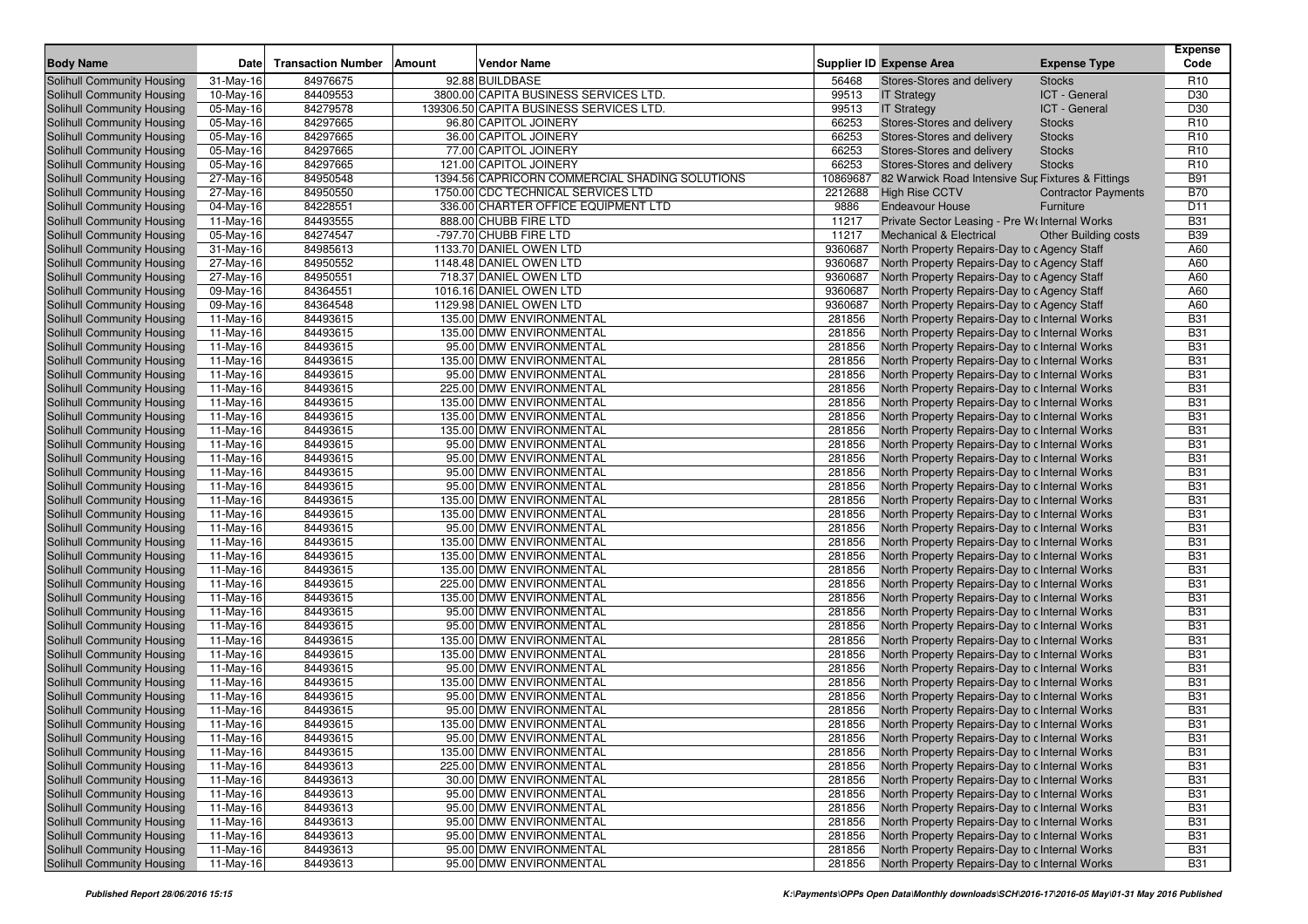|                                   |             |                           |                              |                                                          |                                                     | <b>Expense</b> |
|-----------------------------------|-------------|---------------------------|------------------------------|----------------------------------------------------------|-----------------------------------------------------|----------------|
| <b>Body Name</b>                  | Date        | <b>Transaction Number</b> | <b>Vendor Name</b><br>Amount | <b>Supplier ID Expense Area</b>                          | <b>Expense Type</b>                                 | Code           |
| Solihull Community Housing        | 11-May-16   | 84493613                  | 95.00 DMW ENVIRONMENTAL      | 281856<br>North Property Repairs-Day to c Internal Works |                                                     | <b>B31</b>     |
| Solihull Community Housing        | 11-May-16   | 84493613                  | 95.00 DMW ENVIRONMENTAL      | 281856<br>North Property Repairs-Day to c Internal Works |                                                     | <b>B31</b>     |
| Solihull Community Housing        | 11-May-16   | 84493613                  | 95.00 DMW ENVIRONMENTAL      | 281856<br>North Property Repairs-Day to c Internal Works |                                                     | <b>B31</b>     |
| Solihull Community Housing        | 11-May-16   | 84493613                  | 95.00 DMW ENVIRONMENTAL      | 281856<br>North Property Repairs-Day to c Internal Works |                                                     | <b>B31</b>     |
| Solihull Community Housing        | 11-May-16   | 84493613                  | 95.00 DMW ENVIRONMENTAL      | 281856<br>North Property Repairs-Day to c Internal Works |                                                     | <b>B31</b>     |
| Solihull Community Housing        | 11-May-16   | 84493613                  | 95.00 DMW ENVIRONMENTAL      | 281856<br>North Property Repairs-Day to c Internal Works |                                                     | <b>B31</b>     |
| Solihull Community Housing        | 11-May-16   | 84493614                  | 85.00 DMW ENVIRONMENTAL      | 281856<br>Direct-Adaptations-Showers                     | <b>Internal Works</b>                               | <b>B31</b>     |
| <b>Solihull Community Housing</b> | 11-May-16   | 84493614                  | 85.00 DMW ENVIRONMENTAL      | 281856<br>Direct-Adaptations-Showers                     | <b>Internal Works</b>                               | <b>B31</b>     |
| Solihull Community Housing        | 11-May-16   | 84493614                  | 85.00 DMW ENVIRONMENTAL      | 281856<br><b>Direct-Adaptations-Showers</b>              | <b>Internal Works</b>                               | <b>B31</b>     |
| Solihull Community Housing        | 11-May-16   | 84493614                  | 85.00 DMW ENVIRONMENTAL      | 281856<br><b>Direct-Adaptations-Showers</b>              | <b>Internal Works</b>                               | <b>B31</b>     |
| Solihull Community Housing        | 11-May-16   | 84493614                  | 95.00 DMW ENVIRONMENTAL      | 281856<br>Direct-Adaptations-Showers                     | <b>Internal Works</b>                               | <b>B31</b>     |
| Solihull Community Housing        | 11-May-16   | 84493614                  | 85.00 DMW ENVIRONMENTAL      | 281856<br>Direct-Adaptations-Showers                     | <b>Internal Works</b>                               | <b>B31</b>     |
| Solihull Community Housing        | 11-May-16   | 84493614                  | 85.00 DMW ENVIRONMENTAL      | 281856<br>Direct-Adaptations-Showers                     | <b>Internal Works</b>                               | <b>B31</b>     |
| Solihull Community Housing        | 11-May-16   | 84493614                  | 135.00 DMW ENVIRONMENTAL     | 281856<br><b>Direct-Adaptations-Showers</b>              | <b>Internal Works</b>                               | <b>B31</b>     |
| Solihull Community Housing        | 11-May-16   | 84493614                  | 135.00 DMW ENVIRONMENTAL     | 281856<br>Direct-Adaptations-Showers                     | <b>Internal Works</b>                               | <b>B31</b>     |
| Solihull Community Housing        | 11-May-16   | 84493614                  | 85.00 DMW ENVIRONMENTAL      | 281856<br>Direct-Adaptations-Showers                     | <b>Internal Works</b>                               | <b>B31</b>     |
| Solihull Community Housing        | 11-May-16   | 84493614                  | 85.00 DMW ENVIRONMENTAL      | 281856<br>Direct-Adaptations-Showers                     | <b>Internal Works</b>                               | <b>B31</b>     |
| Solihull Community Housing        | 11-May-16   | 84493614                  | 85.00 DMW ENVIRONMENTAL      | 281856<br><b>Direct-Adaptations-Showers</b>              | <b>Internal Works</b>                               | <b>B31</b>     |
| Solihull Community Housing        | 11-May-16   | 84493614                  | 85.00 DMW ENVIRONMENTAL      | 281856<br>Direct-Adaptations-Showers                     | <b>Internal Works</b>                               | <b>B31</b>     |
| Solihull Community Housing        | 11-May-16   | 84493616                  | 135.00 DMW ENVIRONMENTAL     | 281856                                                   | Gas Warm Air/B'boiler/Storage   Contractor Payments | <b>B70</b>     |
| Solihull Community Housing        | 11-May-16   | 84493616                  | 95.00 DMW ENVIRONMENTAL      | 281856                                                   | Gas Warm Air/B'boiler/Storage   Contractor Payments | <b>B70</b>     |
| Solihull Community Housing        | 11-May-16   | 84493616                  | 95.00 DMW ENVIRONMENTAL      | 281856                                                   | Gas Warm Air/B'boiler/Storage   Contractor Payments | <b>B70</b>     |
| Solihull Community Housing        | 11-May-16   | 84493616                  | 95.00 DMW ENVIRONMENTAL      | 281856                                                   | Gas Warm Air/B'boiler/Storage   Contractor Payments | <b>B70</b>     |
| Solihull Community Housing        | 11-May-16   | 84493616                  | 95.00 DMW ENVIRONMENTAL      | 281856                                                   | Gas Warm Air/B'boiler/Storage   Contractor Payments | <b>B70</b>     |
| Solihull Community Housing        | 11-May-16   | 84493615                  | 225.00 DMW ENVIRONMENTAL     | 281856                                                   | Garage Strategy Implementatio Contractor Payments   | <b>B70</b>     |
| Solihull Community Housing        | 11-May-16   | 84493615                  | 135.00 DMW ENVIRONMENTAL     | 281856<br>Kitchens                                       | <b>Contractor Payments</b>                          | <b>B70</b>     |
| Solihull Community Housing        | 11-May-16   | 84493612                  | 135.00 DMW ENVIRONMENTAL     | 281856<br>Kitchens                                       | <b>Contractor Payments</b>                          | <b>B70</b>     |
| Solihull Community Housing        | 11-May-16   | 84493612                  | 135.00 DMW ENVIRONMENTAL     | 281856<br>Kitchens                                       | <b>Contractor Payments</b>                          | <b>B70</b>     |
| Solihull Community Housing        | 11-May-16   | 84493612                  | 135.00 DMW ENVIRONMENTAL     | 281856<br>Kitchens                                       | <b>Contractor Payments</b>                          | <b>B70</b>     |
| Solihull Community Housing        | 11-May-16   | 84493612                  | 135.00 DMW ENVIRONMENTAL     | 281856<br>Kitchens                                       | <b>Contractor Payments</b>                          | <b>B70</b>     |
| Solihull Community Housing        | 11-May-16   | 84493612                  | 135.00 DMW ENVIRONMENTAL     | 281856<br>Kitchens                                       | <b>Contractor Payments</b>                          | <b>B70</b>     |
| Solihull Community Housing        | 11-May-16   | 84493612                  | 85.00 DMW ENVIRONMENTAL      | 281856<br>Kitchens                                       | <b>Contractor Payments</b>                          | <b>B70</b>     |
| Solihull Community Housing        | 11-May-16   | 84493612                  | 135.00 DMW ENVIRONMENTAL     | 281856<br>Kitchens                                       | <b>Contractor Payments</b>                          | <b>B70</b>     |
| Solihull Community Housing        | 11-May-16   | 84493612                  | 135.00 DMW ENVIRONMENTAL     | 281856<br>Kitchens                                       | <b>Contractor Payments</b>                          | <b>B70</b>     |
| Solihull Community Housing        | 10-May-16   | 84425733                  | 462.82 DODD GROUP            | 164798<br>North Property Repairs-Voids                   | Voids                                               | <b>B38</b>     |
| Solihull Community Housing        | 10-May-16   | 84425731                  | 625.92 DODD GROUP            | 164798<br>North Property Repairs-Voids                   | Voids                                               | <b>B38</b>     |
| Solihull Community Housing        | 10-May-16   | 84425724                  | 386.39 DODD GROUP            | 164798<br>North Property Repairs-Voids                   | Voids                                               | <b>B38</b>     |
| Solihull Community Housing        | 10-May-16   | 84425723                  | 403.22 DODD GROUP            | 164798<br>North Property Repairs-Voids                   | Voids                                               | <b>B38</b>     |
| <b>Solihull Community Housing</b> | 10-May-16   | 84425720                  | 685.74 DODD GROUP            | 164798<br>North Property Repairs-Voids                   | Voids                                               | <b>B38</b>     |
| Solihull Community Housing        | 10-May-16   | 84425765                  | 633.83 DODD GROUP            | 164798<br>North Property Repairs-Voids                   | Voids                                               | <b>B38</b>     |
| Solihull Community Housing        | 10-May-16   | 84425764                  | 407.51 DODD GROUP            | 164798<br>North Property Repairs-Voids                   | Voids                                               | <b>B38</b>     |
| Solihull Community Housing        | 10-May-16   | 84425761                  | 442.83 DODD GROUP            | 164798<br>North Property Repairs-Voids                   | Voids                                               | <b>B38</b>     |
| Solihull Community Housing        | 10-May-16   | 84425758                  | 654.47 DODD GROUP            | 164798<br>North Property Repairs-Voids                   | Voids                                               | <b>B38</b>     |
| Solihull Community Housing        | 10-May-16   | 84425753                  | 234.70 DODD GROUP            | 164798<br>North Property Repairs-Voids                   | Voids                                               | <b>B38</b>     |
| Solihull Community Housing        | 10-May-16   | 84425752                  | 263.66 DODD GROUP            | 164798<br>North Property Repairs-Voids                   | Voids                                               | <b>B38</b>     |
| Solihull Community Housing        | 10-May-16   | 84425881                  | 415.83 DODD GROUP            | 164798<br>North Property Repairs-Voids                   | Voids                                               | <b>B38</b>     |
| Solihull Community Housing        | 10-May-16   | 84425855                  | 259.59 DODD GROUP            | 164798<br>North Property Repairs-Voids                   | Voids                                               | <b>B38</b>     |
| Solihull Community Housing        | $10-May-16$ | 84425846                  | 708.95 DODD GROUP            | 164798 North Property Repairs-Voids                      | Voids                                               | <b>B38</b>     |
| Solihull Community Housing        | 10-May-16   | 84425844                  | 351.77 DODD GROUP            | 164798 North Property Repairs-Voids                      | Voids                                               | <b>B38</b>     |
| Solihull Community Housing        | 10-May-16   | 84425843                  | 492.67 DODD GROUP            | North Property Repairs-Voids<br>164798                   | Voids                                               | <b>B38</b>     |
| Solihull Community Housing        | 10-May-16   | 84425837                  | 315.24 DODD GROUP            | North Property Repairs-Voids<br>164798                   | Voids                                               | <b>B38</b>     |
| Solihull Community Housing        | 10-May-16   | 84425839                  | 858.65 DODD GROUP            | 164798<br>North Property Repairs-Voids                   | Voids                                               | <b>B38</b>     |
| Solihull Community Housing        | 10-May-16   | 84425836                  | 629.70 DODD GROUP            | 164798<br>North Property Repairs-Voids                   | Voids                                               | <b>B38</b>     |
| Solihull Community Housing        | 10-May-16   | 84425834                  | 366.96 DODD GROUP            | 164798<br>North Property Repairs-Voids                   | Voids                                               | <b>B38</b>     |
| Solihull Community Housing        | 10-May-16   | 84425819                  | 415.27 DODD GROUP            | 164798<br>North Property Repairs-Voids                   | Voids                                               | <b>B38</b>     |
| Solihull Community Housing        | 10-May-16   | 84425816                  | 772.64 DODD GROUP            | 164798<br>North Property Repairs-Voids                   | Voids                                               | <b>B38</b>     |
| Solihull Community Housing        | 10-May-16   | 84425814                  | 347.75 DODD GROUP            | 164798<br>North Property Repairs-Voids                   | Voids                                               | <b>B38</b>     |
|                                   |             |                           |                              |                                                          |                                                     |                |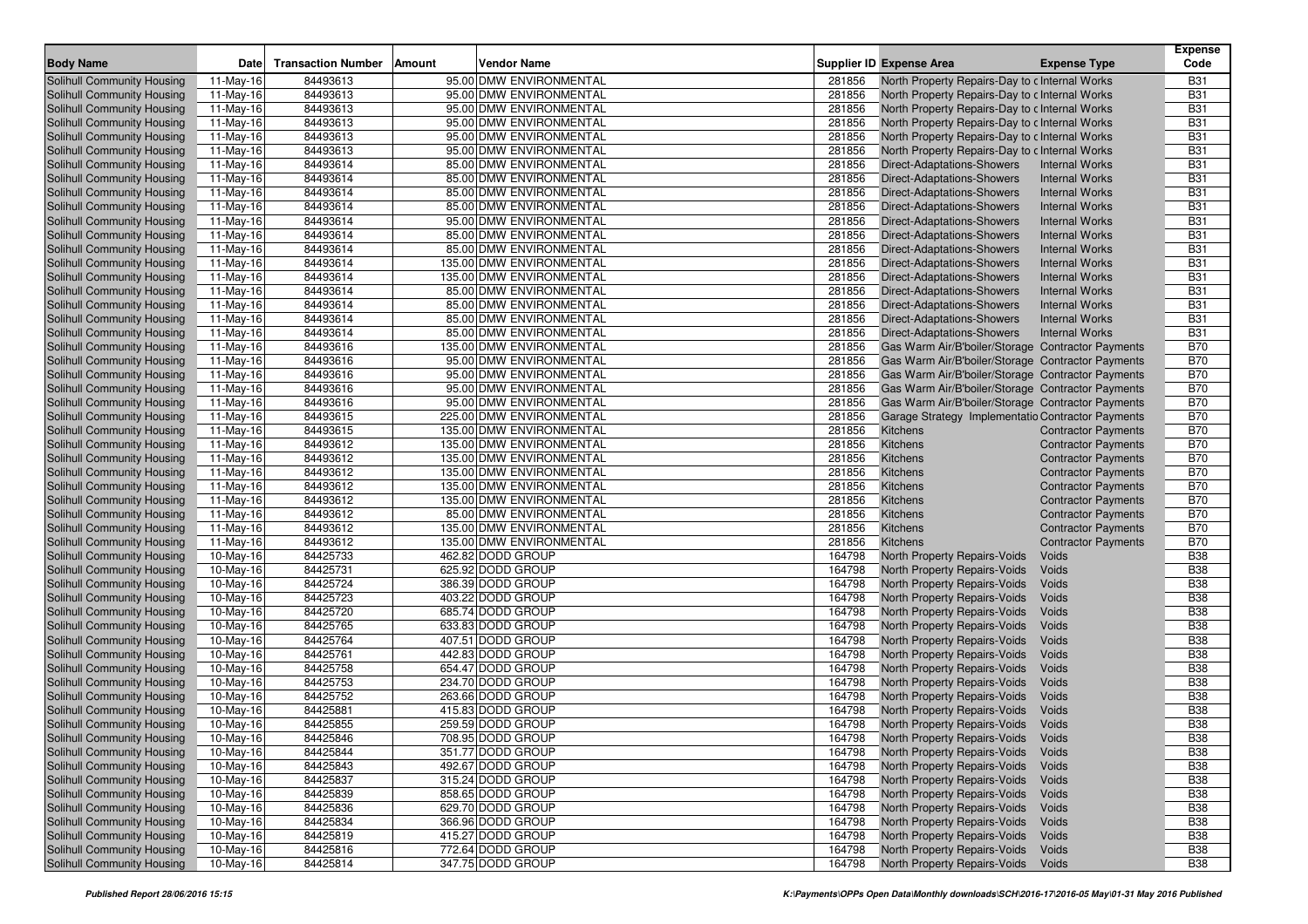| <b>Body Name</b>           | Date      | <b>Transaction Number</b> | <b>Amount</b> | <b>Vendor Name</b> | Supplier ID Expense Area            |                                     | <b>Expense Type</b>                                  | <b>Expense</b><br>Code |
|----------------------------|-----------|---------------------------|---------------|--------------------|-------------------------------------|-------------------------------------|------------------------------------------------------|------------------------|
| Solihull Community Housing | 10-May-16 | 84425812                  |               | 289.54 DODD GROUP  | 164798                              | <b>North Property Repairs-Voids</b> | Voids                                                | <b>B38</b>             |
| Solihull Community Housing | 10-May-16 | 84425808                  |               | 423.19 DODD GROUP  | 164798                              | <b>North Property Repairs-Voids</b> | Voids                                                | <b>B38</b>             |
| Solihull Community Housing | 10-May-16 | 84425806                  |               | 1110.20 DODD GROUP | 164798                              | <b>North Property Repairs-Voids</b> | Voids                                                | <b>B38</b>             |
| Solihull Community Housing | 10-May-16 | 84425802                  |               | 347.60 DODD GROUP  | 164798                              | North Property Repairs-Voids        | Voids                                                | <b>B38</b>             |
| Solihull Community Housing | 10-May-16 | 84425913                  |               | 632.74 DODD GROUP  | 164798                              | <b>North Property Repairs-Voids</b> | Voids                                                | <b>B38</b>             |
| Solihull Community Housing | 10-May-16 | 84425797                  |               | 370.90 DODD GROUP  | 164798                              | North Property Repairs-Voids        | Voids                                                | <b>B38</b>             |
| Solihull Community Housing | 10-May-16 | 84425924                  |               | 698.47 DODD GROUP  | 164798                              | <b>North Property Repairs-Voids</b> | Voids                                                | <b>B38</b>             |
| Solihull Community Housing | 10-May-16 | 84425801                  |               | 444.41 DODD GROUP  | 164798                              | North Property Repairs-Voids        | Voids                                                | <b>B38</b>             |
| Solihull Community Housing | 10-May-16 | 84425796                  |               | 283.71 DODD GROUP  | 164798                              | <b>North Property Repairs-Voids</b> | Voids                                                | <b>B38</b>             |
| Solihull Community Housing | 10-May-16 | 84425786                  |               | 270.08 DODD GROUP  | 164798                              | North Property Repairs-Voids        | Voids                                                | <b>B38</b>             |
| Solihull Community Housing | 10-May-16 | 84425785                  |               | 257.91 DODD GROUP  | 164798                              | <b>North Property Repairs-Voids</b> | Voids                                                | <b>B38</b>             |
| Solihull Community Housing | 10-May-16 | 84425784                  |               | 403.57 DODD GROUP  | 164798                              | North Property Repairs-Voids        | Voids                                                | <b>B38</b>             |
| Solihull Community Housing | 10-May-16 | 84425783                  |               | 512.83 DODD GROUP  | 164798                              | <b>North Property Repairs-Voids</b> | Voids                                                | <b>B38</b>             |
| Solihull Community Housing | 10-May-16 | 84425780                  |               | 498.11 DODD GROUP  | 164798                              | North Property Repairs-Voids        | Voids                                                | <b>B38</b>             |
| Solihull Community Housing | 10-May-16 | 84425778                  |               | 210.13 DODD GROUP  | 164798                              | <b>North Property Repairs-Voids</b> | Voids                                                | <b>B38</b>             |
| Solihull Community Housing | 10-May-16 | 84425775                  |               | 1105.24 DODD GROUP | 164798                              | North Property Repairs-Voids        | Voids                                                | <b>B38</b>             |
| Solihull Community Housing | 10-May-16 | 84425772                  |               | 563.32 DODD GROUP  | 164798                              | <b>North Property Repairs-Voids</b> | Voids                                                | <b>B38</b>             |
| Solihull Community Housing | 10-May-16 | 84425770                  |               | 372.32 DODD GROUP  | 164798                              | North Property Repairs-Voids        | Voids                                                | <b>B38</b>             |
| Solihull Community Housing | 10-May-16 | 84425769                  |               | 246.65 DODD GROUP  | 164798                              | <b>North Property Repairs-Voids</b> | Voids                                                | <b>B38</b>             |
| Solihull Community Housing | 10-May-16 | 84425768                  |               | 533.50 DODD GROUP  | 164798                              | North Property Repairs-Voids        | Voids                                                | <b>B38</b>             |
| Solihull Community Housing | 10-May-16 | 84425714                  |               | 2072.40 DODD GROUP | 164798                              | <b>North Property Repairs-Voids</b> | Voids                                                | <b>B38</b>             |
| Solihull Community Housing | 10-May-16 | 84425713                  |               | 361.51 DODD GROUP  | 164798                              | North Property Repairs-Voids        | Voids                                                | <b>B38</b>             |
| Solihull Community Housing | 10-May-16 | 84425710                  |               | 414.02 DODD GROUP  | 164798                              | <b>North Property Repairs-Voids</b> | Voids                                                | <b>B38</b>             |
| Solihull Community Housing | 10-May-16 | 84425709                  |               | 257.92 DODD GROUP  | 164798                              | North Property Repairs-Voids        | Voids                                                | <b>B38</b>             |
| Solihull Community Housing | 10-May-16 | 84425706                  |               | 372.13 DODD GROUP  | 164798                              | <b>North Property Repairs-Voids</b> | Voids                                                | <b>B38</b>             |
| Solihull Community Housing | 10-May-16 | 84425705                  |               | 241.53 DODD GROUP  | 164798                              | North Property Repairs-Voids        | Voids                                                | <b>B38</b>             |
| Solihull Community Housing | 10-May-16 | 84425704                  |               | 283.59 DODD GROUP  | 164798                              | <b>North Property Repairs-Voids</b> | Voids                                                | <b>B38</b>             |
| Solihull Community Housing | 10-May-16 | 84425702                  |               | 358.96 DODD GROUP  | 164798                              | North Property Repairs-Voids        | Voids                                                | <b>B38</b>             |
| Solihull Community Housing | 10-May-16 | 84425697                  |               | 607.87 DODD GROUP  | 164798                              | <b>North Property Repairs-Voids</b> | Voids                                                | <b>B38</b>             |
| Solihull Community Housing | 10-May-16 | 84425695                  |               | 618.73 DODD GROUP  | 164798                              | North Property Repairs-Voids        | Voids                                                | <b>B38</b>             |
| Solihull Community Housing | 10-May-16 | 84425693                  |               | 753.81 DODD GROUP  | 164798                              | <b>North Property Repairs-Voids</b> | Voids                                                | <b>B38</b>             |
| Solihull Community Housing | 10-May-16 | 84425692                  |               | 630.70 DODD GROUP  | 164798                              | North Property Repairs-Voids        | Voids                                                | <b>B38</b>             |
| Solihull Community Housing | 10-May-16 | 84425690                  |               | 570.10 DODD GROUP  | 164798                              | <b>North Property Repairs-Voids</b> | Voids                                                | <b>B38</b>             |
| Solihull Community Housing | 10-May-16 | 84425670                  |               | 490.40 DODD GROUP  | 164798                              | North Property Repairs-Voids        | Voids                                                | <b>B38</b>             |
| Solihull Community Housing | 10-May-16 | 84425669                  |               | 2115.56 DODD GROUP | 164798                              | <b>North Property Repairs-Voids</b> | Voids                                                | <b>B38</b>             |
| Solihull Community Housing | 10-May-16 | 84425668                  |               | 234.57 DODD GROUP  | 164798                              | North Property Repairs-Voids        | Voids                                                | <b>B38</b>             |
| Solihull Community Housing | 10-May-16 | 84425666                  |               | 423.08 DODD GROUP  | 164798                              | <b>North Property Repairs-Voids</b> | Voids                                                | <b>B38</b>             |
| Solihull Community Housing | 10-May-16 | 84425665                  |               | 262.86 DODD GROUP  | 164798                              | North Property Repairs-Voids        | Voids                                                | <b>B38</b>             |
| Solihull Community Housing | 10-May-16 | 84425664                  |               | 887.54 DODD GROUP  | 164798                              | <b>North Property Repairs-Voids</b> | Voids                                                | <b>B38</b>             |
| Solihull Community Housing | 10-May-16 | 84425663                  |               | 265.17 DODD GROUP  | 164798                              | North Property Repairs-Voids        | Voids                                                | <b>B38</b>             |
| Solihull Community Housing | 10-May-16 | 84425659                  |               | 394.78 DODD GROUP  | 164798                              | <b>North Property Repairs-Voids</b> | Voids                                                | <b>B38</b>             |
| Solihull Community Housing | 10-May-16 | 84425656                  |               | 361.35 DODD GROUP  | 164798                              | North Property Repairs-Voids        | Voids                                                | <b>B38</b>             |
| Solihull Community Housing | 10-May-16 | 84425655                  |               | 843.89 DODD GROUP  | 164798                              | <b>North Property Repairs-Voids</b> | Voids                                                | <b>B38</b>             |
| Solihull Community Housing | 10-May-16 | 84425654                  |               | 331.12 DODD GROUP  | 164798                              | North Property Repairs-Voids        | Voids                                                | <b>B38</b>             |
| Solihull Community Housing | 10-May-16 | 84425649                  |               | 241.80 DODD GROUP  | 164798                              | <b>North Property Repairs-Voids</b> | Voids                                                | <b>B38</b>             |
| Solihull Community Housing | 10-May-16 | 84425647                  |               | 415.02 DODD GROUP  | 164798                              | <b>North Property Repairs-Voids</b> | Voids                                                | <b>B38</b>             |
| Solihull Community Housing | 10-May-16 | 84425650                  |               | 257.99 DODD GROUP  | 164798                              | North Property Repairs-Voids        | Voids                                                | <b>B38</b>             |
| Solihull Community Housing | 10-May-16 | 84425676                  |               | 386.43 DODD GROUP  | 164798 North Property Repairs-Voids |                                     | Voids                                                | <b>B38</b>             |
| Solihull Community Housing | 10-May-16 | 84425749                  |               | 514.31 DODD GROUP  | 164798 North Property Repairs-Voids |                                     | Voids                                                | <b>B38</b>             |
| Solihull Community Housing | 10-May-16 | 84425747                  |               | 256.57 DODD GROUP  | 164798                              | North Property Repairs-Voids        | Voids                                                | <b>B38</b>             |
| Solihull Community Housing | 10-May-16 | 84425743                  |               | 817.60 DODD GROUP  | 164798                              | North Property Repairs-Voids        | Voids                                                | <b>B38</b>             |
| Solihull Community Housing | 10-May-16 | 84425736                  |               | 344.83 DODD GROUP  | 164798                              | North Property Repairs-Voids        | Voids                                                | <b>B38</b>             |
| Solihull Community Housing | 10-May-16 | 84425735                  |               | 409.90 DODD GROUP  | 164798                              | North Property Repairs-Voids        | Voids                                                | <b>B38</b>             |
| Solihull Community Housing | 10-May-16 | 84425750                  |               | 328.36 DODD GROUP  | 164798                              | North Property Repairs-Voids        | Voids                                                | <b>B38</b>             |
| Solihull Community Housing | 10-May-16 | 84425737                  |               | 486.44 DODD GROUP  | 164798                              | North Property Repairs-Voids        | Voids                                                | <b>B38</b>             |
| Solihull Community Housing | 10-May-16 | 84409927                  |               | 261.68 DODD GROUP  | 164798                              | North Property Repairs-Voids Voids  |                                                      | <b>B38</b>             |
| Solihull Community Housing | 10-May-16 | 84426727                  |               | 466.67 DODD GROUP  | 164798                              |                                     | Public Sector - Major Adaptatior Contractor Payments | <b>B70</b>             |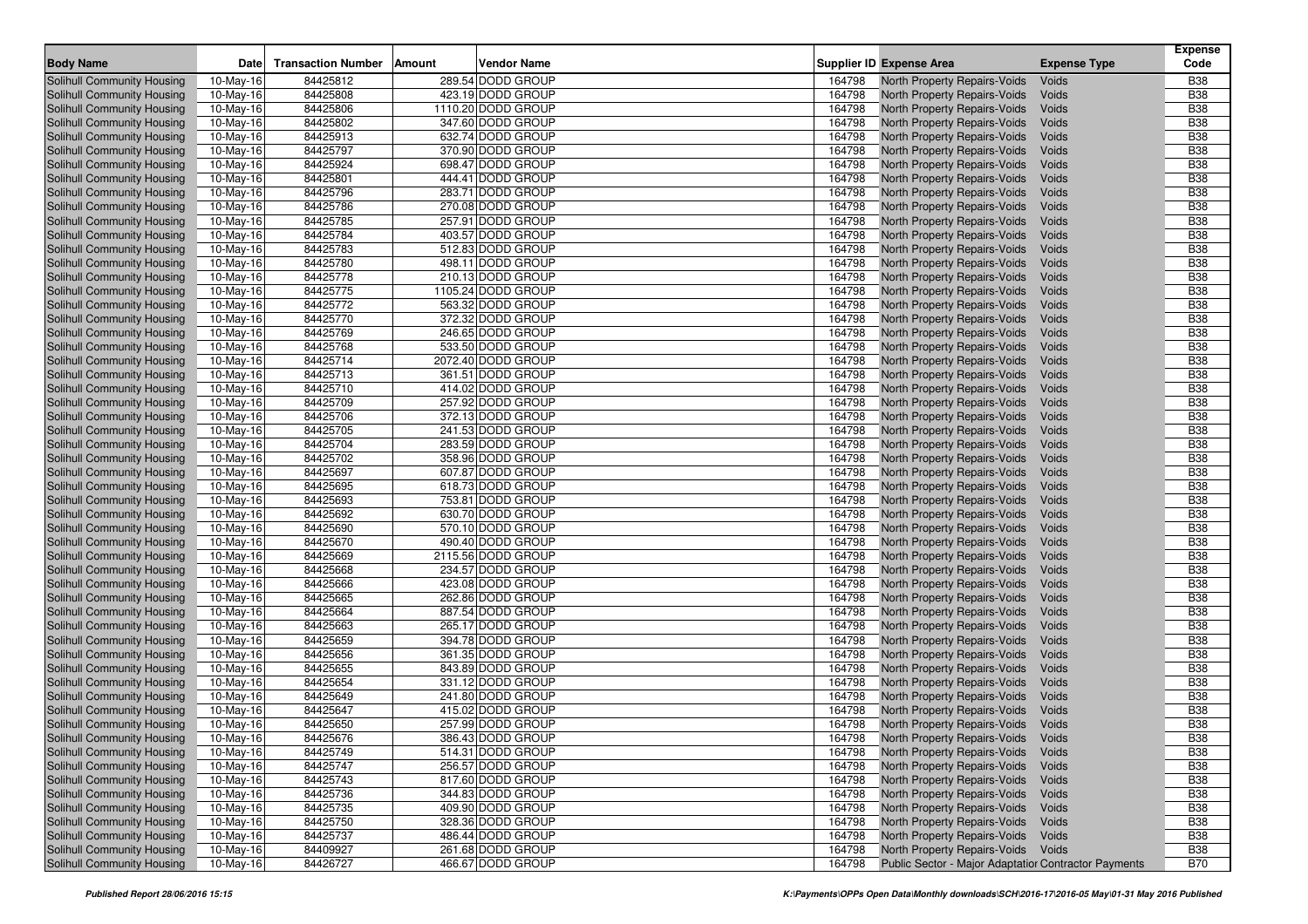|                            |             |                           |        |                                        |        |                                    |                              | <b>Expense</b> |
|----------------------------|-------------|---------------------------|--------|----------------------------------------|--------|------------------------------------|------------------------------|----------------|
| <b>Body Name</b>           | <b>Date</b> | <b>Transaction Number</b> | Amount | <b>Vendor Name</b>                     |        | Supplier ID Expense Area           | <b>Expense Type</b>          | Code           |
| Solihull Community Housing | 10-May-16   | 84413802                  |        | 370.67 DODD GROUP                      | 164798 | <b>Mechanical &amp; Electrical</b> | <b>Utility Related Works</b> | <b>B34</b>     |
| Solihull Community Housing | 10-May-16   | 84413798                  |        | 244.77 DODD GROUP                      | 164798 | <b>Mechanical &amp; Electrical</b> | <b>Utility Related Works</b> | <b>B34</b>     |
| Solihull Community Housing | 10-May-16   | 84413795                  |        | 248.08 DODD GROUP                      | 164798 | <b>Mechanical &amp; Electrical</b> | <b>Utility Related Works</b> | <b>B34</b>     |
| Solihull Community Housing | 10-May-16   | 84413792                  |        | 375.82 DODD GROUP                      | 164798 | <b>Mechanical &amp; Electrical</b> | <b>Utility Related Works</b> | <b>B34</b>     |
| Solihull Community Housing | 10-May-16   | 84413861                  |        | 213.90 DODD GROUP                      | 164798 | <b>Mechanical &amp; Electrical</b> | <b>Utility Related Works</b> | <b>B34</b>     |
| Solihull Community Housing | 10-May-16   | 84413780                  |        | 224.45 DODD GROUP                      | 164798 | <b>Mechanical &amp; Electrical</b> | <b>Utility Related Works</b> | <b>B34</b>     |
| Solihull Community Housing | 10-May-16   | 84413778                  |        | 252.10 DODD GROUP                      | 164798 | <b>Mechanical &amp; Electrical</b> | <b>Utility Related Works</b> | <b>B34</b>     |
| Solihull Community Housing | 10-May-16   | 84413689                  |        | 586.28 DODD GROUP                      | 164798 | <b>Mechanical &amp; Electrical</b> | <b>Utility Related Works</b> | <b>B34</b>     |
| Solihull Community Housing | 10-May-16   | 84413687                  |        | 261.47 DODD GROUP                      | 164798 | <b>Mechanical &amp; Electrical</b> | <b>Utility Related Works</b> | <b>B34</b>     |
| Solihull Community Housing | 10-May-16   | 84413847                  |        | 315.64 DODD GROUP                      | 164798 | <b>Mechanical &amp; Electrical</b> | <b>Utility Related Works</b> | <b>B34</b>     |
| Solihull Community Housing | 10-May-16   | 84413752                  |        | 748.55 DODD GROUP                      | 164798 | <b>Mechanical &amp; Electrical</b> | <b>Utility Related Works</b> | <b>B34</b>     |
| Solihull Community Housing | 10-May-16   | 84413839                  |        | 234.13 DODD GROUP                      | 164798 | <b>Mechanical &amp; Electrical</b> | <b>Utility Related Works</b> | <b>B34</b>     |
| Solihull Community Housing | 10-May-16   | 84413740                  |        | 253.65 DODD GROUP                      | 164798 | <b>Mechanical &amp; Electrical</b> | <b>Utility Related Works</b> | <b>B34</b>     |
| Solihull Community Housing | 10-May-16   | 84413732                  |        | 692.83 DODD GROUP                      | 164798 | <b>Mechanical &amp; Electrical</b> | <b>Utility Related Works</b> | <b>B34</b>     |
| Solihull Community Housing | 10-May-16   | 84413770                  |        | 255.65 DODD GROUP                      | 164798 | <b>Mechanical &amp; Electrical</b> | <b>Utility Related Works</b> | <b>B34</b>     |
| Solihull Community Housing | 10-May-16   | 84413764                  |        | 515.02 DODD GROUP                      | 164798 | <b>Mechanical &amp; Electrical</b> | <b>Utility Related Works</b> | <b>B34</b>     |
| Solihull Community Housing | 10-May-16   | 84413826                  |        | 405.04 DODD GROUP                      | 164798 | <b>Mechanical &amp; Electrical</b> | <b>Utility Related Works</b> | <b>B34</b>     |
| Solihull Community Housing | 10-May-16   | 84413700                  |        | 230.22 DODD GROUP                      | 164798 | <b>Mechanical &amp; Electrical</b> | <b>Utility Related Works</b> | <b>B34</b>     |
| Solihull Community Housing | 10-May-16   | 84413834                  |        | 479.20 DODD GROUP                      | 164798 | <b>Mechanical &amp; Electrical</b> | <b>Utility Related Works</b> | <b>B34</b>     |
| Solihull Community Housing | 10-May-16   | 84413807                  |        | 216.27 DODD GROUP                      | 164798 | <b>Mechanical &amp; Electrical</b> | <b>Utility Related Works</b> | <b>B34</b>     |
| Solihull Community Housing | 10-May-16   | 84410440                  |        | 687.42 DODD GROUP                      | 164798 | <b>Mechanical &amp; Electrical</b> | <b>Utility Related Works</b> | <b>B34</b>     |
| Solihull Community Housing | 10-May-16   | 84410434                  |        | 350.62 DODD GROUP                      | 164798 | <b>Mechanical &amp; Electrical</b> | <b>Utility Related Works</b> | <b>B34</b>     |
| Solihull Community Housing |             | 84410341                  |        | 293.83 DODD GROUP                      | 164798 |                                    |                              | <b>B34</b>     |
|                            | 10-May-16   | 84410334                  |        | 447.59 DODD GROUP                      | 164798 | <b>Mechanical &amp; Electrical</b> | <b>Utility Related Works</b> | <b>B34</b>     |
| Solihull Community Housing | 10-May-16   |                           |        |                                        |        | <b>Mechanical &amp; Electrical</b> | <b>Utility Related Works</b> |                |
| Solihull Community Housing | 10-May-16   | 84410330                  |        | 439.03 DODD GROUP                      | 164798 | <b>Mechanical &amp; Electrical</b> | <b>Utility Related Works</b> | <b>B34</b>     |
| Solihull Community Housing | 10-May-16   | 84409948                  |        | 338.32 DODD GROUP                      | 164798 | <b>Mechanical &amp; Electrical</b> | <b>Utility Related Works</b> | <b>B34</b>     |
| Solihull Community Housing | 10-May-16   | 84410326                  |        | 514.86 DODD GROUP<br>402.06 DODD GROUP | 164798 | <b>Mechanical &amp; Electrical</b> | <b>Utility Related Works</b> | <b>B34</b>     |
| Solihull Community Housing | 10-May-16   | 84410067                  |        | 615.16 DODD GROUP                      | 164798 | <b>Mechanical &amp; Electrical</b> | <b>Utility Related Works</b> | <b>B34</b>     |
| Solihull Community Housing | 10-May-16   | 84410055                  |        |                                        | 164798 | <b>Mechanical &amp; Electrical</b> | <b>Utility Related Works</b> | <b>B34</b>     |
| Solihull Community Housing | 10-May-16   | 84410049                  |        | 281.04 DODD GROUP                      | 164798 | <b>Mechanical &amp; Electrical</b> | <b>Utility Related Works</b> | <b>B34</b>     |
| Solihull Community Housing | 10-May-16   | 84410040                  |        | 500.42 DODD GROUP                      | 164798 | <b>Mechanical &amp; Electrical</b> | <b>Utility Related Works</b> | <b>B34</b>     |
| Solihull Community Housing | 10-May-16   | 84410293                  |        | 537.74 DODD GROUP                      | 164798 | <b>Mechanical &amp; Electrical</b> | <b>Utility Related Works</b> | <b>B34</b>     |
| Solihull Community Housing | 10-May-16   | 84410291                  |        | 1008.48 DODD GROUP                     | 164798 | <b>Mechanical &amp; Electrical</b> | <b>Utility Related Works</b> | <b>B34</b>     |
| Solihull Community Housing | 10-May-16   | 84410283                  |        | 424.17 DODD GROUP                      | 164798 | <b>Mechanical &amp; Electrical</b> | <b>Utility Related Works</b> | <b>B34</b>     |
| Solihull Community Housing | 10-May-16   | 84410418                  |        | 694.75 DODD GROUP                      | 164798 | <b>Mechanical &amp; Electrical</b> | <b>Utility Related Works</b> | <b>B34</b>     |
| Solihull Community Housing | 10-May-16   | 84410379                  |        | 704.87 DODD GROUP                      | 164798 | <b>Mechanical &amp; Electrical</b> | <b>Utility Related Works</b> | <b>B34</b>     |
| Solihull Community Housing | 10-May-16   | 84410123                  |        | 466.51 DODD GROUP                      | 164798 | <b>Mechanical &amp; Electrical</b> | <b>Utility Related Works</b> | <b>B34</b>     |
| Solihull Community Housing | 10-May-16   | 84410122                  |        | 238.07 DODD GROUP                      | 164798 | <b>Mechanical &amp; Electrical</b> | <b>Utility Related Works</b> | <b>B34</b>     |
| Solihull Community Housing | 10-May-16   | 84409984                  |        | 276.32 DODD GROUP                      | 164798 | <b>Mechanical &amp; Electrical</b> | <b>Utility Related Works</b> | <b>B34</b>     |
| Solihull Community Housing | 10-May-16   | 84410140                  |        | 311.49 DODD GROUP                      | 164798 | <b>Mechanical &amp; Electrical</b> | <b>Utility Related Works</b> | <b>B34</b>     |
| Solihull Community Housing | 10-May-16   | 84410396                  |        | 302.89 DODD GROUP                      | 164798 | <b>Mechanical &amp; Electrical</b> | <b>Utility Related Works</b> | <b>B34</b>     |
| Solihull Community Housing | 10-May-16   | 84410369                  |        | 462.97 DODD GROUP                      | 164798 | <b>Mechanical &amp; Electrical</b> | <b>Utility Related Works</b> | <b>B34</b>     |
| Solihull Community Housing | 10-May-16   | 84410403                  |        | 258.51 DODD GROUP                      | 164798 | <b>Mechanical &amp; Electrical</b> | <b>Utility Related Works</b> | <b>B34</b>     |
| Solihull Community Housing | 10-May-16   | 84410404                  |        | 267.86 DODD GROUP                      | 164798 | <b>Mechanical &amp; Electrical</b> | <b>Utility Related Works</b> | <b>B34</b>     |
| Solihull Community Housing | 10-May-16   | 84410450                  |        | 285.47 DODD GROUP                      | 164798 | <b>Mechanical &amp; Electrical</b> | <b>Utility Related Works</b> | <b>B34</b>     |
| Solihull Community Housing | 10-May-16   | 84410020                  |        | 314.99 DODD GROUP                      | 164798 | <b>Mechanical &amp; Electrical</b> | <b>Utility Related Works</b> | <b>B34</b>     |
| Solihull Community Housing | 10-May-16   | 84410458                  |        | 277.89 DODD GROUP                      | 164798 | <b>Mechanical &amp; Electrical</b> | <b>Utility Related Works</b> | <b>B34</b>     |
| Solihull Community Housing | 10-May-16   | 84410456                  |        | 238.07 DODD GROUP                      | 164798 | <b>Mechanical &amp; Electrical</b> | <b>Utility Related Works</b> | <b>B34</b>     |
| Solihull Community Housing | 10-May-16   | 84410118                  |        | 650.52 DODD GROUP                      |        | 164798 Mechanical & Electrical     | <b>Utility Related Works</b> | <b>B34</b>     |
| Solihull Community Housing | 10-May-16   | 84410117                  |        | 228.34 DODD GROUP                      |        | 164798 Mechanical & Electrical     | <b>Utility Related Works</b> | <b>B34</b>     |
| Solihull Community Housing | 10-May-16   | 84410113                  |        | 397.57 DODD GROUP                      | 164798 | <b>Mechanical &amp; Electrical</b> | <b>Utility Related Works</b> | <b>B34</b>     |
| Solihull Community Housing | 10-May-16   | 84410119                  |        | 374.33 DODD GROUP                      |        | 164798 Mechanical & Electrical     | <b>Utility Related Works</b> | <b>B34</b>     |
| Solihull Community Housing | 10-May-16   | 84410107                  |        | 277.89 DODD GROUP                      | 164798 | <b>Mechanical &amp; Electrical</b> | <b>Utility Related Works</b> | <b>B34</b>     |
| Solihull Community Housing | 10-May-16   | 84409980                  |        | 301.96 DODD GROUP                      | 164798 | <b>Mechanical &amp; Electrical</b> | <b>Utility Related Works</b> | <b>B34</b>     |
| Solihull Community Housing | 10-May-16   | 84410009                  |        | 288.63 DODD GROUP                      | 164798 | <b>Mechanical &amp; Electrical</b> | <b>Utility Related Works</b> | <b>B34</b>     |
| Solihull Community Housing | 10-May-16   | 84410005                  |        | 309.28 DODD GROUP                      | 164798 | <b>Mechanical &amp; Electrical</b> | <b>Utility Related Works</b> | <b>B34</b>     |
| Solihull Community Housing | 10-May-16   | 84410002                  |        | 253.36 DODD GROUP                      | 164798 | <b>Mechanical &amp; Electrical</b> | <b>Utility Related Works</b> | B34            |
|                            |             |                           |        |                                        |        |                                    |                              |                |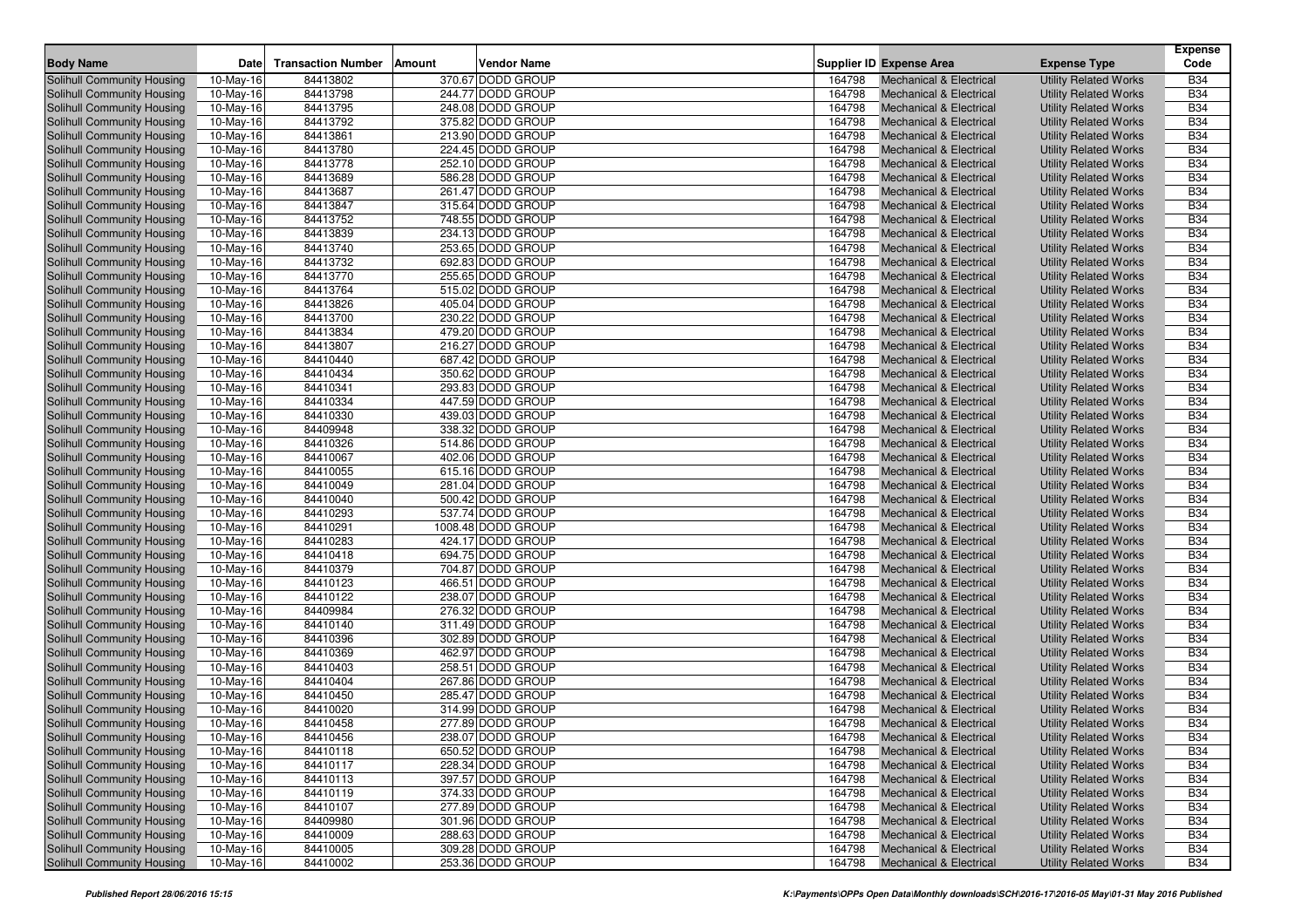| <b>Body Name</b>                  | <b>Date</b> | <b>Transaction Number</b> | Amount | <b>Vendor Name</b>          |                  | Supplier ID Expense Area                            | <b>Expense Type</b>          | <b>Expense</b><br>Code |
|-----------------------------------|-------------|---------------------------|--------|-----------------------------|------------------|-----------------------------------------------------|------------------------------|------------------------|
| Solihull Community Housing        | 10-May-16   | 84410347                  |        | 312.11 DODD GROUP           | 164798           | <b>Mechanical &amp; Electrical</b>                  | <b>Utility Related Works</b> | <b>B34</b>             |
| Solihull Community Housing        | 10-May-16   | 84410088                  |        | 212.18 DODD GROUP           | 164798           | <b>Mechanical &amp; Electrical</b>                  | <b>Utility Related Works</b> | <b>B34</b>             |
| <b>Solihull Community Housing</b> | 10-May-16   | 84410086                  |        | 594.17 DODD GROUP           | 164798           | <b>Mechanical &amp; Electrical</b>                  | <b>Utility Related Works</b> | <b>B34</b>             |
| Solihull Community Housing        | 10-May-16   | 84410076                  |        | 731.90 DODD GROUP           | 164798           | <b>Mechanical &amp; Electrical</b>                  | <b>Utility Related Works</b> | <b>B34</b>             |
| Solihull Community Housing        | 10-May-16   | 84409957                  |        | 344.72 DODD GROUP           | 164798           | <b>Mechanical &amp; Electrical</b>                  | <b>Utility Related Works</b> | <b>B34</b>             |
| Solihull Community Housing        | 10-May-16   | 84410463                  |        | 282.38 DODD GROUP           | 164798           | <b>Mechanical &amp; Electrical</b>                  | <b>Utility Related Works</b> | <b>B34</b>             |
| Solihull Community Housing        | 10-May-16   | 84410460                  |        | 277.89 DODD GROUP           | 164798           | <b>Mechanical &amp; Electrical</b>                  | <b>Utility Related Works</b> | <b>B34</b>             |
| Solihull Community Housing        | 10-May-16   | 84410007                  |        | 227.55 DODD GROUP           | 164798           | <b>Mechanical &amp; Electrical</b>                  | <b>Utility Related Works</b> | <b>B34</b>             |
| Solihull Community Housing        | 10-May-16   | 84413989                  |        | 291.85 DODD GROUP           | 164798           | <b>Mechanical &amp; Electrical</b>                  | <b>Utility Related Works</b> | <b>B34</b>             |
| Solihull Community Housing        | 10-May-16   | 84413883                  |        | 350.02 DODD GROUP           | 164798           | <b>Mechanical &amp; Electrical</b>                  | <b>Utility Related Works</b> | <b>B34</b>             |
| Solihull Community Housing        |             | 84413870                  |        | 335.69 DODD GROUP           |                  | <b>Mechanical &amp; Electrical</b>                  | <b>Utility Related Works</b> | <b>B34</b>             |
|                                   | 10-May-16   |                           |        | 487.22 DODD GROUP           | 164798<br>164798 |                                                     |                              | <b>B34</b>             |
| Solihull Community Housing        | 10-May-16   | 84413714                  |        | 302.25 DODD GROUP           |                  | <b>Mechanical &amp; Electrical</b>                  | <b>Utility Related Works</b> |                        |
| <b>Solihull Community Housing</b> | 10-May-16   | 84413708                  |        |                             | 164798           | <b>Mechanical &amp; Electrical</b>                  | <b>Utility Related Works</b> | <b>B34</b>             |
| Solihull Community Housing        | 10-May-16   | 84413909                  |        | 462.36 DODD GROUP           | 164798           | <b>Mechanical &amp; Electrical</b>                  | <b>Utility Related Works</b> | <b>B34</b>             |
| Solihull Community Housing        | 10-May-16   | 84413948                  |        | 359.11 DODD GROUP           | 164798           | <b>Mechanical &amp; Electrical</b>                  | <b>Utility Related Works</b> | <b>B34</b>             |
| Solihull Community Housing        | 10-May-16   | 84413703                  |        | 434.04 DODD GROUP           | 164798           | <b>Mechanical &amp; Electrical</b>                  | <b>Utility Related Works</b> | <b>B34</b>             |
| Solihull Community Housing        | 10-May-16   | 84413706                  |        | 227.72 DODD GROUP           | 164798           | <b>Mechanical &amp; Electrical</b>                  | <b>Utility Related Works</b> | <b>B34</b>             |
| Solihull Community Housing        | 10-May-16   | 84410505                  |        | 419.46 DODD GROUP           | 164798           | <b>Mechanical &amp; Electrical</b>                  | <b>Utility Related Works</b> | <b>B34</b>             |
| Solihull Community Housing        | 10-May-16   | 84410499                  |        | 370.38 DODD GROUP           | 164798           | <b>Mechanical &amp; Electrical</b>                  | <b>Utility Related Works</b> | <b>B34</b>             |
| Solihull Community Housing        | 10-May-16   | 84410497                  |        | 439.94 DODD GROUP           | 164798           | <b>Mechanical &amp; Electrical</b>                  | <b>Utility Related Works</b> | <b>B34</b>             |
| Solihull Community Housing        | 10-May-16   | 84410496                  |        | 235.28 DODD GROUP           | 164798           | <b>Mechanical &amp; Electrical</b>                  | <b>Utility Related Works</b> | <b>B34</b>             |
| Solihull Community Housing        | 10-May-16   | 84410495                  |        | 225.83 DODD GROUP           | 164798           | <b>Mechanical &amp; Electrical</b>                  | <b>Utility Related Works</b> | <b>B34</b>             |
| Solihull Community Housing        | 10-May-16   | 84410493                  |        | 541.59 DODD GROUP           | 164798           | <b>Mechanical &amp; Electrical</b>                  | <b>Utility Related Works</b> | <b>B34</b>             |
| Solihull Community Housing        | 10-May-16   | 84410224                  |        | 219.57 DODD GROUP           | 164798           | <b>Mechanical &amp; Electrical</b>                  | <b>Utility Related Works</b> | <b>B34</b>             |
| <b>Solihull Community Housing</b> | 10-May-16   | 84410200                  |        | 461.45 DODD GROUP           | 164798           | <b>Mechanical &amp; Electrical</b>                  | <b>Utility Related Works</b> | <b>B34</b>             |
| Solihull Community Housing        | 10-May-16   | 84410199                  |        | 324.45 DODD GROUP           | 164798           | <b>Mechanical &amp; Electrical</b>                  | <b>Utility Related Works</b> | <b>B34</b>             |
| Solihull Community Housing        | 10-May-16   | 84410466                  |        | 407.45 DODD GROUP           | 164798           | <b>Mechanical &amp; Electrical</b>                  | <b>Utility Related Works</b> | <b>B34</b>             |
| Solihull Community Housing        | 10-May-16   | 84409567                  |        | 437.59 DODD GROUP           | 164798           | <b>Mechanical &amp; Electrical</b>                  | <b>Utility Related Works</b> | <b>B34</b>             |
| Solihull Community Housing        | 10-May-16   | 84426728                  |        | 749.32 DODD GROUP           | 164798           | Direct-Adaptations-Showers                          | <b>Internal Works</b>        | <b>B31</b>             |
| Solihull Community Housing        | 10-May-16   | 84426725                  |        | 434.54 DODD GROUP           | 164798           | Direct-Adaptations-Showers                          | <b>Internal Works</b>        | <b>B31</b>             |
| Solihull Community Housing        | 10-May-16   | 84426724                  |        | 400.61 DODD GROUP           | 164798           | <b>Direct-Adaptations-Showers</b>                   | <b>Internal Works</b>        | <b>B31</b>             |
| Solihull Community Housing        | 10-May-16   | 84426723                  |        | 431.71 DODD GROUP           | 164798           | Direct-Adaptations-Showers                          | <b>Internal Works</b>        | <b>B31</b>             |
| Solihull Community Housing        | 10-May-16   | 84426722                  |        | 427.58 DODD GROUP           | 164798           | Direct-Adaptations-Showers                          | <b>Internal Works</b>        | <b>B31</b>             |
| Solihull Community Housing        | 10-May-16   | 84426721                  |        | 442.63 DODD GROUP           | 164798           | Direct-Adaptations-Showers                          | <b>Internal Works</b>        | <b>B31</b>             |
| Solihull Community Housing        | 10-May-16   | 84426717                  |        | 417.96 DODD GROUP           | 164798           | <b>Direct-Adaptations-Showers</b>                   | <b>Internal Works</b>        | <b>B31</b>             |
| Solihull Community Housing        | 10-May-16   | 84426719                  |        | 509.16 DODD GROUP           | 164798           | Direct-Adaptations-Showers                          | <b>Internal Works</b>        | <b>B31</b>             |
| Solihull Community Housing        | 10-May-16   | 84426720                  |        | 422.48 DODD GROUP           | 164798           | <b>Direct-Adaptations-Showers</b>                   | <b>Internal Works</b>        | <b>B31</b>             |
| Solihull Community Housing        | 10-May-16   | 84426716                  |        | 455.54 DODD GROUP           | 164798           | Direct-Adaptations-Showers                          | <b>Internal Works</b>        | <b>B31</b>             |
| Solihull Community Housing        | 10-May-16   | 84426733                  |        | 336.32 DODD GROUP           | 164798           | Direct-Adaptations-General                          | <b>Internal Works</b>        | <b>B31</b>             |
| Solihull Community Housing        | 10-May-16   | 84409557                  |        | 6119.44 DODD GROUP          | 164798           | Gas Warm Air/B'boiler/Storage   Contractor Payments |                              | <b>B70</b>             |
| Solihull Community Housing        | 10-May-16   | 84409555                  |        | 6000.00 DODD GROUP          | 164798           | Gas Warm Air/B'boiler/Storage   Contractor Payments |                              | <b>B70</b>             |
| Solihull Community Housing        | 10-May-16   | 84409558                  |        | 29000.00 DODD GROUP         | 164798           | Gas Warm Air/B'boiler/Storage   Contractor Payments |                              | <b>B70</b>             |
| <b>Solihull Community Housing</b> | 24-May-16   | 84845550                  |        | 2956.38 DODD GROUP          | 164798           | <b>Electrical Testing</b>                           | <b>Utility Related Works</b> | <b>B34</b>             |
| Solihull Community Housing        | 09-May-16   | 84360547                  |        | 3449.11 DODD GROUP          | 164798           | <b>Electrical Testing</b>                           |                              | <b>B34</b>             |
| Solihull Community Housing        |             | 84358547                  |        | 3167.55 DODD GROUP          | 164798           | <b>Electrical Testing</b>                           | <b>Utility Related Works</b> | <b>B34</b>             |
|                                   | 09-May-16   | 84358549                  |        | 3519.50 DODD GROUP          |                  |                                                     | <b>Utility Related Works</b> | <b>B34</b>             |
| Solihull Community Housing        | 09-May-16   |                           |        |                             | 164798           | <b>Electrical Testing</b>                           | <b>Utility Related Works</b> |                        |
| Solihull Community Housing        | 11-May-16   | 84493553                  |        | 1053.30 DODD GROUP          | 164798           | Direct - Private Sector Leasing Internal Works      |                              | <b>B31</b>             |
| Solihull Community Housing        | 11-May-16   | 84493551                  |        | 889.50 DODD GROUP           | 164798           | Direct - Private Sector Leasing Internal Works      |                              | <b>B31</b>             |
| Solihull Community Housing        | 10-May-16   | 84409556                  |        | -1400.00 DODD GROUP         | 164798           | Gas Warm Air/B'boiler/Storage   Contractor Payments |                              | <b>B70</b>             |
| Solihull Community Housing        | 24-May-16   | 84845551                  |        | -281.56 DODD GROUP          | 164798           | <b>Electrical Testing</b>                           | <b>Utility Related Works</b> | <b>B34</b>             |
| Solihull Community Housing        | 31-May-16   | 84976559                  |        | 88.20 DOORFIT PRODUCTS LTD  | 5228             | Stores-Stores and delivery                          | <b>Stocks</b>                | R <sub>10</sub>        |
| Solihull Community Housing        | $31-May-16$ | 84976559                  |        | 44.10 DOORFIT PRODUCTS LTD  | 5228             | Stores-Stores and delivery                          | <b>Stocks</b>                | R <sub>10</sub>        |
| Solihull Community Housing        | $31-May-16$ | 84976559                  |        | 285.00 DOORFIT PRODUCTS LTD | 5228             | Stores-Stores and delivery                          | <b>Stocks</b>                | R <sub>10</sub>        |
| Solihull Community Housing        | $31-May-16$ | 84976551                  |        | 660.00 DOORFIT PRODUCTS LTD | 5228             | Stores-Stores and delivery                          | <b>Stocks</b>                | R <sub>10</sub>        |
| Solihull Community Housing        | $31-May-16$ | 84976557                  |        | 990.00 DOORFIT PRODUCTS LTD | 5228             | Stores-Stores and delivery                          | <b>Stocks</b>                | R <sub>10</sub>        |
| Solihull Community Housing        | 13-May-16   | 84567547                  |        | 120.00 DOORFIT PRODUCTS LTD | 5228             | Stores-Stores and delivery                          | <b>Stocks</b>                | R <sub>10</sub>        |
| Solihull Community Housing        | 13-May-16   | 84567547                  |        | 580.00 DOORFIT PRODUCTS LTD | 5228             | Stores-Stores and delivery                          | <b>Stocks</b>                | R <sub>10</sub>        |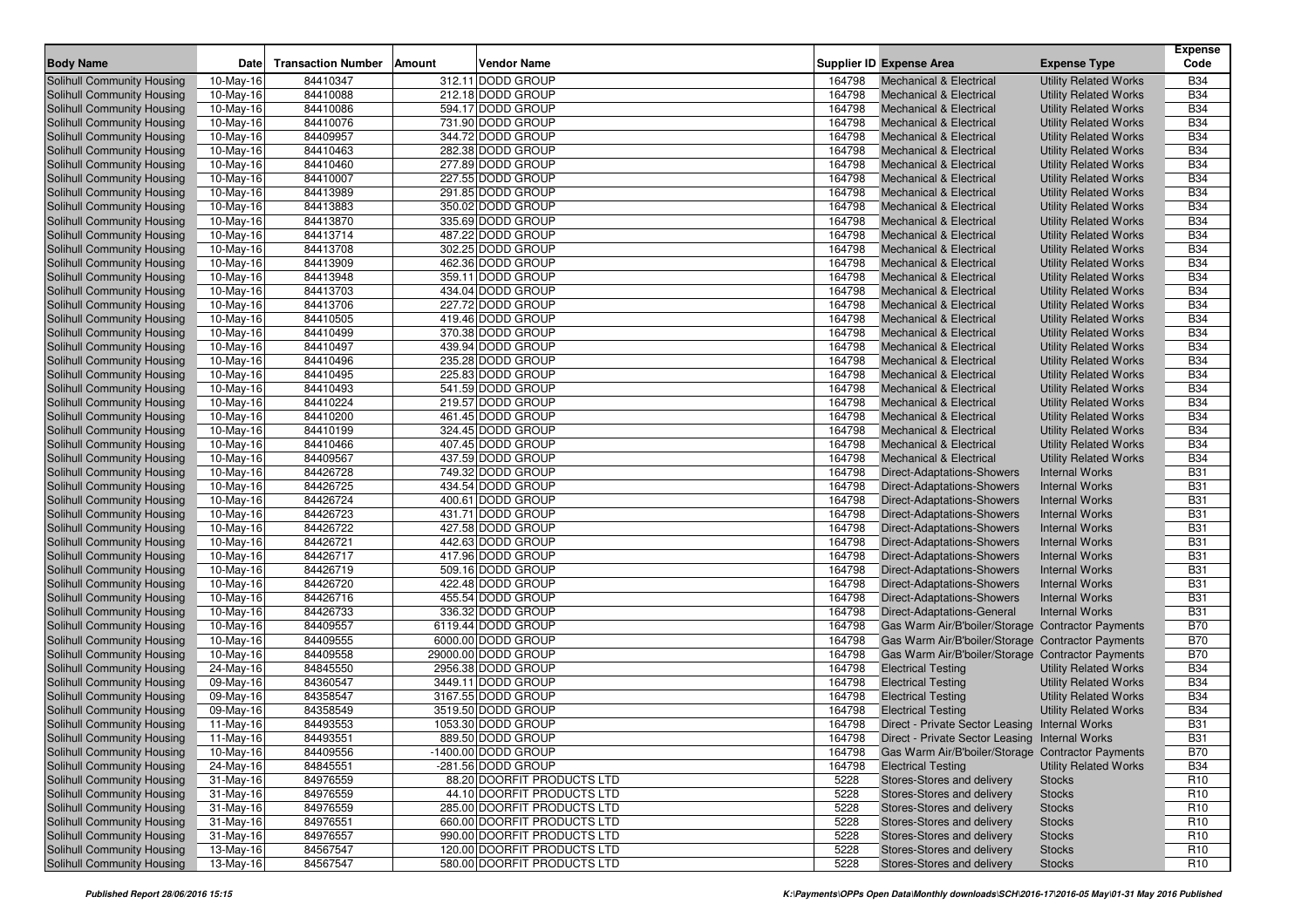|                                   |             |                           |        |                                            |         |                                                        |                                 | <b>Expense</b>  |
|-----------------------------------|-------------|---------------------------|--------|--------------------------------------------|---------|--------------------------------------------------------|---------------------------------|-----------------|
| <b>Body Name</b>                  | <b>Date</b> | <b>Transaction Number</b> | Amount | <b>Vendor Name</b>                         |         | <b>Supplier ID Expense Area</b>                        | <b>Expense Type</b>             | Code            |
| Solihull Community Housing        | 05-May-16   | 84297587                  |        | 55.00 DOORFIT PRODUCTS LTD                 | 5228    | Stores-Stores and delivery                             | <b>Stocks</b>                   | R <sub>10</sub> |
| Solihull Community Housing        | 05-May-16   | 84297587                  |        | 163.00 DOORFIT PRODUCTS LTD                | 5228    | Stores-Stores and delivery                             | <b>Stocks</b>                   | R <sub>10</sub> |
| Solihull Community Housing        | 05-May-16   | 84297587                  |        | 479.80 DOORFIT PRODUCTS LTD                | 5228    | Stores-Stores and delivery                             | <b>Stocks</b>                   | R <sub>10</sub> |
| Solihull Community Housing        | 05-May-16   | 84297586                  |        | 184.25 DOORFIT PRODUCTS LTD                | 5228    | Stores-Stores and delivery                             | <b>Stocks</b>                   | R <sub>10</sub> |
| Solihull Community Housing        | 05-May-16   | 84297586                  |        | 325.00 DOORFIT PRODUCTS LTD                | 5228    | Stores-Stores and delivery                             | <b>Stocks</b>                   | R <sub>10</sub> |
| Solihull Community Housing        | 05-May-16   | 84297576                  |        | 13.50 DOORFIT PRODUCTS LTD                 | 5228    | Stores-Stores and delivery                             | <b>Stocks</b>                   | R <sub>10</sub> |
| Solihull Community Housing        | 05-May-16   | 84297576                  |        | 325.00 DOORFIT PRODUCTS LTD                | 5228    | Stores-Stores and delivery                             | <b>Stocks</b>                   | R <sub>10</sub> |
| Solihull Community Housing        | 11-May-16   | 84493659                  |        | 300.00 DRAINTECH SERVICES (MIDLANDS) LTD   | 338596  | North Property Repairs-Day to c External Structures    |                                 | <b>B33</b>      |
| <b>Solihull Community Housing</b> | 20-May-16   | 84753595                  |        | 464.56 DRAINTECH SERVICES (MIDLANDS) LTD   | 338596  | North Property Repairs-Day to cOther Works             |                                 | <b>B32</b>      |
| Solihull Community Housing        | 20-May-16   | 84753583                  |        | 271.50 DRAINTECH SERVICES (MIDLANDS) LTD   | 338596  | North Property Repairs-Day to cOther Works             |                                 | <b>B32</b>      |
| Solihull Community Housing        | 20-May-16   | 84753578                  |        | 285.00 DRAINTECH SERVICES (MIDLANDS) LTD   | 338596  | North Property Repairs-Day to cOther Works             |                                 | <b>B32</b>      |
| Solihull Community Housing        | 20-May-16   | 84753577                  |        | 349.78 DRAINTECH SERVICES (MIDLANDS) LTD   | 338596  | North Property Repairs-Day to cOther Works             |                                 | <b>B32</b>      |
| <b>Solihull Community Housing</b> | 20-May-16   | 84753575                  |        | 380.00 DRAINTECH SERVICES (MIDLANDS) LTD   | 338596  | North Property Repairs-Day to cOther Works             |                                 | <b>B32</b>      |
| Solihull Community Housing        | 20-May-16   | 84753571                  |        | 1291.34 DRAINTECH SERVICES (MIDLANDS) LTD  | 338596  | North Property Repairs-Day to cOther Works             |                                 | <b>B32</b>      |
| Solihull Community Housing        | 20-May-16   | 84753559                  |        | 239.28 DRAINTECH SERVICES (MIDLANDS) LTD   | 338596  | North Property Repairs-Day to cOther Works             |                                 | <b>B32</b>      |
| Solihull Community Housing        | 20-May-16   | 84753558                  |        | 749.50 DRAINTECH SERVICES (MIDLANDS) LTD   | 338596  | North Property Repairs-Day to cOther Works             |                                 | <b>B32</b>      |
| Solihull Community Housing        | 11-May-16   | 84493637                  |        | 220.50 DRAINTECH SERVICES (MIDLANDS) LTD   | 338596  | North Property Repairs-Day to cOther Works             |                                 | <b>B32</b>      |
| Solihull Community Housing        | 11-May-16   | 84493628                  |        | 270.00 DRAINTECH SERVICES (MIDLANDS) LTD   | 338596  | North Property Repairs-Day to cOther Works             |                                 | <b>B32</b>      |
| Solihull Community Housing        | 11-May-16   | 84493626                  |        | 502.50 DRAINTECH SERVICES (MIDLANDS) LTD   | 338596  | North Property Repairs-Day to cOther Works             |                                 | <b>B32</b>      |
| Solihull Community Housing        | 11-May-16   | 84493660                  |        | 227.50 DRAINTECH SERVICES (MIDLANDS) LTD   | 338596  | North Property Repairs-Day to cOther Works             |                                 | <b>B32</b>      |
| <b>Solihull Community Housing</b> | 09-May-16   | 84388580                  |        | 240.00 DRS LTD                             | 272292  | Stores-Stores and delivery                             | <b>Stocks</b>                   | R <sub>10</sub> |
| Solihull Community Housing        | 24-May-16   | 84848547                  |        | 510.09 DULUX DECORATOR CENTRES             | 69460   | North Property Repairs-Voids Internal Works            |                                 | <b>B31</b>      |
| <b>Solihull Community Housing</b> | 24-May-16   | 84848547                  |        | 537.53 DULUX DECORATOR CENTRES             | 69460   | Gas Warm Air/B'boiler/Storage   Contractor Payments    |                                 | <b>B70</b>      |
| Solihull Community Housing        | 11-May-16   | 84472554                  |        | 704.27 E.ON ENERGY                         | 108799  | Private Sector Leasing - 87 Wai Gas                    |                                 | <b>B10</b>      |
| <b>Solihull Community Housing</b> | 11-May-16   | 84472555                  |        | 40.00 E.ON ENERGY                          | 108799  | Private Sector Leasing - 87 WarGas                     |                                 | <b>B10</b>      |
| Solihull Community Housing        | 11-May-16   | 84472555                  |        | 492.06 E.ON ENERGY                         | 108799  | Private Sector Leasing - 87 WarGas                     |                                 | <b>B10</b>      |
| <b>Solihull Community Housing</b> | 24-May-16   | 84834576                  |        | 582.42 E.ON ENERGY                         | 108799  | <b>Private Sector Leasing</b>                          | Electricity                     | <b>B11</b>      |
| Solihull Community Housing        | 11-May-16   | 84477548                  |        | -492.06 E.ON ENERGY                        | 108799  | Private Sector Leasing - 87 Wai Gas                    |                                 | <b>B10</b>      |
| <b>Solihull Community Housing</b> | 11-May-16   | 84477548                  |        | 135.25 E.ON ENERGY                         | 108799  | Private Sector Leasing - 87 WarGas                     |                                 | <b>B10</b>      |
| Solihull Community Housing        | 24-May-16   | 84848548                  |        | -70.00 ECLIPSE ACCESS SOLUTIONS LTD        | 141696  | <b>Sub Contractors Tax</b>                             | <b>Creditor: Inland Revenue</b> | S <sub>02</sub> |
| Solihull Community Housing        | 24-May-16   | 84848548                  |        | 1939.00 ECLIPSE ACCESS SOLUTIONS LTD       | 141696  | Public Sector - Major Adaptatior Contractor Payments   |                                 | <b>B70</b>      |
| Solihull Community Housing        | 24-May-16   | 84848549                  |        | -1004.88 EDEN ADAPTIONS LTD                | 267999  | <b>Sub Contractors Tax</b>                             | <b>Creditor: Inland Revenue</b> | S <sub>02</sub> |
| Solihull Community Housing        | 06-May-16   | 84327547                  |        | -301.26 EDEN ADAPTIONS LTD                 | 267999  | <b>Sub Contractors Tax</b>                             | <b>Creditor: Inland Revenue</b> | S <sub>02</sub> |
| Solihull Community Housing        | 24-May-16   | 84848549                  |        | 16748.00 EDEN ADAPTIONS LTD                | 267999  | Private Sector - Disabled Faciliti Contractor Payments |                                 | <b>B70</b>      |
| Solihull Community Housing        | 06-May-16   | 84327547                  |        | 1506.29 EDEN ADAPTIONS LTD                 | 267999  | Safe and Sound Operational                             | #N/A                            | <b>B44</b>      |
| Solihull Community Housing        | 04-May-16   | 84224547                  |        | 4.77 EDENRED                               | 276843  | <b>Central Administration</b>                          | Other Fees and Charges          | D <sub>59</sub> |
| Solihull Community Housing        | 04-May-16   | 84224547                  |        | 1192.00 EDENRED                            | 276843  | <b>Payroll Deductions</b>                              | <b>General Creditors</b>        | S01             |
| Solihull Community Housing        | 24-May-16   | 84837578                  |        | 389.35 EDF ENERGY 1 LTD                    | 135472  | <b>Private Sector Leasing</b>                          | Gas                             | <b>B10</b>      |
| <b>Solihull Community Housing</b> | 24-May-16   | 84837578                  |        | 160.02 EDF ENERGY 1 LTD                    | 135472  | <b>Private Sector Leasing</b>                          | Electricity                     | <b>B11</b>      |
| Solihull Community Housing        | 24-May-16   | 84849547                  |        | 264.67 EGBERT H TAYLOR & CO LTD            | 5357    | 82 Warwick Road Intensive Sur Other Works              |                                 | <b>B32</b>      |
| <b>Solihull Community Housing</b> | 09-May-16   | 84360548                  |        | 15501.60 ENVIRONMENTAL CONTRACTS LTD       | 9435687 | Stores-Stores and delivery                             | <b>Waste Disposal</b>           | E20             |
| Solihull Community Housing        | 09-May-16   | 84360548                  |        | 496.20 ENVIRONMENTAL CONTRACTS LTD         | 9435687 | Direct - Asbestos                                      | <b>Waste Disposal</b>           | E20             |
| <b>Solihull Community Housing</b> | 09-May-16   | 84360550                  |        | 389.50 EUROPEAN METAL RECYCLING LTD        | 95606   | Stores-Stores and delivery                             | <b>Waste Disposal</b>           | E20             |
| Solihull Community Housing        | 09-May-16   | 84360549                  |        | 285.00 EUROPEAN METAL RECYCLING LTD        | 95606   | Stores-Stores and delivery                             | <b>Waste Disposal</b>           | E20             |
| Solihull Community Housing        | 11-May-16   | 84481564                  |        | 14940.64 FLOOR RESTORATIONS LTD            | 5521    | <b>Endeavour House</b>                                 | <b>General Building Costs</b>   | <b>B30</b>      |
| Solihull Community Housing        | 11-May-16   | 84493572                  |        | 215.25 FLOOR RESTORATIONS LTD              | 5521    | Direct-Adaptations-Showers                             | <b>Internal Works</b>           | <b>B31</b>      |
| Solihull Community Housing        | 19-May-16   | 84721577                  |        | 230.00 GRANGE REMOVAL CO LTD               | 5676    | <b>MST</b> -Structural Works                           | <b>Contractor Payments</b>      | <b>B70</b>      |
| Solihull Community Housing        | 10-May-16   | 84409559                  |        | 52655.97 HAMILTON BUILDING CONTRACTORS LTD |         | 9453687 Low Rise Overcladding                          | <b>Contractor Payments</b>      | <b>B70</b>      |
| Solihull Community Housing        | 11-May-16   | 84493611                  |        | 2205.00 HANDICARE ACCESSIBILITY LTD        | 277953  | Private Sector - Disabled Faciliti Contractor Payments |                                 | <b>B70</b>      |
| Solihull Community Housing        | 19-May-16   | 84721570                  |        | 525.06 HANDICARE ACCESSIBILITY LTD         | 277953  | Home Improvement Agency                                | Adaptations                     | <b>B83</b>      |
| Solihull Community Housing        | 19-May-16   | 84721568                  |        | 825.00 HANDICARE ACCESSIBILITY LTD         | 277953  | Home Improvement Agency                                | Adaptations                     | <b>B83</b>      |
| Solihull Community Housing        | 19-May-16   | 84721567                  |        | 291.62 HANDICARE ACCESSIBILITY LTD         | 277953  | Home Improvement Agency                                | Adaptations                     | <b>B83</b>      |
| Solihull Community Housing        | 04-May-16   | 84228553                  |        | 2210.94 HI-SPEC FACILITIES SERVICES PLC    |         | 9978688 Endeavour House                                | Cleaning                        | <b>B50</b>      |
| Solihull Community Housing        | 04-May-16   | 84228553                  |        | 1051.67 HI-SPEC FACILITIES SERVICES PLC    |         | 9978688 Endeavour House                                | <b>Other Premises Costs</b>     | <b>B90</b>      |
| Solihull Community Housing        | 04-May-16   | 84228553                  |        | 825.71 HI-SPEC FACILITIES SERVICES PLC     |         | 9978688 Business Support - MST Back (Cleaning          |                                 | <b>B50</b>      |
| Solihull Community Housing        | 04-May-16   | 84228553                  |        | 152.10 HI-SPEC FACILITIES SERVICES PLC     |         | 9978688 Greenfield Centre                              | Cleaning                        | <b>B50</b>      |
| Solihull Community Housing        | 04-May-16   | 84228553                  |        | 321.59 HI-SPEC FACILITIES SERVICES PLC     |         | 9978688 Capitol House                                  | Cleaning                        | <b>B50</b>      |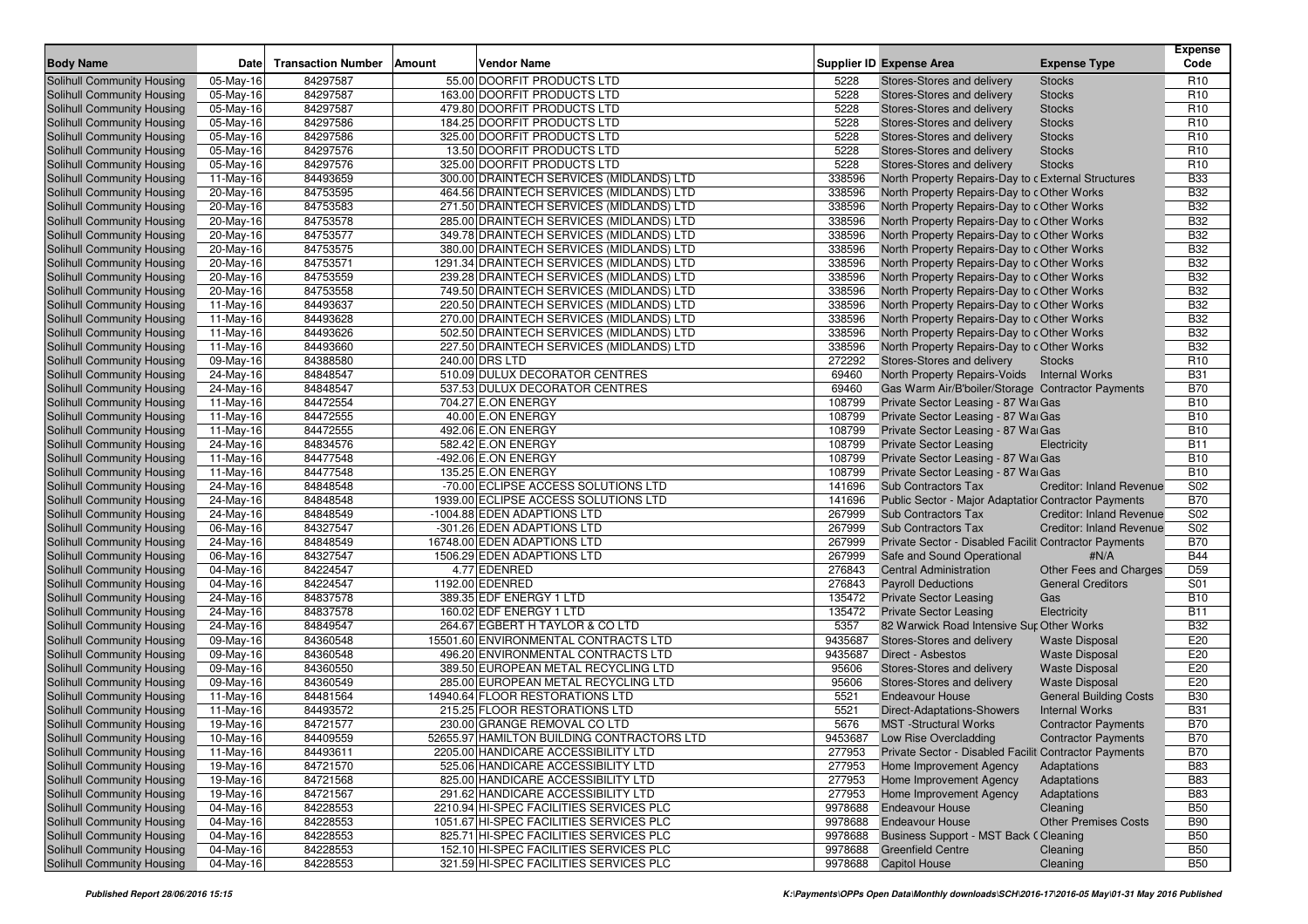|                                                          |                        |                           |                                                |              |                                                          |                                 | <b>Expense</b>                     |
|----------------------------------------------------------|------------------------|---------------------------|------------------------------------------------|--------------|----------------------------------------------------------|---------------------------------|------------------------------------|
| <b>Body Name</b>                                         | Date                   | <b>Transaction Number</b> | Vendor Name<br>Amount                          |              | <b>Supplier ID Expense Area</b>                          | <b>Expense Type</b>             | Code                               |
| Solihull Community Housing                               | 04-May-16              | 84228553                  | 152.10 HI-SPEC FACILITIES SERVICES PLC         | 9978688      | <b>Auckland Hall</b>                                     | Cleaning                        | <b>B50</b>                         |
| Solihull Community Housing                               | 04-May-16              | 84228553                  | 321.59 HI-SPEC FACILITIES SERVICES PLC         | 9978688      | <b>Frontline Offices</b>                                 | Cleaning                        | <b>B50</b>                         |
| Solihull Community Housing                               | 04-May-16              | 84228553                  | 602.98 HI-SPEC FACILITIES SERVICES PLC         | 9978688      | <b>Frontline Offices</b>                                 | Cleaning                        | <b>B50</b>                         |
| <b>Solihull Community Housing</b>                        | 04-May-16              | 84228553                  | 152.10 HI-SPEC FACILITIES SERVICES PLC         | 9978688      | Whar Hall Farm Community Hal Cleaning                    |                                 | <b>B50</b>                         |
| Solihull Community Housing                               | 04-May-16              | 84228553                  | 201.00 HI-SPEC FACILITIES SERVICES PLC         | 9978688      | <b>Crabtree Hall</b>                                     | Cleaning                        | <b>B50</b>                         |
| Solihull Community Housing                               | 04-May-16              | 84222564                  | 114006.00 HM REVENUE & CUSTOMS                 | 121335       | <b>VAT</b>                                               | <b>Creditor: Government</b>     | S04                                |
| Solihull Community Housing                               | 12-May-16              | 84530548                  | 538.80 IDAPT                                   | 699596       | <b>Private Sector Services</b>                           | <b>ICT Software</b>             | D31                                |
| Solihull Community Housing                               | 06-May-16              | 84323676                  | 458.95 INLAND REVENUE ONLY                     | 5962         | <b>Sub Contractors Tax</b>                               | <b>Creditor: Inland Revenue</b> | S <sub>02</sub>                    |
| Solihull Community Housing                               | 27-May-16              | 84950561                  | 2735.97 J C S COCHRANE ELECTRICAL LTD          | 4056686      | <b>Electrical Sub Mains</b>                              | <b>Contractor Payments</b>      | <b>B70</b>                         |
| Solihull Community Housing                               | 27-May-16              | 84950560                  | 6950.42 J C S COCHRANE ELECTRICAL LTD          | 4056686      | <b>Electrical Sub Mains</b>                              | <b>Contractor Payments</b>      | <b>B70</b>                         |
| Solihull Community Housing                               | 27-May-16              | 84950559                  | 2006.54 J C S COCHRANE ELECTRICAL LTD          | 4056686      | <b>Electrical Sub Mains</b>                              | <b>Contractor Payments</b>      | <b>B70</b>                         |
| Solihull Community Housing                               | 27-May-16              | 84950558                  | 3498.56 J C S COCHRANE ELECTRICAL LTD          | 4056686      | <b>Electrical Sub Mains</b>                              | <b>Contractor Payments</b>      | <b>B70</b>                         |
| Solihull Community Housing                               | 27-May-16              | 84950555                  | 2596.58 J C S COCHRANE ELECTRICAL LTD          | 4056686      | <b>Electrical Sub Mains</b>                              | <b>Contractor Payments</b>      | <b>B70</b>                         |
| Solihull Community Housing                               | 27-May-16              | 84950554                  | 2116.28 J C S COCHRANE ELECTRICAL LTD          | 4056686      | <b>Electrical Sub Mains</b>                              | <b>Contractor Payments</b>      | <b>B70</b>                         |
| Solihull Community Housing                               | 27-May-16              | 84950557                  | 3644.94 J C S COCHRANE ELECTRICAL LTD          | 4056686      | <b>Electrical Sub Mains</b>                              | <b>Contractor Payments</b>      | <b>B70</b>                         |
| Solihull Community Housing                               | 06-May-16              | 84327549                  | 3027.05 J C S COCHRANE ELECTRICAL LTD          | 4056686      | <b>Electrical Sub Mains</b>                              | <b>Contractor Payments</b>      | <b>B70</b>                         |
| Solihull Community Housing                               | 06-May-16              | 84327548                  | 2906.48 J C S COCHRANE ELECTRICAL LTD          | 4056686      | <b>Electrical Sub Mains</b>                              | <b>Contractor Payments</b>      | <b>B70</b>                         |
| Solihull Community Housing                               | 13-May-16              | 84569607                  | 629.00 JAMES ANDREWS RECRUITMENT SOLUTIONS LTD | 673596       | Housing Aid & Homelessness                               | <b>Agency Staff</b>             | A60                                |
| Solihull Community Housing                               | 13-May-16              | 84569605                  | 818.81 JAMES ANDREWS RECRUITMENT SOLUTIONS LTD | 673596       | Housing Aid & Homelessness                               | <b>Agency Staff</b>             | A60                                |
| Solihull Community Housing                               | 13-May-16              | 84569601                  | 822.50 JAMES ANDREWS RECRUITMENT SOLUTIONS LTD | 673596       | Housing Aid & Homelessness                               | <b>Agency Staff</b>             | A60                                |
| Solihull Community Housing                               | 13-May-16              | 84569603                  | 863.63 JAMES ANDREWS RECRUITMENT SOLUTIONS LTD | 673596       | Housing Aid & Homelessness                               | <b>Agency Staff</b>             | A60                                |
| Solihull Community Housing                               | 12-May-16              | 84530559                  | 625.17 JAMES ANDREWS RECRUITMENT SOLUTIONS LTD | 673596       | Housing Aid & Homelessness                               | <b>Agency Staff</b>             | A60                                |
| Solihull Community Housing                               | 12-May-16              | 84530558                  | 799.00 JAMES ANDREWS RECRUITMENT SOLUTIONS LTD | 673596       | Housing Aid & Homelessness                               | <b>Agency Staff</b>             | A60                                |
| Solihull Community Housing                               | 12-May-16              | 84530557                  | 869.50 JAMES ANDREWS RECRUITMENT SOLUTIONS LTD | 673596       | Housing Aid & Homelessness                               | <b>Agency Staff</b>             | A60                                |
| Solihull Community Housing                               | 12-May-16              | 84530556                  | 629.00 JAMES ANDREWS RECRUITMENT SOLUTIONS LTD | 673596       | Housing Aid & Homelessness                               | <b>Agency Staff</b>             | A60                                |
| Solihull Community Housing                               | 12-May-16              | 84530554                  | 629.00 JAMES ANDREWS RECRUITMENT SOLUTIONS LTD | 673596       | Housing Aid & Homelessness                               | <b>Agency Staff</b>             | A60                                |
| Solihull Community Housing                               | 12-May-16              | 84530555                  | 822.50 JAMES ANDREWS RECRUITMENT SOLUTIONS LTD | 673596       | Housing Aid & Homelessness                               | <b>Agency Staff</b>             | A60                                |
| Solihull Community Housing                               | 12-May-16              | 84530553                  | 503.46 JAMES ANDREWS RECRUITMENT SOLUTIONS LTD | 673596       | Housing Aid & Homelessness                               | <b>Agency Staff</b>             | A60                                |
| Solihull Community Housing                               | 16-May-16              | 84594547                  | 74558.08 JESSUP BROTHERS LTD                   | 3190686      | New Build - Oakthorpe Drive                              | <b>Contractor Payments</b>      | <b>B70</b>                         |
| Solihull Community Housing                               | 31-May-16              | 84976592                  | 470.14 JEWSON LTD                              | 6111         | Stores-Stores and delivery                               | <b>Stocks</b>                   | R <sub>10</sub>                    |
| Solihull Community Housing                               | 31-May-16              | 84976591                  | 585.93 JEWSON LTD                              | 6111         | Stores-Stores and delivery                               | <b>Stocks</b>                   | R <sub>10</sub>                    |
| Solihull Community Housing                               | 31-May-16              | 84976590                  | 635.34 JEWSON LTD                              | 6111         | Stores-Stores and delivery                               | <b>Stocks</b>                   | R <sub>10</sub>                    |
| Solihull Community Housing                               | 31-May-16              | 84976589                  | 377.38 JEWSON LTD                              | 6111         | Stores-Stores and delivery                               | <b>Stocks</b>                   | R <sub>10</sub>                    |
| Solihull Community Housing                               | 31-May-16              | 84976655                  | 614.55 JEWSON LTD                              | 6111         | Stores-Stores and delivery                               | <b>Stocks</b>                   | R <sub>10</sub>                    |
| Solihull Community Housing                               | 31-May-16              | 84976654                  | 533.35 JEWSON LTD                              | 6111         | Stores-Stores and delivery                               | <b>Stocks</b>                   | R <sub>10</sub>                    |
| Solihull Community Housing                               | 31-May-16              | 84976645                  | 256.20 JEWSON LTD                              | 6111         | Stores-Stores and delivery                               | <b>Stocks</b>                   | R <sub>10</sub>                    |
| Solihull Community Housing                               | 31-May-16              | 84976643                  | 100.75 JEWSON LTD                              | 6111         | Stores-Stores and delivery                               | <b>Stocks</b>                   | R <sub>10</sub>                    |
| Solihull Community Housing                               | 31-May-16              | 84976643                  | 189.30 JEWSON LTD                              | 6111         | Stores-Stores and delivery                               | <b>Stocks</b>                   | R <sub>10</sub>                    |
| Solihull Community Housing                               | 31-May-16              | 84976643                  | 163.50 JEWSON LTD                              | 6111         | Stores-Stores and delivery                               | <b>Stocks</b>                   | R <sub>10</sub>                    |
| Solihull Community Housing                               | 31-May-16              | 84976643                  | 213.84 JEWSON LTD                              | 6111         | Stores-Stores and delivery                               | <b>Stocks</b>                   | R <sub>10</sub>                    |
| Solihull Community Housing                               | 31-May-16              | 84976648                  | 262.20 JEWSON LTD                              | 6111         | Stores-Stores and delivery                               | <b>Stocks</b>                   | R <sub>10</sub>                    |
| Solihull Community Housing                               | 31-May-16              | 84976636                  | 186.10 JEWSON LTD                              | 6111         | <b>Stores-Stores and delivery</b>                        | <b>Stocks</b>                   | R <sub>10</sub>                    |
| Solihull Community Housing                               | 31-May-16              | 84976636                  | 3.90 JEWSON LTD                                | 6111         | <b>Stores-Stores and delivery</b>                        | <b>Stocks</b>                   | R <sub>10</sub>                    |
| Solihull Community Housing                               | 31-May-16              | 84976636                  | 7.50 JEWSON LTD                                | 6111         | Stores-Stores and delivery                               | <b>Stocks</b>                   | R <sub>10</sub>                    |
| Solihull Community Housing                               | 31-May-16              | 84976636                  | 57.30 JEWSON LTD                               | 6111         | Stores-Stores and delivery                               | <b>Stocks</b>                   | R <sub>10</sub>                    |
| Solihull Community Housing                               | 31-May-16              | 84976636                  | 16.90 JEWSON LTD                               | 6111         | Stores-Stores and delivery                               | <b>Stocks</b>                   | R <sub>10</sub>                    |
| Solihull Community Housing                               | $31$ -May-16           | 84976636                  | 26.90 JEWSON LTD                               | 6111         | Stores-Stores and delivery                               | <b>Stocks</b>                   | R <sub>10</sub>                    |
| Solihull Community Housing                               | 31-May-16              | 84976636                  | 8.60 JEWSON LTD                                | 6111         | Stores-Stores and delivery                               | <b>Stocks</b>                   | R <sub>10</sub>                    |
| Solihull Community Housing                               | 31-May-16              | 84976636                  | 10.00 JEWSON LTD                               | 6111         | Stores-Stores and delivery                               | <b>Stocks</b>                   | R <sub>10</sub>                    |
| Solihull Community Housing                               | 31-May-16              | 84976636                  | 22.20 JEWSON LTD                               | 6111         | Stores-Stores and delivery                               | <b>Stocks</b>                   | R <sub>10</sub>                    |
| Solihull Community Housing                               | 31-May-16              | 84976636                  | 16.50 JEWSON LTD                               | 6111         | Stores-Stores and delivery                               | <b>Stocks</b>                   | R <sub>10</sub>                    |
| Solihull Community Housing                               | 31-May-16              | 84976636                  | 33.60 JEWSON LTD                               | 6111         | Stores-Stores and delivery                               | <b>Stocks</b>                   | R <sub>10</sub>                    |
| Solihull Community Housing                               | 31-May-16              | 84976636                  | 66.54 JEWSON LTD                               | 6111         | Stores-Stores and delivery                               | <b>Stocks</b>                   | R <sub>10</sub>                    |
| Solihull Community Housing                               | 31-May-16              | 84976636                  | 29.10 JEWSON LTD                               | 6111         | Stores-Stores and delivery                               | <b>Stocks</b>                   | R <sub>10</sub>                    |
| Solihull Community Housing<br>Solihull Community Housing | 31-May-16<br>31-May-16 | 84976636<br>84976636      | 26.40 JEWSON LTD<br>46.22 JEWSON LTD           | 6111<br>6111 | Stores-Stores and delivery<br>Stores-Stores and delivery | <b>Stocks</b>                   | R <sub>10</sub><br>R <sub>10</sub> |
| Solihull Community Housing                               | 31-May-16              | 84976636                  | 37.50 JEWSON LTD                               | 6111         | Stores-Stores and delivery                               | <b>Stocks</b>                   | R <sub>10</sub>                    |
|                                                          |                        |                           |                                                |              |                                                          | <b>Stocks</b>                   |                                    |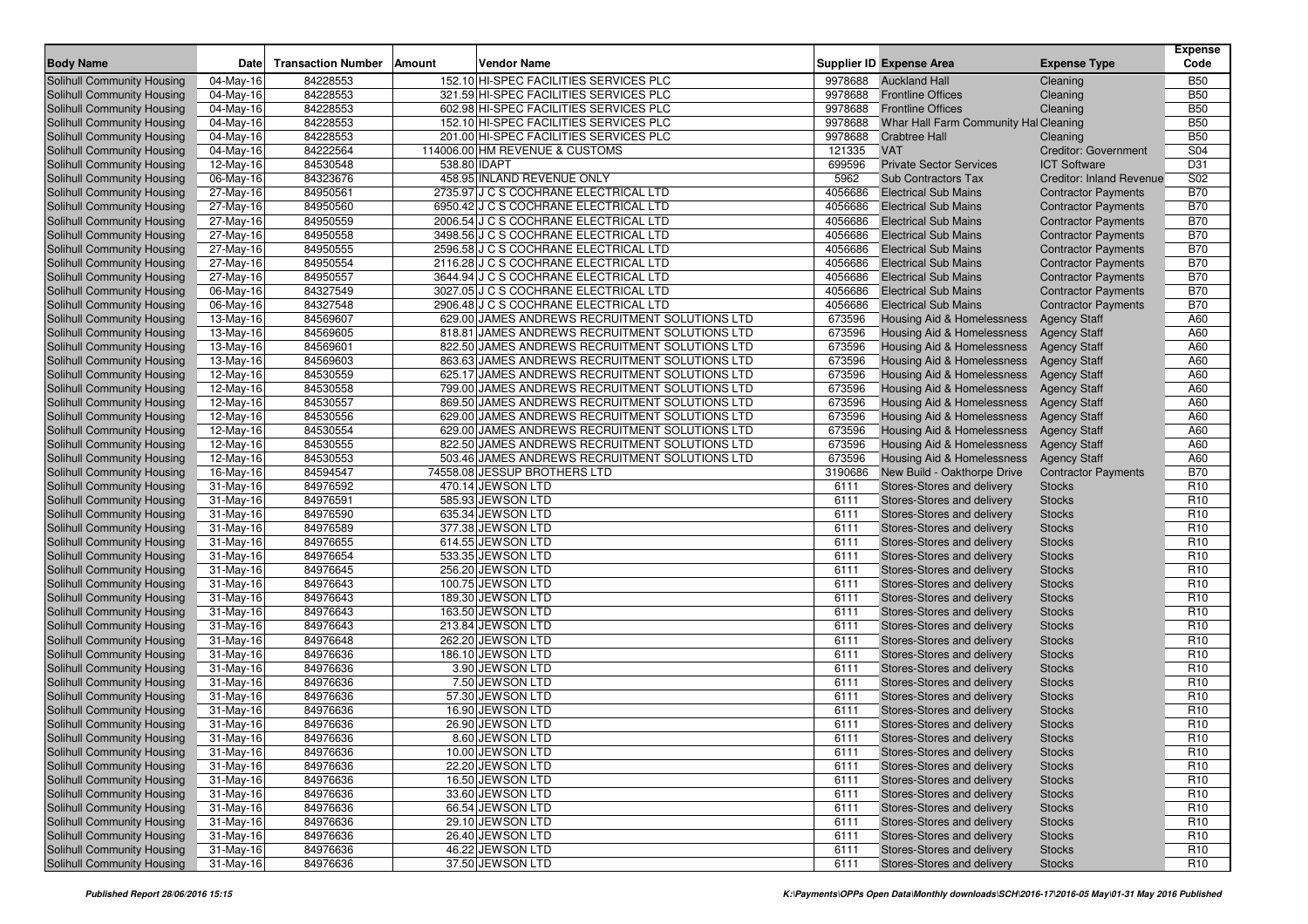| <b>Body Name</b>                                         | <b>Date</b>             | <b>Transaction Number</b> | <b>Amount</b> | <b>Vendor Name</b> |              | <b>Supplier ID Expense Area</b>                          | <b>Expense Type</b>            | <b>Expense</b><br>Code |
|----------------------------------------------------------|-------------------------|---------------------------|---------------|--------------------|--------------|----------------------------------------------------------|--------------------------------|------------------------|
|                                                          |                         | 84976634                  |               | 4.30 JEWSON LTD    |              |                                                          |                                | R <sub>10</sub>        |
| Solihull Community Housing<br>Solihull Community Housing | 31-May-16<br>31-May-16  | 84976634                  |               | 8.00 JEWSON LTD    | 6111<br>6111 | Stores-Stores and delivery<br>Stores-Stores and delivery | <b>Stocks</b><br><b>Stocks</b> | R <sub>10</sub>        |
| Solihull Community Housing                               | 31-May-16               | 84976634                  |               | 68.20 JEWSON LTD   | 6111         | Stores-Stores and delivery                               | <b>Stocks</b>                  | R <sub>10</sub>        |
| Solihull Community Housing                               | 31-May-16               | 84976634                  |               | 49.20 JEWSON LTD   | 6111         | Stores-Stores and delivery                               | <b>Stocks</b>                  | R <sub>10</sub>        |
| <b>Solihull Community Housing</b>                        | 31-May-16               | 84976634                  |               | 94.50 JEWSON LTD   | 6111         | Stores-Stores and delivery                               | <b>Stocks</b>                  | R <sub>10</sub>        |
| Solihull Community Housing                               | 31-May-16               | 84976634                  |               | 77.84 JEWSON LTD   | 6111         | Stores-Stores and delivery                               | <b>Stocks</b>                  | R <sub>10</sub>        |
| Solihull Community Housing                               | 31-May-16               | 84976634                  |               | 81.60 JEWSON LTD   | 6111         | Stores-Stores and delivery                               | <b>Stocks</b>                  | R <sub>10</sub>        |
| Solihull Community Housing                               | 31-May-16               | 84976634                  |               | 256.20 JEWSON LTD  | 6111         | Stores-Stores and delivery                               | <b>Stocks</b>                  | R <sub>10</sub>        |
| Solihull Community Housing                               | 31-May-16               | 84976634                  |               | 210.00 JEWSON LTD  | 6111         | Stores-Stores and delivery                               | <b>Stocks</b>                  | R <sub>10</sub>        |
| Solihull Community Housing                               | 31-May-16               | 84976634                  |               | 364.65 JEWSON LTD  | 6111         | Stores-Stores and delivery                               | <b>Stocks</b>                  | R <sub>10</sub>        |
| Solihull Community Housing                               | 31-May-16               | 84976634                  |               | 7.80 JEWSON LTD    | 6111         | Stores-Stores and delivery                               | <b>Stocks</b>                  | R <sub>10</sub>        |
| Solihull Community Housing                               | 31-May-16               | 84976634                  |               | 84.60 JEWSON LTD   | 6111         | Stores-Stores and delivery                               | <b>Stocks</b>                  | R <sub>10</sub>        |
| <b>Solihull Community Housing</b>                        | 31-May-16               | 84976634                  |               | 179.00 JEWSON LTD  | 6111         | Stores-Stores and delivery                               | <b>Stocks</b>                  | R <sub>10</sub>        |
| Solihull Community Housing                               | 31-May-16               | 84976634                  |               | 14.70 JEWSON LTD   | 6111         | Stores-Stores and delivery                               | <b>Stocks</b>                  | R <sub>10</sub>        |
| Solihull Community Housing                               | 31-May-16               | 84976634                  |               | 19.00 JEWSON LTD   | 6111         | Stores-Stores and delivery                               | <b>Stocks</b>                  | R <sub>10</sub>        |
| Solihull Community Housing                               | 31-May-16               | 84976631                  |               | 968.00 JEWSON LTD  | 6111         | Stores-Stores and delivery                               | <b>Stocks</b>                  | R <sub>10</sub>        |
| <b>Solihull Community Housing</b>                        | 31-May-16               | 84976631                  |               | 67.65 JEWSON LTD   | 6111         | Stores-Stores and delivery                               | <b>Stocks</b>                  | R <sub>10</sub>        |
| Solihull Community Housing                               | 31-May-16               | 84976631                  |               | 280.00 JEWSON LTD  | 6111         | Stores-Stores and delivery                               | <b>Stocks</b>                  | R <sub>10</sub>        |
| Solihull Community Housing                               | 31-May-16               | 84976631                  |               | 214.50 JEWSON LTD  | 6111         | Stores-Stores and delivery                               | <b>Stocks</b>                  | R <sub>10</sub>        |
| Solihull Community Housing                               | 31-May-16               | 84976631                  |               | 151.50 JEWSON LTD  | 6111         | Stores-Stores and delivery                               | <b>Stocks</b>                  | R <sub>10</sub>        |
| <b>Solihull Community Housing</b>                        | 31-May-16               | 84976631                  |               | 270.60 JEWSON LTD  | 6111         | Stores-Stores and delivery                               | <b>Stocks</b>                  | R <sub>10</sub>        |
| Solihull Community Housing                               | 31-May-16               | 84976635                  |               | 393.00 JEWSON LTD  | 6111         | Stores-Stores and delivery                               | <b>Stocks</b>                  | R <sub>10</sub>        |
| Solihull Community Housing                               | $\overline{31}$ -May-16 | 84976630                  |               | 445.32 JEWSON LTD  | 6111         | Stores-Stores and delivery                               | <b>Stocks</b>                  | R <sub>10</sub>        |
| Solihull Community Housing                               | 31-May-16               | 84976620                  |               | 54.50 JEWSON LTD   | 6111         | Stores-Stores and delivery                               | <b>Stocks</b>                  | R <sub>10</sub>        |
| <b>Solihull Community Housing</b>                        | 31-May-16               | 84976620                  |               | 267.00 JEWSON LTD  | 6111         | Stores-Stores and delivery                               | <b>Stocks</b>                  | R <sub>10</sub>        |
| Solihull Community Housing                               | 31-May-16               | 84976620                  |               | 840.96 JEWSON LTD  | 6111         | Stores-Stores and delivery                               | <b>Stocks</b>                  | R <sub>10</sub>        |
| Solihull Community Housing                               | 31-May-16               | 84976620                  |               | 364.86 JEWSON LTD  | 6111         | Stores-Stores and delivery                               | <b>Stocks</b>                  | R <sub>10</sub>        |
| Solihull Community Housing                               | 31-May-16               | 84976620                  |               | 78.00 JEWSON LTD   | 6111         | Stores-Stores and delivery                               | <b>Stocks</b>                  | R <sub>10</sub>        |
| Solihull Community Housing                               | 31-May-16               | 84976620                  |               | 54.00 JEWSON LTD   | 6111         | Stores-Stores and delivery                               | <b>Stocks</b>                  | R <sub>10</sub>        |
| Solihull Community Housing                               | 31-May-16               | 84976620                  |               | 388.86 JEWSON LTD  | 6111         | Stores-Stores and delivery                               | <b>Stocks</b>                  | R <sub>10</sub>        |
| Solihull Community Housing                               | 31-May-16               | 84976620                  |               | 3.54 JEWSON LTD    | 6111         | Stores-Stores and delivery                               | <b>Stocks</b>                  | R <sub>10</sub>        |
| Solihull Community Housing                               | 31-May-16               | 84976620                  |               | 47.55 JEWSON LTD   | 6111         | Stores-Stores and delivery                               | <b>Stocks</b>                  | R <sub>10</sub>        |
| <b>Solihull Community Housing</b>                        | 31-May-16               | 84976620                  |               | 298.00 JEWSON LTD  | 6111         | Stores-Stores and delivery                               | <b>Stocks</b>                  | R <sub>10</sub>        |
| Solihull Community Housing                               | 31-May-16               | 84976620                  |               | 2.70 JEWSON LTD    | 6111         | Stores-Stores and delivery                               | <b>Stocks</b>                  | R <sub>10</sub>        |
| Solihull Community Housing                               | $\overline{31}$ -May-16 | 84976620                  |               | 14.95 JEWSON LTD   | 6111         | Stores-Stores and delivery                               | <b>Stocks</b>                  | R <sub>10</sub>        |
| Solihull Community Housing                               | 31-May-16               | 84976620                  |               | 14.13 JEWSON LTD   | 6111         | Stores-Stores and delivery                               | <b>Stocks</b>                  | R <sub>10</sub>        |
| <b>Solihull Community Housing</b>                        | 31-May-16               | 84976620                  |               | 20.00 JEWSON LTD   | 6111         | Stores-Stores and delivery                               | <b>Stocks</b>                  | R <sub>10</sub>        |
| Solihull Community Housing                               | 31-May-16               | 84976619                  |               | 491.84 JEWSON LTD  | 6111         | Stores-Stores and delivery                               | <b>Stocks</b>                  | R <sub>10</sub>        |
| Solihull Community Housing                               | 31-May-16               | 84976617                  |               | 390.00 JEWSON LTD  | 6111         | Stores-Stores and delivery                               | <b>Stocks</b>                  | R <sub>10</sub>        |
| Solihull Community Housing                               | 31-May-16               | 84976616                  |               | 440.00 JEWSON LTD  | 6111         | Stores-Stores and delivery                               | <b>Stocks</b>                  | R <sub>10</sub>        |
| <b>Solihull Community Housing</b>                        | 31-May-16               | 84976605                  |               | 560.00 JEWSON LTD  | 6111         | Stores-Stores and delivery                               | <b>Stocks</b>                  | R <sub>10</sub>        |
| Solihull Community Housing                               | 31-May-16               | 84976600                  |               | 390.36 JEWSON LTD  | 6111         | <b>Stores-Stores and delivery</b>                        | <b>Stocks</b>                  | R <sub>10</sub>        |
| Solihull Community Housing                               | 31-May-16               | 84976599                  |               | 25.85 JEWSON LTD   | 6111         | Stores-Stores and delivery                               | <b>Stocks</b>                  | R <sub>10</sub>        |
| <b>Solihull Community Housing</b>                        | 31-May-16               | 84976599                  |               | 84.23 JEWSON LTD   | 6111         | Stores-Stores and delivery                               | <b>Stocks</b>                  | R <sub>10</sub>        |
| <b>Solihull Community Housing</b>                        | 31-May-16               | 84976599                  |               | 156.54 JEWSON LTD  | 6111         | Stores-Stores and delivery                               | <b>Stocks</b>                  | R <sub>10</sub>        |
| <b>Solihull Community Housing</b>                        | 31-May-16               | 84976599                  |               | 313.08 JEWSON LTD  | 6111         | Stores-Stores and delivery                               | <b>Stocks</b>                  | R <sub>10</sub>        |
| Solihull Community Housing                               | 31-May-16               | 84976598                  |               | 77.15 JEWSON LTD   | 6111         | Stores-Stores and delivery                               | <b>Stocks</b>                  | R <sub>10</sub>        |
| <b>Solihull Community Housing</b>                        | 31-May-16               | 84976598                  |               | 29.28 JEWSON LTD   | 6111         | Stores-Stores and delivery                               | <b>Stocks</b>                  | R <sub>10</sub>        |
| Solihull Community Housing                               | 31-May-16               | 84976598                  |               | 101.65 JEWSON LTD  | 6111         | Stores-Stores and delivery                               | <b>Stocks</b>                  | R <sub>10</sub>        |
| Solihull Community Housing                               | $31-May-16$             | 84976598                  |               | 243.05 JEWSON LTD  | 6111         | Stores-Stores and delivery                               | <b>Stocks</b>                  | R <sub>10</sub>        |
| Solihull Community Housing                               | $31-May-16$             | 84976598                  |               | 26.80 JEWSON LTD   | 6111         | Stores-Stores and delivery                               | <b>Stocks</b>                  | R <sub>10</sub>        |
| Solihull Community Housing                               | $31-May-16$             | 84976598                  |               | 43.28 JEWSON LTD   | 6111         | Stores-Stores and delivery                               | <b>Stocks</b>                  | R <sub>10</sub>        |
| Solihull Community Housing                               | $31-May-16$             | 84976598                  |               | 105.95 JEWSON LTD  | 6111         | Stores-Stores and delivery                               | <b>Stocks</b>                  | R <sub>10</sub>        |
| Solihull Community Housing                               | $31-May-16$             | 84976598                  |               | 230.00 JEWSON LTD  | 6111         | Stores-Stores and delivery                               | <b>Stocks</b>                  | R <sub>10</sub>        |
| Solihull Community Housing                               | $31-May-16$             | 84976598                  |               | 655.50 JEWSON LTD  | 6111         | Stores-Stores and delivery                               | <b>Stocks</b>                  | R <sub>10</sub>        |
| Solihull Community Housing                               | $31-May-16$             | 84976603                  |               | 429.30 JEWSON LTD  | 6111         | Stores-Stores and delivery                               | <b>Stocks</b>                  | R <sub>10</sub>        |
| Solihull Community Housing                               | 13-May-16               | 84567628                  |               | 137.00 JEWSON LTD  | 6111         | Stores-Stores and delivery                               | <b>Stocks</b>                  | R <sub>10</sub>        |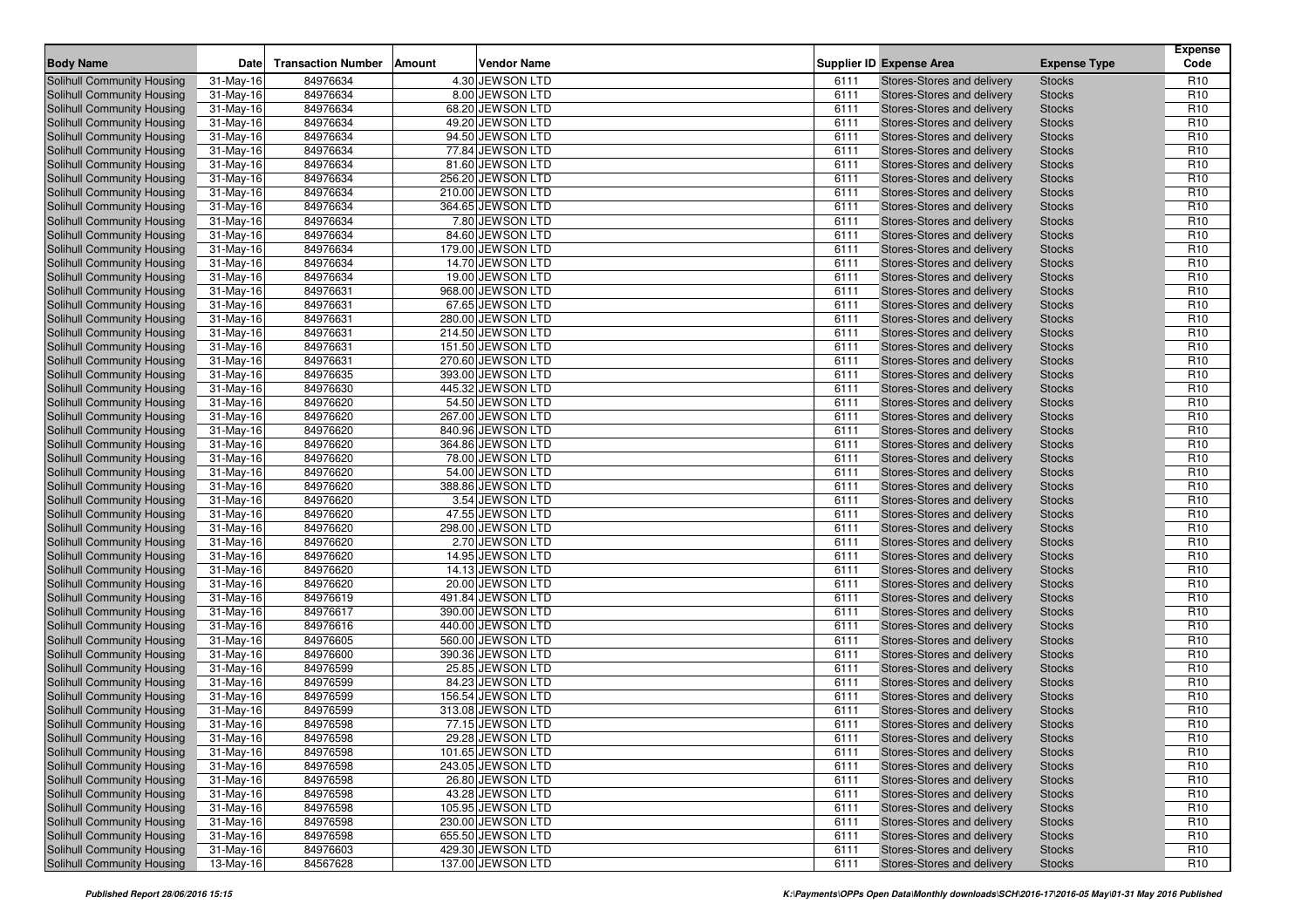| <b>Body Name</b>                                         | <b>Date</b>             | <b>Transaction Number</b> | <b>Amount</b> | <b>Vendor Name</b>                    |              | <b>Supplier ID Expense Area</b>                          | <b>Expense Type</b>            | <b>Expense</b><br>Code             |
|----------------------------------------------------------|-------------------------|---------------------------|---------------|---------------------------------------|--------------|----------------------------------------------------------|--------------------------------|------------------------------------|
|                                                          |                         |                           |               |                                       |              |                                                          |                                |                                    |
| Solihull Community Housing                               | 13-May-16<br>13-May-16  | 84567628                  |               | 14.80 JEWSON LTD                      | 6111         | Stores-Stores and delivery                               | <b>Stocks</b>                  | R <sub>10</sub>                    |
| Solihull Community Housing<br>Solihull Community Housing | 13-May-16               | 84567628<br>84567628      |               | 104.00 JEWSON LTD<br>46.20 JEWSON LTD | 6111<br>6111 | Stores-Stores and delivery<br>Stores-Stores and delivery | <b>Stocks</b><br><b>Stocks</b> | R <sub>10</sub><br>R <sub>10</sub> |
| Solihull Community Housing                               | 13-May-16               | 84567628                  |               | 59.85 JEWSON LTD                      | 6111         | Stores-Stores and delivery                               |                                | R <sub>10</sub>                    |
| <b>Solihull Community Housing</b>                        | 13-May-16               | 84567628                  |               | 225.30 JEWSON LTD                     | 6111         | Stores-Stores and delivery                               | <b>Stocks</b><br><b>Stocks</b> | R <sub>10</sub>                    |
|                                                          |                         | 84567628                  |               |                                       |              |                                                          |                                | R <sub>10</sub>                    |
| Solihull Community Housing                               | 13-May-16               |                           |               | 177.00 JEWSON LTD                     | 6111         | Stores-Stores and delivery                               | <b>Stocks</b>                  |                                    |
| Solihull Community Housing                               | 13-May-16               | 84567628                  |               | 55.20 JEWSON LTD                      | 6111         | Stores-Stores and delivery                               | <b>Stocks</b>                  | R <sub>10</sub><br>R <sub>10</sub> |
| Solihull Community Housing                               | 13-May-16               | 84567628                  |               | 49.74 JEWSON LTD                      | 6111         | Stores-Stores and delivery                               | <b>Stocks</b>                  |                                    |
| Solihull Community Housing                               | 13-May-16               | 84567628                  |               | 37.50 JEWSON LTD                      | 6111         | Stores-Stores and delivery                               | <b>Stocks</b>                  | R <sub>10</sub>                    |
| Solihull Community Housing                               | 13-May-16               | 84567628                  |               | 137.16 JEWSON LTD                     | 6111         | Stores-Stores and delivery                               | <b>Stocks</b>                  | R <sub>10</sub>                    |
| Solihull Community Housing                               | 13-May-16               | 84567628                  |               | 510.00 JEWSON LTD                     | 6111         | Stores-Stores and delivery                               | <b>Stocks</b>                  | R <sub>10</sub>                    |
| Solihull Community Housing                               | 13-May-16               | 84567628                  |               | 22.20 JEWSON LTD                      | 6111         | Stores-Stores and delivery                               | <b>Stocks</b>                  | R <sub>10</sub>                    |
| <b>Solihull Community Housing</b>                        | 13-May-16               | 84567628                  |               | 36.00 JEWSON LTD                      | 6111         | Stores-Stores and delivery                               | <b>Stocks</b>                  | R <sub>10</sub>                    |
| Solihull Community Housing                               | 13-May-16               | 84567628                  |               | 152.10 JEWSON LTD                     | 6111         | Stores-Stores and delivery                               | <b>Stocks</b>                  | R <sub>10</sub>                    |
| Solihull Community Housing                               | 13-May-16               | 84567628                  |               | 258.00 JEWSON LTD                     | 6111         | Stores-Stores and delivery                               | <b>Stocks</b>                  | R <sub>10</sub>                    |
| Solihull Community Housing                               | 13-May-16               | 84567628                  |               | 164.00 JEWSON LTD                     | 6111         | Stores-Stores and delivery                               | <b>Stocks</b>                  | R <sub>10</sub>                    |
| <b>Solihull Community Housing</b>                        | 13-May-16               | 84567628                  |               | 93.00 JEWSON LTD                      | 6111         | Stores-Stores and delivery                               | <b>Stocks</b>                  | R <sub>10</sub>                    |
| Solihull Community Housing                               | 13-May-16               | 84567628                  |               | 26.75 JEWSON LTD                      | 6111         | Stores-Stores and delivery                               | <b>Stocks</b>                  | R <sub>10</sub>                    |
| Solihull Community Housing                               | 13-May-16               | 84567628                  |               | 326.00 JEWSON LTD                     | 6111         | Stores-Stores and delivery                               | <b>Stocks</b>                  | R <sub>10</sub>                    |
| Solihull Community Housing                               | 13-May-16               | 84567628                  |               | 144.00 JEWSON LTD                     | 6111         | Stores-Stores and delivery                               | <b>Stocks</b>                  | R <sub>10</sub>                    |
| <b>Solihull Community Housing</b>                        | 13-May-16               | 84567628                  |               | 142.56 JEWSON LTD                     | 6111         | Stores-Stores and delivery                               | <b>Stocks</b>                  | R <sub>10</sub>                    |
| Solihull Community Housing                               | 13-May-16               | 84567628                  |               | 21.75 JEWSON LTD                      | 6111         | Stores-Stores and delivery                               | <b>Stocks</b>                  | R <sub>10</sub>                    |
| Solihull Community Housing                               | $\overline{13}$ -May-16 | 84567628                  |               | 46.00 JEWSON LTD                      | 6111         | Stores-Stores and delivery                               | <b>Stocks</b>                  | R <sub>10</sub>                    |
| Solihull Community Housing                               | 13-May-16               | 84567628                  |               | 24.30 JEWSON LTD                      | 6111         | Stores-Stores and delivery                               | <b>Stocks</b>                  | R <sub>10</sub>                    |
| <b>Solihull Community Housing</b>                        | 13-May-16               | 84567628                  |               | 188.65 JEWSON LTD                     | 6111         | Stores-Stores and delivery                               | <b>Stocks</b>                  | R <sub>10</sub>                    |
| Solihull Community Housing                               | 13-May-16               | 84567626                  |               | 627.56 JEWSON LTD                     | 6111         | Stores-Stores and delivery                               | <b>Stocks</b>                  | R <sub>10</sub>                    |
| Solihull Community Housing                               | 13-May-16               | 84567612                  |               | 9.30 JEWSON LTD                       | 6111         | Stores-Stores and delivery                               | <b>Stocks</b>                  | R <sub>10</sub>                    |
| Solihull Community Housing                               | 13-May-16               | 84567612                  |               | 35.34 JEWSON LTD                      | 6111         | Stores-Stores and delivery                               | <b>Stocks</b>                  | R <sub>10</sub>                    |
| <b>Solihull Community Housing</b>                        | 13-May-16               | 84567612                  |               | 133.35 JEWSON LTD                     | 6111         | Stores-Stores and delivery                               | <b>Stocks</b>                  | R <sub>10</sub>                    |
| Solihull Community Housing                               | 13-May-16               | 84567612                  |               | 56.10 JEWSON LTD                      | 6111         | Stores-Stores and delivery                               | <b>Stocks</b>                  | R <sub>10</sub>                    |
| Solihull Community Housing                               | 13-May-16               | 84567612                  |               | 29.10 JEWSON LTD                      | 6111         | Stores-Stores and delivery                               | <b>Stocks</b>                  | R <sub>10</sub>                    |
| Solihull Community Housing                               | 13-May-16               | 84567612                  |               | 13.60 JEWSON LTD                      | 6111         | Stores-Stores and delivery                               | <b>Stocks</b>                  | R <sub>10</sub>                    |
| <b>Solihull Community Housing</b>                        | 13-May-16               | 84567612                  |               | 10.78 JEWSON LTD                      | 6111         | Stores-Stores and delivery                               | <b>Stocks</b>                  | R <sub>10</sub>                    |
| Solihull Community Housing                               | 13-May-16               | 84567612                  |               | 78.75 JEWSON LTD                      | 6111         | Stores-Stores and delivery                               | <b>Stocks</b>                  | R <sub>10</sub>                    |
| Solihull Community Housing                               | 13-May-16               | 84567612                  |               | 21.66 JEWSON LTD                      | 6111         | Stores-Stores and delivery                               | <b>Stocks</b>                  | R <sub>10</sub>                    |
| Solihull Community Housing                               | 13-May-16               | 84567612                  |               | 5.00 JEWSON LTD                       | 6111         | Stores-Stores and delivery                               | <b>Stocks</b>                  | R <sub>10</sub>                    |
| Solihull Community Housing                               | 13-May-16               | 84567612                  |               | 91.50 JEWSON LTD                      | 6111         | Stores-Stores and delivery                               | <b>Stocks</b>                  | R <sub>10</sub>                    |
| Solihull Community Housing                               | 13-May-16               | 84567612                  |               | 45.60 JEWSON LTD                      | 6111         | Stores-Stores and delivery                               | <b>Stocks</b>                  | R <sub>10</sub>                    |
| Solihull Community Housing                               | 13-May-16               | 84567612                  |               | 360.60 JEWSON LTD                     | 6111         | Stores-Stores and delivery                               | <b>Stocks</b>                  | R <sub>10</sub>                    |
| Solihull Community Housing                               | 13-May-16               | 84567612                  |               | 304.60 JEWSON LTD                     | 6111         | Stores-Stores and delivery                               | <b>Stocks</b>                  | R <sub>10</sub>                    |
| Solihull Community Housing                               | 13-May-16               | 84567612                  |               | 81.98 JEWSON LTD                      | 6111         | Stores-Stores and delivery                               | <b>Stocks</b>                  | R <sub>10</sub>                    |
| Solihull Community Housing                               | 13-May-16               | 84567612                  |               | 326.00 JEWSON LTD                     | 6111         | Stores-Stores and delivery                               | <b>Stocks</b>                  | R <sub>10</sub>                    |
| Solihull Community Housing                               | 13-May-16               | 84567612                  |               | 7.90 JEWSON LTD                       | 6111         | Stores-Stores and delivery                               | <b>Stocks</b>                  | R <sub>10</sub>                    |
| <b>Solihull Community Housing</b>                        | 13-May-16               | 84567607                  |               | 280.00 JEWSON LTD                     | 6111         | Stores-Stores and delivery                               | <b>Stocks</b>                  | R <sub>10</sub>                    |
| <b>Solihull Community Housing</b>                        | 13-May-16               | 84567607                  |               | 101.00 JEWSON LTD                     | 6111         | Stores-Stores and delivery                               | <b>Stocks</b>                  | R <sub>10</sub>                    |
| <b>Solihull Community Housing</b>                        | 13-May-16               | 84567594                  |               | 5.60 JEWSON LTD                       | 6111         | Stores-Stores and delivery                               | <b>Stocks</b>                  | R <sub>10</sub>                    |
| Solihull Community Housing                               | 13-May-16               | 84567594                  |               | 7.00 JEWSON LTD                       | 6111         | Stores-Stores and delivery                               | <b>Stocks</b>                  | R <sub>10</sub>                    |
| <b>Solihull Community Housing</b>                        | 13-May-16               | 84567594                  |               | 44.80 JEWSON LTD                      | 6111         | Stores-Stores and delivery                               | <b>Stocks</b>                  | R <sub>10</sub>                    |
| Solihull Community Housing                               | 13-May-16               | 84567594                  |               | 2.70 JEWSON LTD                       | 6111         | Stores-Stores and delivery                               | <b>Stocks</b>                  | R <sub>10</sub>                    |
| Solihull Community Housing                               | 13-May-16               | 84567594                  |               | 3.20 JEWSON LTD                       | 6111         | Stores-Stores and delivery                               | <b>Stocks</b>                  | R <sub>10</sub>                    |
| Solihull Community Housing                               | 13-May-16               | 84567594                  |               | 19.00 JEWSON LTD                      | 6111         | Stores-Stores and delivery                               | <b>Stocks</b>                  | R <sub>10</sub>                    |
| Solihull Community Housing                               | 13-May-16               | 84567594                  |               | 81.60 JEWSON LTD                      | 6111         | Stores-Stores and delivery                               | <b>Stocks</b>                  | R <sub>10</sub>                    |
| Solihull Community Housing                               | 13-May-16               | 84567594                  |               | 63.10 JEWSON LTD                      | 6111         | Stores-Stores and delivery                               | <b>Stocks</b>                  | R <sub>10</sub>                    |
| Solihull Community Housing                               | 13-May-16               | 84567594                  |               | 84.60 JEWSON LTD                      | 6111         | Stores-Stores and delivery                               | <b>Stocks</b>                  | R <sub>10</sub>                    |
| Solihull Community Housing                               | 13-May-16               | 84567594                  |               | 44.82 JEWSON LTD                      | 6111         | Stores-Stores and delivery                               | <b>Stocks</b>                  | R <sub>10</sub>                    |
| Solihull Community Housing                               | 13-May-16               | 84567594                  |               | 31.80 JEWSON LTD                      | 6111         | Stores-Stores and delivery                               | <b>Stocks</b>                  | R <sub>10</sub>                    |
| Solihull Community Housing                               | 13-May-16               | 84567594                  |               | 24.60 JEWSON LTD                      | 6111         | Stores-Stores and delivery                               | <b>Stocks</b>                  | R <sub>10</sub>                    |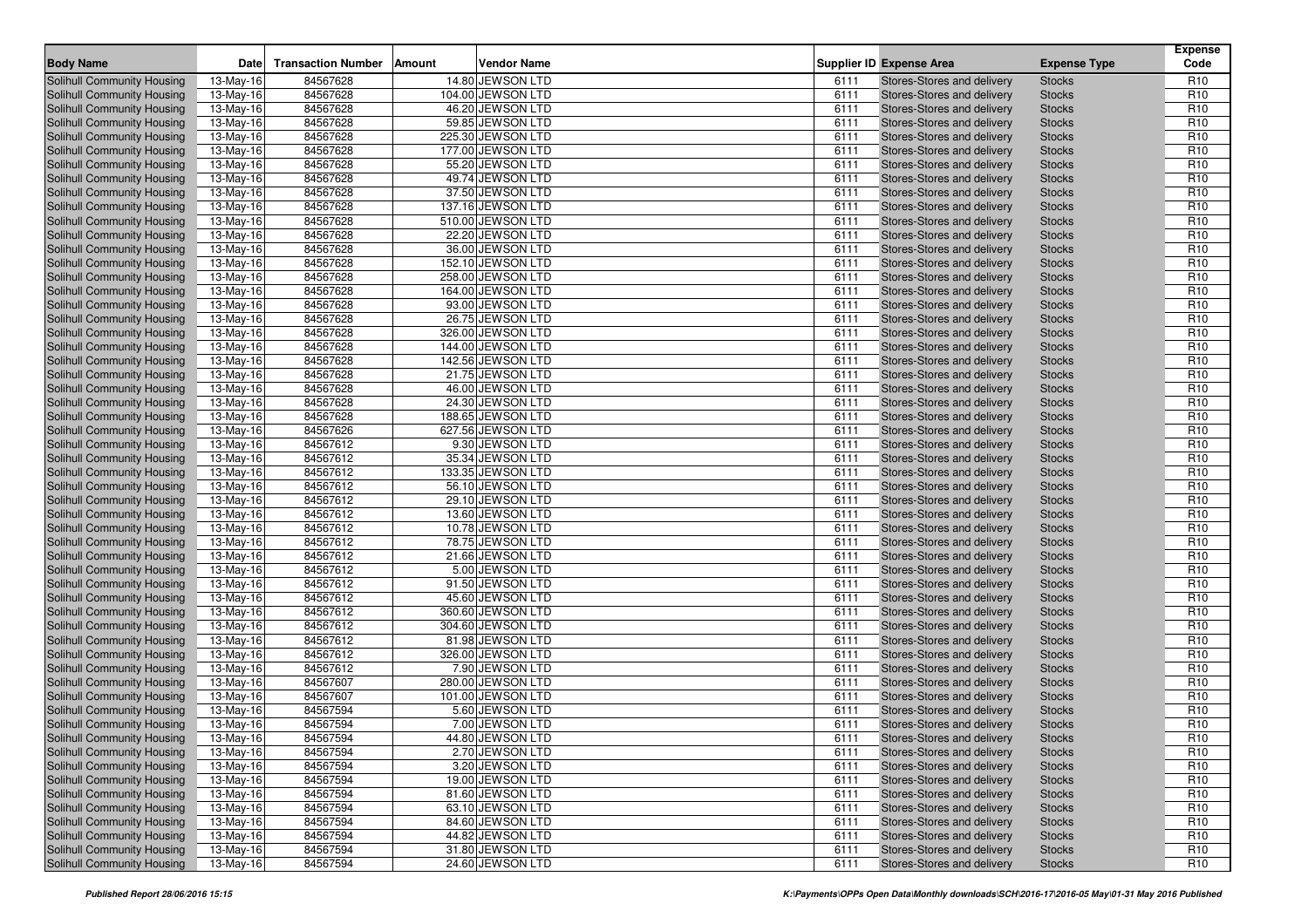| <b>Body Name</b>                  | <b>Date</b>             | <b>Transaction Number</b> | <b>Amount</b> | <b>Vendor Name</b> |              | <b>Supplier ID Expense Area</b>   | <b>Expense Type</b> | <b>Expense</b><br>Code |
|-----------------------------------|-------------------------|---------------------------|---------------|--------------------|--------------|-----------------------------------|---------------------|------------------------|
| Solihull Community Housing        | 13-May-16               | 84567594                  |               | 35.04 JEWSON LTD   | 6111         | Stores-Stores and delivery        | <b>Stocks</b>       | R <sub>10</sub>        |
| Solihull Community Housing        | 13-May-16               | 84567594                  |               | 478.20 JEWSON LTD  | 6111         | Stores-Stores and delivery        | <b>Stocks</b>       | R <sub>10</sub>        |
| Solihull Community Housing        | 13-May-16               | 84567594                  |               | 179.40 JEWSON LTD  | 6111         | Stores-Stores and delivery        | <b>Stocks</b>       | R <sub>10</sub>        |
| Solihull Community Housing        | 13-May-16               | 84567594                  |               | 26.40 JEWSON LTD   | 6111         | Stores-Stores and delivery        | <b>Stocks</b>       | R <sub>10</sub>        |
|                                   |                         |                           |               |                    |              |                                   |                     | R <sub>10</sub>        |
| <b>Solihull Community Housing</b> | 13-May-16               | 84567594                  |               | 13.80 JEWSON LTD   | 6111         | Stores-Stores and delivery        | <b>Stocks</b>       |                        |
| Solihull Community Housing        | 13-May-16               | 84567594                  |               | 64.29 JEWSON LTD   | 6111         | Stores-Stores and delivery        | <b>Stocks</b>       | R <sub>10</sub>        |
| Solihull Community Housing        | 13-May-16               | 84567594                  |               | 60.10 JEWSON LTD   | 6111         | Stores-Stores and delivery        | <b>Stocks</b>       | R <sub>10</sub>        |
| Solihull Community Housing        | 13-May-16               | 84567563                  |               | 568.59 JEWSON LTD  | 6111         | Stores-Stores and delivery        | <b>Stocks</b>       | R <sub>10</sub>        |
| Solihull Community Housing        | 13-May-16               | 84567580                  |               | 505.01 JEWSON LTD  | 6111         | Stores-Stores and delivery        | <b>Stocks</b>       | R <sub>10</sub>        |
| Solihull Community Housing        | 13-May-16               | 84567573                  |               | 153.40 JEWSON LTD  | 6111         | Stores-Stores and delivery        | <b>Stocks</b>       | R <sub>10</sub>        |
| Solihull Community Housing        | 13-May-16               | 84567573                  |               | 117.50 JEWSON LTD  | 6111         | Stores-Stores and delivery        | <b>Stocks</b>       | R <sub>10</sub>        |
| Solihull Community Housing        | 13-May-16               | 84567573                  |               | 57.30 JEWSON LTD   | 6111         | Stores-Stores and delivery        | <b>Stocks</b>       | R <sub>10</sub>        |
| <b>Solihull Community Housing</b> | 13-May-16               | 84567573                  |               | 307.40 JEWSON LTD  | 6111         | Stores-Stores and delivery        | <b>Stocks</b>       | R <sub>10</sub>        |
| Solihull Community Housing        | 13-May-16               | 84567573                  |               | 267.00 JEWSON LTD  | 6111         | Stores-Stores and delivery        | <b>Stocks</b>       | R <sub>10</sub>        |
| Solihull Community Housing        | 13-May-16               | 84567578                  |               | 594.74 JEWSON LTD  | 6111         | Stores-Stores and delivery        | <b>Stocks</b>       | R <sub>10</sub>        |
| Solihull Community Housing        | 13-May-16               | 84567573                  |               | 46.60 JEWSON LTD   | 6111         | Stores-Stores and delivery        | <b>Stocks</b>       | R <sub>10</sub>        |
| <b>Solihull Community Housing</b> | 13-May-16               | 84567573                  |               | 75.60 JEWSON LTD   | 6111         | Stores-Stores and delivery        | <b>Stocks</b>       | R <sub>10</sub>        |
| Solihull Community Housing        | 13-May-16               | 84567573                  |               | 150.12 JEWSON LTD  | 6111         | Stores-Stores and delivery        | <b>Stocks</b>       | R <sub>10</sub>        |
| Solihull Community Housing        | 13-May-16               | 84567573                  |               | 195.00 JEWSON LTD  | 6111         | Stores-Stores and delivery        | <b>Stocks</b>       | R <sub>10</sub>        |
| Solihull Community Housing        | 13-May-16               | 84567573                  |               | 164.00 JEWSON LTD  | 6111         | Stores-Stores and delivery        | <b>Stocks</b>       | R <sub>10</sub>        |
| <b>Solihull Community Housing</b> | 13-May-16               | 84567573                  |               | 53.50 JEWSON LTD   | 6111         | Stores-Stores and delivery        | <b>Stocks</b>       | R <sub>10</sub>        |
| Solihull Community Housing        | 13-May-16               | 84567573                  |               | 37.04 JEWSON LTD   | 6111         | Stores-Stores and delivery        | <b>Stocks</b>       | R <sub>10</sub>        |
| Solihull Community Housing        | $\overline{13}$ -May-16 | 84567573                  |               | 64.08 JEWSON LTD   | 6111         | Stores-Stores and delivery        | <b>Stocks</b>       | R <sub>10</sub>        |
| Solihull Community Housing        | 09-May-16               | 84388607                  |               | 1462.50 JEWSON LTD | 6111         | Stores-Stores and delivery        | <b>Stocks</b>       | R <sub>10</sub>        |
| <b>Solihull Community Housing</b> | 09-May-16               | 84388601                  |               | 431.19 JEWSON LTD  | 6111         | Stores-Stores and delivery        | <b>Stocks</b>       | R <sub>10</sub>        |
| Solihull Community Housing        | 09-May-16               | 84388598                  |               | 145.00 JEWSON LTD  | 6111         | Stores-Stores and delivery        | <b>Stocks</b>       | R <sub>10</sub>        |
| Solihull Community Housing        | 09-May-16               | 84388598                  |               | 183.81 JEWSON LTD  | 6111         | Stores-Stores and delivery        | <b>Stocks</b>       | R <sub>10</sub>        |
| Solihull Community Housing        | 09-May-16               | 84388598                  |               | 843.76 JEWSON LTD  | 6111         | Stores-Stores and delivery        | <b>Stocks</b>       | R <sub>10</sub>        |
| Solihull Community Housing        | 09-May-16               | 84388600                  |               | 423.86 JEWSON LTD  | 6111         | Stores-Stores and delivery        | <b>Stocks</b>       | R <sub>10</sub>        |
| Solihull Community Housing        | 09-May-16               | 84388598                  |               | 78.00 JEWSON LTD   | 6111         | Stores-Stores and delivery        | <b>Stocks</b>       | R <sub>10</sub>        |
| Solihull Community Housing        | 09-May-16               | 84388597                  |               | 46.62 JEWSON LTD   | 6111         | Stores-Stores and delivery        | <b>Stocks</b>       | R <sub>10</sub>        |
| Solihull Community Housing        | 09-May-16               | 84388597                  |               | 336.40 JEWSON LTD  | 6111         | Stores-Stores and delivery        | <b>Stocks</b>       | R <sub>10</sub>        |
| <b>Solihull Community Housing</b> | 09-May-16               | 84388597                  |               | 121.20 JEWSON LTD  | 6111         | Stores-Stores and delivery        | <b>Stocks</b>       | R <sub>10</sub>        |
| Solihull Community Housing        | 09-May-16               | 84388597                  |               | 13.34 JEWSON LTD   | 6111         | Stores-Stores and delivery        | <b>Stocks</b>       | R <sub>10</sub>        |
| Solihull Community Housing        | 09-May-16               | 84388597                  |               | 33.20 JEWSON LTD   | 6111         | Stores-Stores and delivery        | <b>Stocks</b>       | R <sub>10</sub>        |
| Solihull Community Housing        | 09-May-16               | 84388597                  |               | 29.40 JEWSON LTD   | 6111         | Stores-Stores and delivery        | <b>Stocks</b>       | R <sub>10</sub>        |
| Solihull Community Housing        | 09-May-16               | 84388597                  |               | 37.50 JEWSON LTD   | 6111         | Stores-Stores and delivery        | <b>Stocks</b>       | R <sub>10</sub>        |
| Solihull Community Housing        | 09-May-16               | 84388597                  |               | 371.20 JEWSON LTD  | 6111         | Stores-Stores and delivery        | <b>Stocks</b>       | R <sub>10</sub>        |
| Solihull Community Housing        | 09-May-16               | 84388597                  |               | 125.20 JEWSON LTD  | 6111         | Stores-Stores and delivery        | <b>Stocks</b>       | R <sub>10</sub>        |
| Solihull Community Housing        | 09-May-16               | 84388597                  |               | 11.48 JEWSON LTD   | 6111         | Stores-Stores and delivery        | <b>Stocks</b>       | R <sub>10</sub>        |
| <b>Solihull Community Housing</b> | 09-May-16               | 84388597                  |               | 304.60 JEWSON LTD  | 6111         | Stores-Stores and delivery        | <b>Stocks</b>       | R <sub>10</sub>        |
| Solihull Community Housing        | 09-May-16               | 84388597                  |               | 34.25 JEWSON LTD   | 6111         | <b>Stores-Stores and delivery</b> | <b>Stocks</b>       | R <sub>10</sub>        |
| Solihull Community Housing        |                         | 84388597                  |               | 109.08 JEWSON LTD  | 6111         | Stores-Stores and delivery        | <b>Stocks</b>       | R <sub>10</sub>        |
|                                   | 09-May-16               | 84388597                  |               |                    |              |                                   |                     | R <sub>10</sub>        |
| Solihull Community Housing        | 09-May-16               | 84388597                  |               | 82.30 JEWSON LTD   | 6111<br>6111 | Stores-Stores and delivery        | <b>Stocks</b>       |                        |
| <b>Solihull Community Housing</b> | 09-May-16               |                           |               | 26.80 JEWSON LTD   |              | Stores-Stores and delivery        | <b>Stocks</b>       | R <sub>10</sub>        |
| <b>Solihull Community Housing</b> | 09-May-16               | 84388597                  |               | 14.60 JEWSON LTD   | 6111         | Stores-Stores and delivery        | <b>Stocks</b>       | R <sub>10</sub>        |
| Solihull Community Housing        | 09-May-16               | 84388597                  |               | 41.40 JEWSON LTD   | 6111         | Stores-Stores and delivery        | <b>Stocks</b>       | R <sub>10</sub>        |
| <b>Solihull Community Housing</b> | 09-May-16               | 84388597                  |               | 95.16 JEWSON LTD   | 6111         | Stores-Stores and delivery        | <b>Stocks</b>       | R <sub>10</sub>        |
| Solihull Community Housing        | 09-May-16               | 84388597                  |               | 33.05 JEWSON LTD   | 6111         | Stores-Stores and delivery        | <b>Stocks</b>       | R <sub>10</sub>        |
| Solihull Community Housing        | 09-May-16               | 84388597                  |               | 46.00 JEWSON LTD   | 6111         | Stores-Stores and delivery        | <b>Stocks</b>       | R <sub>10</sub>        |
| Solihull Community Housing        | 09-May-16               | 84388597                  |               | 14.70 JEWSON LTD   | 6111         | Stores-Stores and delivery        | <b>Stocks</b>       | R <sub>10</sub>        |
| Solihull Community Housing        | 09-May-16               | 84388597                  |               | 119.28 JEWSON LTD  | 6111         | Stores-Stores and delivery        | <b>Stocks</b>       | R <sub>10</sub>        |
| Solihull Community Housing        | 09-May-16               | 84388595                  |               | 41.73 JEWSON LTD   | 6111         | Stores-Stores and delivery        | <b>Stocks</b>       | R <sub>10</sub>        |
| Solihull Community Housing        | 09-May-16               | 84388595                  |               | 10.45 JEWSON LTD   | 6111         | Stores-Stores and delivery        | <b>Stocks</b>       | R <sub>10</sub>        |
| Solihull Community Housing        | 09-May-16               | 84388595                  |               | 177.00 JEWSON LTD  | 6111         | Stores-Stores and delivery        | <b>Stocks</b>       | R <sub>10</sub>        |
| Solihull Community Housing        | 09-May-16               | 84388595                  |               | 7.00 JEWSON LTD    | 6111         | Stores-Stores and delivery        | <b>Stocks</b>       | R <sub>10</sub>        |
| Solihull Community Housing        | 09-May-16               | 84388595                  |               | 62.50 JEWSON LTD   | 6111         | Stores-Stores and delivery        | <b>Stocks</b>       | R <sub>10</sub>        |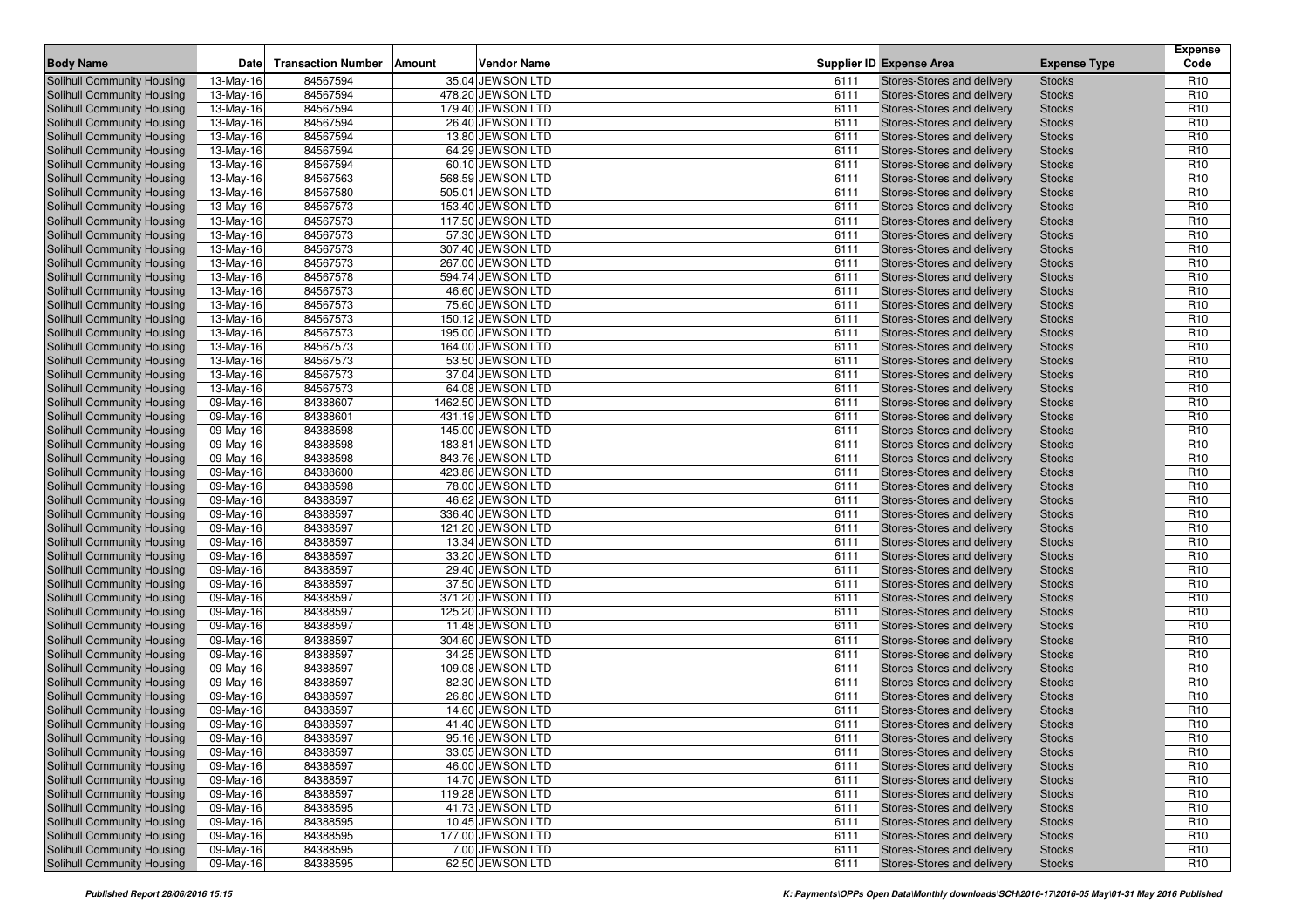| <b>Body Name</b>                  | <b>Date</b>            | <b>Transaction Number</b> | <b>Amount</b> | <b>Vendor Name</b> |      | <b>Supplier ID Expense Area</b>   | <b>Expense Type</b> | <b>Expense</b><br>Code |
|-----------------------------------|------------------------|---------------------------|---------------|--------------------|------|-----------------------------------|---------------------|------------------------|
| Solihull Community Housing        | 09-May-16              | 84388595                  |               | 50.00 JEWSON LTD   | 6111 | Stores-Stores and delivery        | <b>Stocks</b>       | R <sub>10</sub>        |
| Solihull Community Housing        | 09-May-16              | 84388595                  |               | 160.00 JEWSON LTD  | 6111 | Stores-Stores and delivery        | <b>Stocks</b>       | R <sub>10</sub>        |
| Solihull Community Housing        | 09-May-16              | 84388595                  |               | 388.86 JEWSON LTD  | 6111 | Stores-Stores and delivery        | <b>Stocks</b>       | R <sub>10</sub>        |
| Solihull Community Housing        | 09-May-16              | 84388595                  |               | 25.20 JEWSON LTD   | 6111 | Stores-Stores and delivery        | <b>Stocks</b>       | R <sub>10</sub>        |
|                                   |                        | 84388595                  |               |                    |      |                                   |                     | R <sub>10</sub>        |
| <b>Solihull Community Housing</b> | 09-May-16              |                           |               | 415.20 JEWSON LTD  | 6111 | Stores-Stores and delivery        | <b>Stocks</b>       |                        |
| Solihull Community Housing        | 09-May-16              | 84388595                  |               | 225.00 JEWSON LTD  | 6111 | Stores-Stores and delivery        | <b>Stocks</b>       | R <sub>10</sub>        |
| Solihull Community Housing        | 09-May-16              | 84388595                  |               | 12.02 JEWSON LTD   | 6111 | Stores-Stores and delivery        | <b>Stocks</b>       | R <sub>10</sub>        |
| Solihull Community Housing        | 09-May-16              | 84388595                  |               | 34.11 JEWSON LTD   | 6111 | Stores-Stores and delivery        | <b>Stocks</b>       | R <sub>10</sub>        |
| Solihull Community Housing        | 09-May-16              | 84388611                  |               | 254.52 JEWSON LTD  | 6111 | Stores-Stores and delivery        | <b>Stocks</b>       | R <sub>10</sub>        |
| Solihull Community Housing        | 05-May-16              | 84297632                  |               | 337.50 JEWSON LTD  | 6111 | Stores-Stores and delivery        | <b>Stocks</b>       | R <sub>10</sub>        |
| Solihull Community Housing        | 05-May-16              | 84297630                  |               | 21.00 JEWSON LTD   | 6111 | Stores-Stores and delivery        | <b>Stocks</b>       | R <sub>10</sub>        |
| Solihull Community Housing        | 05-May-16              | 84297630                  |               | 153.40 JEWSON LTD  | 6111 | Stores-Stores and delivery        | <b>Stocks</b>       | R <sub>10</sub>        |
| <b>Solihull Community Housing</b> | 05-May-16              | 84297630                  |               | 107.50 JEWSON LTD  | 6111 | Stores-Stores and delivery        | <b>Stocks</b>       | R <sub>10</sub>        |
| Solihull Community Housing        | 05-May-16              | 84297630                  |               | 13.00 JEWSON LTD   | 6111 | Stores-Stores and delivery        | <b>Stocks</b>       | R <sub>10</sub>        |
| Solihull Community Housing        | 05-May-16              | 84297630                  |               | 64.00 JEWSON LTD   | 6111 | Stores-Stores and delivery        | <b>Stocks</b>       | R <sub>10</sub>        |
| Solihull Community Housing        | 05-May-16              | 84297630                  |               | 72.80 JEWSON LTD   | 6111 | Stores-Stores and delivery        | <b>Stocks</b>       | R <sub>10</sub>        |
| <b>Solihull Community Housing</b> | 05-May-16              | 84297630                  |               | 105.40 JEWSON LTD  | 6111 | Stores-Stores and delivery        | <b>Stocks</b>       | R <sub>10</sub>        |
| Solihull Community Housing        | 05-May-16              | 84297630                  |               | 30.40 JEWSON LTD   | 6111 | Stores-Stores and delivery        | <b>Stocks</b>       | R <sub>10</sub>        |
| Solihull Community Housing        | 05-May-16              | 84297630                  |               | 88.68 JEWSON LTD   | 6111 | Stores-Stores and delivery        | <b>Stocks</b>       | R <sub>10</sub>        |
| Solihull Community Housing        | 05-May-16              | 84297630                  |               | 37.15 JEWSON LTD   | 6111 | Stores-Stores and delivery        | <b>Stocks</b>       | R <sub>10</sub>        |
| <b>Solihull Community Housing</b> | 05-May-16              | 84297630                  |               | 300.20 JEWSON LTD  | 6111 | Stores-Stores and delivery        | <b>Stocks</b>       | R <sub>10</sub>        |
| Solihull Community Housing        | 05-May-16              | 84297630                  |               | 28.40 JEWSON LTD   | 6111 | Stores-Stores and delivery        | <b>Stocks</b>       | R <sub>10</sub>        |
| Solihull Community Housing        | 05-May-16              | 84297630                  |               | 189.30 JEWSON LTD  | 6111 | Stores-Stores and delivery        | <b>Stocks</b>       | R <sub>10</sub>        |
| Solihull Community Housing        | 05-May-16              | 84297630                  |               | 17.40 JEWSON LTD   | 6111 | Stores-Stores and delivery        | <b>Stocks</b>       | R <sub>10</sub>        |
| <b>Solihull Community Housing</b> | 05-May-16              | 84297630                  |               | 13.60 JEWSON LTD   | 6111 | Stores-Stores and delivery        | <b>Stocks</b>       | R <sub>10</sub>        |
| Solihull Community Housing        | 05-May-16              | 84297630                  |               | 10.00 JEWSON LTD   | 6111 | Stores-Stores and delivery        | <b>Stocks</b>       | R <sub>10</sub>        |
| Solihull Community Housing        | 05-May-16              | 84297630                  |               | 9.80 JEWSON LTD    | 6111 | Stores-Stores and delivery        | <b>Stocks</b>       | R <sub>10</sub>        |
| Solihull Community Housing        | 05-May-16              | 84297630                  |               | 75.90 JEWSON LTD   | 6111 | Stores-Stores and delivery        | <b>Stocks</b>       | R <sub>10</sub>        |
| <b>Solihull Community Housing</b> | 05-May-16              | 84297630                  |               | 179.20 JEWSON LTD  | 6111 | Stores-Stores and delivery        | <b>Stocks</b>       | R <sub>10</sub>        |
| Solihull Community Housing        | 05-May-16              | 84297630                  |               | 143.40 JEWSON LTD  | 6111 | Stores-Stores and delivery        | <b>Stocks</b>       | R <sub>10</sub>        |
| Solihull Community Housing        | 05-May-16              | 84297630                  |               | 8.50 JEWSON LTD    | 6111 | Stores-Stores and delivery        | <b>Stocks</b>       | R <sub>10</sub>        |
| Solihull Community Housing        | 05-May-16              | 84297629                  |               | 575.20 JEWSON LTD  | 6111 | Stores-Stores and delivery        | <b>Stocks</b>       | R <sub>10</sub>        |
| <b>Solihull Community Housing</b> | 05-May-16              | 84297626                  |               | 56.10 JEWSON LTD   | 6111 | Stores-Stores and delivery        | <b>Stocks</b>       | R <sub>10</sub>        |
| Solihull Community Housing        | 05-May-16              | 84297626                  |               | 11.00 JEWSON LTD   | 6111 | Stores-Stores and delivery        | <b>Stocks</b>       | R <sub>10</sub>        |
| Solihull Community Housing        | 05-May-16              | 84297626                  |               | 146.40 JEWSON LTD  | 6111 | Stores-Stores and delivery        | <b>Stocks</b>       | R <sub>10</sub>        |
| Solihull Community Housing        | 05-May-16              | 84297626                  |               | 360.60 JEWSON LTD  | 6111 | Stores-Stores and delivery        | <b>Stocks</b>       | R <sub>10</sub>        |
| <b>Solihull Community Housing</b> | 05-May-16              | 84297626                  |               | 234.20 JEWSON LTD  | 6111 | Stores-Stores and delivery        | <b>Stocks</b>       | R <sub>10</sub>        |
| Solihull Community Housing        | 05-May-16              | 84297626                  |               | 206.90 JEWSON LTD  | 6111 | Stores-Stores and delivery        | <b>Stocks</b>       | R <sub>10</sub>        |
| Solihull Community Housing        | 05-May-16              | 84297626                  |               | 30.42 JEWSON LTD   | 6111 | Stores-Stores and delivery        | <b>Stocks</b>       | R <sub>10</sub>        |
| Solihull Community Housing        | 05-May-16              | 84297626                  |               | 5.40 JEWSON LTD    | 6111 | Stores-Stores and delivery        | <b>Stocks</b>       | R <sub>10</sub>        |
| Solihull Community Housing        | 05-May-16              | 84297626                  |               | 400.00 JEWSON LTD  | 6111 | Stores-Stores and delivery        | <b>Stocks</b>       | R <sub>10</sub>        |
| Solihull Community Housing        | 05-May-16              | 84297626                  |               | 22.20 JEWSON LTD   | 6111 | <b>Stores-Stores and delivery</b> | <b>Stocks</b>       | R <sub>10</sub>        |
| Solihull Community Housing        |                        | 84297617                  |               | 67.20 JEWSON LTD   | 6111 | Stores-Stores and delivery        | <b>Stocks</b>       | R <sub>10</sub>        |
| <b>Solihull Community Housing</b> | 05-May-16<br>05-May-16 | 84297621                  |               | 171.00 JEWSON LTD  | 6111 | Stores-Stores and delivery        |                     | R <sub>10</sub>        |
|                                   |                        | 84297621                  |               |                    | 6111 |                                   | <b>Stocks</b>       |                        |
| <b>Solihull Community Housing</b> | 05-May-16              |                           |               | 52.80 JEWSON LTD   |      | Stores-Stores and delivery        | <b>Stocks</b>       | R <sub>10</sub>        |
| <b>Solihull Community Housing</b> | 05-May-16              | 84297617                  |               | 390.00 JEWSON LTD  | 6111 | Stores-Stores and delivery        | <b>Stocks</b>       | R <sub>10</sub>        |
| Solihull Community Housing        | 05-May-16              | 84297617                  |               | 22.60 JEWSON LTD   | 6111 | Stores-Stores and delivery        | <b>Stocks</b>       | R <sub>10</sub>        |
| <b>Solihull Community Housing</b> | 05-May-16              | 84297617                  |               | 400.00 JEWSON LTD  | 6111 | Stores-Stores and delivery        | <b>Stocks</b>       | R <sub>10</sub>        |
| Solihull Community Housing        | 05-May-16              | 84297617                  |               | 510.00 JEWSON LTD  | 6111 | Stores-Stores and delivery        | <b>Stocks</b>       | R <sub>10</sub>        |
| Solihull Community Housing        | 05-May-16              | 84297617                  |               | 77.84 JEWSON LTD   | 6111 | Stores-Stores and delivery        | <b>Stocks</b>       | R <sub>10</sub>        |
| Solihull Community Housing        | 05-May-16              | 84297617                  |               | 75.60 JEWSON LTD   | 6111 | Stores-Stores and delivery        | <b>Stocks</b>       | R <sub>10</sub>        |
| Solihull Community Housing        | 05-May-16              | 84297617                  |               | 200.00 JEWSON LTD  | 6111 | Stores-Stores and delivery        | <b>Stocks</b>       | R <sub>10</sub>        |
| Solihull Community Housing        | 05-May-16              | 84297617                  |               | 123.48 JEWSON LTD  | 6111 | Stores-Stores and delivery        | <b>Stocks</b>       | R <sub>10</sub>        |
| Solihull Community Housing        | 05-May-16              | 84297617                  |               | 54.00 JEWSON LTD   | 6111 | Stores-Stores and delivery        | <b>Stocks</b>       | R <sub>10</sub>        |
| Solihull Community Housing        | 05-May-16              | 84297617                  |               | 59.85 JEWSON LTD   | 6111 | Stores-Stores and delivery        | <b>Stocks</b>       | R <sub>10</sub>        |
| Solihull Community Housing        | 05-May-16              | 84297617                  |               | 100.75 JEWSON LTD  | 6111 | Stores-Stores and delivery        | <b>Stocks</b>       | R <sub>10</sub>        |
| Solihull Community Housing        | 05-May-16              | 84297617                  |               | 81.00 JEWSON LTD   | 6111 | Stores-Stores and delivery        | <b>Stocks</b>       | R <sub>10</sub>        |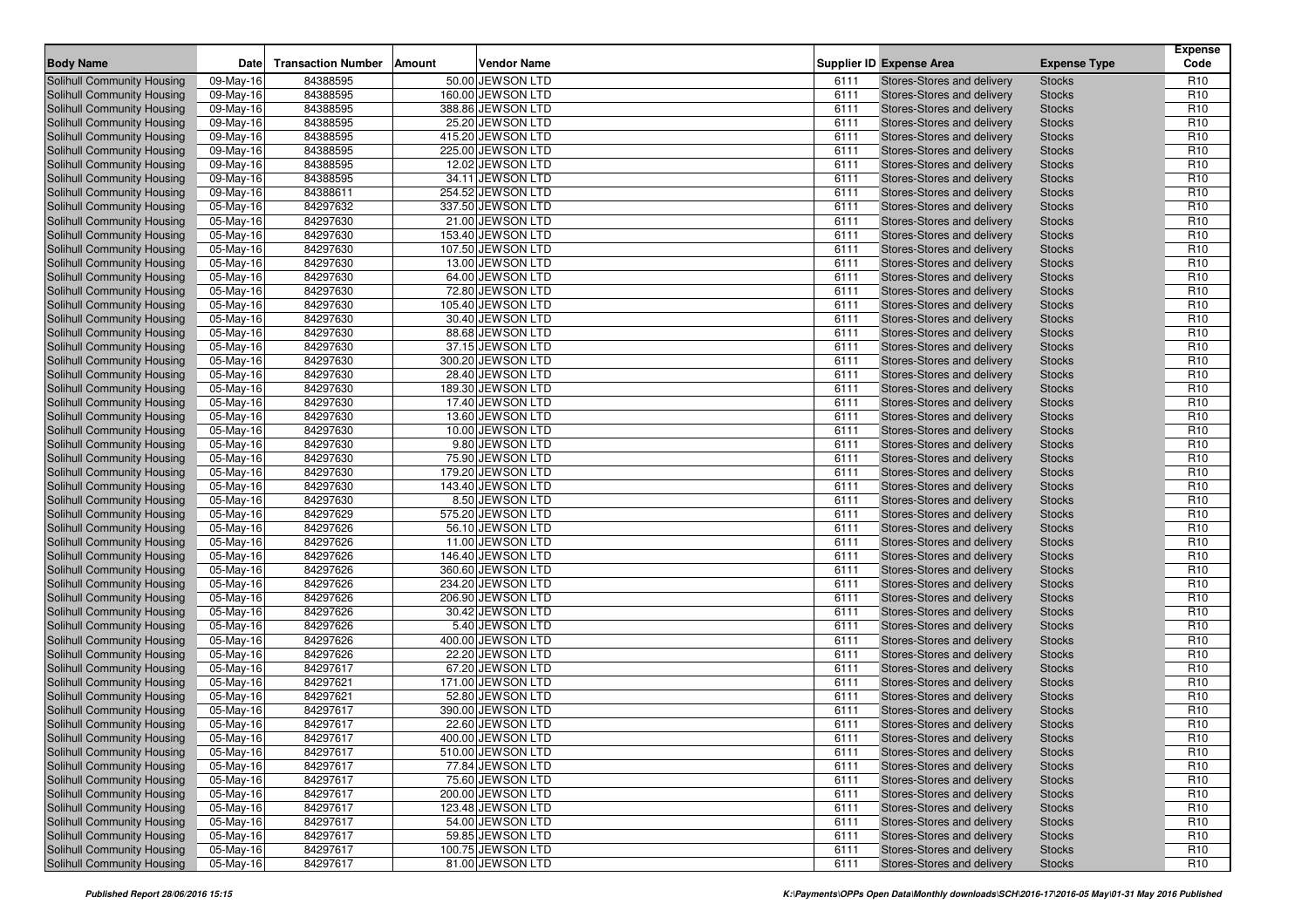| <b>Body Name</b>                                                       | <b>Date</b>            | <b>Transaction Number</b> | <b>Amount</b> | <b>Vendor Name</b>                     |              | <b>Supplier ID Expense Area</b>                                 | <b>Expense Type</b>            | <b>Expense</b><br>Code             |
|------------------------------------------------------------------------|------------------------|---------------------------|---------------|----------------------------------------|--------------|-----------------------------------------------------------------|--------------------------------|------------------------------------|
|                                                                        |                        |                           |               |                                        |              |                                                                 |                                |                                    |
| Solihull Community Housing                                             | 05-May-16              | 84297617                  |               | 54.40 JEWSON LTD<br>53.50 JEWSON LTD   | 6111         | Stores-Stores and delivery                                      | <b>Stocks</b>                  | R <sub>10</sub>                    |
| Solihull Community Housing                                             | 05-May-16              | 84297617                  |               |                                        | 6111         | Stores-Stores and delivery                                      | <b>Stocks</b>                  | R <sub>10</sub>                    |
| Solihull Community Housing                                             | 05-May-16              | 84297617                  |               | 13.90 JEWSON LTD                       | 6111         | Stores-Stores and delivery                                      | <b>Stocks</b>                  | R <sub>10</sub>                    |
| Solihull Community Housing                                             | 05-May-16              | 84297617                  |               | 145.20 JEWSON LTD                      | 6111         | Stores-Stores and delivery                                      | <b>Stocks</b>                  | R <sub>10</sub>                    |
| Solihull Community Housing                                             | 05-May-16              | 84297617                  |               | 22.10 JEWSON LTD                       | 6111         | Stores-Stores and delivery                                      | <b>Stocks</b>                  | R <sub>10</sub>                    |
| Solihull Community Housing                                             | 05-May-16              | 84297617                  |               | 51.00 JEWSON LTD                       | 6111         | Stores-Stores and delivery                                      | <b>Stocks</b>                  | R <sub>10</sub>                    |
| Solihull Community Housing                                             | 05-May-16              | 84297624                  |               | 143.00 JEWSON LTD                      | 6111         | Stores-Stores and delivery                                      | <b>Stocks</b>                  | R <sub>10</sub>                    |
| Solihull Community Housing                                             | 05-May-16              | 84297624                  |               | 50.50 JEWSON LTD                       | 6111         | Stores-Stores and delivery                                      | <b>Stocks</b>                  | R <sub>10</sub>                    |
| <b>Solihull Community Housing</b>                                      | 05-May-16              | 84297624                  |               | 50.50 JEWSON LTD                       | 6111         | Stores-Stores and delivery                                      | <b>Stocks</b>                  | R <sub>10</sub>                    |
| Solihull Community Housing                                             | 05-May-16              | 84297624                  |               | 143.00 JEWSON LTD                      | 6111         | Stores-Stores and delivery                                      | <b>Stocks</b>                  | R <sub>10</sub>                    |
| Solihull Community Housing                                             | 05-May-16              | 84297616                  |               | 146.10 JEWSON LTD                      | 6111         | Stores-Stores and delivery                                      | <b>Stocks</b>                  | R <sub>10</sub>                    |
| Solihull Community Housing                                             | 05-May-16              | 84297616                  |               | 145.00 JEWSON LTD                      | 6111         | Stores-Stores and delivery                                      | <b>Stocks</b>                  | R <sub>10</sub>                    |
| Solihull Community Housing                                             | 05-May-16              | 84297615                  |               | 682.94 JEWSON LTD                      | 6111         | Stores-Stores and delivery                                      | <b>Stocks</b>                  | R <sub>10</sub>                    |
| Solihull Community Housing                                             | 05-May-16              | 84297613                  |               | 516.20 JEWSON LTD                      | 6111         | Stores-Stores and delivery                                      | <b>Stocks</b>                  | R <sub>10</sub>                    |
| Solihull Community Housing                                             | 05-May-16              | 84297612                  |               | 342.71 JEWSON LTD                      | 6111         | Stores-Stores and delivery                                      | <b>Stocks</b>                  | R <sub>10</sub>                    |
| Solihull Community Housing                                             | 05-May-16              | 84297611                  |               | 421.15 JEWSON LTD                      | 6111         | Stores-Stores and delivery                                      | <b>Stocks</b>                  | R <sub>10</sub>                    |
| <b>Solihull Community Housing</b>                                      | 05-May-16              | 84297610                  |               | 682.63 JEWSON LTD                      | 6111         | Stores-Stores and delivery                                      | <b>Stocks</b>                  | R <sub>10</sub>                    |
| Solihull Community Housing                                             | 05-May-16              | 84297658                  |               | 278.80 JEWSON LTD                      | 6111         | Stores-Stores and delivery                                      | <b>Stocks</b>                  | R <sub>10</sub>                    |
| Solihull Community Housing                                             | 05-May-16              | 84297651                  |               | 280.00 JEWSON LTD                      | 6111         | Stores-Stores and delivery                                      | <b>Stocks</b>                  | R <sub>10</sub>                    |
| Solihull Community Housing                                             | 05-May-16              | 84297646                  |               | 5.54 JEWSON LTD                        | 6111         | Stores-Stores and delivery                                      | <b>Stocks</b>                  | R <sub>10</sub>                    |
| Solihull Community Housing                                             | 05-May-16              | 84297646                  |               | 473.52 JEWSON LTD                      | 6111         | Stores-Stores and delivery                                      | <b>Stocks</b>                  | R <sub>10</sub>                    |
| Solihull Community Housing                                             | 05-May-16              | 84297646                  |               | 50.74 JEWSON LTD                       | 6111         | Stores-Stores and delivery                                      | <b>Stocks</b>                  | R <sub>10</sub>                    |
| Solihull Community Housing                                             | 05-May-16              | 84297646                  |               | 34.00 JEWSON LTD                       | 6111         | Stores-Stores and delivery                                      | <b>Stocks</b>                  | R <sub>10</sub>                    |
| Solihull Community Housing                                             | 05-May-16              | 84297646                  |               | 106.80 JEWSON LTD                      | 6111         | Stores-Stores and delivery                                      | <b>Stocks</b>                  | R <sub>10</sub>                    |
| Solihull Community Housing                                             | 05-May-16              | 84297646                  |               | 27.00 JEWSON LTD                       | 6111         | Stores-Stores and delivery                                      | <b>Stocks</b>                  | R <sub>10</sub>                    |
| Solihull Community Housing                                             | 05-May-16              | 84297646                  |               | 144.80 JEWSON LTD                      | 6111         | Stores-Stores and delivery                                      | <b>Stocks</b>                  | R <sub>10</sub>                    |
| Solihull Community Housing                                             | 05-May-16              | 84297646                  |               | 235.80 JEWSON LTD                      | 6111         | Stores-Stores and delivery                                      | <b>Stocks</b>                  | R <sub>10</sub>                    |
| Solihull Community Housing                                             | 05-May-16              | 84297646                  |               | 3.80 JEWSON LTD                        | 6111         | Stores-Stores and delivery                                      | <b>Stocks</b>                  | R <sub>10</sub>                    |
| Solihull Community Housing                                             | 05-May-16              | 84297646                  |               | 14.20 JEWSON LTD                       | 6111         | Stores-Stores and delivery                                      | <b>Stocks</b>                  | R <sub>10</sub>                    |
| Solihull Community Housing                                             | 05-May-16              | 84297646                  |               | 127.00 JEWSON LTD                      | 6111         | Stores-Stores and delivery                                      | <b>Stocks</b>                  | R <sub>10</sub>                    |
| Solihull Community Housing                                             | 05-May-16              | 84297646                  |               | 141.70 JEWSON LTD                      | 6111         | Stores-Stores and delivery                                      | <b>Stocks</b>                  | R <sub>10</sub>                    |
| Solihull Community Housing                                             | 05-May-16              | 84297646                  |               | 66.54 JEWSON LTD                       | 6111         | Stores-Stores and delivery                                      | <b>Stocks</b>                  | R <sub>10</sub>                    |
| Solihull Community Housing                                             | 05-May-16              | 84297646                  |               | 163.50 JEWSON LTD                      | 6111         | Stores-Stores and delivery                                      | <b>Stocks</b>                  | R <sub>10</sub>                    |
| Solihull Community Housing                                             | 05-May-16              | 84297646                  |               | 157.80 JEWSON LTD                      | 6111         | Stores-Stores and delivery                                      | <b>Stocks</b>                  | R <sub>10</sub>                    |
| Solihull Community Housing                                             | 05-May-16              | 84297646                  |               | 21.90 JEWSON LTD                       | 6111         | Stores-Stores and delivery                                      | <b>Stocks</b>                  | R <sub>10</sub>                    |
| Solihull Community Housing                                             | 05-May-16              | 84297646                  |               | 13.44 JEWSON LTD                       | 6111         | Stores-Stores and delivery                                      | <b>Stocks</b>                  | R <sub>10</sub>                    |
| Solihull Community Housing                                             | 05-May-16              | 84297646                  |               | 94.80 JEWSON LTD                       | 6111         | Stores-Stores and delivery                                      | <b>Stocks</b>                  | R <sub>10</sub>                    |
| Solihull Community Housing                                             | 05-May-16              | 84297646                  |               | 262.20 JEWSON LTD                      | 6111         | Stores-Stores and delivery                                      | <b>Stocks</b>                  | R <sub>10</sub>                    |
| Solihull Community Housing                                             | 05-May-16              | 84297646                  |               | 268.20 JEWSON LTD                      | 6111         | Stores-Stores and delivery                                      | <b>Stocks</b>                  | R <sub>10</sub>                    |
| Solihull Community Housing                                             | 05-May-16              | 84297646                  |               | 105.00 JEWSON LTD                      | 6111<br>6111 | Stores-Stores and delivery                                      | <b>Stocks</b>                  | R <sub>10</sub>                    |
| Solihull Community Housing                                             | 05-May-16              | 84297646<br>84297644      |               | 655.50 JEWSON LTD                      |              | Stores-Stores and delivery<br><b>Stores-Stores and delivery</b> | <b>Stocks</b>                  | R <sub>10</sub><br>R <sub>10</sub> |
| Solihull Community Housing<br>Solihull Community Housing               | 05-May-16              | 84297641                  |               | 256.20 JEWSON LTD<br>511.88 JEWSON LTD | 6111<br>6111 | Stores-Stores and delivery                                      | <b>Stocks</b><br><b>Stocks</b> | R <sub>10</sub>                    |
|                                                                        | 05-May-16              |                           |               |                                        |              |                                                                 |                                | R <sub>10</sub>                    |
| <b>Solihull Community Housing</b><br><b>Solihull Community Housing</b> | 05-May-16              | 84297640<br>84297636      |               | 611.49 JEWSON LTD<br>26.00 JEWSON LTD  | 6111<br>6111 | Stores-Stores and delivery<br>Stores-Stores and delivery        | <b>Stocks</b>                  | R <sub>10</sub>                    |
| <b>Solihull Community Housing</b>                                      | 05-May-16<br>05-May-16 | 84297636                  |               | 14.16 JEWSON LTD                       | 6111         | Stores-Stores and delivery                                      | <b>Stocks</b><br><b>Stocks</b> | R <sub>10</sub>                    |
| Solihull Community Housing                                             |                        | 84297636                  |               | 8.00 JEWSON LTD                        | 6111         | Stores-Stores and delivery                                      | <b>Stocks</b>                  | R <sub>10</sub>                    |
| <b>Solihull Community Housing</b>                                      | 05-May-16<br>05-May-16 | 84297636                  |               | 95.00 JEWSON LTD                       | 6111         | Stores-Stores and delivery                                      | <b>Stocks</b>                  | R <sub>10</sub>                    |
| Solihull Community Housing                                             | 05-May-16              | 84297636                  |               | 49.74 JEWSON LTD                       | 6111         | Stores-Stores and delivery                                      | <b>Stocks</b>                  | R <sub>10</sub>                    |
| Solihull Community Housing                                             | 05-May-16              | 84297636                  |               | 51.70 JEWSON LTD                       | 6111         | Stores-Stores and delivery                                      | <b>Stocks</b>                  | R <sub>10</sub>                    |
| Solihull Community Housing                                             | 05-May-16              | 84297636                  |               | 160.80 JEWSON LTD                      | 6111         | Stores-Stores and delivery                                      | <b>Stocks</b>                  | R <sub>10</sub>                    |
| Solihull Community Housing                                             | 05-May-16              | 84297636                  |               | 33.00 JEWSON LTD                       | 6111         | Stores-Stores and delivery                                      | <b>Stocks</b>                  | R <sub>10</sub>                    |
| Solihull Community Housing                                             | 05-May-16              | 84297636                  |               | 18.00 JEWSON LTD                       | 6111         | Stores-Stores and delivery                                      | <b>Stocks</b>                  | R <sub>10</sub>                    |
| Solihull Community Housing                                             | 05-May-16              | 84297636                  |               | 478.20 JEWSON LTD                      | 6111         | Stores-Stores and delivery                                      | <b>Stocks</b>                  | R <sub>10</sub>                    |
| Solihull Community Housing                                             | 05-May-16              | 84297636                  |               | 15.95 JEWSON LTD                       | 6111         | Stores-Stores and delivery                                      | <b>Stocks</b>                  | R <sub>10</sub>                    |
| Solihull Community Housing                                             | 05-May-16              | 84297636                  |               | 18.33 JEWSON LTD                       | 6111         | Stores-Stores and delivery                                      | <b>Stocks</b>                  | R <sub>10</sub>                    |
| Solihull Community Housing                                             | 05-May-16              | 84297636                  |               | 179.00 JEWSON LTD                      | 6111         | Stores-Stores and delivery                                      | <b>Stocks</b>                  | R <sub>10</sub>                    |
|                                                                        |                        |                           |               |                                        |              |                                                                 |                                |                                    |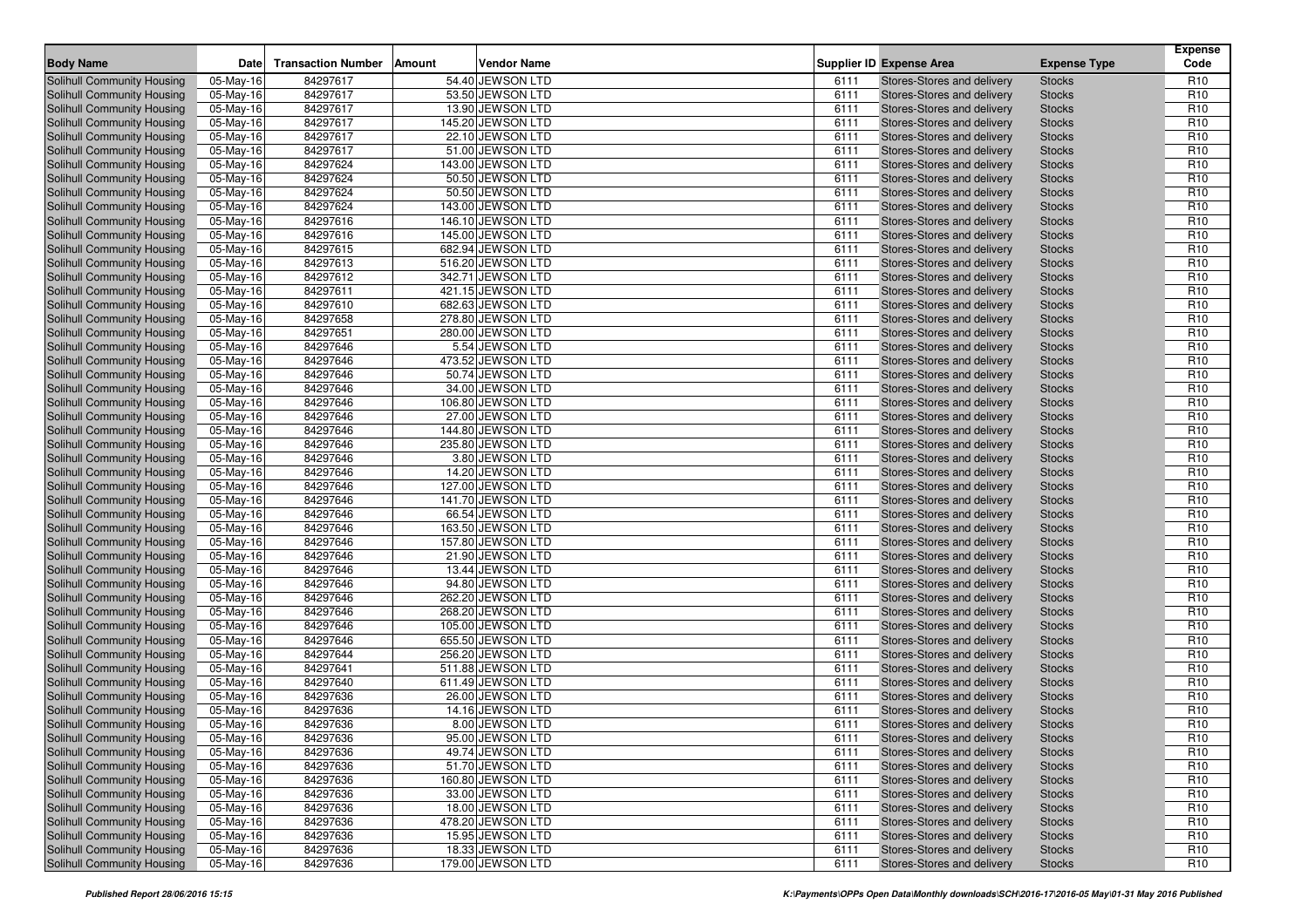| <b>Transaction Number</b><br><b>Vendor Name</b><br><b>Supplier ID Expense Area</b><br>Code<br><b>Body Name</b><br>Date<br>Amount<br><b>Expense Type</b><br>Solihull Community Housing<br>05-May-16<br>84297636<br>86.40 JEWSON LTD<br>Stores-Stores and delivery<br>R <sub>10</sub><br>6111<br><b>Stocks</b><br>05-May-16<br>84297636<br>14.25 JEWSON LTD<br>6111<br>R <sub>10</sub><br>Solihull Community Housing<br>Stores-Stores and delivery<br><b>Stocks</b><br>764.75 JEWSON LTD<br>84297635<br>6111<br>R <sub>10</sub><br>Solihull Community Housing<br>05-May-16<br>Stores-Stores and delivery<br><b>Stocks</b><br>Solihull Community Housing<br>05-May-16<br>84297638<br>280.00 JEWSON LTD<br>6111<br>R <sub>10</sub><br>Stores-Stores and delivery<br><b>Stocks</b><br>84481568<br>656.04 JLA TOTAL CARE LTD<br>9980687<br><b>Laundry Service</b><br>D <sub>18</sub><br>Solihull Community Housing<br>11-May-16<br><b>Equipment Rental/Lease</b><br>Solihull Community Housing<br>27-May-16<br>84950563<br>20900.00 JMG ROOFING LTD<br>2076651<br><b>B70</b><br>Flat Re-roofing<br><b>Contractor Payments</b><br>$\overline{27}$ -May-16<br>84950562<br>28500.00 JMG ROOFING LTD<br>2076651<br>Flat Re-roofing<br><b>B70</b><br>Solihull Community Housing<br><b>Contractor Payments</b><br>84327551<br>2076651<br>Solihull Community Housing<br>47500.00 JMG ROOFING LTD<br>Flat Re-roofing<br><b>B70</b><br>06-May-16<br><b>Contractor Payments</b><br>84327550<br><b>B70</b><br>14250.00 JMG ROOFING LTD<br>2076651<br>Flat Re-roofing<br>Solihull Community Housing<br>06-May-16<br><b>Contractor Payments</b><br>Solihull Community Housing<br>10-May-16<br>84409562<br>483.67 LEX AUTOLEASE LIMITED<br>5540686<br>C <sub>30</sub><br>Client - Fleet Management<br><b>Vehicle Hire</b><br>C <sub>30</sub><br>84409561<br>1189.96 LEX AUTOLEASE LIMITED<br>5540686<br><b>Vehicle Hire</b><br>Solihull Community Housing<br>10-May-16<br>Client - Fleet Management<br>609.09 LEX AUTOLEASE LIMITED<br>C <sub>30</sub><br>Solihull Community Housing<br>05-May-16<br>84274550<br>5540686<br><b>Vehicle Hire</b><br>Client - Fleet Management<br>168.40 LEX AUTOLEASE LIMITED<br>C <sub>30</sub><br>84274550<br>5540686<br>Solihull Community Housing<br>05-May-16<br>Client - Fleet Management<br><b>Vehicle Hire</b><br>841.03 LEX AUTOLEASE LIMITED<br>Solihull Community Housing<br>05-May-16<br>84274549<br>5540686<br>C <sub>30</sub><br>Client - Fleet Management<br><b>Vehicle Hire</b><br>84274548<br>462.10 LEX AUTOLEASE LIMITED<br>5540686<br><b>Vehicle Hire</b><br>C <sub>30</sub><br>Solihull Community Housing<br>05-May-16<br>Client - Fleet Management<br>84793564<br>Solihull Community Housing<br>2070.00 LEX AUTOLEASE LIMITED<br>5540686<br>C <sub>50</sub><br>23-May-16<br>Client - Fleet Management<br>Insurance and Tax<br>64.50 LEX AUTOLEASE LIMITED<br>84274550<br>5540686<br>C60<br>Solihull Community Housing<br>05-May-16<br>Client - Fleet Management<br>Vehicle service and repai<br>5275.00 LIBERATA UK LIMITED<br>Solihull Community Housing<br>05-May-16<br>84315548<br>260485<br>Income Collection Team<br>D <sub>54</sub><br><b>Court Fees</b><br><b>B34</b><br>84849552<br>3917.00 LIFT & ENGINEERING SERVICES<br>1656614<br><b>Mechanical &amp; Electrical</b><br><b>Utility Related Works</b><br>Solihull Community Housing<br>24-May-16<br>Solihull Community Housing<br>84493676<br>1047.84 LIFT & ENGINEERING SERVICES<br>1656614<br><b>B34</b><br>11-May-16<br><b>Mechanical &amp; Electrical</b><br><b>Utility Related Works</b><br><b>B34</b><br>84493675<br>1047.84 LIFT & ENGINEERING SERVICES<br>1656614<br>Solihull Community Housing<br>11-May-16<br><b>Mechanical &amp; Electrical</b><br><b>Utility Related Works</b><br>Solihull Community Housing<br>11-May-16<br>84493674<br>1047.84 LIFT & ENGINEERING SERVICES<br>1656614<br><b>B34</b><br><b>Mechanical &amp; Electrical</b><br><b>Utility Related Works</b><br>84493672<br>1047.84 LIFT & ENGINEERING SERVICES<br>1656614<br><b>B34</b><br>Solihull Community Housing<br>11-May-16<br><b>Mechanical &amp; Electrical</b><br><b>Utility Related Works</b><br>Solihull Community Housing<br>84493671<br>1047.84 LIFT & ENGINEERING SERVICES<br>1656614<br><b>B34</b><br>11-May-16<br><b>Mechanical &amp; Electrical</b><br><b>Utility Related Works</b><br>84493670<br>1047.84 LIFT & ENGINEERING SERVICES<br>1656614<br><b>B34</b><br>Solihull Community Housing<br>11-May-16<br><b>Mechanical &amp; Electrical</b><br><b>Utility Related Works</b><br>Solihull Community Housing<br>11-May-16<br>84493673<br>1047.84 LIFT & ENGINEERING SERVICES<br>1656614<br><b>B34</b><br><b>Mechanical &amp; Electrical</b><br><b>Utility Related Works</b><br>84493669<br>1047.84 LIFT & ENGINEERING SERVICES<br>1656614<br><b>B34</b><br>Solihull Community Housing<br>11-May-16<br><b>Mechanical &amp; Electrical</b><br><b>Utility Related Works</b><br>Solihull Community Housing<br>84493668<br>1047.84 LIFT & ENGINEERING SERVICES<br>1656614<br><b>B34</b><br>11-May-16<br><b>Mechanical &amp; Electrical</b><br><b>Utility Related Works</b><br>84493667<br>1047.84 LIFT & ENGINEERING SERVICES<br>1656614<br><b>B34</b><br>Solihull Community Housing<br>$11-May-16$<br><b>Mechanical &amp; Electrical</b><br><b>Utility Related Works</b><br>Solihull Community Housing<br>11-May-16<br>84493665<br>1047.84 LIFT & ENGINEERING SERVICES<br>1656614<br><b>B34</b><br><b>Mechanical &amp; Electrical</b><br><b>Utility Related Works</b><br>84493666<br>1047.84 LIFT & ENGINEERING SERVICES<br>1656614<br><b>Mechanical &amp; Electrical</b><br><b>B34</b><br>Solihull Community Housing<br>11-May-16<br><b>Utility Related Works</b><br>Solihull Community Housing<br>84481570<br>490.16 LYRECO UK LTD<br>74691<br>D <sub>25</sub><br>11-May-16<br><b>Endeavour House</b><br>Stationery<br><b>B70</b><br>19-May-16<br>84721576<br>21386.40 MITIE PROPERTY SERVICES MIDS LTD<br>6724<br>High Rise - Communal Decorati Contractor Payments<br>Solihull Community Housing<br>233945<br>Solihull Community Housing<br>84753556<br>385.35 MTD SCAFFOLDING LTD<br>North Property Repairs-Day to c External Structures<br><b>B33</b><br>20-May-16<br>84753554<br>233945<br><b>B33</b><br>512.72 MTD SCAFFOLDING LTD<br>North Property Repairs-Day to c External Structures<br>Solihull Community Housing<br>20-May-16<br>233945<br>Solihull Community Housing<br>84493609<br>385.35 MTD SCAFFOLDING LTD<br>North Property Repairs-Day to c External Structures<br><b>B33</b><br>11-May-16<br><b>B33</b><br>84493608<br>431.76 MTD SCAFFOLDING LTD<br>233945<br>North Property Repairs-Day to c External Structures<br>Solihull Community Housing<br>$11-May-16$<br>233945<br>Solihull Community Housing<br>84493607<br>385.35 MTD SCAFFOLDING LTD<br>North Property Repairs-Day to c External Structures<br><b>B33</b><br>11-May-16<br><b>B33</b><br>84493605<br>385.35 MTD SCAFFOLDING LTD<br>233945<br>North Property Repairs-Day to c External Structures<br>Solihull Community Housing<br>11-May-16<br>Solihull Community Housing<br>84493604<br>431.76 MTD SCAFFOLDING LTD<br>233945<br>North Property Repairs-Day to c External Structures<br><b>B33</b><br>11-May-16<br><b>B33</b><br>84493603<br>578.14 MTD SCAFFOLDING LTD<br>233945<br>Solihull Community Housing<br>11-May-16<br>North Property Repairs-Day to c External Structures<br>Solihull Community Housing<br>84493606<br>385.35 MTD SCAFFOLDING LTD<br>233945<br><b>B33</b><br>11-May-16<br>North Property Repairs-Day to c External Structures<br>84976585<br>308.00 NATIONAL PLASTICS<br>206818<br>R <sub>10</sub><br>Solihull Community Housing<br>31-May-16<br>Stores-Stores and delivery<br><b>Stocks</b><br>Solihull Community Housing<br>84976583<br>30.50 NATIONAL PLASTICS<br>206818<br>Stores-Stores and delivery<br>R <sub>10</sub><br>31-May-16<br><b>Stocks</b><br>84976583<br>308.00 NATIONAL PLASTICS<br>206818<br>R <sub>10</sub><br>Solihull Community Housing<br>31-May-16<br>Stores-Stores and delivery<br><b>Stocks</b><br>84976581<br>Solihull Community Housing<br>31-May-16<br>191.40 NATIONAL PLASTICS<br>206818<br>R <sub>10</sub><br>Stores-Stores and delivery<br><b>Stocks</b><br>Solihull Community Housing<br>84976581<br>18.80 NATIONAL PLASTICS<br>206818<br>Stores-Stores and delivery<br>R <sub>10</sub><br>31-May-16<br><b>Stocks</b><br>84297604<br>308.00 NATIONAL PLASTICS<br>Solihull Community Housing<br>05-May-16<br>206818 Stores-Stores and delivery<br><b>Stocks</b><br>R <sub>10</sub><br>Solihull Community Housing<br>179.80 NATIONAL SAFETY SUPPLIES<br>R <sub>10</sub><br>31-May-16<br>84976670<br>8072696 Stores-Stores and delivery<br><b>Stocks</b><br>Solihull Community Housing<br>31-May-16<br>84976670<br>74.40 NATIONAL SAFETY SUPPLIES<br>8072696 Stores-Stores and delivery<br><b>Stocks</b><br>R <sub>10</sub><br>Solihull Community Housing<br>31-May-16<br>84976661<br>219.66 NATIONAL SAFETY SUPPLIES<br>8072696 Stores-Stores and delivery<br><b>Stocks</b><br>R <sub>10</sub><br>Solihull Community Housing<br>13-May-16<br>84567655<br>223.50 NATIONAL SAFETY SUPPLIES<br>8072696 Stores-Stores and delivery<br>R <sub>10</sub><br><b>Stocks</b><br>Solihull Community Housing<br>13-May-16<br>84567655<br>18.50 NATIONAL SAFETY SUPPLIES<br>8072696 Stores-Stores and delivery<br>R <sub>10</sub><br><b>Stocks</b><br>463.22 NEOPOST FINANCE LTD<br>Solihull Community Housing<br>11-May-16<br>84481571<br>115406<br><b>Endeavour House</b><br>D <sub>21</sub><br>Postages<br>855.53 NEOPOST FINANCE LTD<br>Solihull Community Housing<br>04-May-16<br>84231547<br><b>Endeavour House</b><br>D <sub>21</sub><br>115406<br>Postages<br>1430.10 NEOPOST LTD<br>Solihull Community Housing<br>31-May-16<br>84985611<br>6967<br><b>Endeavour House</b><br>D <sub>21</sub><br>Postages<br>214.20 NICHOLLS & CLARKE BUILDING PRODUCTS LTD<br>Solihull Community Housing<br>31-May-16<br>84976549<br>176278<br>Stores-Stores and delivery<br><b>Stocks</b><br>R <sub>10</sub> |  |  |  |  | Expense |
|-------------------------------------------------------------------------------------------------------------------------------------------------------------------------------------------------------------------------------------------------------------------------------------------------------------------------------------------------------------------------------------------------------------------------------------------------------------------------------------------------------------------------------------------------------------------------------------------------------------------------------------------------------------------------------------------------------------------------------------------------------------------------------------------------------------------------------------------------------------------------------------------------------------------------------------------------------------------------------------------------------------------------------------------------------------------------------------------------------------------------------------------------------------------------------------------------------------------------------------------------------------------------------------------------------------------------------------------------------------------------------------------------------------------------------------------------------------------------------------------------------------------------------------------------------------------------------------------------------------------------------------------------------------------------------------------------------------------------------------------------------------------------------------------------------------------------------------------------------------------------------------------------------------------------------------------------------------------------------------------------------------------------------------------------------------------------------------------------------------------------------------------------------------------------------------------------------------------------------------------------------------------------------------------------------------------------------------------------------------------------------------------------------------------------------------------------------------------------------------------------------------------------------------------------------------------------------------------------------------------------------------------------------------------------------------------------------------------------------------------------------------------------------------------------------------------------------------------------------------------------------------------------------------------------------------------------------------------------------------------------------------------------------------------------------------------------------------------------------------------------------------------------------------------------------------------------------------------------------------------------------------------------------------------------------------------------------------------------------------------------------------------------------------------------------------------------------------------------------------------------------------------------------------------------------------------------------------------------------------------------------------------------------------------------------------------------------------------------------------------------------------------------------------------------------------------------------------------------------------------------------------------------------------------------------------------------------------------------------------------------------------------------------------------------------------------------------------------------------------------------------------------------------------------------------------------------------------------------------------------------------------------------------------------------------------------------------------------------------------------------------------------------------------------------------------------------------------------------------------------------------------------------------------------------------------------------------------------------------------------------------------------------------------------------------------------------------------------------------------------------------------------------------------------------------------------------------------------------------------------------------------------------------------------------------------------------------------------------------------------------------------------------------------------------------------------------------------------------------------------------------------------------------------------------------------------------------------------------------------------------------------------------------------------------------------------------------------------------------------------------------------------------------------------------------------------------------------------------------------------------------------------------------------------------------------------------------------------------------------------------------------------------------------------------------------------------------------------------------------------------------------------------------------------------------------------------------------------------------------------------------------------------------------------------------------------------------------------------------------------------------------------------------------------------------------------------------------------------------------------------------------------------------------------------------------------------------------------------------------------------------------------------------------------------------------------------------------------------------------------------------------------------------------------------------------------------------------------------------------------------------------------------------------------------------------------------------------------------------------------------------------------------------------------------------------------------------------------------------------------------------------------------------------------------------------------------------------------------------------------------------------------------------------------------------------------------------------------------------------------------------------------------------------------------------------------------------------------------------------------------------------------------------------------------------------------------------------------------------------------------------------------------------------------------------------------------------------------------------------------------------------------------------------------------------------------------------------------------------------------------------------------------------------------------------------------------------------------------------------------------------------------------------------------------------------------------------------------------------------------------------------------------------------------------------------------------------------------------------------------------------------------------------------------------------------------------------------------------------------------------------------------------------------------------------------------------------------------------------------------------------------------------------------------------------------------------------------------------------------------------------------------------------------------------------------------------------------------------------------------------------------------------------------------------------------------------------------------------------------------------------------------------------------------------------------------------------------------------------------------------------------------------------------------------------------------------------------------------------------------------------------------------------------------------------------------------------------------------------------------------------------------------------------------------------------------------------------------------------------------------------------------------------------------------------------------------------------------------------------------------------------------------------------------------------------------------------------------------------------------------------------------------------------------------------------------------------------------------------------------------------------------------------------------------------------------------------------------------------------------------------------------------------------------------------------------------------------------------------------------------------------------------------------------------------------------------------------------------------------------------------------------------------------------------------------------------------------------------------------------------------------------------------------------------------------------------------------------------------------------------------------------------------------------------------------------------------------------------------------------------------|--|--|--|--|---------|
|                                                                                                                                                                                                                                                                                                                                                                                                                                                                                                                                                                                                                                                                                                                                                                                                                                                                                                                                                                                                                                                                                                                                                                                                                                                                                                                                                                                                                                                                                                                                                                                                                                                                                                                                                                                                                                                                                                                                                                                                                                                                                                                                                                                                                                                                                                                                                                                                                                                                                                                                                                                                                                                                                                                                                                                                                                                                                                                                                                                                                                                                                                                                                                                                                                                                                                                                                                                                                                                                                                                                                                                                                                                                                                                                                                                                                                                                                                                                                                                                                                                                                                                                                                                                                                                                                                                                                                                                                                                                                                                                                                                                                                                                                                                                                                                                                                                                                                                                                                                                                                                                                                                                                                                                                                                                                                                                                                                                                                                                                                                                                                                                                                                                                                                                                                                                                                                                                                                                                                                                                                                                                                                                                                                                                                                                                                                                                                                                                                                                                                                                                                                                                                                                                                                                                                                                                                                                                                                                                                                                                                                                                                                                                                                                                                                                                                                                                                                                                                                                                                                                                                                                                                                                                                                                                                                                                                                                                                                                                                                                                                                                                                                                                                                                                                                                                                                                                                                                                                                                                                                                                                                                                                                                                                                                                                                                                                                                                                                                                                                                                                                                                                                                                                                                                                                                                                                                                                                                                                                                                                                                                                                                                                                                                                                                                                                                                                                                                                                                                                                                                                                                                                                               |  |  |  |  |         |
|                                                                                                                                                                                                                                                                                                                                                                                                                                                                                                                                                                                                                                                                                                                                                                                                                                                                                                                                                                                                                                                                                                                                                                                                                                                                                                                                                                                                                                                                                                                                                                                                                                                                                                                                                                                                                                                                                                                                                                                                                                                                                                                                                                                                                                                                                                                                                                                                                                                                                                                                                                                                                                                                                                                                                                                                                                                                                                                                                                                                                                                                                                                                                                                                                                                                                                                                                                                                                                                                                                                                                                                                                                                                                                                                                                                                                                                                                                                                                                                                                                                                                                                                                                                                                                                                                                                                                                                                                                                                                                                                                                                                                                                                                                                                                                                                                                                                                                                                                                                                                                                                                                                                                                                                                                                                                                                                                                                                                                                                                                                                                                                                                                                                                                                                                                                                                                                                                                                                                                                                                                                                                                                                                                                                                                                                                                                                                                                                                                                                                                                                                                                                                                                                                                                                                                                                                                                                                                                                                                                                                                                                                                                                                                                                                                                                                                                                                                                                                                                                                                                                                                                                                                                                                                                                                                                                                                                                                                                                                                                                                                                                                                                                                                                                                                                                                                                                                                                                                                                                                                                                                                                                                                                                                                                                                                                                                                                                                                                                                                                                                                                                                                                                                                                                                                                                                                                                                                                                                                                                                                                                                                                                                                                                                                                                                                                                                                                                                                                                                                                                                                                                                                                               |  |  |  |  |         |
|                                                                                                                                                                                                                                                                                                                                                                                                                                                                                                                                                                                                                                                                                                                                                                                                                                                                                                                                                                                                                                                                                                                                                                                                                                                                                                                                                                                                                                                                                                                                                                                                                                                                                                                                                                                                                                                                                                                                                                                                                                                                                                                                                                                                                                                                                                                                                                                                                                                                                                                                                                                                                                                                                                                                                                                                                                                                                                                                                                                                                                                                                                                                                                                                                                                                                                                                                                                                                                                                                                                                                                                                                                                                                                                                                                                                                                                                                                                                                                                                                                                                                                                                                                                                                                                                                                                                                                                                                                                                                                                                                                                                                                                                                                                                                                                                                                                                                                                                                                                                                                                                                                                                                                                                                                                                                                                                                                                                                                                                                                                                                                                                                                                                                                                                                                                                                                                                                                                                                                                                                                                                                                                                                                                                                                                                                                                                                                                                                                                                                                                                                                                                                                                                                                                                                                                                                                                                                                                                                                                                                                                                                                                                                                                                                                                                                                                                                                                                                                                                                                                                                                                                                                                                                                                                                                                                                                                                                                                                                                                                                                                                                                                                                                                                                                                                                                                                                                                                                                                                                                                                                                                                                                                                                                                                                                                                                                                                                                                                                                                                                                                                                                                                                                                                                                                                                                                                                                                                                                                                                                                                                                                                                                                                                                                                                                                                                                                                                                                                                                                                                                                                                                                               |  |  |  |  |         |
|                                                                                                                                                                                                                                                                                                                                                                                                                                                                                                                                                                                                                                                                                                                                                                                                                                                                                                                                                                                                                                                                                                                                                                                                                                                                                                                                                                                                                                                                                                                                                                                                                                                                                                                                                                                                                                                                                                                                                                                                                                                                                                                                                                                                                                                                                                                                                                                                                                                                                                                                                                                                                                                                                                                                                                                                                                                                                                                                                                                                                                                                                                                                                                                                                                                                                                                                                                                                                                                                                                                                                                                                                                                                                                                                                                                                                                                                                                                                                                                                                                                                                                                                                                                                                                                                                                                                                                                                                                                                                                                                                                                                                                                                                                                                                                                                                                                                                                                                                                                                                                                                                                                                                                                                                                                                                                                                                                                                                                                                                                                                                                                                                                                                                                                                                                                                                                                                                                                                                                                                                                                                                                                                                                                                                                                                                                                                                                                                                                                                                                                                                                                                                                                                                                                                                                                                                                                                                                                                                                                                                                                                                                                                                                                                                                                                                                                                                                                                                                                                                                                                                                                                                                                                                                                                                                                                                                                                                                                                                                                                                                                                                                                                                                                                                                                                                                                                                                                                                                                                                                                                                                                                                                                                                                                                                                                                                                                                                                                                                                                                                                                                                                                                                                                                                                                                                                                                                                                                                                                                                                                                                                                                                                                                                                                                                                                                                                                                                                                                                                                                                                                                                                                               |  |  |  |  |         |
|                                                                                                                                                                                                                                                                                                                                                                                                                                                                                                                                                                                                                                                                                                                                                                                                                                                                                                                                                                                                                                                                                                                                                                                                                                                                                                                                                                                                                                                                                                                                                                                                                                                                                                                                                                                                                                                                                                                                                                                                                                                                                                                                                                                                                                                                                                                                                                                                                                                                                                                                                                                                                                                                                                                                                                                                                                                                                                                                                                                                                                                                                                                                                                                                                                                                                                                                                                                                                                                                                                                                                                                                                                                                                                                                                                                                                                                                                                                                                                                                                                                                                                                                                                                                                                                                                                                                                                                                                                                                                                                                                                                                                                                                                                                                                                                                                                                                                                                                                                                                                                                                                                                                                                                                                                                                                                                                                                                                                                                                                                                                                                                                                                                                                                                                                                                                                                                                                                                                                                                                                                                                                                                                                                                                                                                                                                                                                                                                                                                                                                                                                                                                                                                                                                                                                                                                                                                                                                                                                                                                                                                                                                                                                                                                                                                                                                                                                                                                                                                                                                                                                                                                                                                                                                                                                                                                                                                                                                                                                                                                                                                                                                                                                                                                                                                                                                                                                                                                                                                                                                                                                                                                                                                                                                                                                                                                                                                                                                                                                                                                                                                                                                                                                                                                                                                                                                                                                                                                                                                                                                                                                                                                                                                                                                                                                                                                                                                                                                                                                                                                                                                                                                                               |  |  |  |  |         |
|                                                                                                                                                                                                                                                                                                                                                                                                                                                                                                                                                                                                                                                                                                                                                                                                                                                                                                                                                                                                                                                                                                                                                                                                                                                                                                                                                                                                                                                                                                                                                                                                                                                                                                                                                                                                                                                                                                                                                                                                                                                                                                                                                                                                                                                                                                                                                                                                                                                                                                                                                                                                                                                                                                                                                                                                                                                                                                                                                                                                                                                                                                                                                                                                                                                                                                                                                                                                                                                                                                                                                                                                                                                                                                                                                                                                                                                                                                                                                                                                                                                                                                                                                                                                                                                                                                                                                                                                                                                                                                                                                                                                                                                                                                                                                                                                                                                                                                                                                                                                                                                                                                                                                                                                                                                                                                                                                                                                                                                                                                                                                                                                                                                                                                                                                                                                                                                                                                                                                                                                                                                                                                                                                                                                                                                                                                                                                                                                                                                                                                                                                                                                                                                                                                                                                                                                                                                                                                                                                                                                                                                                                                                                                                                                                                                                                                                                                                                                                                                                                                                                                                                                                                                                                                                                                                                                                                                                                                                                                                                                                                                                                                                                                                                                                                                                                                                                                                                                                                                                                                                                                                                                                                                                                                                                                                                                                                                                                                                                                                                                                                                                                                                                                                                                                                                                                                                                                                                                                                                                                                                                                                                                                                                                                                                                                                                                                                                                                                                                                                                                                                                                                                                               |  |  |  |  |         |
|                                                                                                                                                                                                                                                                                                                                                                                                                                                                                                                                                                                                                                                                                                                                                                                                                                                                                                                                                                                                                                                                                                                                                                                                                                                                                                                                                                                                                                                                                                                                                                                                                                                                                                                                                                                                                                                                                                                                                                                                                                                                                                                                                                                                                                                                                                                                                                                                                                                                                                                                                                                                                                                                                                                                                                                                                                                                                                                                                                                                                                                                                                                                                                                                                                                                                                                                                                                                                                                                                                                                                                                                                                                                                                                                                                                                                                                                                                                                                                                                                                                                                                                                                                                                                                                                                                                                                                                                                                                                                                                                                                                                                                                                                                                                                                                                                                                                                                                                                                                                                                                                                                                                                                                                                                                                                                                                                                                                                                                                                                                                                                                                                                                                                                                                                                                                                                                                                                                                                                                                                                                                                                                                                                                                                                                                                                                                                                                                                                                                                                                                                                                                                                                                                                                                                                                                                                                                                                                                                                                                                                                                                                                                                                                                                                                                                                                                                                                                                                                                                                                                                                                                                                                                                                                                                                                                                                                                                                                                                                                                                                                                                                                                                                                                                                                                                                                                                                                                                                                                                                                                                                                                                                                                                                                                                                                                                                                                                                                                                                                                                                                                                                                                                                                                                                                                                                                                                                                                                                                                                                                                                                                                                                                                                                                                                                                                                                                                                                                                                                                                                                                                                                                               |  |  |  |  |         |
|                                                                                                                                                                                                                                                                                                                                                                                                                                                                                                                                                                                                                                                                                                                                                                                                                                                                                                                                                                                                                                                                                                                                                                                                                                                                                                                                                                                                                                                                                                                                                                                                                                                                                                                                                                                                                                                                                                                                                                                                                                                                                                                                                                                                                                                                                                                                                                                                                                                                                                                                                                                                                                                                                                                                                                                                                                                                                                                                                                                                                                                                                                                                                                                                                                                                                                                                                                                                                                                                                                                                                                                                                                                                                                                                                                                                                                                                                                                                                                                                                                                                                                                                                                                                                                                                                                                                                                                                                                                                                                                                                                                                                                                                                                                                                                                                                                                                                                                                                                                                                                                                                                                                                                                                                                                                                                                                                                                                                                                                                                                                                                                                                                                                                                                                                                                                                                                                                                                                                                                                                                                                                                                                                                                                                                                                                                                                                                                                                                                                                                                                                                                                                                                                                                                                                                                                                                                                                                                                                                                                                                                                                                                                                                                                                                                                                                                                                                                                                                                                                                                                                                                                                                                                                                                                                                                                                                                                                                                                                                                                                                                                                                                                                                                                                                                                                                                                                                                                                                                                                                                                                                                                                                                                                                                                                                                                                                                                                                                                                                                                                                                                                                                                                                                                                                                                                                                                                                                                                                                                                                                                                                                                                                                                                                                                                                                                                                                                                                                                                                                                                                                                                                                               |  |  |  |  |         |
|                                                                                                                                                                                                                                                                                                                                                                                                                                                                                                                                                                                                                                                                                                                                                                                                                                                                                                                                                                                                                                                                                                                                                                                                                                                                                                                                                                                                                                                                                                                                                                                                                                                                                                                                                                                                                                                                                                                                                                                                                                                                                                                                                                                                                                                                                                                                                                                                                                                                                                                                                                                                                                                                                                                                                                                                                                                                                                                                                                                                                                                                                                                                                                                                                                                                                                                                                                                                                                                                                                                                                                                                                                                                                                                                                                                                                                                                                                                                                                                                                                                                                                                                                                                                                                                                                                                                                                                                                                                                                                                                                                                                                                                                                                                                                                                                                                                                                                                                                                                                                                                                                                                                                                                                                                                                                                                                                                                                                                                                                                                                                                                                                                                                                                                                                                                                                                                                                                                                                                                                                                                                                                                                                                                                                                                                                                                                                                                                                                                                                                                                                                                                                                                                                                                                                                                                                                                                                                                                                                                                                                                                                                                                                                                                                                                                                                                                                                                                                                                                                                                                                                                                                                                                                                                                                                                                                                                                                                                                                                                                                                                                                                                                                                                                                                                                                                                                                                                                                                                                                                                                                                                                                                                                                                                                                                                                                                                                                                                                                                                                                                                                                                                                                                                                                                                                                                                                                                                                                                                                                                                                                                                                                                                                                                                                                                                                                                                                                                                                                                                                                                                                                                                               |  |  |  |  |         |
|                                                                                                                                                                                                                                                                                                                                                                                                                                                                                                                                                                                                                                                                                                                                                                                                                                                                                                                                                                                                                                                                                                                                                                                                                                                                                                                                                                                                                                                                                                                                                                                                                                                                                                                                                                                                                                                                                                                                                                                                                                                                                                                                                                                                                                                                                                                                                                                                                                                                                                                                                                                                                                                                                                                                                                                                                                                                                                                                                                                                                                                                                                                                                                                                                                                                                                                                                                                                                                                                                                                                                                                                                                                                                                                                                                                                                                                                                                                                                                                                                                                                                                                                                                                                                                                                                                                                                                                                                                                                                                                                                                                                                                                                                                                                                                                                                                                                                                                                                                                                                                                                                                                                                                                                                                                                                                                                                                                                                                                                                                                                                                                                                                                                                                                                                                                                                                                                                                                                                                                                                                                                                                                                                                                                                                                                                                                                                                                                                                                                                                                                                                                                                                                                                                                                                                                                                                                                                                                                                                                                                                                                                                                                                                                                                                                                                                                                                                                                                                                                                                                                                                                                                                                                                                                                                                                                                                                                                                                                                                                                                                                                                                                                                                                                                                                                                                                                                                                                                                                                                                                                                                                                                                                                                                                                                                                                                                                                                                                                                                                                                                                                                                                                                                                                                                                                                                                                                                                                                                                                                                                                                                                                                                                                                                                                                                                                                                                                                                                                                                                                                                                                                                                               |  |  |  |  |         |
|                                                                                                                                                                                                                                                                                                                                                                                                                                                                                                                                                                                                                                                                                                                                                                                                                                                                                                                                                                                                                                                                                                                                                                                                                                                                                                                                                                                                                                                                                                                                                                                                                                                                                                                                                                                                                                                                                                                                                                                                                                                                                                                                                                                                                                                                                                                                                                                                                                                                                                                                                                                                                                                                                                                                                                                                                                                                                                                                                                                                                                                                                                                                                                                                                                                                                                                                                                                                                                                                                                                                                                                                                                                                                                                                                                                                                                                                                                                                                                                                                                                                                                                                                                                                                                                                                                                                                                                                                                                                                                                                                                                                                                                                                                                                                                                                                                                                                                                                                                                                                                                                                                                                                                                                                                                                                                                                                                                                                                                                                                                                                                                                                                                                                                                                                                                                                                                                                                                                                                                                                                                                                                                                                                                                                                                                                                                                                                                                                                                                                                                                                                                                                                                                                                                                                                                                                                                                                                                                                                                                                                                                                                                                                                                                                                                                                                                                                                                                                                                                                                                                                                                                                                                                                                                                                                                                                                                                                                                                                                                                                                                                                                                                                                                                                                                                                                                                                                                                                                                                                                                                                                                                                                                                                                                                                                                                                                                                                                                                                                                                                                                                                                                                                                                                                                                                                                                                                                                                                                                                                                                                                                                                                                                                                                                                                                                                                                                                                                                                                                                                                                                                                                                               |  |  |  |  |         |
|                                                                                                                                                                                                                                                                                                                                                                                                                                                                                                                                                                                                                                                                                                                                                                                                                                                                                                                                                                                                                                                                                                                                                                                                                                                                                                                                                                                                                                                                                                                                                                                                                                                                                                                                                                                                                                                                                                                                                                                                                                                                                                                                                                                                                                                                                                                                                                                                                                                                                                                                                                                                                                                                                                                                                                                                                                                                                                                                                                                                                                                                                                                                                                                                                                                                                                                                                                                                                                                                                                                                                                                                                                                                                                                                                                                                                                                                                                                                                                                                                                                                                                                                                                                                                                                                                                                                                                                                                                                                                                                                                                                                                                                                                                                                                                                                                                                                                                                                                                                                                                                                                                                                                                                                                                                                                                                                                                                                                                                                                                                                                                                                                                                                                                                                                                                                                                                                                                                                                                                                                                                                                                                                                                                                                                                                                                                                                                                                                                                                                                                                                                                                                                                                                                                                                                                                                                                                                                                                                                                                                                                                                                                                                                                                                                                                                                                                                                                                                                                                                                                                                                                                                                                                                                                                                                                                                                                                                                                                                                                                                                                                                                                                                                                                                                                                                                                                                                                                                                                                                                                                                                                                                                                                                                                                                                                                                                                                                                                                                                                                                                                                                                                                                                                                                                                                                                                                                                                                                                                                                                                                                                                                                                                                                                                                                                                                                                                                                                                                                                                                                                                                                                                               |  |  |  |  |         |
|                                                                                                                                                                                                                                                                                                                                                                                                                                                                                                                                                                                                                                                                                                                                                                                                                                                                                                                                                                                                                                                                                                                                                                                                                                                                                                                                                                                                                                                                                                                                                                                                                                                                                                                                                                                                                                                                                                                                                                                                                                                                                                                                                                                                                                                                                                                                                                                                                                                                                                                                                                                                                                                                                                                                                                                                                                                                                                                                                                                                                                                                                                                                                                                                                                                                                                                                                                                                                                                                                                                                                                                                                                                                                                                                                                                                                                                                                                                                                                                                                                                                                                                                                                                                                                                                                                                                                                                                                                                                                                                                                                                                                                                                                                                                                                                                                                                                                                                                                                                                                                                                                                                                                                                                                                                                                                                                                                                                                                                                                                                                                                                                                                                                                                                                                                                                                                                                                                                                                                                                                                                                                                                                                                                                                                                                                                                                                                                                                                                                                                                                                                                                                                                                                                                                                                                                                                                                                                                                                                                                                                                                                                                                                                                                                                                                                                                                                                                                                                                                                                                                                                                                                                                                                                                                                                                                                                                                                                                                                                                                                                                                                                                                                                                                                                                                                                                                                                                                                                                                                                                                                                                                                                                                                                                                                                                                                                                                                                                                                                                                                                                                                                                                                                                                                                                                                                                                                                                                                                                                                                                                                                                                                                                                                                                                                                                                                                                                                                                                                                                                                                                                                                                               |  |  |  |  |         |
|                                                                                                                                                                                                                                                                                                                                                                                                                                                                                                                                                                                                                                                                                                                                                                                                                                                                                                                                                                                                                                                                                                                                                                                                                                                                                                                                                                                                                                                                                                                                                                                                                                                                                                                                                                                                                                                                                                                                                                                                                                                                                                                                                                                                                                                                                                                                                                                                                                                                                                                                                                                                                                                                                                                                                                                                                                                                                                                                                                                                                                                                                                                                                                                                                                                                                                                                                                                                                                                                                                                                                                                                                                                                                                                                                                                                                                                                                                                                                                                                                                                                                                                                                                                                                                                                                                                                                                                                                                                                                                                                                                                                                                                                                                                                                                                                                                                                                                                                                                                                                                                                                                                                                                                                                                                                                                                                                                                                                                                                                                                                                                                                                                                                                                                                                                                                                                                                                                                                                                                                                                                                                                                                                                                                                                                                                                                                                                                                                                                                                                                                                                                                                                                                                                                                                                                                                                                                                                                                                                                                                                                                                                                                                                                                                                                                                                                                                                                                                                                                                                                                                                                                                                                                                                                                                                                                                                                                                                                                                                                                                                                                                                                                                                                                                                                                                                                                                                                                                                                                                                                                                                                                                                                                                                                                                                                                                                                                                                                                                                                                                                                                                                                                                                                                                                                                                                                                                                                                                                                                                                                                                                                                                                                                                                                                                                                                                                                                                                                                                                                                                                                                                                                               |  |  |  |  |         |
|                                                                                                                                                                                                                                                                                                                                                                                                                                                                                                                                                                                                                                                                                                                                                                                                                                                                                                                                                                                                                                                                                                                                                                                                                                                                                                                                                                                                                                                                                                                                                                                                                                                                                                                                                                                                                                                                                                                                                                                                                                                                                                                                                                                                                                                                                                                                                                                                                                                                                                                                                                                                                                                                                                                                                                                                                                                                                                                                                                                                                                                                                                                                                                                                                                                                                                                                                                                                                                                                                                                                                                                                                                                                                                                                                                                                                                                                                                                                                                                                                                                                                                                                                                                                                                                                                                                                                                                                                                                                                                                                                                                                                                                                                                                                                                                                                                                                                                                                                                                                                                                                                                                                                                                                                                                                                                                                                                                                                                                                                                                                                                                                                                                                                                                                                                                                                                                                                                                                                                                                                                                                                                                                                                                                                                                                                                                                                                                                                                                                                                                                                                                                                                                                                                                                                                                                                                                                                                                                                                                                                                                                                                                                                                                                                                                                                                                                                                                                                                                                                                                                                                                                                                                                                                                                                                                                                                                                                                                                                                                                                                                                                                                                                                                                                                                                                                                                                                                                                                                                                                                                                                                                                                                                                                                                                                                                                                                                                                                                                                                                                                                                                                                                                                                                                                                                                                                                                                                                                                                                                                                                                                                                                                                                                                                                                                                                                                                                                                                                                                                                                                                                                                                               |  |  |  |  |         |
|                                                                                                                                                                                                                                                                                                                                                                                                                                                                                                                                                                                                                                                                                                                                                                                                                                                                                                                                                                                                                                                                                                                                                                                                                                                                                                                                                                                                                                                                                                                                                                                                                                                                                                                                                                                                                                                                                                                                                                                                                                                                                                                                                                                                                                                                                                                                                                                                                                                                                                                                                                                                                                                                                                                                                                                                                                                                                                                                                                                                                                                                                                                                                                                                                                                                                                                                                                                                                                                                                                                                                                                                                                                                                                                                                                                                                                                                                                                                                                                                                                                                                                                                                                                                                                                                                                                                                                                                                                                                                                                                                                                                                                                                                                                                                                                                                                                                                                                                                                                                                                                                                                                                                                                                                                                                                                                                                                                                                                                                                                                                                                                                                                                                                                                                                                                                                                                                                                                                                                                                                                                                                                                                                                                                                                                                                                                                                                                                                                                                                                                                                                                                                                                                                                                                                                                                                                                                                                                                                                                                                                                                                                                                                                                                                                                                                                                                                                                                                                                                                                                                                                                                                                                                                                                                                                                                                                                                                                                                                                                                                                                                                                                                                                                                                                                                                                                                                                                                                                                                                                                                                                                                                                                                                                                                                                                                                                                                                                                                                                                                                                                                                                                                                                                                                                                                                                                                                                                                                                                                                                                                                                                                                                                                                                                                                                                                                                                                                                                                                                                                                                                                                                                               |  |  |  |  |         |
|                                                                                                                                                                                                                                                                                                                                                                                                                                                                                                                                                                                                                                                                                                                                                                                                                                                                                                                                                                                                                                                                                                                                                                                                                                                                                                                                                                                                                                                                                                                                                                                                                                                                                                                                                                                                                                                                                                                                                                                                                                                                                                                                                                                                                                                                                                                                                                                                                                                                                                                                                                                                                                                                                                                                                                                                                                                                                                                                                                                                                                                                                                                                                                                                                                                                                                                                                                                                                                                                                                                                                                                                                                                                                                                                                                                                                                                                                                                                                                                                                                                                                                                                                                                                                                                                                                                                                                                                                                                                                                                                                                                                                                                                                                                                                                                                                                                                                                                                                                                                                                                                                                                                                                                                                                                                                                                                                                                                                                                                                                                                                                                                                                                                                                                                                                                                                                                                                                                                                                                                                                                                                                                                                                                                                                                                                                                                                                                                                                                                                                                                                                                                                                                                                                                                                                                                                                                                                                                                                                                                                                                                                                                                                                                                                                                                                                                                                                                                                                                                                                                                                                                                                                                                                                                                                                                                                                                                                                                                                                                                                                                                                                                                                                                                                                                                                                                                                                                                                                                                                                                                                                                                                                                                                                                                                                                                                                                                                                                                                                                                                                                                                                                                                                                                                                                                                                                                                                                                                                                                                                                                                                                                                                                                                                                                                                                                                                                                                                                                                                                                                                                                                                                               |  |  |  |  |         |
|                                                                                                                                                                                                                                                                                                                                                                                                                                                                                                                                                                                                                                                                                                                                                                                                                                                                                                                                                                                                                                                                                                                                                                                                                                                                                                                                                                                                                                                                                                                                                                                                                                                                                                                                                                                                                                                                                                                                                                                                                                                                                                                                                                                                                                                                                                                                                                                                                                                                                                                                                                                                                                                                                                                                                                                                                                                                                                                                                                                                                                                                                                                                                                                                                                                                                                                                                                                                                                                                                                                                                                                                                                                                                                                                                                                                                                                                                                                                                                                                                                                                                                                                                                                                                                                                                                                                                                                                                                                                                                                                                                                                                                                                                                                                                                                                                                                                                                                                                                                                                                                                                                                                                                                                                                                                                                                                                                                                                                                                                                                                                                                                                                                                                                                                                                                                                                                                                                                                                                                                                                                                                                                                                                                                                                                                                                                                                                                                                                                                                                                                                                                                                                                                                                                                                                                                                                                                                                                                                                                                                                                                                                                                                                                                                                                                                                                                                                                                                                                                                                                                                                                                                                                                                                                                                                                                                                                                                                                                                                                                                                                                                                                                                                                                                                                                                                                                                                                                                                                                                                                                                                                                                                                                                                                                                                                                                                                                                                                                                                                                                                                                                                                                                                                                                                                                                                                                                                                                                                                                                                                                                                                                                                                                                                                                                                                                                                                                                                                                                                                                                                                                                                                               |  |  |  |  |         |
|                                                                                                                                                                                                                                                                                                                                                                                                                                                                                                                                                                                                                                                                                                                                                                                                                                                                                                                                                                                                                                                                                                                                                                                                                                                                                                                                                                                                                                                                                                                                                                                                                                                                                                                                                                                                                                                                                                                                                                                                                                                                                                                                                                                                                                                                                                                                                                                                                                                                                                                                                                                                                                                                                                                                                                                                                                                                                                                                                                                                                                                                                                                                                                                                                                                                                                                                                                                                                                                                                                                                                                                                                                                                                                                                                                                                                                                                                                                                                                                                                                                                                                                                                                                                                                                                                                                                                                                                                                                                                                                                                                                                                                                                                                                                                                                                                                                                                                                                                                                                                                                                                                                                                                                                                                                                                                                                                                                                                                                                                                                                                                                                                                                                                                                                                                                                                                                                                                                                                                                                                                                                                                                                                                                                                                                                                                                                                                                                                                                                                                                                                                                                                                                                                                                                                                                                                                                                                                                                                                                                                                                                                                                                                                                                                                                                                                                                                                                                                                                                                                                                                                                                                                                                                                                                                                                                                                                                                                                                                                                                                                                                                                                                                                                                                                                                                                                                                                                                                                                                                                                                                                                                                                                                                                                                                                                                                                                                                                                                                                                                                                                                                                                                                                                                                                                                                                                                                                                                                                                                                                                                                                                                                                                                                                                                                                                                                                                                                                                                                                                                                                                                                                                               |  |  |  |  |         |
|                                                                                                                                                                                                                                                                                                                                                                                                                                                                                                                                                                                                                                                                                                                                                                                                                                                                                                                                                                                                                                                                                                                                                                                                                                                                                                                                                                                                                                                                                                                                                                                                                                                                                                                                                                                                                                                                                                                                                                                                                                                                                                                                                                                                                                                                                                                                                                                                                                                                                                                                                                                                                                                                                                                                                                                                                                                                                                                                                                                                                                                                                                                                                                                                                                                                                                                                                                                                                                                                                                                                                                                                                                                                                                                                                                                                                                                                                                                                                                                                                                                                                                                                                                                                                                                                                                                                                                                                                                                                                                                                                                                                                                                                                                                                                                                                                                                                                                                                                                                                                                                                                                                                                                                                                                                                                                                                                                                                                                                                                                                                                                                                                                                                                                                                                                                                                                                                                                                                                                                                                                                                                                                                                                                                                                                                                                                                                                                                                                                                                                                                                                                                                                                                                                                                                                                                                                                                                                                                                                                                                                                                                                                                                                                                                                                                                                                                                                                                                                                                                                                                                                                                                                                                                                                                                                                                                                                                                                                                                                                                                                                                                                                                                                                                                                                                                                                                                                                                                                                                                                                                                                                                                                                                                                                                                                                                                                                                                                                                                                                                                                                                                                                                                                                                                                                                                                                                                                                                                                                                                                                                                                                                                                                                                                                                                                                                                                                                                                                                                                                                                                                                                                                               |  |  |  |  |         |
|                                                                                                                                                                                                                                                                                                                                                                                                                                                                                                                                                                                                                                                                                                                                                                                                                                                                                                                                                                                                                                                                                                                                                                                                                                                                                                                                                                                                                                                                                                                                                                                                                                                                                                                                                                                                                                                                                                                                                                                                                                                                                                                                                                                                                                                                                                                                                                                                                                                                                                                                                                                                                                                                                                                                                                                                                                                                                                                                                                                                                                                                                                                                                                                                                                                                                                                                                                                                                                                                                                                                                                                                                                                                                                                                                                                                                                                                                                                                                                                                                                                                                                                                                                                                                                                                                                                                                                                                                                                                                                                                                                                                                                                                                                                                                                                                                                                                                                                                                                                                                                                                                                                                                                                                                                                                                                                                                                                                                                                                                                                                                                                                                                                                                                                                                                                                                                                                                                                                                                                                                                                                                                                                                                                                                                                                                                                                                                                                                                                                                                                                                                                                                                                                                                                                                                                                                                                                                                                                                                                                                                                                                                                                                                                                                                                                                                                                                                                                                                                                                                                                                                                                                                                                                                                                                                                                                                                                                                                                                                                                                                                                                                                                                                                                                                                                                                                                                                                                                                                                                                                                                                                                                                                                                                                                                                                                                                                                                                                                                                                                                                                                                                                                                                                                                                                                                                                                                                                                                                                                                                                                                                                                                                                                                                                                                                                                                                                                                                                                                                                                                                                                                                                               |  |  |  |  |         |
|                                                                                                                                                                                                                                                                                                                                                                                                                                                                                                                                                                                                                                                                                                                                                                                                                                                                                                                                                                                                                                                                                                                                                                                                                                                                                                                                                                                                                                                                                                                                                                                                                                                                                                                                                                                                                                                                                                                                                                                                                                                                                                                                                                                                                                                                                                                                                                                                                                                                                                                                                                                                                                                                                                                                                                                                                                                                                                                                                                                                                                                                                                                                                                                                                                                                                                                                                                                                                                                                                                                                                                                                                                                                                                                                                                                                                                                                                                                                                                                                                                                                                                                                                                                                                                                                                                                                                                                                                                                                                                                                                                                                                                                                                                                                                                                                                                                                                                                                                                                                                                                                                                                                                                                                                                                                                                                                                                                                                                                                                                                                                                                                                                                                                                                                                                                                                                                                                                                                                                                                                                                                                                                                                                                                                                                                                                                                                                                                                                                                                                                                                                                                                                                                                                                                                                                                                                                                                                                                                                                                                                                                                                                                                                                                                                                                                                                                                                                                                                                                                                                                                                                                                                                                                                                                                                                                                                                                                                                                                                                                                                                                                                                                                                                                                                                                                                                                                                                                                                                                                                                                                                                                                                                                                                                                                                                                                                                                                                                                                                                                                                                                                                                                                                                                                                                                                                                                                                                                                                                                                                                                                                                                                                                                                                                                                                                                                                                                                                                                                                                                                                                                                                                               |  |  |  |  |         |
|                                                                                                                                                                                                                                                                                                                                                                                                                                                                                                                                                                                                                                                                                                                                                                                                                                                                                                                                                                                                                                                                                                                                                                                                                                                                                                                                                                                                                                                                                                                                                                                                                                                                                                                                                                                                                                                                                                                                                                                                                                                                                                                                                                                                                                                                                                                                                                                                                                                                                                                                                                                                                                                                                                                                                                                                                                                                                                                                                                                                                                                                                                                                                                                                                                                                                                                                                                                                                                                                                                                                                                                                                                                                                                                                                                                                                                                                                                                                                                                                                                                                                                                                                                                                                                                                                                                                                                                                                                                                                                                                                                                                                                                                                                                                                                                                                                                                                                                                                                                                                                                                                                                                                                                                                                                                                                                                                                                                                                                                                                                                                                                                                                                                                                                                                                                                                                                                                                                                                                                                                                                                                                                                                                                                                                                                                                                                                                                                                                                                                                                                                                                                                                                                                                                                                                                                                                                                                                                                                                                                                                                                                                                                                                                                                                                                                                                                                                                                                                                                                                                                                                                                                                                                                                                                                                                                                                                                                                                                                                                                                                                                                                                                                                                                                                                                                                                                                                                                                                                                                                                                                                                                                                                                                                                                                                                                                                                                                                                                                                                                                                                                                                                                                                                                                                                                                                                                                                                                                                                                                                                                                                                                                                                                                                                                                                                                                                                                                                                                                                                                                                                                                                                               |  |  |  |  |         |
|                                                                                                                                                                                                                                                                                                                                                                                                                                                                                                                                                                                                                                                                                                                                                                                                                                                                                                                                                                                                                                                                                                                                                                                                                                                                                                                                                                                                                                                                                                                                                                                                                                                                                                                                                                                                                                                                                                                                                                                                                                                                                                                                                                                                                                                                                                                                                                                                                                                                                                                                                                                                                                                                                                                                                                                                                                                                                                                                                                                                                                                                                                                                                                                                                                                                                                                                                                                                                                                                                                                                                                                                                                                                                                                                                                                                                                                                                                                                                                                                                                                                                                                                                                                                                                                                                                                                                                                                                                                                                                                                                                                                                                                                                                                                                                                                                                                                                                                                                                                                                                                                                                                                                                                                                                                                                                                                                                                                                                                                                                                                                                                                                                                                                                                                                                                                                                                                                                                                                                                                                                                                                                                                                                                                                                                                                                                                                                                                                                                                                                                                                                                                                                                                                                                                                                                                                                                                                                                                                                                                                                                                                                                                                                                                                                                                                                                                                                                                                                                                                                                                                                                                                                                                                                                                                                                                                                                                                                                                                                                                                                                                                                                                                                                                                                                                                                                                                                                                                                                                                                                                                                                                                                                                                                                                                                                                                                                                                                                                                                                                                                                                                                                                                                                                                                                                                                                                                                                                                                                                                                                                                                                                                                                                                                                                                                                                                                                                                                                                                                                                                                                                                                                               |  |  |  |  |         |
|                                                                                                                                                                                                                                                                                                                                                                                                                                                                                                                                                                                                                                                                                                                                                                                                                                                                                                                                                                                                                                                                                                                                                                                                                                                                                                                                                                                                                                                                                                                                                                                                                                                                                                                                                                                                                                                                                                                                                                                                                                                                                                                                                                                                                                                                                                                                                                                                                                                                                                                                                                                                                                                                                                                                                                                                                                                                                                                                                                                                                                                                                                                                                                                                                                                                                                                                                                                                                                                                                                                                                                                                                                                                                                                                                                                                                                                                                                                                                                                                                                                                                                                                                                                                                                                                                                                                                                                                                                                                                                                                                                                                                                                                                                                                                                                                                                                                                                                                                                                                                                                                                                                                                                                                                                                                                                                                                                                                                                                                                                                                                                                                                                                                                                                                                                                                                                                                                                                                                                                                                                                                                                                                                                                                                                                                                                                                                                                                                                                                                                                                                                                                                                                                                                                                                                                                                                                                                                                                                                                                                                                                                                                                                                                                                                                                                                                                                                                                                                                                                                                                                                                                                                                                                                                                                                                                                                                                                                                                                                                                                                                                                                                                                                                                                                                                                                                                                                                                                                                                                                                                                                                                                                                                                                                                                                                                                                                                                                                                                                                                                                                                                                                                                                                                                                                                                                                                                                                                                                                                                                                                                                                                                                                                                                                                                                                                                                                                                                                                                                                                                                                                                                                               |  |  |  |  |         |
|                                                                                                                                                                                                                                                                                                                                                                                                                                                                                                                                                                                                                                                                                                                                                                                                                                                                                                                                                                                                                                                                                                                                                                                                                                                                                                                                                                                                                                                                                                                                                                                                                                                                                                                                                                                                                                                                                                                                                                                                                                                                                                                                                                                                                                                                                                                                                                                                                                                                                                                                                                                                                                                                                                                                                                                                                                                                                                                                                                                                                                                                                                                                                                                                                                                                                                                                                                                                                                                                                                                                                                                                                                                                                                                                                                                                                                                                                                                                                                                                                                                                                                                                                                                                                                                                                                                                                                                                                                                                                                                                                                                                                                                                                                                                                                                                                                                                                                                                                                                                                                                                                                                                                                                                                                                                                                                                                                                                                                                                                                                                                                                                                                                                                                                                                                                                                                                                                                                                                                                                                                                                                                                                                                                                                                                                                                                                                                                                                                                                                                                                                                                                                                                                                                                                                                                                                                                                                                                                                                                                                                                                                                                                                                                                                                                                                                                                                                                                                                                                                                                                                                                                                                                                                                                                                                                                                                                                                                                                                                                                                                                                                                                                                                                                                                                                                                                                                                                                                                                                                                                                                                                                                                                                                                                                                                                                                                                                                                                                                                                                                                                                                                                                                                                                                                                                                                                                                                                                                                                                                                                                                                                                                                                                                                                                                                                                                                                                                                                                                                                                                                                                                                                               |  |  |  |  |         |
|                                                                                                                                                                                                                                                                                                                                                                                                                                                                                                                                                                                                                                                                                                                                                                                                                                                                                                                                                                                                                                                                                                                                                                                                                                                                                                                                                                                                                                                                                                                                                                                                                                                                                                                                                                                                                                                                                                                                                                                                                                                                                                                                                                                                                                                                                                                                                                                                                                                                                                                                                                                                                                                                                                                                                                                                                                                                                                                                                                                                                                                                                                                                                                                                                                                                                                                                                                                                                                                                                                                                                                                                                                                                                                                                                                                                                                                                                                                                                                                                                                                                                                                                                                                                                                                                                                                                                                                                                                                                                                                                                                                                                                                                                                                                                                                                                                                                                                                                                                                                                                                                                                                                                                                                                                                                                                                                                                                                                                                                                                                                                                                                                                                                                                                                                                                                                                                                                                                                                                                                                                                                                                                                                                                                                                                                                                                                                                                                                                                                                                                                                                                                                                                                                                                                                                                                                                                                                                                                                                                                                                                                                                                                                                                                                                                                                                                                                                                                                                                                                                                                                                                                                                                                                                                                                                                                                                                                                                                                                                                                                                                                                                                                                                                                                                                                                                                                                                                                                                                                                                                                                                                                                                                                                                                                                                                                                                                                                                                                                                                                                                                                                                                                                                                                                                                                                                                                                                                                                                                                                                                                                                                                                                                                                                                                                                                                                                                                                                                                                                                                                                                                                                                               |  |  |  |  |         |
|                                                                                                                                                                                                                                                                                                                                                                                                                                                                                                                                                                                                                                                                                                                                                                                                                                                                                                                                                                                                                                                                                                                                                                                                                                                                                                                                                                                                                                                                                                                                                                                                                                                                                                                                                                                                                                                                                                                                                                                                                                                                                                                                                                                                                                                                                                                                                                                                                                                                                                                                                                                                                                                                                                                                                                                                                                                                                                                                                                                                                                                                                                                                                                                                                                                                                                                                                                                                                                                                                                                                                                                                                                                                                                                                                                                                                                                                                                                                                                                                                                                                                                                                                                                                                                                                                                                                                                                                                                                                                                                                                                                                                                                                                                                                                                                                                                                                                                                                                                                                                                                                                                                                                                                                                                                                                                                                                                                                                                                                                                                                                                                                                                                                                                                                                                                                                                                                                                                                                                                                                                                                                                                                                                                                                                                                                                                                                                                                                                                                                                                                                                                                                                                                                                                                                                                                                                                                                                                                                                                                                                                                                                                                                                                                                                                                                                                                                                                                                                                                                                                                                                                                                                                                                                                                                                                                                                                                                                                                                                                                                                                                                                                                                                                                                                                                                                                                                                                                                                                                                                                                                                                                                                                                                                                                                                                                                                                                                                                                                                                                                                                                                                                                                                                                                                                                                                                                                                                                                                                                                                                                                                                                                                                                                                                                                                                                                                                                                                                                                                                                                                                                                                                               |  |  |  |  |         |
|                                                                                                                                                                                                                                                                                                                                                                                                                                                                                                                                                                                                                                                                                                                                                                                                                                                                                                                                                                                                                                                                                                                                                                                                                                                                                                                                                                                                                                                                                                                                                                                                                                                                                                                                                                                                                                                                                                                                                                                                                                                                                                                                                                                                                                                                                                                                                                                                                                                                                                                                                                                                                                                                                                                                                                                                                                                                                                                                                                                                                                                                                                                                                                                                                                                                                                                                                                                                                                                                                                                                                                                                                                                                                                                                                                                                                                                                                                                                                                                                                                                                                                                                                                                                                                                                                                                                                                                                                                                                                                                                                                                                                                                                                                                                                                                                                                                                                                                                                                                                                                                                                                                                                                                                                                                                                                                                                                                                                                                                                                                                                                                                                                                                                                                                                                                                                                                                                                                                                                                                                                                                                                                                                                                                                                                                                                                                                                                                                                                                                                                                                                                                                                                                                                                                                                                                                                                                                                                                                                                                                                                                                                                                                                                                                                                                                                                                                                                                                                                                                                                                                                                                                                                                                                                                                                                                                                                                                                                                                                                                                                                                                                                                                                                                                                                                                                                                                                                                                                                                                                                                                                                                                                                                                                                                                                                                                                                                                                                                                                                                                                                                                                                                                                                                                                                                                                                                                                                                                                                                                                                                                                                                                                                                                                                                                                                                                                                                                                                                                                                                                                                                                                                               |  |  |  |  |         |
|                                                                                                                                                                                                                                                                                                                                                                                                                                                                                                                                                                                                                                                                                                                                                                                                                                                                                                                                                                                                                                                                                                                                                                                                                                                                                                                                                                                                                                                                                                                                                                                                                                                                                                                                                                                                                                                                                                                                                                                                                                                                                                                                                                                                                                                                                                                                                                                                                                                                                                                                                                                                                                                                                                                                                                                                                                                                                                                                                                                                                                                                                                                                                                                                                                                                                                                                                                                                                                                                                                                                                                                                                                                                                                                                                                                                                                                                                                                                                                                                                                                                                                                                                                                                                                                                                                                                                                                                                                                                                                                                                                                                                                                                                                                                                                                                                                                                                                                                                                                                                                                                                                                                                                                                                                                                                                                                                                                                                                                                                                                                                                                                                                                                                                                                                                                                                                                                                                                                                                                                                                                                                                                                                                                                                                                                                                                                                                                                                                                                                                                                                                                                                                                                                                                                                                                                                                                                                                                                                                                                                                                                                                                                                                                                                                                                                                                                                                                                                                                                                                                                                                                                                                                                                                                                                                                                                                                                                                                                                                                                                                                                                                                                                                                                                                                                                                                                                                                                                                                                                                                                                                                                                                                                                                                                                                                                                                                                                                                                                                                                                                                                                                                                                                                                                                                                                                                                                                                                                                                                                                                                                                                                                                                                                                                                                                                                                                                                                                                                                                                                                                                                                                                               |  |  |  |  |         |
|                                                                                                                                                                                                                                                                                                                                                                                                                                                                                                                                                                                                                                                                                                                                                                                                                                                                                                                                                                                                                                                                                                                                                                                                                                                                                                                                                                                                                                                                                                                                                                                                                                                                                                                                                                                                                                                                                                                                                                                                                                                                                                                                                                                                                                                                                                                                                                                                                                                                                                                                                                                                                                                                                                                                                                                                                                                                                                                                                                                                                                                                                                                                                                                                                                                                                                                                                                                                                                                                                                                                                                                                                                                                                                                                                                                                                                                                                                                                                                                                                                                                                                                                                                                                                                                                                                                                                                                                                                                                                                                                                                                                                                                                                                                                                                                                                                                                                                                                                                                                                                                                                                                                                                                                                                                                                                                                                                                                                                                                                                                                                                                                                                                                                                                                                                                                                                                                                                                                                                                                                                                                                                                                                                                                                                                                                                                                                                                                                                                                                                                                                                                                                                                                                                                                                                                                                                                                                                                                                                                                                                                                                                                                                                                                                                                                                                                                                                                                                                                                                                                                                                                                                                                                                                                                                                                                                                                                                                                                                                                                                                                                                                                                                                                                                                                                                                                                                                                                                                                                                                                                                                                                                                                                                                                                                                                                                                                                                                                                                                                                                                                                                                                                                                                                                                                                                                                                                                                                                                                                                                                                                                                                                                                                                                                                                                                                                                                                                                                                                                                                                                                                                                                               |  |  |  |  |         |
|                                                                                                                                                                                                                                                                                                                                                                                                                                                                                                                                                                                                                                                                                                                                                                                                                                                                                                                                                                                                                                                                                                                                                                                                                                                                                                                                                                                                                                                                                                                                                                                                                                                                                                                                                                                                                                                                                                                                                                                                                                                                                                                                                                                                                                                                                                                                                                                                                                                                                                                                                                                                                                                                                                                                                                                                                                                                                                                                                                                                                                                                                                                                                                                                                                                                                                                                                                                                                                                                                                                                                                                                                                                                                                                                                                                                                                                                                                                                                                                                                                                                                                                                                                                                                                                                                                                                                                                                                                                                                                                                                                                                                                                                                                                                                                                                                                                                                                                                                                                                                                                                                                                                                                                                                                                                                                                                                                                                                                                                                                                                                                                                                                                                                                                                                                                                                                                                                                                                                                                                                                                                                                                                                                                                                                                                                                                                                                                                                                                                                                                                                                                                                                                                                                                                                                                                                                                                                                                                                                                                                                                                                                                                                                                                                                                                                                                                                                                                                                                                                                                                                                                                                                                                                                                                                                                                                                                                                                                                                                                                                                                                                                                                                                                                                                                                                                                                                                                                                                                                                                                                                                                                                                                                                                                                                                                                                                                                                                                                                                                                                                                                                                                                                                                                                                                                                                                                                                                                                                                                                                                                                                                                                                                                                                                                                                                                                                                                                                                                                                                                                                                                                                                               |  |  |  |  |         |
|                                                                                                                                                                                                                                                                                                                                                                                                                                                                                                                                                                                                                                                                                                                                                                                                                                                                                                                                                                                                                                                                                                                                                                                                                                                                                                                                                                                                                                                                                                                                                                                                                                                                                                                                                                                                                                                                                                                                                                                                                                                                                                                                                                                                                                                                                                                                                                                                                                                                                                                                                                                                                                                                                                                                                                                                                                                                                                                                                                                                                                                                                                                                                                                                                                                                                                                                                                                                                                                                                                                                                                                                                                                                                                                                                                                                                                                                                                                                                                                                                                                                                                                                                                                                                                                                                                                                                                                                                                                                                                                                                                                                                                                                                                                                                                                                                                                                                                                                                                                                                                                                                                                                                                                                                                                                                                                                                                                                                                                                                                                                                                                                                                                                                                                                                                                                                                                                                                                                                                                                                                                                                                                                                                                                                                                                                                                                                                                                                                                                                                                                                                                                                                                                                                                                                                                                                                                                                                                                                                                                                                                                                                                                                                                                                                                                                                                                                                                                                                                                                                                                                                                                                                                                                                                                                                                                                                                                                                                                                                                                                                                                                                                                                                                                                                                                                                                                                                                                                                                                                                                                                                                                                                                                                                                                                                                                                                                                                                                                                                                                                                                                                                                                                                                                                                                                                                                                                                                                                                                                                                                                                                                                                                                                                                                                                                                                                                                                                                                                                                                                                                                                                                                               |  |  |  |  |         |
|                                                                                                                                                                                                                                                                                                                                                                                                                                                                                                                                                                                                                                                                                                                                                                                                                                                                                                                                                                                                                                                                                                                                                                                                                                                                                                                                                                                                                                                                                                                                                                                                                                                                                                                                                                                                                                                                                                                                                                                                                                                                                                                                                                                                                                                                                                                                                                                                                                                                                                                                                                                                                                                                                                                                                                                                                                                                                                                                                                                                                                                                                                                                                                                                                                                                                                                                                                                                                                                                                                                                                                                                                                                                                                                                                                                                                                                                                                                                                                                                                                                                                                                                                                                                                                                                                                                                                                                                                                                                                                                                                                                                                                                                                                                                                                                                                                                                                                                                                                                                                                                                                                                                                                                                                                                                                                                                                                                                                                                                                                                                                                                                                                                                                                                                                                                                                                                                                                                                                                                                                                                                                                                                                                                                                                                                                                                                                                                                                                                                                                                                                                                                                                                                                                                                                                                                                                                                                                                                                                                                                                                                                                                                                                                                                                                                                                                                                                                                                                                                                                                                                                                                                                                                                                                                                                                                                                                                                                                                                                                                                                                                                                                                                                                                                                                                                                                                                                                                                                                                                                                                                                                                                                                                                                                                                                                                                                                                                                                                                                                                                                                                                                                                                                                                                                                                                                                                                                                                                                                                                                                                                                                                                                                                                                                                                                                                                                                                                                                                                                                                                                                                                                                               |  |  |  |  |         |
|                                                                                                                                                                                                                                                                                                                                                                                                                                                                                                                                                                                                                                                                                                                                                                                                                                                                                                                                                                                                                                                                                                                                                                                                                                                                                                                                                                                                                                                                                                                                                                                                                                                                                                                                                                                                                                                                                                                                                                                                                                                                                                                                                                                                                                                                                                                                                                                                                                                                                                                                                                                                                                                                                                                                                                                                                                                                                                                                                                                                                                                                                                                                                                                                                                                                                                                                                                                                                                                                                                                                                                                                                                                                                                                                                                                                                                                                                                                                                                                                                                                                                                                                                                                                                                                                                                                                                                                                                                                                                                                                                                                                                                                                                                                                                                                                                                                                                                                                                                                                                                                                                                                                                                                                                                                                                                                                                                                                                                                                                                                                                                                                                                                                                                                                                                                                                                                                                                                                                                                                                                                                                                                                                                                                                                                                                                                                                                                                                                                                                                                                                                                                                                                                                                                                                                                                                                                                                                                                                                                                                                                                                                                                                                                                                                                                                                                                                                                                                                                                                                                                                                                                                                                                                                                                                                                                                                                                                                                                                                                                                                                                                                                                                                                                                                                                                                                                                                                                                                                                                                                                                                                                                                                                                                                                                                                                                                                                                                                                                                                                                                                                                                                                                                                                                                                                                                                                                                                                                                                                                                                                                                                                                                                                                                                                                                                                                                                                                                                                                                                                                                                                                                                               |  |  |  |  |         |
|                                                                                                                                                                                                                                                                                                                                                                                                                                                                                                                                                                                                                                                                                                                                                                                                                                                                                                                                                                                                                                                                                                                                                                                                                                                                                                                                                                                                                                                                                                                                                                                                                                                                                                                                                                                                                                                                                                                                                                                                                                                                                                                                                                                                                                                                                                                                                                                                                                                                                                                                                                                                                                                                                                                                                                                                                                                                                                                                                                                                                                                                                                                                                                                                                                                                                                                                                                                                                                                                                                                                                                                                                                                                                                                                                                                                                                                                                                                                                                                                                                                                                                                                                                                                                                                                                                                                                                                                                                                                                                                                                                                                                                                                                                                                                                                                                                                                                                                                                                                                                                                                                                                                                                                                                                                                                                                                                                                                                                                                                                                                                                                                                                                                                                                                                                                                                                                                                                                                                                                                                                                                                                                                                                                                                                                                                                                                                                                                                                                                                                                                                                                                                                                                                                                                                                                                                                                                                                                                                                                                                                                                                                                                                                                                                                                                                                                                                                                                                                                                                                                                                                                                                                                                                                                                                                                                                                                                                                                                                                                                                                                                                                                                                                                                                                                                                                                                                                                                                                                                                                                                                                                                                                                                                                                                                                                                                                                                                                                                                                                                                                                                                                                                                                                                                                                                                                                                                                                                                                                                                                                                                                                                                                                                                                                                                                                                                                                                                                                                                                                                                                                                                                                               |  |  |  |  |         |
|                                                                                                                                                                                                                                                                                                                                                                                                                                                                                                                                                                                                                                                                                                                                                                                                                                                                                                                                                                                                                                                                                                                                                                                                                                                                                                                                                                                                                                                                                                                                                                                                                                                                                                                                                                                                                                                                                                                                                                                                                                                                                                                                                                                                                                                                                                                                                                                                                                                                                                                                                                                                                                                                                                                                                                                                                                                                                                                                                                                                                                                                                                                                                                                                                                                                                                                                                                                                                                                                                                                                                                                                                                                                                                                                                                                                                                                                                                                                                                                                                                                                                                                                                                                                                                                                                                                                                                                                                                                                                                                                                                                                                                                                                                                                                                                                                                                                                                                                                                                                                                                                                                                                                                                                                                                                                                                                                                                                                                                                                                                                                                                                                                                                                                                                                                                                                                                                                                                                                                                                                                                                                                                                                                                                                                                                                                                                                                                                                                                                                                                                                                                                                                                                                                                                                                                                                                                                                                                                                                                                                                                                                                                                                                                                                                                                                                                                                                                                                                                                                                                                                                                                                                                                                                                                                                                                                                                                                                                                                                                                                                                                                                                                                                                                                                                                                                                                                                                                                                                                                                                                                                                                                                                                                                                                                                                                                                                                                                                                                                                                                                                                                                                                                                                                                                                                                                                                                                                                                                                                                                                                                                                                                                                                                                                                                                                                                                                                                                                                                                                                                                                                                                                               |  |  |  |  |         |
|                                                                                                                                                                                                                                                                                                                                                                                                                                                                                                                                                                                                                                                                                                                                                                                                                                                                                                                                                                                                                                                                                                                                                                                                                                                                                                                                                                                                                                                                                                                                                                                                                                                                                                                                                                                                                                                                                                                                                                                                                                                                                                                                                                                                                                                                                                                                                                                                                                                                                                                                                                                                                                                                                                                                                                                                                                                                                                                                                                                                                                                                                                                                                                                                                                                                                                                                                                                                                                                                                                                                                                                                                                                                                                                                                                                                                                                                                                                                                                                                                                                                                                                                                                                                                                                                                                                                                                                                                                                                                                                                                                                                                                                                                                                                                                                                                                                                                                                                                                                                                                                                                                                                                                                                                                                                                                                                                                                                                                                                                                                                                                                                                                                                                                                                                                                                                                                                                                                                                                                                                                                                                                                                                                                                                                                                                                                                                                                                                                                                                                                                                                                                                                                                                                                                                                                                                                                                                                                                                                                                                                                                                                                                                                                                                                                                                                                                                                                                                                                                                                                                                                                                                                                                                                                                                                                                                                                                                                                                                                                                                                                                                                                                                                                                                                                                                                                                                                                                                                                                                                                                                                                                                                                                                                                                                                                                                                                                                                                                                                                                                                                                                                                                                                                                                                                                                                                                                                                                                                                                                                                                                                                                                                                                                                                                                                                                                                                                                                                                                                                                                                                                                                                               |  |  |  |  |         |
|                                                                                                                                                                                                                                                                                                                                                                                                                                                                                                                                                                                                                                                                                                                                                                                                                                                                                                                                                                                                                                                                                                                                                                                                                                                                                                                                                                                                                                                                                                                                                                                                                                                                                                                                                                                                                                                                                                                                                                                                                                                                                                                                                                                                                                                                                                                                                                                                                                                                                                                                                                                                                                                                                                                                                                                                                                                                                                                                                                                                                                                                                                                                                                                                                                                                                                                                                                                                                                                                                                                                                                                                                                                                                                                                                                                                                                                                                                                                                                                                                                                                                                                                                                                                                                                                                                                                                                                                                                                                                                                                                                                                                                                                                                                                                                                                                                                                                                                                                                                                                                                                                                                                                                                                                                                                                                                                                                                                                                                                                                                                                                                                                                                                                                                                                                                                                                                                                                                                                                                                                                                                                                                                                                                                                                                                                                                                                                                                                                                                                                                                                                                                                                                                                                                                                                                                                                                                                                                                                                                                                                                                                                                                                                                                                                                                                                                                                                                                                                                                                                                                                                                                                                                                                                                                                                                                                                                                                                                                                                                                                                                                                                                                                                                                                                                                                                                                                                                                                                                                                                                                                                                                                                                                                                                                                                                                                                                                                                                                                                                                                                                                                                                                                                                                                                                                                                                                                                                                                                                                                                                                                                                                                                                                                                                                                                                                                                                                                                                                                                                                                                                                                                                               |  |  |  |  |         |
|                                                                                                                                                                                                                                                                                                                                                                                                                                                                                                                                                                                                                                                                                                                                                                                                                                                                                                                                                                                                                                                                                                                                                                                                                                                                                                                                                                                                                                                                                                                                                                                                                                                                                                                                                                                                                                                                                                                                                                                                                                                                                                                                                                                                                                                                                                                                                                                                                                                                                                                                                                                                                                                                                                                                                                                                                                                                                                                                                                                                                                                                                                                                                                                                                                                                                                                                                                                                                                                                                                                                                                                                                                                                                                                                                                                                                                                                                                                                                                                                                                                                                                                                                                                                                                                                                                                                                                                                                                                                                                                                                                                                                                                                                                                                                                                                                                                                                                                                                                                                                                                                                                                                                                                                                                                                                                                                                                                                                                                                                                                                                                                                                                                                                                                                                                                                                                                                                                                                                                                                                                                                                                                                                                                                                                                                                                                                                                                                                                                                                                                                                                                                                                                                                                                                                                                                                                                                                                                                                                                                                                                                                                                                                                                                                                                                                                                                                                                                                                                                                                                                                                                                                                                                                                                                                                                                                                                                                                                                                                                                                                                                                                                                                                                                                                                                                                                                                                                                                                                                                                                                                                                                                                                                                                                                                                                                                                                                                                                                                                                                                                                                                                                                                                                                                                                                                                                                                                                                                                                                                                                                                                                                                                                                                                                                                                                                                                                                                                                                                                                                                                                                                                                               |  |  |  |  |         |
|                                                                                                                                                                                                                                                                                                                                                                                                                                                                                                                                                                                                                                                                                                                                                                                                                                                                                                                                                                                                                                                                                                                                                                                                                                                                                                                                                                                                                                                                                                                                                                                                                                                                                                                                                                                                                                                                                                                                                                                                                                                                                                                                                                                                                                                                                                                                                                                                                                                                                                                                                                                                                                                                                                                                                                                                                                                                                                                                                                                                                                                                                                                                                                                                                                                                                                                                                                                                                                                                                                                                                                                                                                                                                                                                                                                                                                                                                                                                                                                                                                                                                                                                                                                                                                                                                                                                                                                                                                                                                                                                                                                                                                                                                                                                                                                                                                                                                                                                                                                                                                                                                                                                                                                                                                                                                                                                                                                                                                                                                                                                                                                                                                                                                                                                                                                                                                                                                                                                                                                                                                                                                                                                                                                                                                                                                                                                                                                                                                                                                                                                                                                                                                                                                                                                                                                                                                                                                                                                                                                                                                                                                                                                                                                                                                                                                                                                                                                                                                                                                                                                                                                                                                                                                                                                                                                                                                                                                                                                                                                                                                                                                                                                                                                                                                                                                                                                                                                                                                                                                                                                                                                                                                                                                                                                                                                                                                                                                                                                                                                                                                                                                                                                                                                                                                                                                                                                                                                                                                                                                                                                                                                                                                                                                                                                                                                                                                                                                                                                                                                                                                                                                                                               |  |  |  |  |         |
|                                                                                                                                                                                                                                                                                                                                                                                                                                                                                                                                                                                                                                                                                                                                                                                                                                                                                                                                                                                                                                                                                                                                                                                                                                                                                                                                                                                                                                                                                                                                                                                                                                                                                                                                                                                                                                                                                                                                                                                                                                                                                                                                                                                                                                                                                                                                                                                                                                                                                                                                                                                                                                                                                                                                                                                                                                                                                                                                                                                                                                                                                                                                                                                                                                                                                                                                                                                                                                                                                                                                                                                                                                                                                                                                                                                                                                                                                                                                                                                                                                                                                                                                                                                                                                                                                                                                                                                                                                                                                                                                                                                                                                                                                                                                                                                                                                                                                                                                                                                                                                                                                                                                                                                                                                                                                                                                                                                                                                                                                                                                                                                                                                                                                                                                                                                                                                                                                                                                                                                                                                                                                                                                                                                                                                                                                                                                                                                                                                                                                                                                                                                                                                                                                                                                                                                                                                                                                                                                                                                                                                                                                                                                                                                                                                                                                                                                                                                                                                                                                                                                                                                                                                                                                                                                                                                                                                                                                                                                                                                                                                                                                                                                                                                                                                                                                                                                                                                                                                                                                                                                                                                                                                                                                                                                                                                                                                                                                                                                                                                                                                                                                                                                                                                                                                                                                                                                                                                                                                                                                                                                                                                                                                                                                                                                                                                                                                                                                                                                                                                                                                                                                                                               |  |  |  |  |         |
|                                                                                                                                                                                                                                                                                                                                                                                                                                                                                                                                                                                                                                                                                                                                                                                                                                                                                                                                                                                                                                                                                                                                                                                                                                                                                                                                                                                                                                                                                                                                                                                                                                                                                                                                                                                                                                                                                                                                                                                                                                                                                                                                                                                                                                                                                                                                                                                                                                                                                                                                                                                                                                                                                                                                                                                                                                                                                                                                                                                                                                                                                                                                                                                                                                                                                                                                                                                                                                                                                                                                                                                                                                                                                                                                                                                                                                                                                                                                                                                                                                                                                                                                                                                                                                                                                                                                                                                                                                                                                                                                                                                                                                                                                                                                                                                                                                                                                                                                                                                                                                                                                                                                                                                                                                                                                                                                                                                                                                                                                                                                                                                                                                                                                                                                                                                                                                                                                                                                                                                                                                                                                                                                                                                                                                                                                                                                                                                                                                                                                                                                                                                                                                                                                                                                                                                                                                                                                                                                                                                                                                                                                                                                                                                                                                                                                                                                                                                                                                                                                                                                                                                                                                                                                                                                                                                                                                                                                                                                                                                                                                                                                                                                                                                                                                                                                                                                                                                                                                                                                                                                                                                                                                                                                                                                                                                                                                                                                                                                                                                                                                                                                                                                                                                                                                                                                                                                                                                                                                                                                                                                                                                                                                                                                                                                                                                                                                                                                                                                                                                                                                                                                                                               |  |  |  |  |         |
|                                                                                                                                                                                                                                                                                                                                                                                                                                                                                                                                                                                                                                                                                                                                                                                                                                                                                                                                                                                                                                                                                                                                                                                                                                                                                                                                                                                                                                                                                                                                                                                                                                                                                                                                                                                                                                                                                                                                                                                                                                                                                                                                                                                                                                                                                                                                                                                                                                                                                                                                                                                                                                                                                                                                                                                                                                                                                                                                                                                                                                                                                                                                                                                                                                                                                                                                                                                                                                                                                                                                                                                                                                                                                                                                                                                                                                                                                                                                                                                                                                                                                                                                                                                                                                                                                                                                                                                                                                                                                                                                                                                                                                                                                                                                                                                                                                                                                                                                                                                                                                                                                                                                                                                                                                                                                                                                                                                                                                                                                                                                                                                                                                                                                                                                                                                                                                                                                                                                                                                                                                                                                                                                                                                                                                                                                                                                                                                                                                                                                                                                                                                                                                                                                                                                                                                                                                                                                                                                                                                                                                                                                                                                                                                                                                                                                                                                                                                                                                                                                                                                                                                                                                                                                                                                                                                                                                                                                                                                                                                                                                                                                                                                                                                                                                                                                                                                                                                                                                                                                                                                                                                                                                                                                                                                                                                                                                                                                                                                                                                                                                                                                                                                                                                                                                                                                                                                                                                                                                                                                                                                                                                                                                                                                                                                                                                                                                                                                                                                                                                                                                                                                                                               |  |  |  |  |         |
|                                                                                                                                                                                                                                                                                                                                                                                                                                                                                                                                                                                                                                                                                                                                                                                                                                                                                                                                                                                                                                                                                                                                                                                                                                                                                                                                                                                                                                                                                                                                                                                                                                                                                                                                                                                                                                                                                                                                                                                                                                                                                                                                                                                                                                                                                                                                                                                                                                                                                                                                                                                                                                                                                                                                                                                                                                                                                                                                                                                                                                                                                                                                                                                                                                                                                                                                                                                                                                                                                                                                                                                                                                                                                                                                                                                                                                                                                                                                                                                                                                                                                                                                                                                                                                                                                                                                                                                                                                                                                                                                                                                                                                                                                                                                                                                                                                                                                                                                                                                                                                                                                                                                                                                                                                                                                                                                                                                                                                                                                                                                                                                                                                                                                                                                                                                                                                                                                                                                                                                                                                                                                                                                                                                                                                                                                                                                                                                                                                                                                                                                                                                                                                                                                                                                                                                                                                                                                                                                                                                                                                                                                                                                                                                                                                                                                                                                                                                                                                                                                                                                                                                                                                                                                                                                                                                                                                                                                                                                                                                                                                                                                                                                                                                                                                                                                                                                                                                                                                                                                                                                                                                                                                                                                                                                                                                                                                                                                                                                                                                                                                                                                                                                                                                                                                                                                                                                                                                                                                                                                                                                                                                                                                                                                                                                                                                                                                                                                                                                                                                                                                                                                                                               |  |  |  |  |         |
|                                                                                                                                                                                                                                                                                                                                                                                                                                                                                                                                                                                                                                                                                                                                                                                                                                                                                                                                                                                                                                                                                                                                                                                                                                                                                                                                                                                                                                                                                                                                                                                                                                                                                                                                                                                                                                                                                                                                                                                                                                                                                                                                                                                                                                                                                                                                                                                                                                                                                                                                                                                                                                                                                                                                                                                                                                                                                                                                                                                                                                                                                                                                                                                                                                                                                                                                                                                                                                                                                                                                                                                                                                                                                                                                                                                                                                                                                                                                                                                                                                                                                                                                                                                                                                                                                                                                                                                                                                                                                                                                                                                                                                                                                                                                                                                                                                                                                                                                                                                                                                                                                                                                                                                                                                                                                                                                                                                                                                                                                                                                                                                                                                                                                                                                                                                                                                                                                                                                                                                                                                                                                                                                                                                                                                                                                                                                                                                                                                                                                                                                                                                                                                                                                                                                                                                                                                                                                                                                                                                                                                                                                                                                                                                                                                                                                                                                                                                                                                                                                                                                                                                                                                                                                                                                                                                                                                                                                                                                                                                                                                                                                                                                                                                                                                                                                                                                                                                                                                                                                                                                                                                                                                                                                                                                                                                                                                                                                                                                                                                                                                                                                                                                                                                                                                                                                                                                                                                                                                                                                                                                                                                                                                                                                                                                                                                                                                                                                                                                                                                                                                                                                                                               |  |  |  |  |         |
|                                                                                                                                                                                                                                                                                                                                                                                                                                                                                                                                                                                                                                                                                                                                                                                                                                                                                                                                                                                                                                                                                                                                                                                                                                                                                                                                                                                                                                                                                                                                                                                                                                                                                                                                                                                                                                                                                                                                                                                                                                                                                                                                                                                                                                                                                                                                                                                                                                                                                                                                                                                                                                                                                                                                                                                                                                                                                                                                                                                                                                                                                                                                                                                                                                                                                                                                                                                                                                                                                                                                                                                                                                                                                                                                                                                                                                                                                                                                                                                                                                                                                                                                                                                                                                                                                                                                                                                                                                                                                                                                                                                                                                                                                                                                                                                                                                                                                                                                                                                                                                                                                                                                                                                                                                                                                                                                                                                                                                                                                                                                                                                                                                                                                                                                                                                                                                                                                                                                                                                                                                                                                                                                                                                                                                                                                                                                                                                                                                                                                                                                                                                                                                                                                                                                                                                                                                                                                                                                                                                                                                                                                                                                                                                                                                                                                                                                                                                                                                                                                                                                                                                                                                                                                                                                                                                                                                                                                                                                                                                                                                                                                                                                                                                                                                                                                                                                                                                                                                                                                                                                                                                                                                                                                                                                                                                                                                                                                                                                                                                                                                                                                                                                                                                                                                                                                                                                                                                                                                                                                                                                                                                                                                                                                                                                                                                                                                                                                                                                                                                                                                                                                                                               |  |  |  |  |         |
|                                                                                                                                                                                                                                                                                                                                                                                                                                                                                                                                                                                                                                                                                                                                                                                                                                                                                                                                                                                                                                                                                                                                                                                                                                                                                                                                                                                                                                                                                                                                                                                                                                                                                                                                                                                                                                                                                                                                                                                                                                                                                                                                                                                                                                                                                                                                                                                                                                                                                                                                                                                                                                                                                                                                                                                                                                                                                                                                                                                                                                                                                                                                                                                                                                                                                                                                                                                                                                                                                                                                                                                                                                                                                                                                                                                                                                                                                                                                                                                                                                                                                                                                                                                                                                                                                                                                                                                                                                                                                                                                                                                                                                                                                                                                                                                                                                                                                                                                                                                                                                                                                                                                                                                                                                                                                                                                                                                                                                                                                                                                                                                                                                                                                                                                                                                                                                                                                                                                                                                                                                                                                                                                                                                                                                                                                                                                                                                                                                                                                                                                                                                                                                                                                                                                                                                                                                                                                                                                                                                                                                                                                                                                                                                                                                                                                                                                                                                                                                                                                                                                                                                                                                                                                                                                                                                                                                                                                                                                                                                                                                                                                                                                                                                                                                                                                                                                                                                                                                                                                                                                                                                                                                                                                                                                                                                                                                                                                                                                                                                                                                                                                                                                                                                                                                                                                                                                                                                                                                                                                                                                                                                                                                                                                                                                                                                                                                                                                                                                                                                                                                                                                                                               |  |  |  |  |         |
|                                                                                                                                                                                                                                                                                                                                                                                                                                                                                                                                                                                                                                                                                                                                                                                                                                                                                                                                                                                                                                                                                                                                                                                                                                                                                                                                                                                                                                                                                                                                                                                                                                                                                                                                                                                                                                                                                                                                                                                                                                                                                                                                                                                                                                                                                                                                                                                                                                                                                                                                                                                                                                                                                                                                                                                                                                                                                                                                                                                                                                                                                                                                                                                                                                                                                                                                                                                                                                                                                                                                                                                                                                                                                                                                                                                                                                                                                                                                                                                                                                                                                                                                                                                                                                                                                                                                                                                                                                                                                                                                                                                                                                                                                                                                                                                                                                                                                                                                                                                                                                                                                                                                                                                                                                                                                                                                                                                                                                                                                                                                                                                                                                                                                                                                                                                                                                                                                                                                                                                                                                                                                                                                                                                                                                                                                                                                                                                                                                                                                                                                                                                                                                                                                                                                                                                                                                                                                                                                                                                                                                                                                                                                                                                                                                                                                                                                                                                                                                                                                                                                                                                                                                                                                                                                                                                                                                                                                                                                                                                                                                                                                                                                                                                                                                                                                                                                                                                                                                                                                                                                                                                                                                                                                                                                                                                                                                                                                                                                                                                                                                                                                                                                                                                                                                                                                                                                                                                                                                                                                                                                                                                                                                                                                                                                                                                                                                                                                                                                                                                                                                                                                                                               |  |  |  |  |         |
|                                                                                                                                                                                                                                                                                                                                                                                                                                                                                                                                                                                                                                                                                                                                                                                                                                                                                                                                                                                                                                                                                                                                                                                                                                                                                                                                                                                                                                                                                                                                                                                                                                                                                                                                                                                                                                                                                                                                                                                                                                                                                                                                                                                                                                                                                                                                                                                                                                                                                                                                                                                                                                                                                                                                                                                                                                                                                                                                                                                                                                                                                                                                                                                                                                                                                                                                                                                                                                                                                                                                                                                                                                                                                                                                                                                                                                                                                                                                                                                                                                                                                                                                                                                                                                                                                                                                                                                                                                                                                                                                                                                                                                                                                                                                                                                                                                                                                                                                                                                                                                                                                                                                                                                                                                                                                                                                                                                                                                                                                                                                                                                                                                                                                                                                                                                                                                                                                                                                                                                                                                                                                                                                                                                                                                                                                                                                                                                                                                                                                                                                                                                                                                                                                                                                                                                                                                                                                                                                                                                                                                                                                                                                                                                                                                                                                                                                                                                                                                                                                                                                                                                                                                                                                                                                                                                                                                                                                                                                                                                                                                                                                                                                                                                                                                                                                                                                                                                                                                                                                                                                                                                                                                                                                                                                                                                                                                                                                                                                                                                                                                                                                                                                                                                                                                                                                                                                                                                                                                                                                                                                                                                                                                                                                                                                                                                                                                                                                                                                                                                                                                                                                                                               |  |  |  |  |         |
|                                                                                                                                                                                                                                                                                                                                                                                                                                                                                                                                                                                                                                                                                                                                                                                                                                                                                                                                                                                                                                                                                                                                                                                                                                                                                                                                                                                                                                                                                                                                                                                                                                                                                                                                                                                                                                                                                                                                                                                                                                                                                                                                                                                                                                                                                                                                                                                                                                                                                                                                                                                                                                                                                                                                                                                                                                                                                                                                                                                                                                                                                                                                                                                                                                                                                                                                                                                                                                                                                                                                                                                                                                                                                                                                                                                                                                                                                                                                                                                                                                                                                                                                                                                                                                                                                                                                                                                                                                                                                                                                                                                                                                                                                                                                                                                                                                                                                                                                                                                                                                                                                                                                                                                                                                                                                                                                                                                                                                                                                                                                                                                                                                                                                                                                                                                                                                                                                                                                                                                                                                                                                                                                                                                                                                                                                                                                                                                                                                                                                                                                                                                                                                                                                                                                                                                                                                                                                                                                                                                                                                                                                                                                                                                                                                                                                                                                                                                                                                                                                                                                                                                                                                                                                                                                                                                                                                                                                                                                                                                                                                                                                                                                                                                                                                                                                                                                                                                                                                                                                                                                                                                                                                                                                                                                                                                                                                                                                                                                                                                                                                                                                                                                                                                                                                                                                                                                                                                                                                                                                                                                                                                                                                                                                                                                                                                                                                                                                                                                                                                                                                                                                                                               |  |  |  |  |         |
|                                                                                                                                                                                                                                                                                                                                                                                                                                                                                                                                                                                                                                                                                                                                                                                                                                                                                                                                                                                                                                                                                                                                                                                                                                                                                                                                                                                                                                                                                                                                                                                                                                                                                                                                                                                                                                                                                                                                                                                                                                                                                                                                                                                                                                                                                                                                                                                                                                                                                                                                                                                                                                                                                                                                                                                                                                                                                                                                                                                                                                                                                                                                                                                                                                                                                                                                                                                                                                                                                                                                                                                                                                                                                                                                                                                                                                                                                                                                                                                                                                                                                                                                                                                                                                                                                                                                                                                                                                                                                                                                                                                                                                                                                                                                                                                                                                                                                                                                                                                                                                                                                                                                                                                                                                                                                                                                                                                                                                                                                                                                                                                                                                                                                                                                                                                                                                                                                                                                                                                                                                                                                                                                                                                                                                                                                                                                                                                                                                                                                                                                                                                                                                                                                                                                                                                                                                                                                                                                                                                                                                                                                                                                                                                                                                                                                                                                                                                                                                                                                                                                                                                                                                                                                                                                                                                                                                                                                                                                                                                                                                                                                                                                                                                                                                                                                                                                                                                                                                                                                                                                                                                                                                                                                                                                                                                                                                                                                                                                                                                                                                                                                                                                                                                                                                                                                                                                                                                                                                                                                                                                                                                                                                                                                                                                                                                                                                                                                                                                                                                                                                                                                                                               |  |  |  |  |         |
|                                                                                                                                                                                                                                                                                                                                                                                                                                                                                                                                                                                                                                                                                                                                                                                                                                                                                                                                                                                                                                                                                                                                                                                                                                                                                                                                                                                                                                                                                                                                                                                                                                                                                                                                                                                                                                                                                                                                                                                                                                                                                                                                                                                                                                                                                                                                                                                                                                                                                                                                                                                                                                                                                                                                                                                                                                                                                                                                                                                                                                                                                                                                                                                                                                                                                                                                                                                                                                                                                                                                                                                                                                                                                                                                                                                                                                                                                                                                                                                                                                                                                                                                                                                                                                                                                                                                                                                                                                                                                                                                                                                                                                                                                                                                                                                                                                                                                                                                                                                                                                                                                                                                                                                                                                                                                                                                                                                                                                                                                                                                                                                                                                                                                                                                                                                                                                                                                                                                                                                                                                                                                                                                                                                                                                                                                                                                                                                                                                                                                                                                                                                                                                                                                                                                                                                                                                                                                                                                                                                                                                                                                                                                                                                                                                                                                                                                                                                                                                                                                                                                                                                                                                                                                                                                                                                                                                                                                                                                                                                                                                                                                                                                                                                                                                                                                                                                                                                                                                                                                                                                                                                                                                                                                                                                                                                                                                                                                                                                                                                                                                                                                                                                                                                                                                                                                                                                                                                                                                                                                                                                                                                                                                                                                                                                                                                                                                                                                                                                                                                                                                                                                                                               |  |  |  |  |         |
|                                                                                                                                                                                                                                                                                                                                                                                                                                                                                                                                                                                                                                                                                                                                                                                                                                                                                                                                                                                                                                                                                                                                                                                                                                                                                                                                                                                                                                                                                                                                                                                                                                                                                                                                                                                                                                                                                                                                                                                                                                                                                                                                                                                                                                                                                                                                                                                                                                                                                                                                                                                                                                                                                                                                                                                                                                                                                                                                                                                                                                                                                                                                                                                                                                                                                                                                                                                                                                                                                                                                                                                                                                                                                                                                                                                                                                                                                                                                                                                                                                                                                                                                                                                                                                                                                                                                                                                                                                                                                                                                                                                                                                                                                                                                                                                                                                                                                                                                                                                                                                                                                                                                                                                                                                                                                                                                                                                                                                                                                                                                                                                                                                                                                                                                                                                                                                                                                                                                                                                                                                                                                                                                                                                                                                                                                                                                                                                                                                                                                                                                                                                                                                                                                                                                                                                                                                                                                                                                                                                                                                                                                                                                                                                                                                                                                                                                                                                                                                                                                                                                                                                                                                                                                                                                                                                                                                                                                                                                                                                                                                                                                                                                                                                                                                                                                                                                                                                                                                                                                                                                                                                                                                                                                                                                                                                                                                                                                                                                                                                                                                                                                                                                                                                                                                                                                                                                                                                                                                                                                                                                                                                                                                                                                                                                                                                                                                                                                                                                                                                                                                                                                                                               |  |  |  |  |         |
|                                                                                                                                                                                                                                                                                                                                                                                                                                                                                                                                                                                                                                                                                                                                                                                                                                                                                                                                                                                                                                                                                                                                                                                                                                                                                                                                                                                                                                                                                                                                                                                                                                                                                                                                                                                                                                                                                                                                                                                                                                                                                                                                                                                                                                                                                                                                                                                                                                                                                                                                                                                                                                                                                                                                                                                                                                                                                                                                                                                                                                                                                                                                                                                                                                                                                                                                                                                                                                                                                                                                                                                                                                                                                                                                                                                                                                                                                                                                                                                                                                                                                                                                                                                                                                                                                                                                                                                                                                                                                                                                                                                                                                                                                                                                                                                                                                                                                                                                                                                                                                                                                                                                                                                                                                                                                                                                                                                                                                                                                                                                                                                                                                                                                                                                                                                                                                                                                                                                                                                                                                                                                                                                                                                                                                                                                                                                                                                                                                                                                                                                                                                                                                                                                                                                                                                                                                                                                                                                                                                                                                                                                                                                                                                                                                                                                                                                                                                                                                                                                                                                                                                                                                                                                                                                                                                                                                                                                                                                                                                                                                                                                                                                                                                                                                                                                                                                                                                                                                                                                                                                                                                                                                                                                                                                                                                                                                                                                                                                                                                                                                                                                                                                                                                                                                                                                                                                                                                                                                                                                                                                                                                                                                                                                                                                                                                                                                                                                                                                                                                                                                                                                                                               |  |  |  |  |         |
|                                                                                                                                                                                                                                                                                                                                                                                                                                                                                                                                                                                                                                                                                                                                                                                                                                                                                                                                                                                                                                                                                                                                                                                                                                                                                                                                                                                                                                                                                                                                                                                                                                                                                                                                                                                                                                                                                                                                                                                                                                                                                                                                                                                                                                                                                                                                                                                                                                                                                                                                                                                                                                                                                                                                                                                                                                                                                                                                                                                                                                                                                                                                                                                                                                                                                                                                                                                                                                                                                                                                                                                                                                                                                                                                                                                                                                                                                                                                                                                                                                                                                                                                                                                                                                                                                                                                                                                                                                                                                                                                                                                                                                                                                                                                                                                                                                                                                                                                                                                                                                                                                                                                                                                                                                                                                                                                                                                                                                                                                                                                                                                                                                                                                                                                                                                                                                                                                                                                                                                                                                                                                                                                                                                                                                                                                                                                                                                                                                                                                                                                                                                                                                                                                                                                                                                                                                                                                                                                                                                                                                                                                                                                                                                                                                                                                                                                                                                                                                                                                                                                                                                                                                                                                                                                                                                                                                                                                                                                                                                                                                                                                                                                                                                                                                                                                                                                                                                                                                                                                                                                                                                                                                                                                                                                                                                                                                                                                                                                                                                                                                                                                                                                                                                                                                                                                                                                                                                                                                                                                                                                                                                                                                                                                                                                                                                                                                                                                                                                                                                                                                                                                                                               |  |  |  |  |         |
|                                                                                                                                                                                                                                                                                                                                                                                                                                                                                                                                                                                                                                                                                                                                                                                                                                                                                                                                                                                                                                                                                                                                                                                                                                                                                                                                                                                                                                                                                                                                                                                                                                                                                                                                                                                                                                                                                                                                                                                                                                                                                                                                                                                                                                                                                                                                                                                                                                                                                                                                                                                                                                                                                                                                                                                                                                                                                                                                                                                                                                                                                                                                                                                                                                                                                                                                                                                                                                                                                                                                                                                                                                                                                                                                                                                                                                                                                                                                                                                                                                                                                                                                                                                                                                                                                                                                                                                                                                                                                                                                                                                                                                                                                                                                                                                                                                                                                                                                                                                                                                                                                                                                                                                                                                                                                                                                                                                                                                                                                                                                                                                                                                                                                                                                                                                                                                                                                                                                                                                                                                                                                                                                                                                                                                                                                                                                                                                                                                                                                                                                                                                                                                                                                                                                                                                                                                                                                                                                                                                                                                                                                                                                                                                                                                                                                                                                                                                                                                                                                                                                                                                                                                                                                                                                                                                                                                                                                                                                                                                                                                                                                                                                                                                                                                                                                                                                                                                                                                                                                                                                                                                                                                                                                                                                                                                                                                                                                                                                                                                                                                                                                                                                                                                                                                                                                                                                                                                                                                                                                                                                                                                                                                                                                                                                                                                                                                                                                                                                                                                                                                                                                                                               |  |  |  |  |         |
|                                                                                                                                                                                                                                                                                                                                                                                                                                                                                                                                                                                                                                                                                                                                                                                                                                                                                                                                                                                                                                                                                                                                                                                                                                                                                                                                                                                                                                                                                                                                                                                                                                                                                                                                                                                                                                                                                                                                                                                                                                                                                                                                                                                                                                                                                                                                                                                                                                                                                                                                                                                                                                                                                                                                                                                                                                                                                                                                                                                                                                                                                                                                                                                                                                                                                                                                                                                                                                                                                                                                                                                                                                                                                                                                                                                                                                                                                                                                                                                                                                                                                                                                                                                                                                                                                                                                                                                                                                                                                                                                                                                                                                                                                                                                                                                                                                                                                                                                                                                                                                                                                                                                                                                                                                                                                                                                                                                                                                                                                                                                                                                                                                                                                                                                                                                                                                                                                                                                                                                                                                                                                                                                                                                                                                                                                                                                                                                                                                                                                                                                                                                                                                                                                                                                                                                                                                                                                                                                                                                                                                                                                                                                                                                                                                                                                                                                                                                                                                                                                                                                                                                                                                                                                                                                                                                                                                                                                                                                                                                                                                                                                                                                                                                                                                                                                                                                                                                                                                                                                                                                                                                                                                                                                                                                                                                                                                                                                                                                                                                                                                                                                                                                                                                                                                                                                                                                                                                                                                                                                                                                                                                                                                                                                                                                                                                                                                                                                                                                                                                                                                                                                                                               |  |  |  |  |         |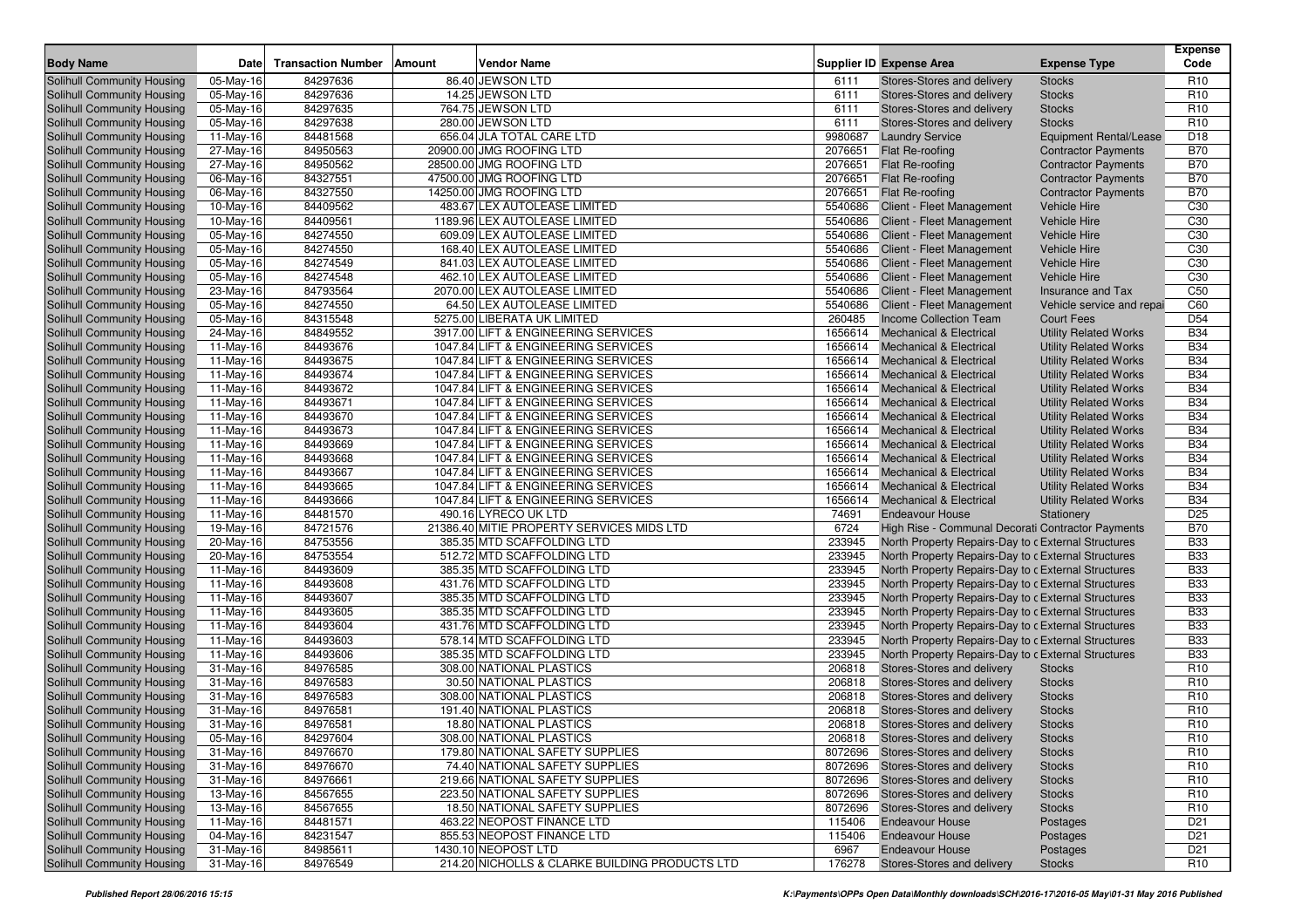| <b>Body Name</b>           | <b>Date</b>  | <b>Transaction Number</b> | Amount | Vendor Name                                     | <b>Supplier ID Expense Area</b>                   | <b>Expense Type</b> | <b>Expense</b><br>Code |
|----------------------------|--------------|---------------------------|--------|-------------------------------------------------|---------------------------------------------------|---------------------|------------------------|
| Solihull Community Housing | $31$ -May-16 | 84976548                  |        | 428.40 NICHOLLS & CLARKE BUILDING PRODUCTS LTD  | 176278<br>Stores-Stores and delivery              | <b>Stocks</b>       | R <sub>10</sub>        |
| Solihull Community Housing | $31$ -May-16 | 84976548                  |        | 428.40 NICHOLLS & CLARKE BUILDING PRODUCTS LTD  | 176278<br>Stores-Stores and delivery              | <b>Stocks</b>       | R <sub>10</sub>        |
| Solihull Community Housing | 09-May-16    | 84388569                  |        | 210.00 NICHOLLS & CLARKE BUILDING PRODUCTS LTD  | 176278<br>Stores-Stores and delivery              | <b>Stocks</b>       | R <sub>10</sub>        |
| Solihull Community Housing | 09-May-16    | 84388569                  |        | 1050.00 NICHOLLS & CLARKE BUILDING PRODUCTS LTD | 176278<br>Stores-Stores and delivery              | <b>Stocks</b>       | R <sub>10</sub>        |
| Solihull Community Housing | 09-May-16    | 84388569                  |        | 214.20 NICHOLLS & CLARKE BUILDING PRODUCTS LTD  | 176278<br>Stores-Stores and delivery              | <b>Stocks</b>       | R <sub>10</sub>        |
| Solihull Community Housing | 09-May-16    | 84388568                  |        | 840.00 NICHOLLS & CLARKE BUILDING PRODUCTS LTD  | 176278<br>Stores-Stores and delivery              | <b>Stocks</b>       | R <sub>10</sub>        |
| Solihull Community Housing | 05-May-16    | 84297571                  |        | 210.00 NICHOLLS & CLARKE BUILDING PRODUCTS LTD  | 176278<br>Stores-Stores and delivery              | <b>Stocks</b>       | R <sub>10</sub>        |
| Solihull Community Housing | 05-May-16    | 84297570                  |        | 155.04 NICHOLLS & CLARKE BUILDING PRODUCTS LTD  | 176278<br>Stores-Stores and delivery              | <b>Stocks</b>       | R <sub>10</sub>        |
| Solihull Community Housing | 05-May-16    | 84297570                  |        | 102.00 NICHOLLS & CLARKE BUILDING PRODUCTS LTD  | 176278<br>Stores-Stores and delivery              | <b>Stocks</b>       | R <sub>10</sub>        |
| Solihull Community Housing | 04-May-16    | 84265551                  |        | 214.20 NICHOLLS & CLARKE BUILDING PRODUCTS LTD  | 176278<br>Stores-Stores and delivery              | <b>Stocks</b>       | R <sub>10</sub>        |
| Solihull Community Housing | 04-May-16    | 84265554                  |        | -214.20 NICHOLLS & CLARKE BUILDING PRODUCTS LTD | 176278<br>Stores-Stores and delivery              | <b>Stocks</b>       | R <sub>10</sub>        |
| Solihull Community Housing | 27-May-16    | 84950569                  |        | 552.78 NIYAA PEOPLE                             | 1651616<br><b>Direct-Adaptations-Showers</b>      | <b>Agency Staff</b> | A60                    |
| Solihull Community Housing | 10-May-16    | 84414018                  |        | 448.20 NIYAA PEOPLE                             | 1651616<br><b>Direct-Adaptations-Showers</b>      | <b>Agency Staff</b> | A60                    |
| Solihull Community Housing | 05-May-16    | 84279597                  |        | 552.78 NIYAA PEOPLE                             | 1651616 Direct-Adaptations-Showers                | <b>Agency Staff</b> | A60                    |
| Solihull Community Housing | 04-May-16    | 84231549                  |        | 448.20 NIYAA PEOPLE                             | 1651616 Direct-Adaptations-Showers                | <b>Agency Staff</b> | A60                    |
| Solihull Community Housing | 27-May-16    | 84950566                  |        | 518.74 NIYAA PEOPLE                             | 1651616 Capital Programmes                        | <b>Agency Staff</b> | A60                    |
| Solihull Community Housing | 24-May-16    | 84849555                  |        | 518.74 NIYAA PEOPLE                             | 1651616 Capital Programmes                        | <b>Agency Staff</b> | A60                    |
| Solihull Community Housing | 16-May-16    | 84593565                  |        | 413.59 NIYAA PEOPLE                             | 1651616 Capital Programmes                        | <b>Agency Staff</b> | A60                    |
| Solihull Community Housing | 09-May-16    | 84360551                  |        | 518.74 NIYAA PEOPLE                             | 1651616 Capital Programmes                        | <b>Agency Staff</b> | A60                    |
| Solihull Community Housing | 06-May-16    | 84327552                  |        | 518.74 NIYAA PEOPLE                             | 1651616 Capital Programmes                        | <b>Agency Staff</b> | A60                    |
| Solihull Community Housing | 27-May-16    | 84950568                  |        | 552.78 NIYAA PEOPLE                             | 1651616 North Property Repairs-Voids              | <b>Agency Staff</b> | A60                    |
| Solihull Community Housing | 27-May-16    | 84950567                  |        | 552.78 NIYAA PEOPLE                             | 1651616 North Property Repairs-Voids              | <b>Agency Staff</b> | A60                    |
| Solihull Community Housing | 25-May-16    | 84864548                  |        | 552.78 NIYAA PEOPLE                             | 1651616 North Property Repairs-Voids              | <b>Agency Staff</b> | A60                    |
| Solihull Community Housing | 25-May-16    | 84864547                  |        | 360.00 NIYAA PEOPLE                             | 1651616 North Property Repairs-Voids              | <b>Agency Staff</b> | A60                    |
| Solihull Community Housing | 24-May-16    | 84856548                  |        | 224.10 NIYAA PEOPLE                             | 1651616<br><b>North Property Repairs-Voids</b>    | <b>Agency Staff</b> | A60                    |
| Solihull Community Housing | 24-May-16    | 84856547                  |        | 552.78 NIYAA PEOPLE                             | 1651616 North Property Repairs-Voids              | <b>Agency Staff</b> | A60                    |
| Solihull Community Housing | 24-May-16    | 84853577                  |        | 552.78 NIYAA PEOPLE                             | 1651616<br><b>North Property Repairs-Voids</b>    | <b>Agency Staff</b> | A60                    |
| Solihull Community Housing | 24-May-16    | 84853575                  |        | 444.00 NIYAA PEOPLE                             | 1651616<br><b>North Property Repairs-Voids</b>    | <b>Agency Staff</b> | A60                    |
| Solihull Community Housing | 24-May-16    | 84853574                  |        | 552.78 NIYAA PEOPLE                             | 1651616<br><b>North Property Repairs-Voids</b>    | <b>Agency Staff</b> | A60                    |
| Solihull Community Housing | 24-May-16    | 84853573                  |        | 440.73 NIYAA PEOPLE                             | 1651616<br><b>North Property Repairs-Voids</b>    | <b>Agency Staff</b> | A60                    |
| Solihull Community Housing | 24-May-16    | 84849558                  |        | 552.78 NIYAA PEOPLE                             | 1651616<br><b>North Property Repairs-Voids</b>    | <b>Agency Staff</b> | A60                    |
| Solihull Community Housing | 13-May-16    | 84569609                  |        | 440.73 NIYAA PEOPLE                             | 1651616<br><b>North Property Repairs-Voids</b>    | <b>Agency Staff</b> | A60                    |
| Solihull Community Housing | 12-May-16    | 84530560                  |        | 537.84 NIYAA PEOPLE                             | 1651616<br><b>North Property Repairs-Voids</b>    | <b>Agency Staff</b> | A60                    |
| Solihull Community Housing | 10-May-16    | 84413779                  |        | 440.73 NIYAA PEOPLE                             | 1651616<br><b>North Property Repairs-Voids</b>    | <b>Agency Staff</b> | A60                    |
| Solihull Community Housing | 10-May-16    | 84409753                  |        | 354.00 NIYAA PEOPLE                             | 1651616<br><b>North Property Repairs-Voids</b>    | <b>Agency Staff</b> | A60                    |
| Solihull Community Housing | 10-May-16    | 84410467                  |        | 440.73 NIYAA PEOPLE                             | 1651616<br><b>North Property Repairs-Voids</b>    | <b>Agency Staff</b> | A60                    |
| Solihull Community Housing | 10-May-16    | 84410014                  |        | 440.73 NIYAA PEOPLE                             | 1651616<br><b>North Property Repairs-Voids</b>    | <b>Agency Staff</b> | A60                    |
| Solihull Community Housing | 09-May-16    | 84362547                  |        | 552.78 NIYAA PEOPLE                             | 1651616<br><b>North Property Repairs-Voids</b>    | <b>Agency Staff</b> | A60                    |
| Solihull Community Housing | 04-May-16    | 84233559                  |        | 552.78 NIYAA PEOPLE                             | 1651616<br><b>North Property Repairs-Voids</b>    | <b>Agency Staff</b> | A60                    |
| Solihull Community Housing | 04-May-16    | 84233558                  |        | 552.78 NIYAA PEOPLE                             | 1651616<br><b>North Property Repairs-Voids</b>    | <b>Agency Staff</b> | A60                    |
| Solihull Community Housing | 04-May-16    | 84233557                  |        | 440.73 NIYAA PEOPLE                             | 1651616<br><b>North Property Repairs-Voids</b>    | <b>Agency Staff</b> | A60                    |
| Solihull Community Housing | 04-May-16    | 84233555                  |        | 444.00 NIYAA PEOPLE                             | 1651616<br><b>North Property Repairs-Voids</b>    | <b>Agency Staff</b> | A60                    |
| Solihull Community Housing | 04-May-16    | 84233553                  |        | 328.68 NIYAA PEOPLE                             | 1651616<br><b>North Property Repairs-Voids</b>    | <b>Agency Staff</b> | A60                    |
| Solihull Community Housing | 04-May-16    | 84233554                  |        | 552.78 NIYAA PEOPLE                             | 1651616<br><b>North Property Repairs-Voids</b>    | <b>Agency Staff</b> | A60                    |
| Solihull Community Housing | 04-May-16    | 84233550                  |        | 448.20 NIYAA PEOPLE                             | 1651616<br>North Property Repairs-Voids           | <b>Agency Staff</b> | A60                    |
| Solihull Community Housing | 04-May-16    | 84233549                  |        | 552.78 NIYAA PEOPLE                             | 1651616<br>North Property Repairs-Voids           | <b>Agency Staff</b> | A60                    |
| Solihull Community Housing | 04-May-16    | 84231568                  |        | 444.00 NIYAA PEOPLE                             | 1651616 North Property Repairs-Voids              | <b>Agency Staff</b> | A60                    |
| Solihull Community Housing | $04-May-16$  | 84231566                  |        | 360.00 NIYAA PEOPLE                             | 1651616 North Property Repairs-Voids Agency Staff |                     | A60                    |
| Solihull Community Housing | 04-May-16    | 84231564                  |        | 552.78 NIYAA PEOPLE                             | 1651616 North Property Repairs-Voids              | Agency Staff        | A60                    |
| Solihull Community Housing | 04-May-16    | 84231567                  |        | 444.00 NIYAA PEOPLE                             | 1651616 North Property Repairs-Voids              | <b>Agency Staff</b> | A60                    |
| Solihull Community Housing | 04-May-16    | 84231562                  |        | 448.20 NIYAA PEOPLE                             | 1651616 North Property Repairs-Voids              | <b>Agency Staff</b> | A60                    |
| Solihull Community Housing | 04-May-16    | 84231561                  |        | 448.20 NIYAA PEOPLE                             | 1651616 North Property Repairs-Voids              | <b>Agency Staff</b> | A60                    |
| Solihull Community Housing | 04-May-16    | 84231559                  |        | 552.78 NIYAA PEOPLE                             | 1651616 North Property Repairs-Voids              | <b>Agency Staff</b> | A60                    |
| Solihull Community Housing | 04-May-16    | 84231558                  |        | 552.78 NIYAA PEOPLE                             | 1651616 North Property Repairs-Voids              | <b>Agency Staff</b> | A60                    |
| Solihull Community Housing | 04-May-16    | 84231556                  |        | 448.20 NIYAA PEOPLE                             | 1651616 North Property Repairs-Voids              | <b>Agency Staff</b> | A60                    |
| Solihull Community Housing | 04-May-16    | 84231555                  |        | 552.78 NIYAA PEOPLE                             | 1651616 North Property Repairs-Voids              | <b>Agency Staff</b> | A60                    |
| Solihull Community Housing | 04-May-16    | 84231554                  |        | 448.20 NIYAA PEOPLE                             | 1651616 North Property Repairs-Voids              | <b>Agency Staff</b> | A60                    |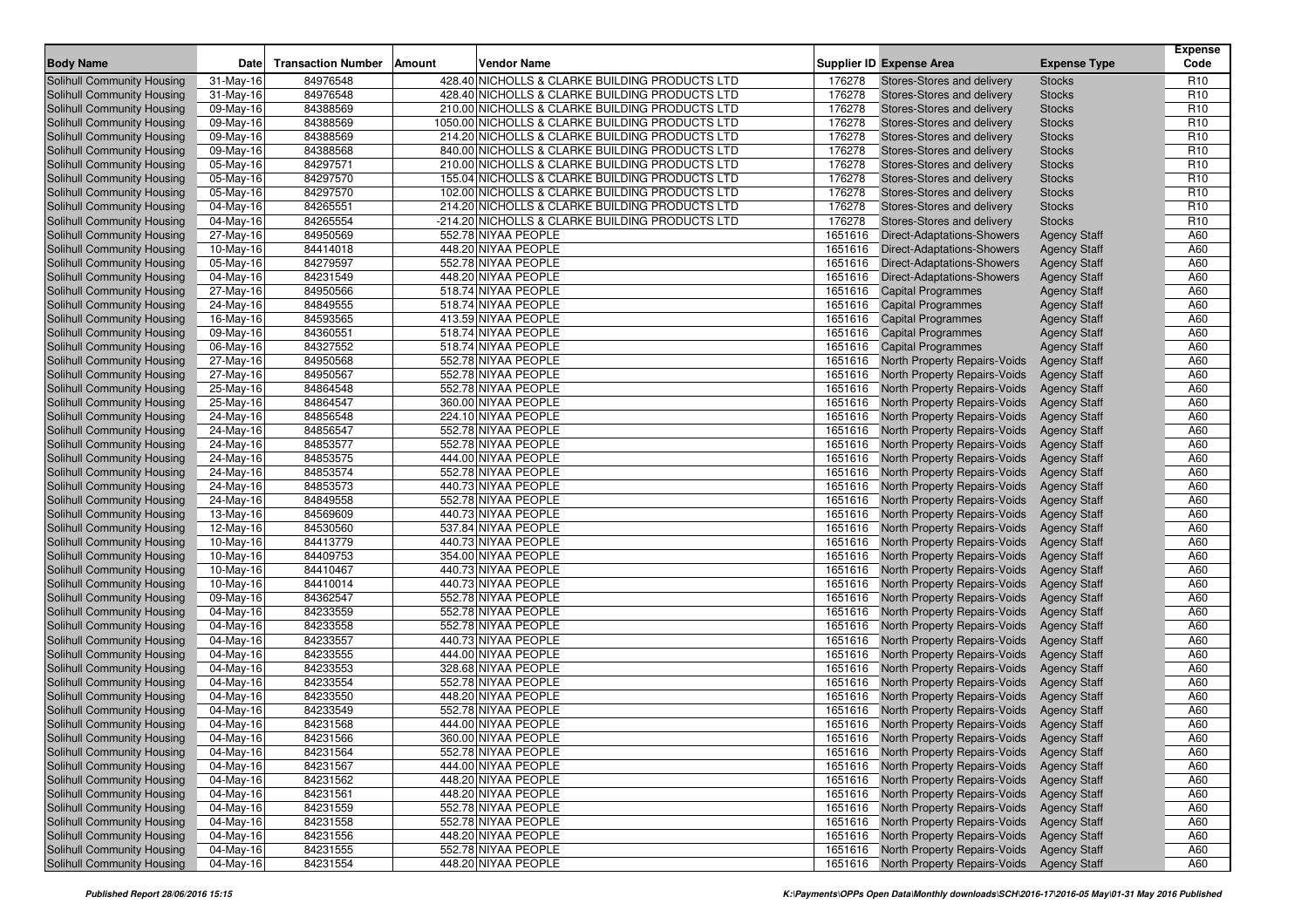| <b>Body Name</b>                                         | <b>Date</b>             | <b>Transaction Number</b> | Amount | <b>Vendor Name</b>                                                     |         | <b>Supplier ID Expense Area</b>                             | <b>Expense Type</b>          | <b>Expense</b><br>Code |
|----------------------------------------------------------|-------------------------|---------------------------|--------|------------------------------------------------------------------------|---------|-------------------------------------------------------------|------------------------------|------------------------|
|                                                          | 04-May-16               | 84231553                  |        | 552.78 NIYAA PEOPLE                                                    |         |                                                             |                              | A60                    |
| Solihull Community Housing                               |                         | 84231551                  |        | 448.20 NIYAA PEOPLE                                                    |         | 1651616 North Property Repairs-Voids                        | <b>Agency Staff</b>          | A60                    |
| Solihull Community Housing                               | 04-May-16               | 84231550                  |        | 552.78 NIYAA PEOPLE                                                    |         | 1651616 North Property Repairs-Voids                        | <b>Agency Staff</b>          | A60                    |
| Solihull Community Housing<br>Solihull Community Housing | 04-May-16               | 84233562                  |        | 552.78 NIYAA PEOPLE                                                    |         | 1651616 North Property Repairs-Voids                        | <b>Agency Staff</b>          | A60                    |
|                                                          | 04-May-16               | 84493687                  |        | 747.36 NOVUS PROPERTY SOLUTIONS                                        | 3522686 | 1651616 Decent Homes Prog - Internal                        | <b>Agency Staff</b>          | <b>B38</b>             |
| Solihull Community Housing                               | 11-May-16               |                           |        | 991.75 NOVUS PROPERTY SOLUTIONS                                        | 3522686 | North Property Repairs-Voids                                | Voids                        | <b>B70</b>             |
| Solihull Community Housing                               | 12-May-16               | 84530561                  |        |                                                                        |         | <b>Public Sector - Major Adaptatior Contractor Payments</b> |                              | <b>B70</b>             |
| Solihull Community Housing                               | $\overline{27}$ -May-16 | 84950574                  |        | 72447.61 NOVUS PROPERTY SOLUTIONS<br>46689.75 NOVUS PROPERTY SOLUTIONS | 3522686 | <b>Cyclical Maintenance</b>                                 | <b>Contractor Payments</b>   | <b>B70</b>             |
| Solihull Community Housing                               | 06-May-16               | 84329547                  |        | 22.28 NPOWER                                                           | 3522686 | <b>Cyclical Maintenance</b>                                 | <b>Contractor Payments</b>   | <b>B11</b>             |
| Solihull Community Housing                               | 11-May-16               | 84476548                  |        | 445.58 NPOWER                                                          | 40119   | <b>Private Sector Leasing</b>                               | Electricity                  |                        |
| Solihull Community Housing                               | 11-May-16               | 84476548                  |        |                                                                        | 40119   | <b>Private Sector Leasing</b>                               | Electricity                  | <b>B11</b>             |
| Solihull Community Housing                               | 25-May-16               | 84866547                  |        | 825.27 OFFICE DEPOT UK LTD                                             | 115453  | <b>Endeavour House</b>                                      | <b>Stationery</b>            | D <sub>25</sub>        |
| Solihull Community Housing                               | 25-May-16               | 84866547                  |        | 7.22 OFFICE DEPOT UK LTD<br>-7.22 OFFICE DEPOT UK LTD                  | 115453  | <b>Endeavour House</b>                                      | <b>Catering Provisions</b>   | D75                    |
| Solihull Community Housing                               | 25-May-16               | 84866547                  |        |                                                                        | 115453  | <b>Endeavour House</b>                                      | <b>Catering Provisions</b>   | D75                    |
| Solihull Community Housing                               | 25-May-16               | 84866547                  |        | 7.22 OFFICE DEPOT UK LTD                                               | 115453  | <b>Endeavour House</b>                                      | <b>Catering Provisions</b>   | D75                    |
| Solihull Community Housing                               | 11-May-16               | 84493683                  |        | 325.36 OPENVIEW SECURITY SOLUTIONS LTD                                 | 2385686 | <b>Mechanical &amp; Electrical</b>                          | <b>Utility Related Works</b> | <b>B34</b>             |
| Solihull Community Housing                               | 27-May-16               | 84950571                  |        | 2239.67 OPENVIEW SECURITY SOLUTIONS LTD                                | 2385686 | Low Rise - Envelope Programm Contractor Payments            |                              | <b>B70</b>             |
| Solihull Community Housing                               | 20-May-16               | 84753610                  |        | 295.00 OPUS STRUCTURAL SURVEYS                                         | 7489686 | <b>MST</b> -Structural Works                                | <b>Contractor Payments</b>   | <b>B70</b>             |
| Solihull Community Housing                               | 20-May-16               | 84753607                  |        | 220.00 OPUS STRUCTURAL SURVEYS                                         | 7489686 | <b>MST</b> -Structural Works                                | <b>Contractor Payments</b>   | <b>B70</b>             |
| Solihull Community Housing                               | 20-May-16               | 84753609                  |        | 295.00 OPUS STRUCTURAL SURVEYS                                         | 7489686 | North Property Repairs-Day to c Internal Works              |                              | <b>B31</b>             |
| Solihull Community Housing                               | 12-May-16               | 84538778                  |        | 278.50 ORBIS PROTECT LIMITED                                           | 6049687 | North Property Repairs-Voids                                | Voids                        | <b>B38</b>             |
| Solihull Community Housing                               | 12-May-16               | 84538617                  |        | 208.50 ORBIS PROTECT LIMITED                                           | 6049687 | North Property Repairs-Voids                                | Voids                        | <b>B38</b>             |
| Solihull Community Housing                               | 12-May-16               | 84538589                  |        | 224.91 ORBIS PROTECT LIMITED                                           | 6049687 | North Property Repairs-Voids                                | Voids                        | <b>B38</b>             |
| Solihull Community Housing                               | 12-May-16               | 84538682                  |        | 341.76 ORBIS PROTECT LIMITED                                           | 6049687 | <b>North Property Repairs-Voids</b>                         | Voids                        | <b>B38</b>             |
| Solihull Community Housing                               | 12-May-16               | 84538678                  |        | 304.34 ORBIS PROTECT LIMITED                                           | 6049687 | North Property Repairs-Voids                                | Voids                        | <b>B38</b>             |
| Solihull Community Housing                               | 12-May-16               | 84538676                  |        | 318.92 ORBIS PROTECT LIMITED                                           | 6049687 | <b>North Property Repairs-Voids</b>                         | Voids                        | <b>B38</b>             |
| Solihull Community Housing                               | 12-May-16               | 84538585                  |        | 480.01 ORBIS PROTECT LIMITED                                           | 6049687 | North Property Repairs-Voids                                | Voids                        | <b>B38</b>             |
| Solihull Community Housing                               | 12-May-16               | 84538580                  |        | 219.30 ORBIS PROTECT LIMITED                                           | 6049687 | <b>North Property Repairs-Voids</b>                         | Voids                        | <b>B38</b>             |
| Solihull Community Housing                               | 12-May-16               | 84538762                  |        | 554.00 ORBIS PROTECT LIMITED                                           | 6049687 | North Property Repairs-Voids                                | Voids                        | <b>B38</b>             |
| Solihull Community Housing                               | 12-May-16               | 84538586                  |        | 293.11 ORBIS PROTECT LIMITED                                           | 6049687 | <b>North Property Repairs-Voids</b>                         | Voids                        | <b>B38</b>             |
| Solihull Community Housing                               | 12-May-16               | 84538728                  |        | 244.96 ORBIS PROTECT LIMITED                                           | 6049687 | North Property Repairs-Voids                                | Voids                        | <b>B38</b>             |
| Solihull Community Housing                               | 12-May-16               | 84538727                  |        | 223.96 ORBIS PROTECT LIMITED                                           | 6049687 | <b>North Property Repairs-Voids</b>                         | Voids                        | <b>B38</b>             |
| Solihull Community Housing                               | 12-May-16               | 84538723                  |        | 496.00 ORBIS PROTECT LIMITED                                           | 6049687 | North Property Repairs-Voids                                | Voids                        | <b>B38</b>             |
| Solihull Community Housing                               | 12-May-16               | 84538685                  |        | 330.92 ORBIS PROTECT LIMITED                                           | 6049687 | North Property Repairs-Voids                                | Voids                        | <b>B38</b>             |
| Solihull Community Housing                               | 12-May-16               | 84538742                  |        | 305.32 ORBIS PROTECT LIMITED                                           | 6049687 | North Property Repairs-Voids                                | Voids                        | <b>B38</b>             |
| Solihull Community Housing                               | 12-May-16               | 84538739                  |        | 290.56 ORBIS PROTECT LIMITED                                           | 6049687 | <b>North Property Repairs-Voids</b>                         | Voids                        | <b>B38</b>             |
| Solihull Community Housing                               | 12-May-16               | 84538738                  |        | 334.94 ORBIS PROTECT LIMITED                                           | 6049687 | North Property Repairs-Voids                                | Voids                        | <b>B38</b>             |
| Solihull Community Housing                               | 12-May-16               | 84538747                  |        | 233.48 ORBIS PROTECT LIMITED                                           | 6049687 | North Property Repairs-Voids                                | Voids                        | <b>B38</b>             |
| Solihull Community Housing                               | 12-May-16               | 84538806                  |        | 269.07 ORBIS PROTECT LIMITED                                           | 6049687 | North Property Repairs-Voids                                | Voids                        | <b>B38</b>             |
| Solihull Community Housing                               | 12-May-16               | 84538795                  |        | 383.38 ORBIS PROTECT LIMITED                                           | 6049687 | <b>North Property Repairs-Voids</b>                         | Voids                        | <b>B38</b>             |
| Solihull Community Housing                               | 12-May-16               | 84538793                  |        | 226.07 ORBIS PROTECT LIMITED                                           | 6049687 | North Property Repairs-Voids                                | Voids                        | <b>B38</b>             |
| <b>Solihull Community Housing</b>                        | 12-May-16               | 84538791                  |        | 224.35 ORBIS PROTECT LIMITED                                           | 6049687 | North Property Repairs-Voids                                | Voids                        | <b>B38</b>             |
| Solihull Community Housing                               | 12-May-16               | 84538799                  |        | 279.07 ORBIS PROTECT LIMITED                                           | 6049687 | North Property Repairs-Voids                                | Voids                        | <b>B38</b>             |
| <b>Solihull Community Housing</b>                        | 19-May-16               | 84713547                  |        | 406.25 ORBIS PROTECT LIMITED                                           | 6049687 | North Property Repairs-Day to c Internal Works              |                              | <b>B31</b>             |
| Solihull Community Housing                               | 04-May-16               | 84223617                  |        | -256.25 ORBIS PROTECT LIMITED                                          | 6049687 | North Property Repairs-Day to c Internal Works              |                              | <b>B31</b>             |
| Solihull Community Housing                               | 31-May-16               | 84976688                  |        | 5765.90 PACE PETROLEUM LTD                                             | 112230  | Stores-Stores and delivery                                  | <b>Stocks</b>                | R <sub>10</sub>        |
| Solihull Community Housing                               | 13-May-16               | 84567665                  |        | 5882.80 PACE PETROLEUM LTD                                             | 112230  | Stores-Stores and delivery                                  | <b>Stocks</b>                | R <sub>10</sub>        |
| Solihull Community Housing                               | 10-May-16               | 84414019                  |        | 840.00 PENNINGTON CHOICE LTD                                           | 227134  | Energy Performance Certificate: Other Fees and Charges      |                              | D <sub>59</sub>        |
| Solihull Community Housing                               | 27-May-16               | 84950578                  |        | 328.20 PERTEMPS RECRUITMENT PARTNERSHIP LTD                            |         | 105176 Capital Programmes Agency Staff                      |                              | A60                    |
| Solihull Community Housing                               | 06-May-16               | 84329549                  |        | 3576.00 PRIMEXECUTIVE & CONSULTANCY SERVICES LTD                       |         | 8888687 Capital Programmes                                  | <b>Agency Staff</b>          | A60                    |
| Solihull Community Housing                               | 06-May-16               | 84329550                  |        | 2495.50 QUALITY GAS AUDIT SERVICES LTD                                 | 118053  | <b>Mechanical &amp; Electrical</b>                          | <b>Utility Related Works</b> | <b>B34</b>             |
| Solihull Community Housing                               | 27-May-16               | 84953549                  |        | 47292.90 R S MILLER ROOFING(WOLVERHAMPTON) LTD                         | 75827   | <b>Pitched Re-roofing</b>                                   | <b>Contractor Payments</b>   | <b>B70</b>             |
| Solihull Community Housing                               | 06-May-16               | 84329552                  |        | 43045.45 R S MILLER ROOFING(WOLVERHAMPTON) LTD                         | 75827   | <b>Pitched Re-roofing</b>                                   | <b>Contractor Payments</b>   | <b>B70</b>             |
| Solihull Community Housing                               | 16-May-16               | 84593547                  |        | 347.51 RANDSTAD EMPLOYMENT BUREAU LTD                                  | 54515   | Safe and Sound Operational                                  | <b>Agency Staff</b>          | A60                    |
| Solihull Community Housing                               | 09-May-16               | 84362549                  |        | 347.51 RANDSTAD EMPLOYMENT BUREAU LTD                                  | 54515   | Safe and Sound Operational                                  | <b>Agency Staff</b>          | A60                    |
| Solihull Community Housing                               | 31-May-16               | 84985614                  |        | 294.61 RANDSTAD EMPLOYMENT BUREAU LTD                                  | 54515   | Anti Graffiti Team                                          | Pay: APT & C                 | A10                    |
| Solihull Community Housing                               | 31-May-16               | 84985615                  |        | 485.63 RANDSTAD EMPLOYMENT BUREAU LTD                                  | 54515   | Anti Graffiti Team                                          | Pay: APT & C                 | A10                    |
| Solihull Community Housing                               | 27-May-16               | 84950583                  |        | 485.63 RANDSTAD EMPLOYMENT BUREAU LTD                                  | 54515   | Anti Graffiti Team                                          | Pay: APT & C                 | A10                    |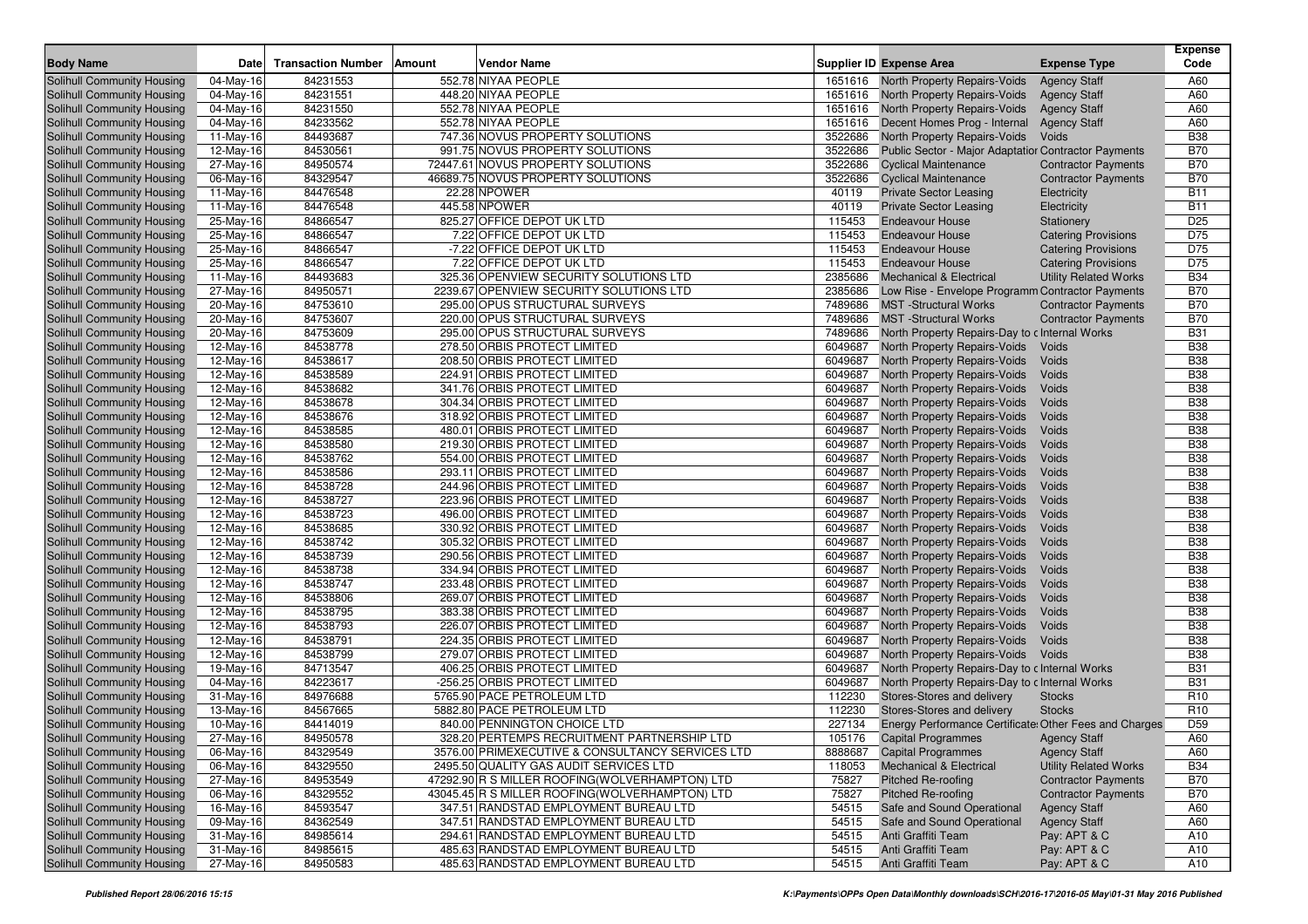| <b>Body Name</b>                                                | Date                    | <b>Transaction Number</b> | <b>Vendor Name</b><br>Amount                                                   |                   | Supplier ID Expense Area                                                       | <b>Expense Type</b>                                      | <b>Expense</b><br>Code |
|-----------------------------------------------------------------|-------------------------|---------------------------|--------------------------------------------------------------------------------|-------------------|--------------------------------------------------------------------------------|----------------------------------------------------------|------------------------|
|                                                                 |                         |                           |                                                                                |                   |                                                                                |                                                          |                        |
| Solihull Community Housing                                      | 12-May-16               | 84530562                  | 437.72 RANDSTAD EMPLOYMENT BUREAU LTD                                          | 54515             | Housing Aid & Homelessness                                                     | <b>Agency Staff</b>                                      | A60                    |
| Solihull Community Housing                                      | 12-May-16               | 84530564                  | 456.21 RANDSTAD EMPLOYMENT BUREAU LTD<br>713.85 REDACTED PERSONAL INFORMATION  | 54515             | Housing Aid & Homelessness<br>10762687 Balance Sheet                           | <b>Agency Staff</b>                                      | A60                    |
| Solihull Community Housing                                      | $\overline{23}$ -May-16 | 84791557                  |                                                                                | 10788687          |                                                                                | Movement Incentive Sche                                  | U32<br><b>B70</b>      |
| Solihull Community Housing                                      | 12-May-16               | 84527548                  | 10000.00 REDACTED PERSONAL INFORMATION                                         |                   | Private Sector - Disabled Faciliti Contractor Payments                         |                                                          | U32                    |
| Solihull Community Housing                                      | 13-May-16               | 84569581<br>84985552      | 2939.00 REDACTED PERSONAL INFORMATION                                          | 88502<br>10757687 | <b>Balance Sheet</b>                                                           | Movement Incentive Sche                                  | U32                    |
| Solihull Community Housing                                      | 31-May-16               | 84527547                  | 1914.36 REDACTED PERSONAL INFORMATION<br>4000.00 REDACTED PERSONAL INFORMATION | 268944            | <b>Balance Sheet</b>                                                           | Movement Incentive Sche                                  | <b>B70</b>             |
| Solihull Community Housing                                      | 12-May-16               | 84791548                  | 1668.64 REDACTED PERSONAL INFORMATION                                          | 75859             | Private Sector - Disabled Faciliti Contractor Payments<br><b>Balance Sheet</b> |                                                          | U32                    |
| Solihull Community Housing                                      | 23-May-16               |                           | 377.59 REED                                                                    |                   | <b>Call Centre</b>                                                             | Movement Incentive Sche                                  |                        |
| Solihull Community Housing                                      | 25-May-16               | 84866965<br>84866749      | 327.54 REED                                                                    | 260459<br>260459  | <b>Call Centre</b>                                                             | <b>Agency Staff</b>                                      | A60                    |
| <b>Solihull Community Housing</b>                               | 25-May-16               | 84793567                  | 371.40 REED                                                                    | 260459            | <b>Call Centre</b>                                                             | <b>Agency Staff</b>                                      | A60<br>A60             |
| Solihull Community Housing<br>Solihull Community Housing        | 23-May-16               | 84793566                  | 480.18 REED                                                                    | 260459            | <b>Call Centre</b>                                                             | <b>Agency Staff</b>                                      | A60                    |
|                                                                 | 23-May-16               | 84323677                  | 474.48 REED                                                                    | 260459            | <b>Call Centre</b>                                                             | <b>Agency Staff</b>                                      | A60                    |
| Solihull Community Housing<br><b>Solihull Community Housing</b> | 06-May-16               | 84279603                  | 474.99 REED                                                                    | 260459            | <b>Call Centre</b>                                                             | <b>Agency Staff</b>                                      | A60                    |
|                                                                 | 05-May-16               | 84279600                  | 464.25 REED                                                                    | 260459            | <b>Call Centre</b>                                                             | <b>Agency Staff</b>                                      | A60                    |
| Solihull Community Housing<br><b>Solihull Community Housing</b> | 05-May-16               | 84985617                  | 610.50 REED                                                                    | 260459            |                                                                                | <b>Agency Staff</b>                                      | A60                    |
|                                                                 | 31-May-16               | 84985616                  | 684.75 REED                                                                    | 260459            | Damp Removal & Painting<br>Damp Removal & Painting                             | <b>Agency Staff</b>                                      | A60                    |
| Solihull Community Housing                                      | 31-May-16               | 84793553                  | 780.00 RESOURCE PRINT SOLUTIONS                                                | 1030596           | Customer, Communication & Inf Printing                                         | <b>Agency Staff</b>                                      | D80                    |
| Solihull Community Housing<br>Solihull Community Housing        | 23-May-16               | 84867115                  | 1250.00 RESOURCE PRINT SOLUTIONS                                               | 1030596           | <b>Commercial Activity</b>                                                     |                                                          | D93                    |
| Solihull Community Housing                                      | 25-May-16<br>27-May-16  | 84950598                  | 1036.00 RESOURCING GROUP                                                       | 131156            | <b>Mechanical &amp; Electrical</b>                                             | <b>Publicity &amp; Promotions</b><br><b>Agency Staff</b> | A60                    |
| Solihull Community Housing                                      | $\overline{27}$ -May-16 | 84950596                  | 1036.00 RESOURCING GROUP                                                       | 131156            | <b>Mechanical &amp; Electrical</b>                                             | <b>Agency Staff</b>                                      | A60                    |
| Solihull Community Housing                                      | 27-May-16               | 84950595                  | 1036.00 RESOURCING GROUP                                                       | 131156            | <b>Mechanical &amp; Electrical</b>                                             | <b>Agency Staff</b>                                      | A60                    |
| Solihull Community Housing                                      | $\overline{27}$ -May-16 | 84950593                  | 1008.00 RESOURCING GROUP                                                       | 131156            | <b>Mechanical &amp; Electrical</b>                                             | <b>Agency Staff</b>                                      | A60                    |
| Solihull Community Housing                                      | 27-May-16               | 84950592                  | 1008.00 RESOURCING GROUP                                                       | 131156            | <b>Mechanical &amp; Electrical</b>                                             | <b>Agency Staff</b>                                      | A60                    |
| Solihull Community Housing                                      | 27-May-16               | 84950590                  | 1036.00 RESOURCING GROUP                                                       | 131156            | <b>Mechanical &amp; Electrical</b>                                             | <b>Agency Staff</b>                                      | A60                    |
| Solihull Community Housing                                      | 27-May-16               | 84950588                  | 1036.00 RESOURCING GROUP                                                       | 131156            | <b>Mechanical &amp; Electrical</b>                                             | <b>Agency Staff</b>                                      | A60                    |
| <b>Solihull Community Housing</b>                               | $\overline{27}$ -May-16 | 84950584                  | 38.00 RESOURCING GROUP                                                         | 131156            | <b>Mechanical &amp; Electrical</b>                                             | <b>Agency Staff</b>                                      | A60                    |
| <b>Solihull Community Housing</b>                               | 27-May-16               | 84950584                  | 998.00 RESOURCING GROUP                                                        | 131156            | <b>Mechanical &amp; Electrical</b>                                             | <b>Agency Staff</b>                                      | A60                    |
| Solihull Community Housing                                      | 27-May-16               | 84950587                  | 1036.00 RESOURCING GROUP                                                       | 131156            | <b>Mechanical &amp; Electrical</b>                                             | <b>Agency Staff</b>                                      | A60                    |
| <b>Solihull Community Housing</b>                               | 25-May-16               | 84867299                  | 1036.00 RESOURCING GROUP                                                       | 131156            | <b>Mechanical &amp; Electrical</b>                                             | <b>Agency Staff</b>                                      | A60                    |
| Solihull Community Housing                                      | 16-May-16               | 84593566                  | 1008.00 RESOURCING GROUP                                                       | 131156            | <b>Mechanical &amp; Electrical</b>                                             | <b>Agency Staff</b>                                      | A60                    |
| <b>Solihull Community Housing</b>                               | 27-May-16               | 84953548                  | 450.00 RESOURCING GROUP                                                        | 131156            | <b>Capital Programmes</b>                                                      | <b>Agency Staff</b>                                      | A60                    |
| Solihull Community Housing                                      | 27-May-16               | 84951562                  | 539.80 RESOURCING GROUP                                                        | 131156            | <b>Capital Programmes</b>                                                      | <b>Agency Staff</b>                                      | A60                    |
| <b>Solihull Community Housing</b>                               | $27$ -May-16            | 84951562                  | 22.70 RESOURCING GROUP                                                         | 131156            | <b>Capital Programmes</b>                                                      | <b>Agency Staff</b>                                      | A60                    |
| Solihull Community Housing                                      | $27-May-16$             | 84951559                  | 450.00 RESOURCING GROUP                                                        | 131156            | <b>Capital Programmes</b>                                                      | <b>Agency Staff</b>                                      | A60                    |
| <b>Solihull Community Housing</b>                               | 27-May-16               | 84951565                  | 562.50 RESOURCING GROUP                                                        | 131156            | <b>Capital Programmes</b>                                                      | <b>Agency Staff</b>                                      | A60                    |
| Solihull Community Housing                                      | 27-May-16               | 84951558                  | 739.50 RESOURCING GROUP                                                        | 131156            | <b>Capital Programmes</b>                                                      | <b>Agency Staff</b>                                      | A60                    |
| Solihull Community Housing                                      | 27-May-16               | 84950606                  | 783.00 RESOURCING GROUP                                                        | 131156            | <b>Capital Programmes</b>                                                      | <b>Agency Staff</b>                                      | A60                    |
| Solihull Community Housing                                      | 27-May-16               | 84950600                  | 870.00 RESOURCING GROUP                                                        | 131156            | <b>Capital Programmes</b>                                                      | <b>Agency Staff</b>                                      | A60                    |
| Solihull Community Housing                                      | 11-May-16               | 84481576                  | 562.50 RESOURCING GROUP                                                        | 131156            | <b>Capital Programmes</b>                                                      | <b>Agency Staff</b>                                      | A60                    |
| Solihull Community Housing                                      | 11-May-16               | 84481575                  | 163.75 RESOURCING GROUP                                                        | 131156            | <b>Capital Programmes</b>                                                      | <b>Agency Staff</b>                                      | A60                    |
| Solihull Community Housing                                      | 11-May-16               | 84481575                  | 398.75 RESOURCING GROUP                                                        | 131156            | <b>Capital Programmes</b>                                                      | <b>Agency Staff</b>                                      | A60                    |
| Solihull Community Housing                                      | 10-May-16               | 84417555                  | 870.00 RESOURCING GROUP                                                        | 131156            | <b>Capital Programmes</b>                                                      | <b>Agency Staff</b>                                      | A60                    |
| <b>Solihull Community Housing</b>                               | 12-May-16               | 84530569                  | 1176.88 ROYAL MAIL                                                             | 7602              | <b>Endeavour House</b>                                                         | Postages                                                 | D <sub>21</sub>        |
| <b>Solihull Community Housing</b>                               | 12-May-16               | 84530568                  | 2490.08 ROYAL MAIL                                                             | 7602              | <b>Endeavour House</b>                                                         | Postages                                                 | D <sub>21</sub>        |
| Solihull Community Housing                                      | 13-May-16               | 84569627                  | 1536.68 SCCI ALPHATRACK LTD                                                    | 2490687           | <b>Mechanical &amp; Electrical</b>                                             | <b>Utility Related Works</b>                             | <b>B34</b>             |
| Solihull Community Housing                                      | 11-May-16               | 84493684                  | 399.99 SCCI ALPHATRACK LTD                                                     | 2490687           | <b>Mechanical &amp; Electrical</b>                                             | <b>Utility Related Works</b>                             | <b>B34</b>             |
| Solihull Community Housing                                      | 17-May-16               | 84633555                  | 1497820.48 SEVERN TRENT WATER                                                  | 22561             | <b>Balance Sheet</b>                                                           | <b>Tenants Water Charges</b>                             | U28                    |
| Solihull Community Housing                                      | 24-May-16               | 84834581                  | 967.37 SEVERN TRENT WATER LTD                                                  | 7745              | <b>Endeavour House</b>                                                         | Water                                                    | <b>B12</b>             |
| Solihull Community Housing                                      | 24-May-16               | 84834579                  | 532.72 SEVERN TRENT WATER LTD                                                  | 7745              | <b>Endeavour House</b>                                                         | Water                                                    | <b>B12</b>             |
| Solihull Community Housing                                      | 11-May-16               | 84481554                  | 1902.50 SEVERN TRENT WATER LTD                                                 | 7745              | Business Support - MST Back (Water                                             |                                                          | <b>B12</b>             |
| Solihull Community Housing                                      | $31-May-16$             | 84985554                  | 58.34 SOLIHULL COMMUNITY HOUSING                                               | 102685            | Client - Fleet Management                                                      | Fuel                                                     | C40                    |
| Solihull Community Housing                                      | $31-May-16$             | 84985554                  | 1.42 SOLIHULL COMMUNITY HOUSING                                                | 102685            | Client - Fleet Management                                                      | Vehicle service and repai                                | C60                    |
| Solihull Community Housing                                      | $31-May-16$             | 84985554                  | 2.58 SOLIHULL COMMUNITY HOUSING                                                | 102685            | <b>Direct-Fire Precaution Works</b>                                            | <b>Materials</b>                                         | D <sub>13</sub>        |
| Solihull Community Housing                                      | 31-May-16               | 84985554                  | 19.62 SOLIHULL COMMUNITY HOUSING                                               | 102685            | North Property Repairs-Day to c Materials                                      |                                                          | D <sub>13</sub>        |
| Solihull Community Housing                                      | $31-May-16$             | 84985554                  | 32.05 SOLIHULL COMMUNITY HOUSING                                               | 102685            | North Property Repairs-Day to c Materials                                      |                                                          | D <sub>13</sub>        |
| Solihull Community Housing                                      | 31-May-16               | 84985554                  | 260.00 SOLIHULL COMMUNITY HOUSING                                              | 102685            | North Property Repairs-Voids Electricity                                       |                                                          | B11                    |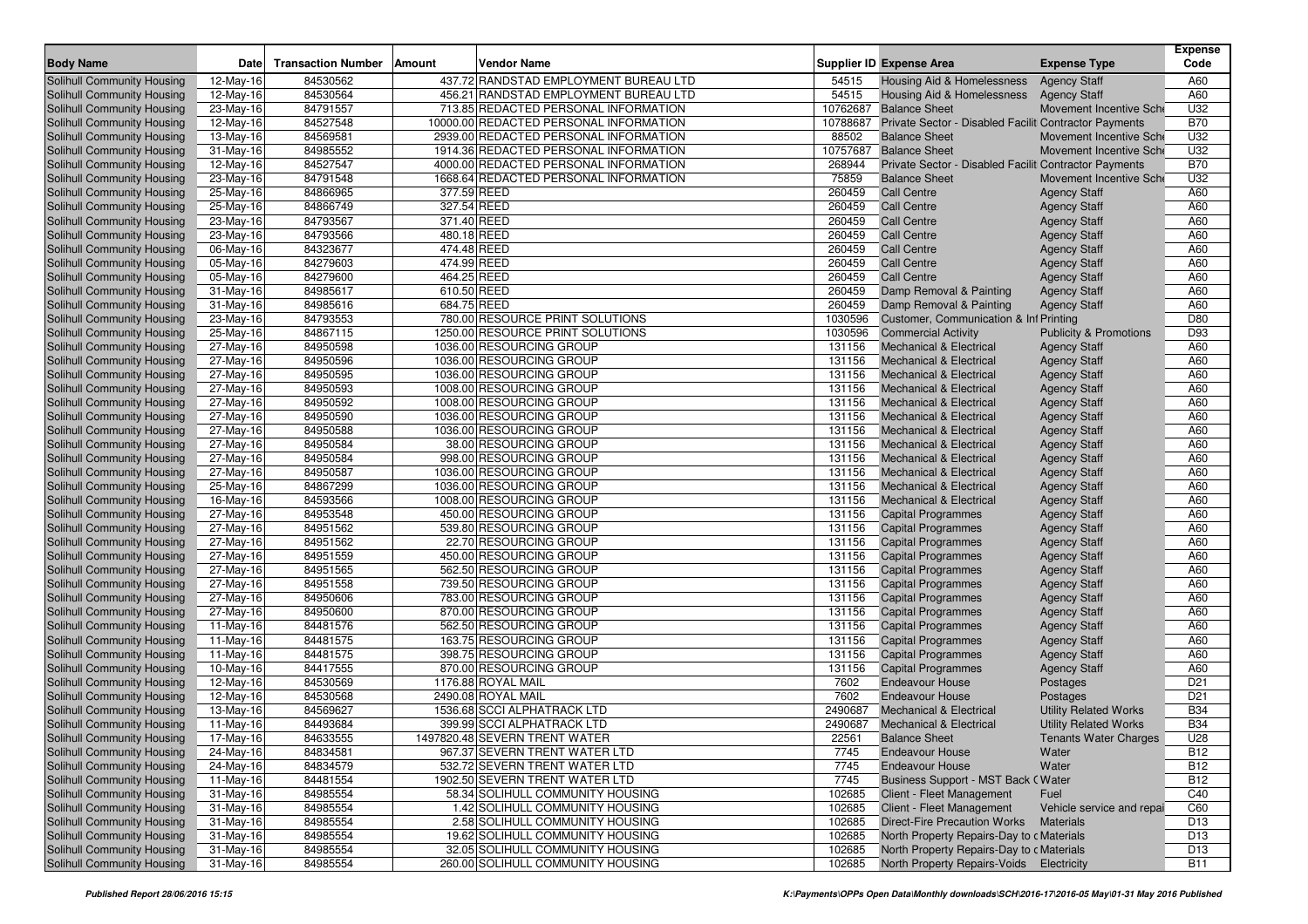|                                   |           |                           |        |                                                |         |                                                |                                 | <b>Expense</b>  |
|-----------------------------------|-----------|---------------------------|--------|------------------------------------------------|---------|------------------------------------------------|---------------------------------|-----------------|
| <b>Body Name</b>                  | Date      | <b>Transaction Number</b> | Amount | <b>Vendor Name</b>                             |         | <b>Supplier ID Expense Area</b>                | <b>Expense Type</b>             | Code            |
| Solihull Community Housing        | 12-May-16 | 84527549                  |        | 2848.00 SOLIHULL MBC                           | 80026   | Payroll - Payable to SMBC                      | <b>Creditor: Solihull MBC</b>   | S09             |
| Solihull Community Housing        | 12-May-16 | 84527549                  |        | 497.02 SOLIHULL MBC                            | 80026   | Payroll - Payable to SMBC                      | <b>Creditor: Solihull MBC</b>   | S09             |
| Solihull Community Housing        | 12-May-16 | 84527549                  |        | 751.75 SOLIHULL MBC                            | 80026   | Payroll - Payable to SMBC                      | Creditor: Solihull MBC          | <b>S09</b>      |
| Solihull Community Housing        | 12-May-16 | 84527549                  |        | 3.00 SOLIHULL MBC                              | 80026   | Payroll - Payable to SMBC                      | <b>Creditor: Solihull MBC</b>   | <b>S09</b>      |
| Solihull Community Housing        | 23-May-16 | 84791558                  |        | 510.15 SOLIHULL MBC                            | 80026   | <b>Balance Sheet</b>                           | Movement Incentive Sche         | U32             |
| Solihull Community Housing        | 12-May-16 | 84530571                  |        | 2500.00 SOLIHULL MBC                           | 80026   | Home Improvement Agency                        | Head Office: Charges            | H <sub>10</sub> |
| Solihull Community Housing        | 11-May-16 | 84511551                  |        | 49700.00 SOLIHULL MBC (COUNCIL TAX)            | 69188   | <b>Endeavour House</b>                         | Water                           | <b>B12</b>      |
| Solihull Community Housing        | 11-May-16 | 84508562                  |        | 2274.80 SOLIHULL MBC (COUNCIL TAX)             | 69188   | <b>Linacre House</b>                           | <b>NNDR</b>                     | <b>B20</b>      |
| Solihull Community Housing        | 11-May-16 | 84508560                  |        | 1452.00 SOLIHULL MBC (COUNCIL TAX)             | 69188   | <b>Linacre House</b>                           | <b>NNDR</b>                     | <b>B20</b>      |
| Solihull Community Housing        | 11-May-16 | 84508557                  |        | 592.90 SOLIHULL MBC (COUNCIL TAX)              | 69188   | Linacre House                                  | <b>NNDR</b>                     | <b>B20</b>      |
| Solihull Community Housing        | 11-May-16 | 84508566                  |        | 40008.50 SOLIHULL MBC (COUNCIL TAX)            | 69188   | Business Support - MST Back (NNDR              |                                 | <b>B20</b>      |
| Solihull Community Housing        | 11-May-16 | 84508568                  |        | 2032.80 SOLIHULL MBC (COUNCIL TAX)             | 69188   | <b>Auckland Hall</b>                           | <b>NNDR</b>                     | <b>B20</b>      |
| Solihull Community Housing        | 11-May-16 | 84508568                  |        | -2032.00 SOLIHULL MBC (COUNCIL TAX)            | 69188   | <b>Auckland Hall</b>                           | <b>NNDR</b>                     | <b>B20</b>      |
| Solihull Community Housing        | 11-May-16 | 84508568                  |        | 2032.00 SOLIHULL MBC (COUNCIL TAX)             | 69188   | <b>Auckland Hall</b>                           | <b>NNDR</b>                     | <b>B20</b>      |
| Solihull Community Housing        | 11-May-16 | 84511549                  |        | 2420.00 SOLIHULL MBC (COUNCIL TAX)             | 69188   | <b>Crabtree Hall</b>                           | <b>NNDR</b>                     | <b>B20</b>      |
| Solihull Community Housing        | 11-May-16 | 84508563                  |        | 2057.00 SOLIHULL MBC (COUNCIL TAX)             | 69188   | Whar Hall Farm Community Hal NNDR              |                                 | <b>B20</b>      |
| Solihull Community Housing        | 11-May-16 | 84511547                  |        | 1718.20 SOLIHULL MBC (COUNCIL TAX)             | 69188   | <b>Greenfield Centre</b>                       | <b>NNDR</b>                     | <b>B20</b>      |
| Solihull Community Housing        | 11-May-16 | 84508567                  |        | 6655.00 SOLIHULL MBC (COUNCIL TAX)             | 69188   | <b>Frontline Offices</b>                       | <b>NNDR</b>                     | <b>B20</b>      |
| Solihull Community Housing        | 11-May-16 | 84508555                  |        | 22365.00 SOLIHULL MBC (COUNCIL TAX)            | 69188   | <b>Frontline Offices</b>                       | <b>NNDR</b>                     | <b>B20</b>      |
| Solihull Community Housing        | 11-May-16 | 84508555                  |        | 22365.00 SOLIHULL MBC (COUNCIL TAX)            | 69188   | <b>Frontline Offices</b>                       | <b>NNDR</b>                     | <b>B20</b>      |
| Solihull Community Housing        | 11-May-16 | 84508555                  |        | -22365.00 SOLIHULL MBC (COUNCIL TAX)           | 69188   | <b>Frontline Offices</b>                       | <b>NNDR</b>                     | <b>B20</b>      |
| Solihull Community Housing        | 27-May-16 | 84949548                  |        | 10000.00 SOLIHULL METROPOLITAN BOROUGH COUNCIL | 9466    | <b>Head of Housing Policy</b>                  | <b>Grants and Subscriptions</b> | D92             |
| Solihull Community Housing        | 13-May-16 | 84569633                  |        | 36.93 SOUTHERN ELECTRIC GAS LTD                | 53460   | New Build - Ipswich Walk                       | <b>Contractor Payments</b>      | <b>B70</b>      |
| Solihull Community Housing        | 13-May-16 | 84569633                  |        | 32.84 SOUTHERN ELECTRIC GAS LTD                | 53460   | New Build - Ipswich Walk                       | <b>Contractor Payments</b>      | <b>B70</b>      |
| Solihull Community Housing        | 13-May-16 | 84569633                  |        | 510.20 SOUTHERN ELECTRIC GAS LTD               | 53460   | New Build - Ipswich Walk                       | <b>Contractor Payments</b>      | <b>B70</b>      |
| Solihull Community Housing        | 25-May-16 | 84868550                  |        | 2314.48 SOUTHERN ELECTRIC PLC                  | 76903   | Low Rise (inc. Safe & Sound)                   | Electricity                     | <b>B11</b>      |
| Solihull Community Housing        | 11-May-16 | 84481582                  |        | 7000.00 THINKUBE                               | 2398688 | <b>Strategy and Performance</b>                | <b>Professional Fees</b>        | D <sub>50</sub> |
| Solihull Community Housing        | 31-May-16 | 84985618                  |        | 767.80 TRINITY MIRROR PUBLISHING LTD           | 4203687 | <b>Board Administration</b>                    | <b>Professional Fees</b>        | D <sub>50</sub> |
| Solihull Community Housing        | 04-May-16 | 84235548                  |        | 442.42 TYNETEC LTD                             | 2050832 | Safe and Sound Operational                     | Equipment Rental/Lease          | D <sub>18</sub> |
| Solihull Community Housing        | 04-May-16 | 84235554                  |        | 256.27 TYNETEC LTD                             | 2050832 | Safe and Sound Operational                     | Equipment Rental/Lease          | D <sub>18</sub> |
| Solihull Community Housing        | 04-May-16 | 84235552                  |        | 466.94 TYNETEC LTD                             | 2050832 | Safe and Sound Operational                     | Equipment Rental/Lease          | D <sub>18</sub> |
| Solihull Community Housing        | 20-May-16 | 84753623                  |        | 688.58 TYRER BUILDING CONTRACTORS              | 104269  | <b>MST</b> -Structural Works                   | <b>Contractor Payments</b>      | <b>B70</b>      |
| Solihull Community Housing        | 20-May-16 | 84753622                  |        | 4436.49 TYRER BUILDING CONTRACTORS             | 104269  | <b>MST</b> -Structural Works                   | <b>Contractor Payments</b>      | <b>B70</b>      |
| Solihull Community Housing        | 20-May-16 | 84753621                  |        | 3435.75 TYRER BUILDING CONTRACTORS             | 104269  | <b>MST</b> -Structural Works                   | <b>Contractor Payments</b>      | <b>B70</b>      |
| Solihull Community Housing        | 20-May-16 | 84753624                  |        | 1659.05 TYRER BUILDING CONTRACTORS             | 104269  | <b>MST</b> -Structural Works                   | <b>Contractor Payments</b>      | <b>B70</b>      |
| Solihull Community Housing        | 20-May-16 | 84753620                  |        | 952.06 TYRER BUILDING CONTRACTORS              | 104269  | <b>MST</b> -Structural Works                   | <b>Contractor Payments</b>      | <b>B70</b>      |
| Solihull Community Housing        | 20-May-16 | 84753619                  |        | 687.28 TYRER BUILDING CONTRACTORS              | 104269  | <b>MST</b> -Structural Works                   | <b>Contractor Payments</b>      | <b>B70</b>      |
| Solihull Community Housing        | 20-May-16 | 84753615                  |        | 17349.32 TYRER BUILDING CONTRACTORS            | 104269  | <b>MST</b> -Structural Works                   | <b>Contractor Payments</b>      | <b>B70</b>      |
| Solihull Community Housing        | 11-May-16 | 84493696                  |        | 19478.88 TYRER BUILDING CONTRACTORS            | 104269  | <b>MST</b> -Structural Works                   | <b>Contractor Payments</b>      | <b>B70</b>      |
| Solihull Community Housing        | 20-May-16 | 84753614                  |        | 870.47 TYRER BUILDING CONTRACTORS              | 104269  | North Property Repairs-Day to c Internal Works |                                 | <b>B31</b>      |
| Solihull Community Housing        | 20-May-16 | 84753629                  |        | 1370.63 TYRER BUILDING CONTRACTORS             | 104269  | Kitchens                                       | <b>Contractor Payments</b>      | <b>B70</b>      |
| Solihull Community Housing        | 20-May-16 | 84753628                  |        | 2632.93 TYRER BUILDING CONTRACTORS             | 104269  | Kitchens                                       | <b>Contractor Payments</b>      | <b>B70</b>      |
| Solihull Community Housing        | 20-May-16 | 84753627                  |        | 1543.04 TYRER BUILDING CONTRACTORS             | 104269  | Kitchens                                       | <b>Contractor Payments</b>      | <b>B70</b>      |
| Solihull Community Housing        | 20-May-16 | 84753626                  |        | 1738.06 TYRER BUILDING CONTRACTORS             | 104269  | Kitchens                                       | <b>Contractor Payments</b>      | <b>B70</b>      |
| <b>Solihull Community Housing</b> | 20-May-16 | 84753618                  |        | 2068.16 TYRER BUILDING CONTRACTORS             | 104269  | Kitchens                                       | <b>Contractor Payments</b>      | <b>B70</b>      |
| <b>Solihull Community Housing</b> | 20-May-16 | 84753617                  |        | 1756.71 TYRER BUILDING CONTRACTORS             | 104269  | Kitchens                                       | <b>Contractor Payments</b>      | <b>B70</b>      |
| Solihull Community Housing        | 20-May-16 | 84753616                  |        | 1939.35 TYRER BUILDING CONTRACTORS             | 104269  | Kitchens                                       | <b>Contractor Payments</b>      | <b>B70</b>      |
| Solihull Community Housing        |           | 84493695                  |        | 2182.18 TYRER BUILDING CONTRACTORS             |         | 104269 Kitchens                                | <b>Contractor Payments</b>      | <b>B70</b>      |
| Solihull Community Housing        | 11-May-16 |                           |        | 1147.04 TYRER BUILDING CONTRACTORS             |         | <b>Kitchens</b>                                | <b>Contractor Payments</b>      | <b>B70</b>      |
|                                   | 11-May-16 | 84493693                  |        |                                                | 104269  |                                                |                                 |                 |
| Solihull Community Housing        | 11-May-16 | 84493692                  |        | 1477.49 TYRER BUILDING CONTRACTORS             | 104269  | Kitchens                                       | <b>Contractor Payments</b>      | <b>B70</b>      |
| Solihull Community Housing        | 11-May-16 | 84493691                  |        | 1802.66 TYRER BUILDING CONTRACTORS             | 104269  | Kitchens                                       | <b>Contractor Payments</b>      | <b>B70</b>      |
| Solihull Community Housing        | 11-May-16 | 84493694                  |        | 1299.25 TYRER BUILDING CONTRACTORS             | 104269  | Kitchens                                       | <b>Contractor Payments</b>      | <b>B70</b>      |
| Solihull Community Housing        | 13-May-16 | 84569634                  |        | 442.91 VENN GROUP                              | 115628  | Direct - Asbestos                              | <b>Agency Staff</b>             | A60             |
| Solihull Community Housing        | 13-May-16 | 84569636                  |        | 354.90 VENN GROUP                              | 115628  | Direct - Asbestos                              | <b>Agency Staff</b>             | A60             |
| Solihull Community Housing        | 09-May-16 | 84362551                  |        | 443.63 VENN GROUP                              | 115628  | Direct - Asbestos                              | <b>Agency Staff</b>             | A60             |
| Solihull Community Housing        | 09-May-16 | 84362550                  |        | 443.63 VENN GROUP                              | 115628  | Direct - Asbestos                              | <b>Agency Staff</b>             | A60             |
| Solihull Community Housing        | 04-May-16 | 84235556                  |        | 354.90 VENN GROUP                              | 115628  | Direct - Asbestos                              | <b>Agency Staff</b>             | A60             |